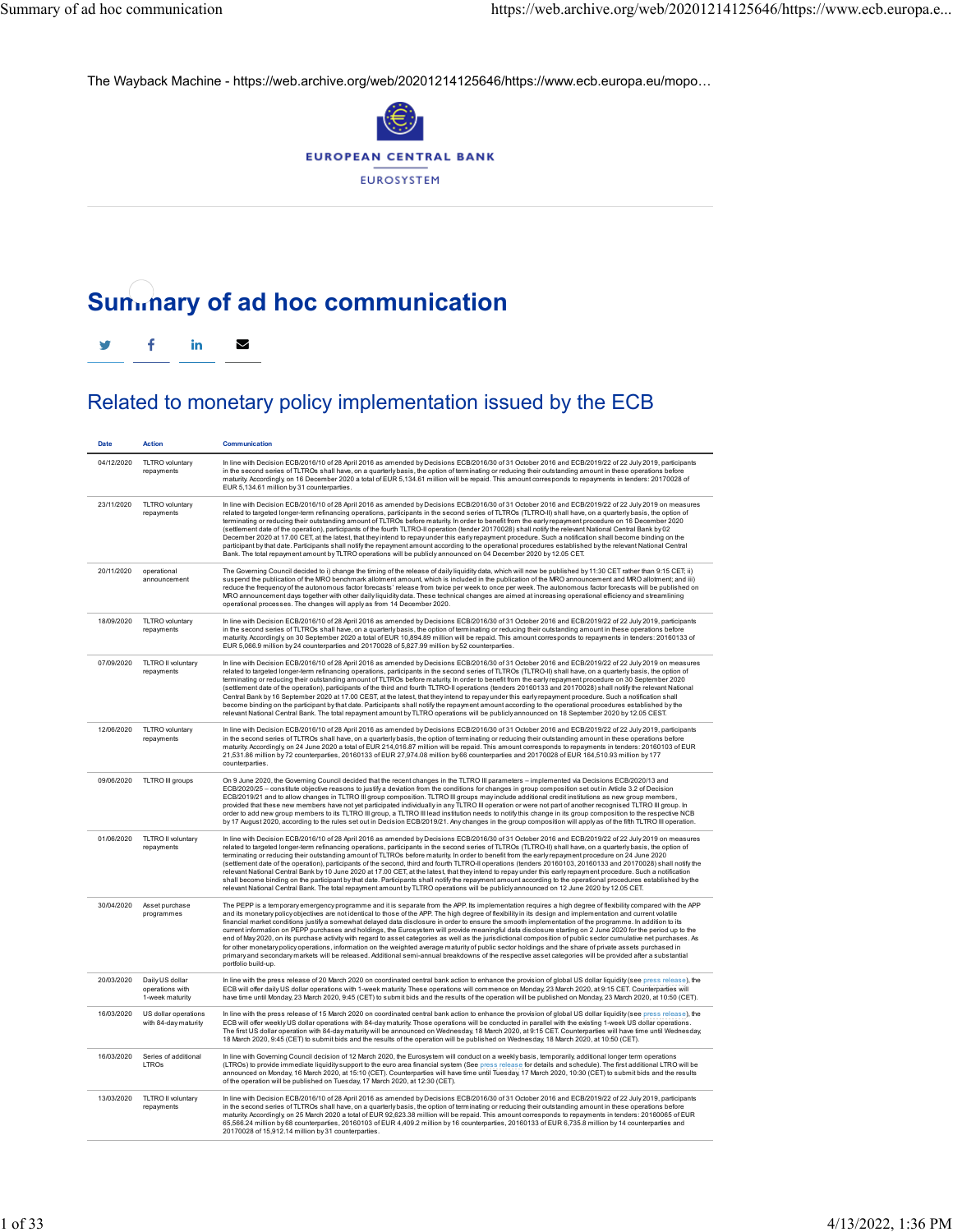| <b>Date</b> | <b>Action</b>                               | Communication                                                                                                                                                                                                                                                                                                                                                                                                                                                                                                                                                                                                                                                                                                                                                                                                                                                                                                                                                                                                                                                                                                                                                          |
|-------------|---------------------------------------------|------------------------------------------------------------------------------------------------------------------------------------------------------------------------------------------------------------------------------------------------------------------------------------------------------------------------------------------------------------------------------------------------------------------------------------------------------------------------------------------------------------------------------------------------------------------------------------------------------------------------------------------------------------------------------------------------------------------------------------------------------------------------------------------------------------------------------------------------------------------------------------------------------------------------------------------------------------------------------------------------------------------------------------------------------------------------------------------------------------------------------------------------------------------------|
| 02/03/2020  | TLTRO II voluntary<br>repayments            | In line with Decision ECB/2016/10 of 28 April 2016 as amended by Decisions ECB/2016/30 of 31 October 2016 and ECB/2019/22 of 22 July 2019 on measures<br>related to targeted longer-term refinancing operations, participants in the second series of TLTROs (TLTRO-II) shall have, on a quarterly basis, the option of<br>terminating or reducing their outstanding amount of TLTROs before maturity. In order to benefit from the early repayment procedure on 25 March 2020<br>(settlement date of the operation), participants of the first, second, third and fourth TLTRO-II operations (tenders 20160065, 20160103, 20160133 and<br>20170028) shall notify the relevant National Central Bank by 11 March 2020 at 17.00 CET, at the latest, that they intend to repay under this early repayment<br>procedure. Such a notification shall become binding on the participant by that date. Participants shall notify the repayment amount according to the operational<br>procedures established by the relevant National Central Bank. The total repayment amount by TLTRO operations will be publicly announced on 13 March 2020<br>by 12.05 CET.               |
| 06/12/2019  | TLTRO II voluntary<br>repayments            | In line with Decision ECB/2016/10 of 28 April 2016 as amended by Decisions ECB/2016/30 of 31 October 2016 and ECB/2019/22 of 22 July 2019, participants<br>in the second series of TLTROs shall have, on a quarterly basis, the option of terminating or reducing their outstanding amount in these operations before<br>maturity. Accordingly, on 18 December 2019 a total of EUR 146,809.09 million will be repaid. This amount corresponds to repayments in tenders: 20160065 of<br>EUR 112,104.83 million by 72 counterparties, 20160103 of EUR 10,687.50 million by 15 counterparties, 20160133 of EUR 9,620.80 million by 12<br>counterparties and 20170028 of 14,395.96 million by 23 counterparties.                                                                                                                                                                                                                                                                                                                                                                                                                                                           |
| 25/11/2019  | TLTRO II voluntary<br>repayments            | In line with Decision ECB/2016/10 of 28 April 2016 as amended by Decisions ECB/2016/30 of 31 October 2016 and ECB/2019/22 of 22 July 2019 on measures<br>related to targeted longer-term refinancing operations, participants in the second series of TLTROs (TLTRO-II) shall have, on a quarterly basis, the option of<br>terminating or reducing their outstanding amount of TLTROs before maturity. In order to benefit from the early repayment procedure on 18 December 2019<br>(settlement date of the operation), participants of the first, second, third and fourth TLTRO-II operations (tenders 20160065, 20160103, 20160133 and<br>20170028) shall notify the relevant National Central Bank by 4 December 2019 at 17.00 CET, at the latest, that they intend to repay under this early repayment<br>procedure. Such a notification shall become binding on the participant by that date. Participants shall notify the repayment amount according to the operational<br>procedures established by the relevant National Central Bank. The total repayment amount by TLTRO operations will be publicly announced on 6 December<br>2019 by 12.05 CET.        |
| 23/09/2019  | Asset purchase<br>programmes                | Due to the quarterly NCB balance sheet reporting schedules, the monthly APP information releases will occur one day later than usual, i.e. on Wednesday 2<br>October at 15:45.                                                                                                                                                                                                                                                                                                                                                                                                                                                                                                                                                                                                                                                                                                                                                                                                                                                                                                                                                                                         |
| 13/09/2019  | TLTRO II voluntary<br>repayments            | In line with Decision ECB/2016/10 of 28 April 2016 as amended by Decisions ECB/2016/30 of 31 October 2016 and ECB/2019/22 of 22 July 2019, participants<br>in the second series of TLTROs shall have, on a quarterly basis, the option of terminating or reducing their outstanding amount in these operations before<br>maturity. Accordingly, on 25 September 2019 a total of EUR 31,827.23 million will be repaid. This amount corresponds to repayments in tenders: 20160065 of<br>EUR 23,338.07 million by 44 counterparties, 20160103 of EUR 1,171.70 million by 14 counterparties, 20160133 of EUR 3,547.66 million by 10 counterparties<br>and 20170028 of 3,769.80 million by 20 counterparties.                                                                                                                                                                                                                                                                                                                                                                                                                                                              |
| 02/09/2019  | TLTRO II voluntary<br>repayments            | In line with Decision ECB/2016/10 of 28 April 2016 as amended by Decisions ECB/2016/30 of 31 October 2016 and ECB/2019/22 of 22 July 2019 on measures<br>related to targeted longer-term refinancing operations, participants in the second series of TLTROs (TLTRO-II) shall have, on a quarterly basis, the option of<br>terminating or reducing their outstanding amount of TLTROs before maturity. In order to benefit from the early repayment procedure on 25 September 2019<br>(settlement date of the operation), participants of the first, second, third and fourth TLTRO-II operations (tenders 20160065, 20160103, 20160133 and<br>20170028) shall notify the relevant National Central Bank by 11 September 2019 at 17.00 CEST, at the latest, that they intend to repay under this early repayment<br>procedure. Such a notification shall become binding on the participant by that date. Participants shall notify the repayment amount according to the operational<br>procedures established by the relevant National Central Bank. The total repayment amount by TLTRO operations will be publicly announced on 13 September<br>2019 by 12.05 CEST. |
| 25/06/2019  | Asset purchase<br>programmes                | Due to the quarterly NCB balance sheet reporting schedules, the weekly and monthly APP information releases will occur one day later than usual, i.e. on<br>Tuesday 2 July at 15:45.                                                                                                                                                                                                                                                                                                                                                                                                                                                                                                                                                                                                                                                                                                                                                                                                                                                                                                                                                                                   |
| 21/06/2019  | TLTRO II voluntary<br>repayments            | In line with Decision ECB/2016/10 of 28 April 2016 on measures related to targeted longer-term refinancing operations, participants in the second series of<br>TLTROs (TLTRO-II) shall have, on a quarterly basis, the option of terminating or reducing their outstanding amount of TLTROs before maturity. Accordingly, on 26<br>June 2019 a total of EUR 25,938.92 million will be repaid. This amount corresponds to repayments in tenders: 20160065 of EUR 21,231.66 million by 13<br>counterparties, 20160103 of EUR 500 million by 1 counterparty, 20160133 of EUR 5.26 million by 1 counterparty and 20170028 of EUR 4,202 million by 10<br>counterparties.                                                                                                                                                                                                                                                                                                                                                                                                                                                                                                    |
| 10/06/2019  | TLTRO II voluntary<br>repayments            | In line with Decision ECB/2016/10 of 28 April 2016 on measures related to targeted longer-term refinancing operations, participants in the second series of<br>TLTROs (TLTRO-II) shall have, on a quarterly basis, the option of terminating or reducing their outstanding amount of TLTROs before maturity. In order to benefit<br>from the early repayment procedure on 26 June 2019 (settlement date of the operation), participants of the first, second, third and fourth TLTRO-II operations<br>(tenders 20160065, 20160103, 20160133 and 20170028) shall notify the relevant National Central Bank by 19 June 2019 at 17.00 CEST, at the latest, that they<br>intend to repay under this early repayment procedure. Such a notification shall become binding on the participant by that date. Participants shall notify the<br>repayment amount according to the operational procedures established by the relevant National Central Bank. The total repayment amount by TLTRO<br>operations will be publicly announced on 21 June 2019 by 12.05 CEST.                                                                                                          |
| 27/03/2019  | Asset purchase<br>programmes                | Due to the quarterly NCB balance sheet reporting schedules, the weekly and monthly APP information releases will occur one day later than usual, i.e. on<br>Tuesday 2 April at 15:45                                                                                                                                                                                                                                                                                                                                                                                                                                                                                                                                                                                                                                                                                                                                                                                                                                                                                                                                                                                   |
| 22/03/2019  | TLTRO II weighted<br>average interest rate  | In line with Decision ECB/2016/10 of 28 April 2016 on the second series of targeted longer-term refinancing operations (TLTRO-II), the weighted average<br>TLTRO-II interest rate applied to the amounts borrowed by the counterparties that participated in the TLTRO-II programme was -0.3650% rounded.                                                                                                                                                                                                                                                                                                                                                                                                                                                                                                                                                                                                                                                                                                                                                                                                                                                              |
| 22/03/2019  | TLTRO II voluntary<br>repayments            | In line with Decision ECB/2016/10 of 28 April 2016 on measures related to targeted longer-term refinancing operations, participants in the second series of<br>TLTROs (TLTRO-II) shall have, on a quarterly basis, the option of terminating or reducing their outstanding amount of TLTROs before maturity. Accordingly, on 27<br>March 2019 a total of EUR 3,445.16 million will be repaid. This amount corresponds to repayments in tenders: 20160065 of EUR 487.04 million by 11<br>counterparties, 20160103 of EUR 125 million by 5 counterparties, 20160133 of EUR 65 million by 1 counterparty and 20170028 of EUR 2,768.12 million by 33<br>counterparties.                                                                                                                                                                                                                                                                                                                                                                                                                                                                                                    |
| 11/03/2019  | TLTRO II voluntary<br>repayments            | In line with Decision ECB/2016/10 of 28 April 2016 on measures related to targeted longer-term refinancing operations, participants in the second series of<br>TLTROs (TLTRO-II) shall have, on a quarterly basis, the option of terminating or reducing their outstanding amount of TLTROs before maturity. In order to benefit<br>from the early repayment procedure on 27 March 2019 (settlement date of the operation), participants of the first, second, third and fourth TLTRO-II operations<br>(tenders 20160065, 20160103, 20160133 and 20170028) shall notify the relevant National Central Bank by 20 March 2019 at 17.00 CET, at the latest, that they<br>intend to repay under this early repayment procedure. Such a notification shall become binding on the participant by that date. Participants shall notify the<br>repayment amount according to the operational procedures established by the relevant National Central Bank. The total repayment amount by TLTRO<br>operations will be publicly announced on 22 March 2019 by 12.05 CET.                                                                                                         |
|             | 14/12/2018 TLTRO II voluntary<br>repayments | In line with Decision ECB/2016/10 of 28 April 2016 on measures related to targeted longer-term refinancing operations, participants in the second series of<br>TETROS (TETRO-II) shall have, on a quarterly basis, the option of terminating or reducing their outstanding amount of TETROs before maturity. Accordingly, on 19<br>December 2018 a total of EUR 3,131.33 million will be repaid. This amount corresponds to repayments in tenders: 20160065 of EUR 2,426.53 million by 17<br>counterparties, 20160103 of EUR 26.8 million by 4 counterparties and 20160133 of EUR 678 million by 13 counterparties.                                                                                                                                                                                                                                                                                                                                                                                                                                                                                                                                                    |
| 03/12/2018  | TLTRO II voluntary<br>repayments            | In line with Decision ECB/2016/10 of 28 April 2016 on measures related to targeted longer-term refinancing operations, participants in the second series of<br>TLTROs (TLTRO-II) shall have, on a quarterly basis, the option of terminating or reducing their outstanding amount of TLTROs before maturity. In order to benefit<br>from the early repayment procedure on 19 December 2018 (settlement date of the operation), participants of the first, second and third TLTRO-II operations<br>(tenders 20160065, 20160103 and 20160133) shall notify the relevant National Central Bank by 12 December 2018 at 17.00 CET, at the latest, that they intend<br>to repay under this early repayment procedure. Such a notification shall become binding on the participant by that date. Participants shall notify the repayment<br>amount according to the operational procedures established by the relevant National Central Bank. The total repayment amount by TLTRO operations will be<br>publicly announced on 14 December 2018 by 12.05 CET.                                                                                                                  |
| 01/10/2018  | Asset purchase<br>programmes                | Due to the quarterly NCB balance sheet reporting schedules, the weekly and monthly APP information releases will occur one day later than usual, i.e. on<br>Tuesday 2 October at 15:45.                                                                                                                                                                                                                                                                                                                                                                                                                                                                                                                                                                                                                                                                                                                                                                                                                                                                                                                                                                                |
| 21/09/2018  | TLTRO II voluntary<br>repayments            | In line with Decision ECB/2016/10 of 28 April 2016 on measures related to targeted longer-term refinancing operations, participants in the second series of<br>TLTROs (TLTRO-II) shall have, on a quarterly basis, the option of terminating or reducing their outstanding amount of TLTROs before maturity. Accordingly, on 26<br>September 2018 a total of EUR 3,633.88 million will be repaid. This amount corresponds to repayments in tenders: 20160065 of EUR 2,699.50 million by 22<br>counterparties and 20160103 of EUR 934.38 million by 15 counterparties.                                                                                                                                                                                                                                                                                                                                                                                                                                                                                                                                                                                                  |
| 10/09/2018  | TLTRO II voluntary<br>repayments            | In line with Decision ECB/2016/10 of 28 April 2016 on measures related to targeted longer-term refinancing operations, participants in the second series of<br>TLTROs (TLTRO-II) shall have, on a quarterly basis, the option of terminating or reducing their outstanding amount of TLTROs before maturity. In order to benefit<br>from the early repayment procedure on 26 September 2018 (settlement date of the operation), participants of the first and second TLTRO-II operations (tenders<br>20160065 and 20160103) shall notify the relevant National Central Bank by 19 September 2018 at 17.00 CET, at the latest, that they intend to repay under this<br>early repayment procedure. Such a notification shall become binding on the participant by that date. Participants shall notify the repayment amount according to<br>the operational procedures established by the relevant National Central Bank. The total repayment amount by TLTRO operations will be publicly announced on<br>21 September 2018 by 12.05 CET.                                                                                                                                |
| 27/06/2018  | Asset purchase<br>programmes                | Due to the quarterly NCB balance sheet reporting schedules, the weekly and monthly APP information releases will occur one day later than usual, i.e. on<br>Tuesday 3 July at 15:45.                                                                                                                                                                                                                                                                                                                                                                                                                                                                                                                                                                                                                                                                                                                                                                                                                                                                                                                                                                                   |
| 22/06/2018  | TLTRO II voluntary<br>repayments            | In line with Decision ECB/2016/10 of 28 April 2016 on measures related to targeted longer-term refinancing operations, participants in the second series of<br>TLTROs (TLTRO-II) shall have, on a quarterly basis, the option of terminating or reducing their outstanding amount of TLTROs before maturity. Accordingly, on 27<br>June 2018 a total of EUR 11,003.59 million will be repaid. This amount corresponds to repayments in tender 20160065 of EUR 11,003.59 million by 41<br>counterparties.                                                                                                                                                                                                                                                                                                                                                                                                                                                                                                                                                                                                                                                               |
| 15/06/2018  | TLTRO voluntary<br>repayments               | In line with Decision ECB/2014/34 of 29 July 2014 as amended by Decisions ECB/2015/5 of 10 February 2015 and ECB/2016/11 of 28 April 2016, participants<br>in the first series of TLTROs shall have, on a semi-annual basis, the option of terminating or reducing their outstanding amount in these operations before<br>maturity. Accordingly, on 27 June 2018 a total of EUR 3,519.85 million will be repaid. This amount corresponds to repayments in tenders: 20140242 of EUR 20<br>million by 1 counterparty, 20150065 of EUR 373.24 million by 3 counterparties, 20150125 of EUR 103 million by 2 counterparties and 20160063 of EUR<br>3,023.61 million by 10 counterparties.                                                                                                                                                                                                                                                                                                                                                                                                                                                                                  |
| 11/06/2018  | TLTRO voluntary<br>repayments               | In line with Decision ECB/2016/10 of 28 April 2016 on measures related to targeted longer-term refinancing operations, participants in the second series of<br>TLTROs (TLTRO-II) shall have, on a quarterly basis, the option of terminating or reducing their outstanding amount of TLTROs before maturity. In order to benefit<br>from the early repayment procedure on 27 June 2018 (settlement date of the operation), participants of the first TLTRO-II operation (tender 20160065) shall<br>notify the relevant National Central Bank by 20 June 2018 at 17.00 CET, at the latest, that they intend to repay under this early repayment procedure. Such a<br>notification shall become binding on the participant by that date. Participants shall notify the repayment amount according to the operational procedures<br>established by the relevant National Central Bank. The total repayment amount by TLTRO operations will be publicly announced on 22 June 2018 by 12.05 CET.                                                                                                                                                                            |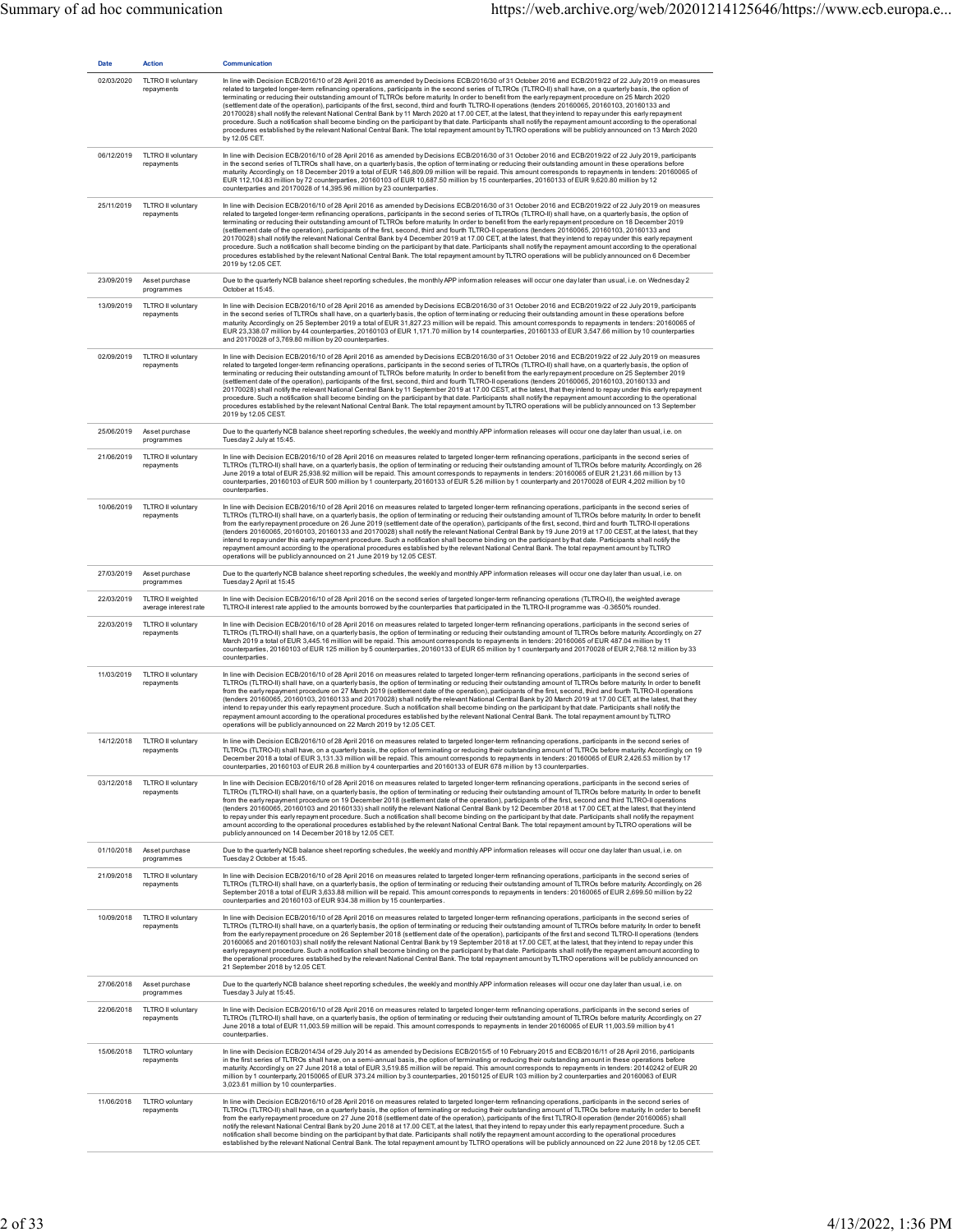| <b>Date</b> |                                                |                                                                                                                                                                                                                                                                                                                                                                                                                                                                                                                                                                                                                                                                                                                                                                                                                                                                                                                                                                                                                                                                                                                                                                 |
|-------------|------------------------------------------------|-----------------------------------------------------------------------------------------------------------------------------------------------------------------------------------------------------------------------------------------------------------------------------------------------------------------------------------------------------------------------------------------------------------------------------------------------------------------------------------------------------------------------------------------------------------------------------------------------------------------------------------------------------------------------------------------------------------------------------------------------------------------------------------------------------------------------------------------------------------------------------------------------------------------------------------------------------------------------------------------------------------------------------------------------------------------------------------------------------------------------------------------------------------------|
| 04/06/2018  | <b>Action</b><br>TLTRO voluntary<br>repayments | Communication<br>In line with Decision ECB/2016/11 of 28 April 2016 amending Decision ECB/2014/34 of 29 July 2014 on measures related to targeted longer-term refinancing<br>operations, participants in the first series of TLTROs shall have, on a semi-annual basis, the option of terminating or reducing their outstanding amount of<br>TLTROs before maturity. In order to benefit from the early repayment procedure on 27 June 2018 (= settlement of the operation), participants of the second,<br>fourth, sixth and eighth TLTRO operations (tenders 20140242, 20150065, 20150125, 20160063) shall notify the relevant National Central Bank by 13 June 2018<br>at 17.00 CET, at the latest, that they intend to repay under this early repayment procedure with a breakdown by TLTRO operation. Such a notification shall<br>become binding on the participant by that date. Participants shall notify the repayment amount by TLTRO operation according to the operational procedures<br>established by the relevant National Central Bank. The total repayment amount by TLTRO operations will be publicly announced on 15 June 2018 by 12.05 CET. |
| 29/03/2018  | Asset purchase<br>programmes                   | Due to the Easter holidays and the quarterly NCB balance sheet reporting schedules, the weekly and monthly APP information releases will occur two days<br>later than usual, i.e. on Wednesday 4 April at 15:45.                                                                                                                                                                                                                                                                                                                                                                                                                                                                                                                                                                                                                                                                                                                                                                                                                                                                                                                                                |
| 16/03/2018  | TLTRO voluntary<br>repayments                  | In line with Decision ECB/2014/34 of 29 July 2014 as amended by Decisions ECB/2015/5 of 10 February 2015 and ECB/2016/11 of 28 April 2016, participants<br>in the first series of TLTROs shall have, on a semi-annual basis, the option of terminating or reducing their outstanding amount in these operations before<br>maturity. Accordingly, on 28 March 2018 a total of EUR 946.56 million will be repaid. This amount corresponds to repayments in tenders: 20140189 of EUR 0.00<br>million, 20150034 of EUR 146.2 million by 3 counterparties, 20150097 of EUR 621.66 million by 4 counterparties and 20160026 of EUR 178.7 million by 3<br>counterparties.                                                                                                                                                                                                                                                                                                                                                                                                                                                                                              |
| 05/03/2018  | TLTRO voluntary<br>repayments                  | In line with Decision ECB/2016/11 of 28 April 2016 amending Decision ECB/2014/34 of 29 July 2014 on measures related to targeted longer-term refinancing<br>operations, participants in the first series of TLTROs shall have, on a semi-annual basis, the option of terminating or reducing their outstanding amount of<br>TLTROs before maturity. In order to benefit from the early repayment procedure on 28 March 2018 (= settlement of the operation), participants of the first, third,<br>fifth and seventh TLTRO operations (tenders 20140189, 20150034, 20150097 and 20160026) shall notify the relevant National Central Bank by 14 March 2018<br>at 17.00 CET, at the latest, that they intend to repay under this early repayment procedure with a breakdown by TLTRO operation. Such a notification shall<br>become binding on the participant by that date. Participants shall notify the repayment amount by TLTRO operation according to the operational procedures<br>established by the relevant National Central Bank. The total repayment amount by TLTRO operations will be publicly announced on 16 March 2018 by 12.05<br>CET.          |
| 19/12/2017  | Asset purchase<br>programmes                   | To ensure consistency with the publication of the Eurosystem Weekly Financial Statement, the weekly APP information release will occur two days later than<br>usual, i.e. on Wednesday 27 December 2017 at 15:45.                                                                                                                                                                                                                                                                                                                                                                                                                                                                                                                                                                                                                                                                                                                                                                                                                                                                                                                                               |
| 19/12/2017  | Asset purchase<br>programmes                   | Similarly to 2015 and 2016, the Eurosystem will temporarily pause APP purchases (PSPP, CBPP3, CSPP and ABSPP) from 21 December to 29 December<br>2017, inclusive, in anticipation of significantly lower market liquidity during this period, and in order to reduce possible market distortions. Purchases will<br>resume on 2 January 2018. Moreover, purchases in December will be somewhat frontloaded to take advantage of the relatively better market conditions<br>expected during the earlier part of the month. The APP securities lending facilities of the Eurosystem will remain operational on all business days, including the<br>period from 21 December to 29 December 2017. To ensure consistency with the publication of the Eurosystem Weekly Financial Statement (including quarterly<br>revaluation adjustments), the first publication in 2018 of the asset purchase programme holdings will be postponed until Wednesday, 3 January 2018 at 15:45.                                                                                                                                                                                      |
| 08/12/2017  | TLTRO voluntary<br>repayments                  | In line with Decision ECB/2014/34 of 29 July 2014 as amended by Decisions ECB/2015/5 of 10 February 2015 and ECB/2016/11 of 28 April 2016, participants<br>in the first series of TLTROs shall have, on a semi-annual basis, the option of terminating or reducing their outstanding amount in these operations before<br>maturity. Accordingly, on 20 December 2017 a total of EUR 2746.21 million will be repaid. This amount corresponds to repayments in tenders: 20140242 of<br>EUR 3.80 million by 1 counterparty, 20150065 of EUR 2,652.10 million by 3 counterparties and 20150125 of 90.31 million by 4 counterparties.                                                                                                                                                                                                                                                                                                                                                                                                                                                                                                                                |
| 28/11/2017  | TLTRO voluntary<br>repayments                  | In line with Decision ECB/2016/11 of 28 April 2016 amending Decision ECB/2014/34 of 29 July 2014 on measures related to targeted longer-term refinancing<br>operations, participants in the first series of TLTROs shall have, on a semi-annual basis, the option of terminating or reducing their outstanding amount of<br>TLTROs before maturity. In order to benefit from the early repayment procedure on 20 December 2017, participants of the second, fourth and sixth TLTRO I<br>operations (tenders 20140242, 20150065 and 20150125) shall notify the relevant National Central Bank by 6 December 2017 at 17.00 CET, at the latest, that<br>they intend to repay under this early repayment procedure with a breakdown by TLTRO operation. Such a notification shall become binding on the participant by<br>that date. Participants shall notify the repayment amount by TLTRO operation according to the operational procedures established by the relevant National<br>Central Bank. The total repayment amount by TLTRO operations will be publicly announced on 8 December 2017 by 12.05 CET.                                                     |
| 06/10/2017  | Asset purchase<br>programmes                   | The ECB will today at 16:00 CET publish data on Eurosystem corporate bond holdings by country, rating and sector. The data will be updated on a semi-annual<br>basis.                                                                                                                                                                                                                                                                                                                                                                                                                                                                                                                                                                                                                                                                                                                                                                                                                                                                                                                                                                                           |
| 25/09/2017  | Asset purchase<br>programmes                   | Due to the balance sheet reporting schedule of the National Central Banks, the weekly and monthly APP information releases will occur one day later than<br>usual, i.e. on Tuesday 3 October 2017 at 15:45 CET.                                                                                                                                                                                                                                                                                                                                                                                                                                                                                                                                                                                                                                                                                                                                                                                                                                                                                                                                                 |
| 15/09/2017  | TLTRO voluntary<br>repayments                  | In line with Decision ECB/2014/34 of 29 July 2014 as amended by Decisions ECB/2015/5 of 10 February 2015 and ECB/2016/11 of 28 April 2016, participants<br>in the first series of TLTROs shall have, on a semi-annual basis, the option of terminating or reducing their outstanding amount in these operations before<br>maturity. Accordingly, on 27 September 2017 a total of EUR 3,803.25 million will be repaid. This amount corresponds to repayments in tenders: 20140189 of<br>EUR 0.00 million, 20150034 of EUR 3,145.23 million by 10 counterparties and 20150097 of EUR 658.02 million by 8 counterparties.                                                                                                                                                                                                                                                                                                                                                                                                                                                                                                                                          |
| 04/09/2017  | TLTRO voluntary<br>repayments                  | In line with Decision ECB/2016/11 of 28 April 2016 amending Decision ECB/2014/34 of 29 July 2014 on measures related to targeted longer-term refinancing<br>operations, participants in the first series of TLTROs shall have, on a semi-annual basis, the option of terminating or reducing their outstanding amount of<br>TLTROs before maturity. In order to benefit from the early repayment procedure on 27 September 2017, participants of the first, third and fifth TLTRO I operations<br>(tenders 20140189, 20150034 and 20150097) shall notify the relevant National Central Bank by 13 September 2017 at 17.00 CET, at the latest, that they intend<br>to repay under this early repayment procedure with a breakdown by TLTRO operation. Such a notification shall become binding on the participant by that date.<br>Participants shall notify the repayment amount by TLTRO operation according to the operational procedures established by the relevant National Central Bank.<br>The total repayment amount by TLTRO operations will be publicly announced on 15 September 2017 by 12.05 CET.                                                  |
| 30/06/2017  | Asset purchase<br>programmes                   | Due to the Eurosystem balance sheet reporting schedule, the weekly and monthly APP information releases will occur one day later than usual, i.e. on Tuesday<br>4 July at 15:45.                                                                                                                                                                                                                                                                                                                                                                                                                                                                                                                                                                                                                                                                                                                                                                                                                                                                                                                                                                                |
| 16/06/2017  | TLTRO voluntary<br>repayments                  | In line with Decision ECB/2014/34 of 29 July 2014 as amended by Decisions ECB/2015/5 of 10 February 2015 and ECB/2016/11 of 28 April 2016, participants<br>in the first series of TLTROs shall have, on a semi-annual basis, the option of terminating or reducing their outstanding amount in these operations before<br>maturity. Accordingly, on 28/06/2017 a total of EUR 1,809.00 million will be repaid. This amount corresponds to repayments in tenders: 20140242 of EUR 0.00<br>million by 0 counterparties and 20150065 of 1,809.00 million by 6 counterparties.                                                                                                                                                                                                                                                                                                                                                                                                                                                                                                                                                                                      |
| 05/06/2017  | TLTRO voluntary<br>repayments                  | In line with Decision ECB/2016/11 of 28 April 2016 amending Decision ECB/2014/34 of 29 July 2014 on measures related to targeted longer-term refinancing<br>operations, participants in the first series of TLTROs shall have, on a semi-annual basis, the option of terminating or reducing their outstanding amount of<br>TLTROs before maturity. In order to benefit from the early repayment procedure on 28 June 2017, participants of the second and fourth TLTRO operations<br>(tenders 20140242 and 20150065) shall notify the relevant National Central Bank by 14 June 2017 at 17.00 CET, at the latest, that they intend to repay under<br>this early repayment procedure with a breakdown by TLTRO operation. Such a notification shall become binding on the participant by that date. Participants<br>shall notify the repayment amount by TLTRO operation according to the operational procedures established by the relevant National Central Bank. The total<br>repayment amount by TLTRO operations will be publicly announced on 16 June 2017 by 12.05 CET.                                                                                  |
| 05/06/2017  | Asset purchase<br>programmes                   | Due to technical reasons, the update of the APP data will take place on Tuesday 6 June 2017 at 15:45 CET.                                                                                                                                                                                                                                                                                                                                                                                                                                                                                                                                                                                                                                                                                                                                                                                                                                                                                                                                                                                                                                                       |
| 03/04/2017  | Asset purchase<br>programmes                   | Due to the NCB balance sheet reporting schedule, the weekly and monthly APP information releases for March 2017 will occur one day later than usual, i.e. on<br>Tuesday, 4 April at 15:45.                                                                                                                                                                                                                                                                                                                                                                                                                                                                                                                                                                                                                                                                                                                                                                                                                                                                                                                                                                      |
| 17/03/2017  | <b>TLTRO</b> voluntary<br>repayments           | In line with Decision ECB/2014/34 of 29 July 2014 as amended by Decisions ECB/2015/5 of 10 February 2015 and ECB/2016/11 of 28 April 2016, participants<br>in the first series of TLTROs shall have, on a semi-annual basis, the option of terminating or reducing their outstanding amount in these operations before<br>maturity. Accordingly, on 29 March 2017 a total of EUR 16,740.04 million will be repaid. This amount corresponds to repayments in tenders: 20140189 of EUR<br>84.20 million by 2 counterparties and 20150034 of 16,655.84 million by 14 counterparties.                                                                                                                                                                                                                                                                                                                                                                                                                                                                                                                                                                               |
| 01/03/2017  | TLTRO voluntary<br>repayments                  | In line with Decision ECB/2016/11 of 28 April 2016 amending Decision ECB/2014/34 of 29 July 2014 on measures related to targeted longer-term refinancing<br>operations, participants in the first series of TLTROs shall have, on a semi-annual basis, the option of terminating or reducing their outstanding amount of<br>TLTROs before maturity. In order to benefit from the early repayment procedure on 29 March 2017, participants of the first and third TLTRO operations (tenders<br>20140189 and 20150034) shall notify the relevant National Central Bank by 15 March 2017 at 17.00 CET, at the latest, that they intend to repay under this early<br>repayment procedure with a breakdown by TLTRO operation. Such a notification shall become binding on the participant by that date. Participants shall notify<br>the repayment amount by TLTRO operation according to the operational procedures established by the relevant National Central Bank. The total repayment<br>amount by TLTRO operations will be publicly announced on 17 March 2017 by 12.05 CET.                                                                                 |
| 19/12/2016  | Asset purchase<br>programmes                   | To ensure consistency with the publication of the Eurosystem Weekly Financial Statement (including quarterly revaluation adjustments), the first publication in<br>.2017 of the asset purchase programmes holdings will be postponed until Tuesday, 3 January 2017 at 15:45                                                                                                                                                                                                                                                                                                                                                                                                                                                                                                                                                                                                                                                                                                                                                                                                                                                                                     |
| 09/12/2016  | TLTRO voluntary<br>repayments                  | In line with Decision ECB/2014/34 of 29 July 2014 as amended by Decisions ECB/2015/5 of 10 February 2015 and ECB/2016/11 of 28 April 2016, participants<br>in the first series of TLTROs shall have, on a semi-annual basis, the option of terminating or reducing their outstanding amount in these operations before<br>maturity. Accordingly, on 21 December 2016 a total of EUR 14,159.58 million will be repaid. This amount corresponds to repayments in tender: 20140242 of<br>EUR 14,159.58 million by 14 counterparties.                                                                                                                                                                                                                                                                                                                                                                                                                                                                                                                                                                                                                               |
| 23/11/2016  | TLTRO voluntary<br>repayments                  | In line with Decision ECB/2016/11 of 28 April 2016 amending Decision ECB/2014/34 of 29 July 2014 on measures related to targeted longer-term refinancing<br>operations, participants in the first series of TLTROs shall have, on a semi-annual basis, the option of terminating or reducing their outstanding amount of<br>TLTROs before maturity. In order to benefit from the early repayment procedure on 21 December 2016, participants of the second TLTRO operation (tender<br>20140242) shall notify the relevant National Central Bank by 7 December 2016 at 17.00 CET, at the latest, that they intend to repay under this early repayment<br>procedure. Such a notification shall become binding on the participant by that date. Participants shall notify the repayment amount according to the operational<br>procedures established by the relevant National Central Bank. The total repayment amount of the second TLTRO operation will be publicly announced on 9<br>December 2016 by 12.05 CET.                                                                                                                                               |
| 07/11/2016  | Asset purchase<br>programmes                   | The Eurosystem will temporarily pause APP purchases (PSPP, CBPP3, CSPP and ABSPP) between 22 December and 30 December 2016, inclusive, in<br>anticipation of lower market liquidity during this period and in order to reduce possible market distortions. Purchases will resume on 2 January 2017. Moreover,<br>purchases during the period 29 November to 21 December will be somewhat frontloaded to take advantage of the relatively better market conditions expected<br>during the early part of the month.                                                                                                                                                                                                                                                                                                                                                                                                                                                                                                                                                                                                                                               |
| 16/09/2016  | TLTRO voluntary<br>repayment                   | In line with Decision ECB/2014/34 of 29 July 2014 as amended by Decisions ECB/2015/5 of 10 February 2015 and ECB/2016/11 of 28 April 2016, participants<br>in the first series of TLTROs shall have, on a semi-annual basis, the option of terminating or reducing their outstanding amount in these operations before<br>maturity. Accordingly, on 28 September 2016 a total of EUR 9,361.28 million will be repaid. This amount corresponds to repayments in tender 20140189 of EUR<br>9,361.28 million by 11 counterparties.                                                                                                                                                                                                                                                                                                                                                                                                                                                                                                                                                                                                                                 |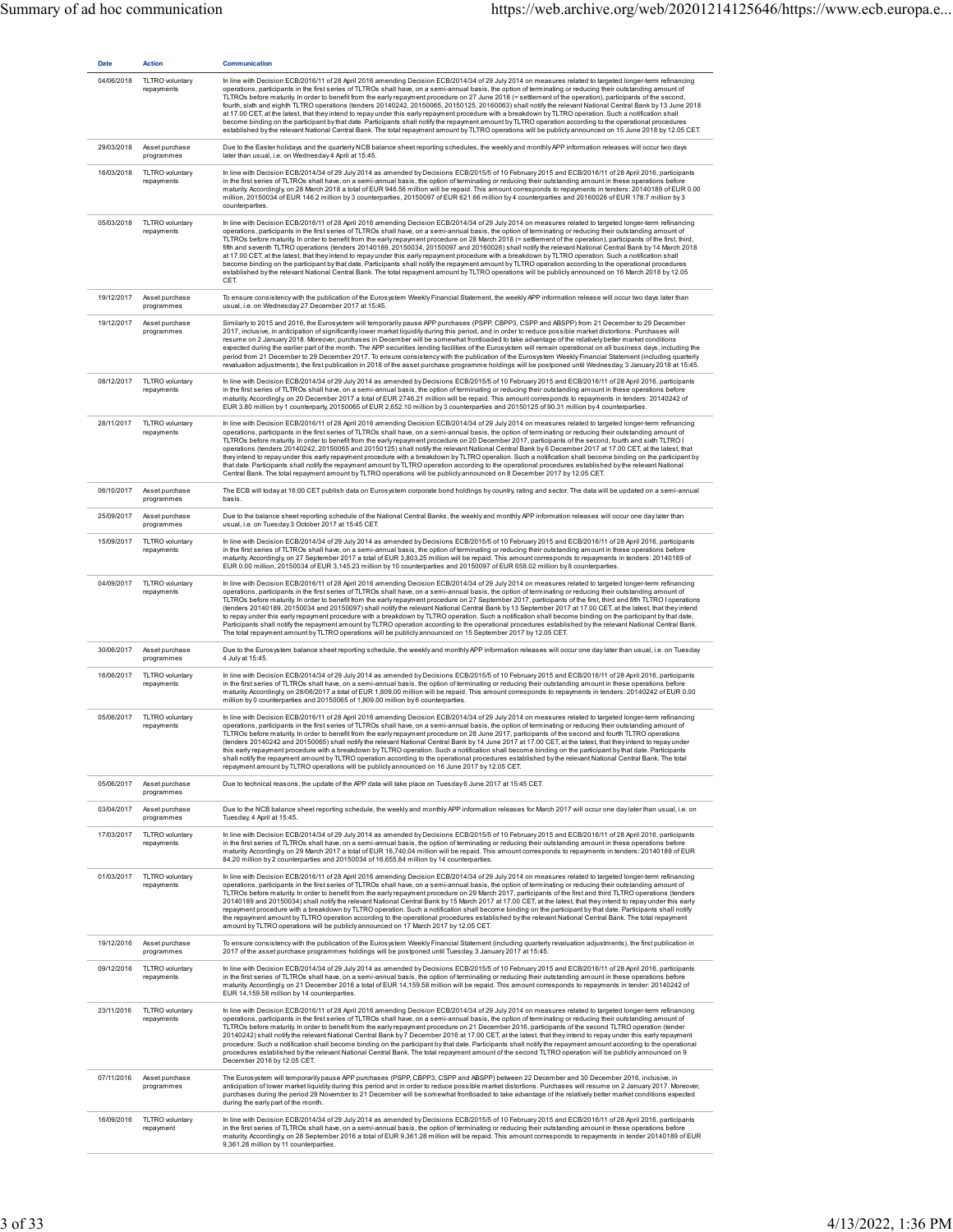| <b>Date</b> | <b>Action</b>                                                                   | Communication                                                                                                                                                                                                                                                                                                                                                                                                                                                                                                                                                                                                                                                                                                                                                                                                                                                                                                                                                                                                       |
|-------------|---------------------------------------------------------------------------------|---------------------------------------------------------------------------------------------------------------------------------------------------------------------------------------------------------------------------------------------------------------------------------------------------------------------------------------------------------------------------------------------------------------------------------------------------------------------------------------------------------------------------------------------------------------------------------------------------------------------------------------------------------------------------------------------------------------------------------------------------------------------------------------------------------------------------------------------------------------------------------------------------------------------------------------------------------------------------------------------------------------------|
| 09/09/2016  | TLTRO mandatory<br>repayments                                                   | In line with Decision ECB/2014/34 of 29 July 2014 (Articles 7(1) and 7(2)) as amended by Decisions ECB/2015/5 of 10 February 2015 and ECB/2016/11 of 28<br>April 2016, participants in the first series of TLTROs shall be required to either repay their initial and additional TLTRO borrowings in full or the amount of their<br>excess additional borrowing on 28 September 2016. Accordingly, on 28 September 2016 a total of EUR 1,682.16 million will be repaid. This amount<br>corresponds to repayments in tenders: 20140189 of EUR 58.55 million by 6 counterparties; 20140242 of EUR 1,054.55 million by 4 counterparties; 20150034<br>of EUR 166.29 million by 4 counterparties; 20150065 of EUR 402.77 million by 1 counterparty. There were no mandatory repayments for tenders 20150097,<br>20150125, 20160026 and 20160063.                                                                                                                                                                         |
| 08/09/2016  | TLTRO voluntary<br>repayments                                                   | In line with Decision ECB/2016/11 of 28 April 2016 amending Decision ECB/2014/34 of 29 July 2014 on measures related to targeted longer-term refinancing<br>operations, participants in the first series of TLTROs shall have, on a semi-annual basis, the option of terminating or reducing their outstanding amount of<br>TLTROs before maturity. In order to benefit from the early repayment procedure on 28 September 2016, participants of the first TLTRO operation (tender<br>20140189) shall notify the relevant National Central Bank by 14 September 2016 at 17.00 CET, at the latest, that they intend to repay under this early repayment<br>procedure. Such a notification shall become binding on the participant by that date.Participants shall notify the repayment amount according to the operational<br>procedures established by the relevant National Central Bank. The total repayment amount of the first TLTRO operation will be publicly announced on 16<br>September 2016 by 12.05 CET. |
| 10/06/2016  | TLTRO voluntary<br>repayments                                                   | In line with Decision ECB/2016/11 of 28 April 2016, participants in the first series of TLTROs have the option of terminating or reducing their outstanding amount<br>in these operations before maturity Accordingly, on 29 June 2016 a total of EUR 367,862.70 million will be repaid. This amount corresponds to repayments in<br>tenders: 20140189 of EUR 72,933.80 million by 233 counterparties; 20140242 of EUR 114,484.13 million by 284 counterparties; 20150034 of EUR 76,574.41<br>million by 121 counterparties; 20150065 of EUR 67,922.87 million by 115 counterparties; 20150097 of EUR 14,214.58 million by 78 counterparties; 20150125<br>of EUR 17,837.68 million by 45 counterparties; 20160026 of EUR 3,895.23 million by 10 counterparties.                                                                                                                                                                                                                                                     |
| 01/06/2016  | TLTRO voluntary<br>repayments                                                   | In line with Decision ECB/2016/11 of 28 April 2016, participants in the first series of TLTROs shall have an additional option of terminating or reducing their<br>outstanding amount of TLTROs before maturity on 29 June 2016. In order to benefit from this early repayment procedure, participants shall notify the relevant<br>National Central Bank by 8 June 2016 at 17.00 CET, at the latest, the amounts they intend to repay under this early repayment procedure with a breakdown by<br>TLTRO operation and according to the operational procedures established by the relevant National Central Bank. The total repayment amount by TLTRO<br>operation will be publicly announced on 10 June 2016 by 14.00 CET.                                                                                                                                                                                                                                                                                         |
| 04/01/2016  | Asset purchase<br>programmes                                                    | The weekly publication of the EURO outright operations will be postponed until Tuesday, 5 January at 15:45 to ensure consistency with the publication of the<br>Eurosystem Weekly Financial Statement and the quarter-end revaluation.                                                                                                                                                                                                                                                                                                                                                                                                                                                                                                                                                                                                                                                                                                                                                                              |
| 25/11/2015  | Asset purchase<br>programmes                                                    | The Eurosystem will temporarily pause APP purchases (PSPP, CBPP3 and ABSPP) between 22 December 2015 and 1 January 2016, inclusive, in anticipation<br>of lower market liquidity during this period and in order to reduce possible market distortions. Purchases will resume on 4 January 2016. Moreover, purchases<br>during the period 27 November to 21 December will be somewhat frontloaded to take advantage of the relatively better market conditions expected during the<br>early part of the month.                                                                                                                                                                                                                                                                                                                                                                                                                                                                                                      |
| 20/02/2015  | Longer-term<br>refinancing operation<br>repayment                               | As announced by the Governing Council on 8 December 2011, counterparties have the option to repay, after one year, any part of the amounts that they were<br>allotted in the longer-term refinancing operation settled on 1 March 2012, on any main refinancing operation settlement day. Accordingly, on 25 February 2015<br>EUR 8853.00 million will be repaid in the tender 20120034 by 8 counterparties.                                                                                                                                                                                                                                                                                                                                                                                                                                                                                                                                                                                                        |
| 13/02/2015  | Longer-term<br>refinancing operation<br>repayment                               | As announced by the Governing Council on 8 December 2011, counterparties have the option to repay, after one year, any part of the amounts that they were<br>allotted in the longer-term refinancing operation settled 1 March 2012, on any main refinancing operation settlement day. Accordingly, on 18 February 2015 EUR<br>16179.20 million will be repaid in the tender 20120034 by 11 counterparties.                                                                                                                                                                                                                                                                                                                                                                                                                                                                                                                                                                                                         |
| 06/02/2015  | Longer-term<br>refinancing operation<br>repayment                               | As announced by the Governing Council on 8 December 2011, counterparties have the option to repay, after one year, any part of the amounts that they were<br>allotted in the longer-term refinancing operation settled on 1 March 2012, on any main refinancing operation settlement day. Accordingly, on 11 February 2015<br>EUR 9386.00 million will be repaid in the tender 20120034 by 15 counterparties.                                                                                                                                                                                                                                                                                                                                                                                                                                                                                                                                                                                                       |
| 30/01/2015  | Longer-term<br>refinancing operation<br>repayment                               | As announced by the Governing Council on 8 December 2011, counterparties have the option to repay, after one year, any part of the amounts that they were<br>allotted in the longer-term refinancing operation settled on 1 March 2012, on any main refinancing operation settlement day. Accordingly, on 4 February 2015<br>EUR 10820.00 million will be repaid in the tender 20120034 by 12 counterparties.                                                                                                                                                                                                                                                                                                                                                                                                                                                                                                                                                                                                       |
| 23/01/2015  | Longer-term<br>refinancing operation<br>repayment                               | As announced by the Governing Council on 8 December 2011, counterparties have the option to repay, after one year, any part of the amounts that they were<br>allotted in the longer-term refinancing operations settled on 22 December 2011 and 1 March 2012, on any main refinancing operation settlement day.<br>Accordingly, on 28 January 2015 EUR 6,000.00 million will be repaid in the tender 20110149 by 1 counterparty and EUR 8,838.00 million in the tender<br>20120034 by 12 counterparties.                                                                                                                                                                                                                                                                                                                                                                                                                                                                                                            |
| 16/01/2015  | Longer-term<br>refinancing operation<br>repayment                               | As announced by the Governing Council on 8 December 2011, counterparties have the option to repay, after one year, any part of the amounts that they were<br>allotted in the longer-term refinancing operations settled on 22 December 2011 and 1 March 2012, on any main refinancing operation settlement day.<br>Accordingly, on 21 January 2015 EUR 9,650.00 million will be repaid in the tender 20110149 by 7 counterparties and EUR 4,214.00 million in the tender<br>20120034 by 13 counterparties.                                                                                                                                                                                                                                                                                                                                                                                                                                                                                                          |
| 09/01/2015  | Longer-term<br>refinancing operation<br>repayment                               | As announced by the Governing Council on 8 December 2011, counterparties have the option to repay, after one year, any part of the amounts that they were<br>allotted in the longer-term refinancing operations settled on 22 December 2011 and 1 March 2012, on any main refinancing operation settlement day.<br>Accordingly, on 14 January 2015 EUR 10,075.00 million will be repaid in the tender 20110149 by 8 counterparties and EUR 4,080.00 million in the tender<br>20120034 by 10 counterparties.                                                                                                                                                                                                                                                                                                                                                                                                                                                                                                         |
| 19/12/2014  | Longer-term<br>refinancing operation<br>repayment                               | As announced by the Governing Council on 8 December 2011, counterparties have the option to repay, after one year, any part of the amounts that they were<br>allotted in the longer-term refinancing operations settled on 22 December 2011 and 1 March 2012, on any main refinancing operation settlement day.<br>Accordingly, on 23 December 2014 EUR 4,589.00 million will be repaid in the tender 20110149 by 7 counterparties and EUR 2,481.70 million in the tender<br>20120034 by 10 counterparties.                                                                                                                                                                                                                                                                                                                                                                                                                                                                                                         |
| 12/12/2014  | Longer-term<br>refinancing operation<br>repayment                               | As announced by the Governing Council on 8 December 2011, counterparties have the option to repay, after one year, any part of the amounts that they were<br>allotted in the longer-term refinancing operations settled on 22 December 2011 and 1 March 2012, on any main refinancing operation settlement day.<br>Accordingly, on 17 December 2014 EUR 13,434.73 million will be repaid in the tender 20110149 by 21 counterparties and EUR 26,322.55 million in the tender<br>20120034 by 46 counterparties.                                                                                                                                                                                                                                                                                                                                                                                                                                                                                                      |
| 05/12/2014  | Longer-term<br>refinancing operation<br>repayment                               | As announced by the Governing Council on 8 December 2011, counterparties have the option to repay, after one year, any part of the amounts that they were<br>allotted in the longer-term refinancing operations settled on 22 December 2011 and 1 March 2012, on any main refinancing operation settlement day.<br>Accordingly, on 10 December 2014 EUR 3896.00 million will be repaid in the tender 20110149 by 8 counterparties and EUR 10145.40 million in the tender<br>20120034 by 18 counterparties.                                                                                                                                                                                                                                                                                                                                                                                                                                                                                                          |
| 28/11/2014  | Longer-term<br>refinancing operation<br>repayment                               | As announced by the Governing Council on 8 December 2011, counterparties have the option to repay, after one year, any part of the amounts that they were<br>allotted in the longer-term refinancing operations settled on 22 December 2011 and 1 March 2012, on any main refinancing operation settlement day.<br>Accordingly on 3 December 2014 EUR 1792.50 million will be repaid in the tender 20110149 by 8 counterparties and EUR 4071.70 million in the tender<br>20120034 by 14 counterparties.                                                                                                                                                                                                                                                                                                                                                                                                                                                                                                             |
| 21/11/2014  | ABS purchase<br>programme                                                       | Following the publication of Decision (ECB/2014/45) on the implementation of the ABS purchase programme, the Eurosystem has started the purchases on 21<br>November.                                                                                                                                                                                                                                                                                                                                                                                                                                                                                                                                                                                                                                                                                                                                                                                                                                                |
| 21/11/2014  | Longer-term<br>refinancing operation<br>repayment                               | As announced by the Governing Council on 8 December 2011, counterparties have the option to repay, after one year, any part of the amounts that they were<br>allotted in the longer-term refinancing operations settled on 22 December 2011 and 1 March 2012, on any main refinancing operation settlement day.<br>Accordingly, on 26 November 2014 EUR 903.80 million will be repaid in the tender 20110149 by 6 counterparties and EUR 7639.60 million in the tender<br>20120034 by 12 counterparties.                                                                                                                                                                                                                                                                                                                                                                                                                                                                                                            |
| 14/11/2014  | Longer-term<br>refinancing operation<br>repayment                               | As announced by the Governing Council on 8 December 2011, counterparties have the option to repay, after one year, any part of the amounts that they were<br>allotted in the longer-term refinancing operations settled on 22 December 2011 and 1 March 2012, on any main refinancing operation settlement day.<br>Accordingly, on 19 November 2014 EUR 1165.90 million will be repaid in the tender 20110149 by 6 counterparties and EUR 783.90 million in the tender<br>20120034 by 9 counterparties.                                                                                                                                                                                                                                                                                                                                                                                                                                                                                                             |
| 07/11/2014  | Longer-term<br>refinancing operation<br>repayment                               | As announced by the Governing Council on 8 December 2011, counterparties have the option to repay, after one year, any part of the amounts that they were<br>allotted in the longer-term refinancing operations settled on 22 December 2011 and 1 March 2012, on any main refinancing operation settlement day.<br>Accordingly, on 12 November 2014 EUR 3901.10 million will be repaid in the tender 20110149 by 8 counterparties and EUR 2531.00 million in the tender<br>20120034 by 8 counterparties.                                                                                                                                                                                                                                                                                                                                                                                                                                                                                                            |
| 31/10/2014  | Longer-term<br>refinancing operation<br>repayment                               | As announced by the Governing Council on 8 December 2011, counterparties have the option to repay, after one year, any part of the amounts that they were<br>allotted in the longer-term refinancing operations settled on 22 December 2011 and 1 March 2012, on any main refinancing operation settlement day.<br>Accordingly, on 5 November 2014 EUR 217.20 million will be repaid in the tender 20110149 by 4 counterparties and EUR 3633.00 million in the tender<br>20120034 by 7 counterparties.                                                                                                                                                                                                                                                                                                                                                                                                                                                                                                              |
| 24/10/2014  | Longer-term<br>refinancing operation<br>repayment                               | As announced by the Governing Council on 8 December 2011, counterparties have the option to repay, after one year, any part of the amounts that they were<br>allotted in the longer-term refinancing operations settled on 22 December 2011 and 1 March 2012, on any main refinancing operation settlement day.<br>Accordingly, on 29 October 2014 EUR 300.00 million will be repaid in the tender 20110149 by 3 counterparties and EUR 5360.80 million in the tender 20120034<br>by 9 counterparties.                                                                                                                                                                                                                                                                                                                                                                                                                                                                                                              |
| 20/10/2014  | Change in publication<br>method for<br>Eurosystem monetary<br>policy portfolios | As of 21 October, with reference to data of 20 October, the ECB will publish the value of all securities held for monetary policy purposes together with<br>Autonomous Factors. The value of individual portfolios will be released weekly on the ECB website under Open Market Operations. Portfolio values will be<br>released on Monday afternoon with reference date the last business day of the previous week. The methodology for calculating the MRO benchmark has also<br>been updated to reflect this change. The updated document describing the benchmark calculation is available on the ECB website.                                                                                                                                                                                                                                                                                                                                                                                                  |
| 17/10/2014  | Longer-term<br>refinancing operation<br>repayment                               | As announced by the Governing Council on 8 December 2011, counterparties have the option to repay, after one year, any part of the amounts that they were<br>allotted in the longer-term refinancing operations settled on 22 December 2011 and 1 March 2012, on any main refinancing operation settlement day.<br>Accordingly, on 22 October 2014 EUR 3317.70 million will be repaid in the tender 20110149 by 4 counterparties and EUR 2504.50 million in the tender<br>20120034 by 6 counterparties.                                                                                                                                                                                                                                                                                                                                                                                                                                                                                                             |
| 17/10/2014  | CBPP3                                                                           | Following the publication of Decision (ECB/2014/40) on the implementation of the third covered bond purchase programme, we announce that the Eurosystem<br>will start purchases on 20 October.                                                                                                                                                                                                                                                                                                                                                                                                                                                                                                                                                                                                                                                                                                                                                                                                                      |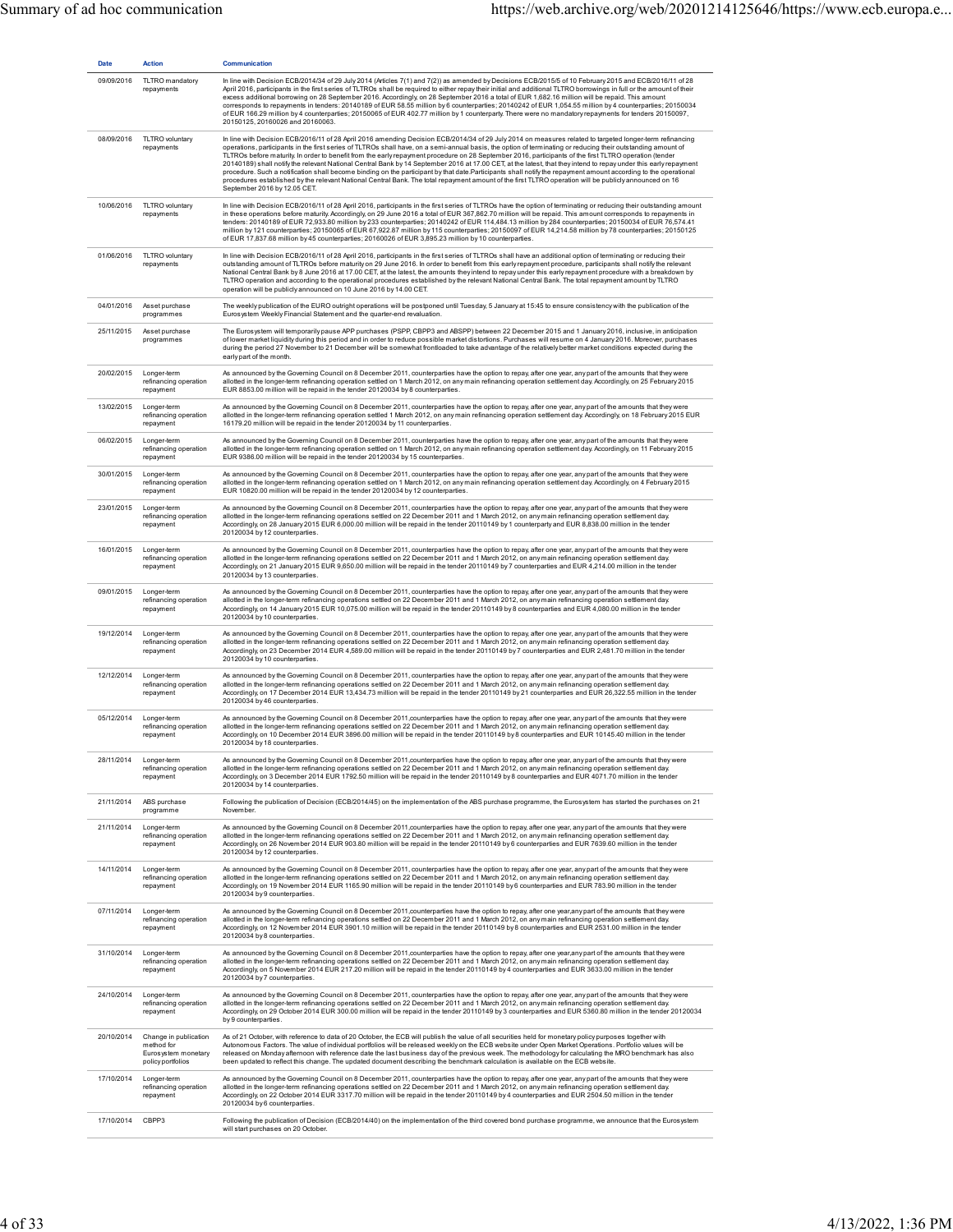| <b>Date</b> | <b>Action</b>                                     | Communication                                                                                                                                                                                                                                                                                                                                                                                                                                                                                                                                                                                                                                                                                                                                                                                                                                                                                                                                                                                                                                                                                                                                    |
|-------------|---------------------------------------------------|--------------------------------------------------------------------------------------------------------------------------------------------------------------------------------------------------------------------------------------------------------------------------------------------------------------------------------------------------------------------------------------------------------------------------------------------------------------------------------------------------------------------------------------------------------------------------------------------------------------------------------------------------------------------------------------------------------------------------------------------------------------------------------------------------------------------------------------------------------------------------------------------------------------------------------------------------------------------------------------------------------------------------------------------------------------------------------------------------------------------------------------------------|
| 10/10/2014  | Longer-term<br>refinancing operation<br>repayment | As announced by the Governing Council on 8 December 2011, counterparties have the option to repay, after one year, any part of the amounts that they were<br>allotted in the longer-term refinancing operations settled on 22 December 2011 and 1 March 2012, on any main refinancing operation settlement day.<br>Accordingly, on 15 October 2014 EUR 1715.00 million will be repaid in the tender 20110149 by 4 counterparties and EUR 4140.00 million in the tender<br>20120034 by 10 counterparties.                                                                                                                                                                                                                                                                                                                                                                                                                                                                                                                                                                                                                                         |
| 03/10/2014  | Longer-term<br>refinancing operation<br>repayment | As announced by the Governing Council on 8 December 2011, counterparties have the option to repay, after one year, any part of the amounts that they were<br>allotted in the longer-term refinancing operations settled on 22 December 2011 and 1 March 2012, on any main refinancing operation settlement day.<br>Accordinaly on 8 October 2014 EUR 1030.00 million will be repaid in the tender 20110149 by 3 counterparties and EUR 1258.00 million in the tender 20120034<br>by 7 counterparties.                                                                                                                                                                                                                                                                                                                                                                                                                                                                                                                                                                                                                                            |
| 26/09/2014  | Longer-term<br>refinancing operation<br>repayment | As announced by the Governing Council on 8 December 2011, counterparties have the option to repay, after one year, any part of the amounts that they were<br>allotted in the longer-term refinancing operations settled on 22 December 2011 and 1 March 2012, on any main refinancing operation settlement day.<br>Accordingly, on 1 October 2014 EUR 2172.00 million will be repaid in the tender 20110149 by 7 counterparties and EUR 2697.00 million in the tender 20120034<br>by 11 counterparties.                                                                                                                                                                                                                                                                                                                                                                                                                                                                                                                                                                                                                                          |
| 19/09/2014  | Longer-term<br>refinancing operation<br>repayment | As announced by the Governing Council on 8 December 2011, counterparties have the option to repay, after one year, any part of the amounts that they were<br>allotted in the longer-term refinancing operations settled on 22 December 2011 and 1 March 2012, on any main refinancing operation settlement day.<br>Accordingly, on 24 September 2014, EUR 7230.00 million will be repaid in the tender 20110149 by 11 counterparties and EUR 12667.50 million in the tender<br>20120034 by 22 counterparties.                                                                                                                                                                                                                                                                                                                                                                                                                                                                                                                                                                                                                                    |
| 12/09/2014  | Longer-term<br>refinancing operation<br>repayment | As announced by the Governing Council on 8 December 2011, counterparties have the option to repay, after one year, any part of the amounts that they were<br>allotted in the longer-term refinancing operations settled on 22 December 2011 and 1 March 2012, on any main refinancing operation settlement day.<br>Accordingly, on 17 September 2014, EUR 2600.00 million will be repaid in the tender 20110149 by 5 counterparties and EUR 3375.00 million in the tender<br>20120034 by 11 counterparties.                                                                                                                                                                                                                                                                                                                                                                                                                                                                                                                                                                                                                                      |
| 05/09/2014  | Longer-term<br>refinancing operation<br>repayment | As announced by the Governing Council on 8 December 2011, counterparties have the option to repay, after one year, any part of the amounts that they were<br>allotted in the longer-term refinancing operations settled on 22 December 2011 and 1 March 2012, on any main refinancing operation settlement day.<br>Accordingly, on 10 September 2014 EUR 203.00 million will be repaid in the tender 20110149 by 5 counterparties and EUR 8907.80 million in the tender<br>20120034 by 7 counterparties.                                                                                                                                                                                                                                                                                                                                                                                                                                                                                                                                                                                                                                         |
| 29/08/2014  | Longer-term<br>refinancing operation<br>repayment | As announced by the Governing Council on 8 December 2011, counterparties have the option to repay, after one year, any part of the amounts that they were<br>allotted in the longer-term refinancing operations settled on 22 December 2011 and 1 March 2012, on any main refinancing operation settlement day.<br>Accordingly, on 3 September 2014 EUR 1838.00 million will be repaid in the tender 20110149 by 9 counterparties and EUR 1671.00 million in the tender<br>20120034 by 8 counterparties.                                                                                                                                                                                                                                                                                                                                                                                                                                                                                                                                                                                                                                         |
| 22/08/2014  | Longer-term<br>refinancing operation<br>repayment | As announced by the Governing Council on 8 December 2011, counterparties have the option to repay, after one year, any part of the amounts that they were<br>allotted in the longer-term refinancing operations settled on 22 December 2011 and 1 March 2012, on any main refinancing operation settlement day.<br>Accordingly, on 27 August 2014 EUR 373.90 million will be repaid in the tender 20110149 by 3 counterparties and EUR 985.00 million in the tender 20120034<br>by 5 counterparties.                                                                                                                                                                                                                                                                                                                                                                                                                                                                                                                                                                                                                                             |
| 15/08/2014  | Longer-term<br>refinancing operation<br>repayment | As announced by the Governing Council on 8 December 2011, counterparties have the option to repay, after one year, any part of the amounts that they were<br>allotted in the longer-term refinancing operations settled on 22 December 2011 and 1 March 2012, on any main refinancing operation settlement day.<br>Accordingly, on 20 August 2014 EUR 300.00 million will be repaid in the tender 20110149 by 2 counterparties and EUR 2561.00 million in the tender 20120034<br>by 6 counterparties.                                                                                                                                                                                                                                                                                                                                                                                                                                                                                                                                                                                                                                            |
| 08/08/2014  | Longer-term<br>refinancing operation<br>repayment | As announced by the Governing Council on 8 December 2011, counterparties have the option to repay, after one year, any part of the amounts that they were<br>allotted in the longer-term refinancing operations settled on 22 December 2011 and 1 March 2012, on any main refinancing operation settlement day.<br>Accordingly, on 13 August 2014 EUR 2320.00 million will be repaid in the tender 20110149 by 4 counterparties and EUR 1830.00 million in the tender<br>20120034 by 6 counterparties.                                                                                                                                                                                                                                                                                                                                                                                                                                                                                                                                                                                                                                           |
| 01/08/2014  | Longer-term<br>refinancing operation<br>repayment | As announced by the Governing Council on 8 December 2011, counterparties have the option to repay, after one year, any part of the amounts that they were<br>allotted in the longer-term refinancing operations settled on 22 December 2011 and 1 March 2012, on any main refinancing operation settlement day.<br>Accordingly, on 6 August 2014 EUR 200.00 million will be repaid in the tender 20110149 by 1 counterparty and EUR 3010.00 million in the tender 20120034 by<br>7 counterparties.                                                                                                                                                                                                                                                                                                                                                                                                                                                                                                                                                                                                                                               |
| 25/07/2014  | Longer-term<br>refinancing operation<br>repayment | As announced by the Governing Council on 8 December 2011, counterparties have the option to repay, after one year, any part of the amounts that they were<br>allotted in the longer-term refinancing operations settled on 22 December 2011 and 1 March 2012, on any main refinancing operation settlement day.<br>Accordingly, on 30 July 2014 EUR 710.00 million will be repaid in the tender 20110149 by 2 counterparties and EUR 2268.00 million in the tender 20120034 by<br>6 counterparties.                                                                                                                                                                                                                                                                                                                                                                                                                                                                                                                                                                                                                                              |
| 18/07/2014  | Longer-term<br>refinancing operation<br>repayment | As announced by the Governing Council on 8 December 2011, counterparties have the option to repay, after one year, any part of the amounts that they were<br>allotted in the longer-term refinancing operations settled on 22 December 2011 and 1 March 2012, on any main refinancing operation settlement day.<br>Accordingly, on 23 July 2014 EUR 3233.00 million will be repaid in the tender 20110149 by 6 counterparties and EUR 18274.60 million in the tender 20120034<br>by 10 counterparties.                                                                                                                                                                                                                                                                                                                                                                                                                                                                                                                                                                                                                                           |
| 11/07/2014  | Longer-term<br>refinancing operation<br>repayment | As announced by the Governing Council on 8 December 2011, counterparties have the option to repay, after one year, any part of the amounts that they were<br>allotted in the longer-term refinancing operations settled on 22 December 2011 and 1 March 2012, on any main refinancing operation settlement day.<br>Accordingly, on 16 July 2014 EUR 1517.00 million will be repaid in the tender 20110149 by 4 counterparties and EUR 2220.00 million in the tender 20120034 by<br>7 counterparties.                                                                                                                                                                                                                                                                                                                                                                                                                                                                                                                                                                                                                                             |
| 04/07/2014  | Longer-term<br>refinancing operation<br>repayment | As announced by the Governing Council on 8 December 2011, counterparties have the option to repay, after one year, any part of the amounts that they were<br>allotted in the longer-term refinancing operations settled on 22 December 2011 and 1 March 2012, on any main refinancing operation settlement day.<br>Accordingly, on 9 July 2014 EUR 645.00 million will be repaid in the tender 20110149 by 3 counterparties and EUR 3370.00 million in the tender 20120034 by 7<br>counterparties.                                                                                                                                                                                                                                                                                                                                                                                                                                                                                                                                                                                                                                               |
| 27/06/2014  | Longer-term<br>refinancing operation<br>repayment | As announced by the Governing Council on 8 December 2011, counterparties have the option to repay, after one year, any part of the amounts that they were<br>allotted in the longer-term refinancing operations settled on 22 December 2011 and 1 March 2012, on any main refinancing operation settlement day.<br>Accordingly, on 2 July 2014 EUR 30.00 million will be repaid in the tender 20110149 by 1 counterparty and EUR 4450.00 million in the tender 20120034 by 4<br>counterparties.                                                                                                                                                                                                                                                                                                                                                                                                                                                                                                                                                                                                                                                  |
| 20/06/2014  | Longer-term<br>refinancing operation<br>repayment | As announced by the Governing Council on 8 December 2011, counterparties have the option to repay, after one year, any part of the amounts that they were<br>allotted in the longer-term refinancing operations settled on 22 December 2011 and 1 March 2012, on any main refinancing operation settlement day.<br>Accordingly on 25 June 2014 EUR 10300.00 million will be repaid in the tender 20110149 by 7 counterparties and EUR 2318.00 million in the tender 20120034<br>by 5 counterparties.                                                                                                                                                                                                                                                                                                                                                                                                                                                                                                                                                                                                                                             |
| 13/06/2014  | Longer-term<br>refinancing operation<br>repayment | As announced by the Governing Council on 8 December 2011, counterparties have the option to repay, after one year, any part of the amounts that they were<br>allotted in the longer-term refinancing operations settled on 22 December 2011 and 1 March 2012, on any main refinancing operation settlement day.<br>Accordingly, on 18 June 2014 EUR 1692.00 million will be repaid in the tender 20110149 by 7 counterparties and EUR 2020.00 million in the tender 20120034<br>by 9 counterparties.                                                                                                                                                                                                                                                                                                                                                                                                                                                                                                                                                                                                                                             |
| 06/06/2014  | Longer-term<br>refinancing operation<br>repayment | As announced by the Governing Council on 8 December 2011, counterparties have the option to repay, after one year, any part of the amounts that they were<br>allotted in the longer-term refinancing operations settled on 22 December 2011 and 1 March 2012, on any main refinancing operation settlement day.<br>Accordingly, on 11 June 2014 EUR 9664.00 million will be repaid in the tender 20110149 by 8 counterparties and EUR 924.00 million in the tender 20120034 by<br>4 counterparties.                                                                                                                                                                                                                                                                                                                                                                                                                                                                                                                                                                                                                                              |
| 06/06/2014  | Fine-tuning operation                             | As announced by the Governing Council on 10 May 2010, the ECB conducts specific operations in order to re-absorb the liquidity injected through the Securities<br>Markets Programme (SMP). In this regard, the ECB will carry out a quick tender on 10 June 2014 at 11.30 in order to collect one-week fixed-term deposits with<br>settlement dayon 11 June 2014. Avariable rate tender with a maximum bid rate of 0.15% will be applied and the ECB intends to absorb an amount of EUR<br>162.5 billion. The latter corresponds to the book value of the Eurosystem SMP holdings as expected to be recorded under Asset Item 7.1 of the Eurosystem<br>balance sheet of Friday 06 June 2014 (to be published on 11 June 2014), rounded to the nearest half billion. As no SMP transactions were settled last week<br>and a volume of EUR 1790 million matured, the rounded settled amount - and the intended amount for absorption accordingly - is at EUR 162.5 billion.                                                                                                                                                                        |
|             |                                                   | The benchmark allotment amount in MROs takes into account the liquidity effect of non-standard measures, assuming an unchanged size of the SMP and full<br>sterilisation of this amount via the above mentioned liquidity-absorbing operation. Fixed term deposits held with the Eurosystem are eligible as collateral for the<br>Eurosystem's credit operations. As announced by the Governing Council on 05 June 2014, the ECB will suspend the weekly fine-tuning operation sterilising the<br>liquidity injected under the Securities Markets Programme, following the operation to be allotted on 10 June 2014.                                                                                                                                                                                                                                                                                                                                                                                                                                                                                                                             |
| 02/06/2014  | Fine-tuning operation                             | As announced by the Governing Council on 10 May 2010, the ECB conducts specific operations in order to re-absorb the liquidity injected through the Securities<br>Markets Programme (SMP). In this regard, the ECB will carry out a quick tender on 03/06/2014 at 11.30 in order to collect one-week fixed-term deposits with<br>settlement day on 04/06/2014. A variable rate tender with a maximum bid rate of 0.25% will be applied and the ECB intends to absorb an amount of EUR 164.5<br>billion. The latter corresponds to the book value of the Eurosystem SMP holdings as recorded under Asset Item 7.1 of the Eurosystem balance sheet of Friday<br>30/05/2014, rounded to the nearest half billion.                                                                                                                                                                                                                                                                                                                                                                                                                                   |
|             |                                                   | The benchmark allotment amount in MROs takes into account the liquidity effect of non-standard measures, assuming an unchanged size of the SMP and full<br>sterilisation of this amount via the above mentioned liquidity-absorbing operation. Fixed term deposits held with the Eurosystem are eligible as collateral for the<br>Eurosystem's credit operations. The ECB intends to carry out another liquidity-absorbing operation next week.                                                                                                                                                                                                                                                                                                                                                                                                                                                                                                                                                                                                                                                                                                  |
| 30/05/2014  | Longer-term<br>refinancing operation<br>repayment | As announced by the Governing Council on 8 December 2011, counterparties have the option to repay, after one year, any part of the amounts that they were<br>allotted in the longer-term refinancing operations settled on 22 December 2011 and 1 March 2012, on any main refinancing operation settlement day.<br>Accordingly, on 4 June 2014 EUR 1550.00 million will be repaid in the tender 20110149 by 3 counterparties and EUR 240.00 million in the tender 20120034 by<br>2 counterparties.                                                                                                                                                                                                                                                                                                                                                                                                                                                                                                                                                                                                                                               |
| 26/05/2014  | Fine-tuning operation                             | As announced by the Governing Council on 10 May 2010, the ECB conducts specific operations in order to re-absorb the liquidity injected through the Securities<br>Markets Programme (SMP). In this regard, the ECB will carry out a quick tender on 27/05/2014 at 11.30 in order to collect one-week fixed-term deposits with<br>settlement day on 28/05/2014. A variable rate tender with a maximum bid rate of 0.25% will be applied and the ECB intends to absorb an amount of EUR 164.5<br>billion. The latter corresponds to the book value of the Eurosystem SMP holdings as recorded under Asset Item 7.1 of the Eurosystem balance sheet of Friday<br>23/05/2014, rounded to the nearest half billion. As no SMP transactions were settled last week and a volume of EUR 2,909 million matured, the rounded settled<br>amount - and the intended amount for absorption accordingly - is at EUR 164.5 billion. The benchmark allotment amount in MROs takes into account the<br>liquidity effect of non-standard measures, assuming an unchanged size of the SMP and full sterilisation of this amount via the above mentioned liquidity- |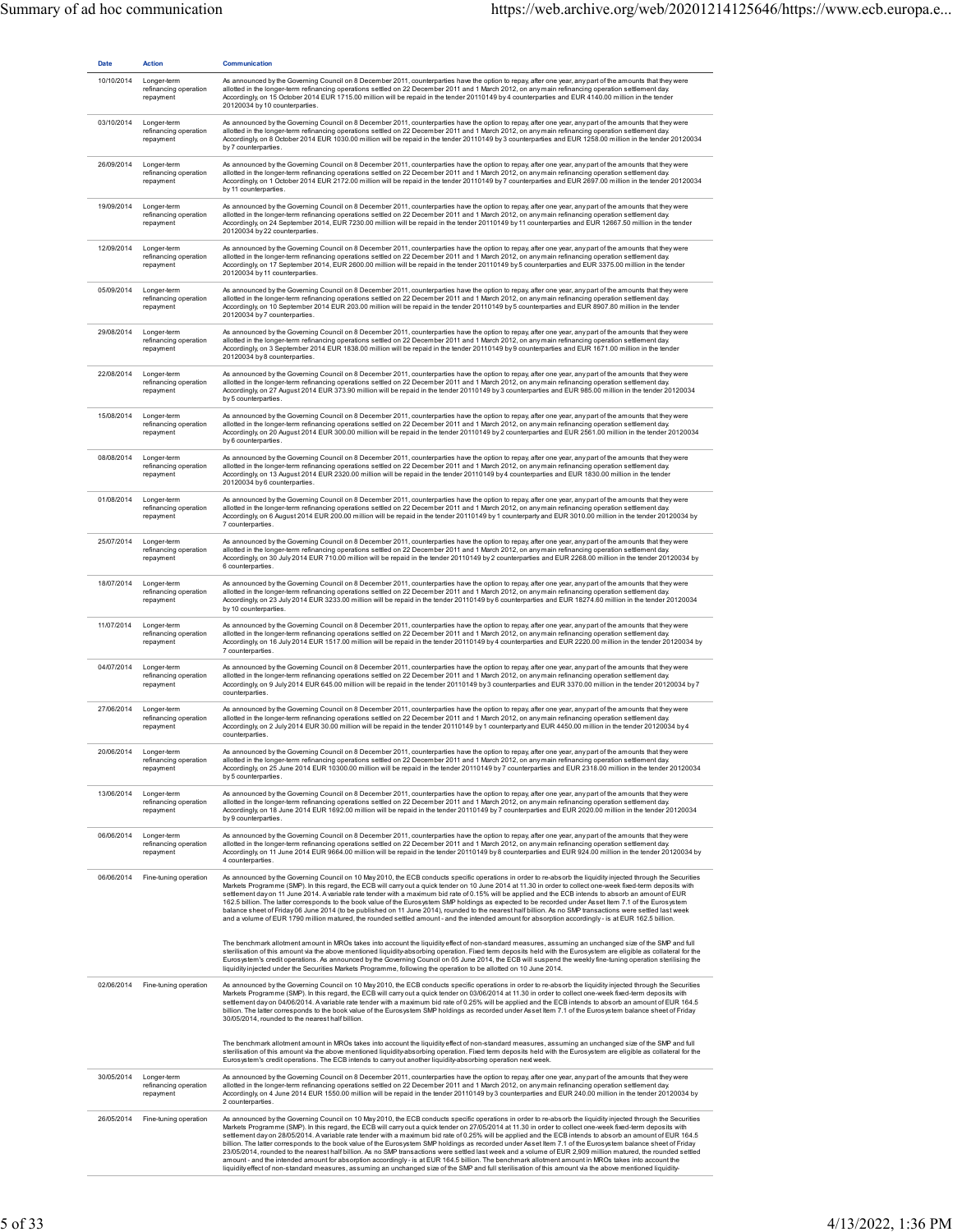| <b>Date</b> | <b>Action</b>                                     | <b>Communication</b>                                                                                                                                                                                                                                                                                                                                                                                                                                                                                                                                                                                                                                                                                                                                                                                                                                                                                                                                                                                                                                                                                                                                                                                  |
|-------------|---------------------------------------------------|-------------------------------------------------------------------------------------------------------------------------------------------------------------------------------------------------------------------------------------------------------------------------------------------------------------------------------------------------------------------------------------------------------------------------------------------------------------------------------------------------------------------------------------------------------------------------------------------------------------------------------------------------------------------------------------------------------------------------------------------------------------------------------------------------------------------------------------------------------------------------------------------------------------------------------------------------------------------------------------------------------------------------------------------------------------------------------------------------------------------------------------------------------------------------------------------------------|
|             |                                                   | absorbing operation. Fixed term deposits held with the Eurosystem are eligible as collateral for the Eurosystem's credit operations. The ECB intends to carry<br>out another liquidity-absorbing operation next week.                                                                                                                                                                                                                                                                                                                                                                                                                                                                                                                                                                                                                                                                                                                                                                                                                                                                                                                                                                                 |
| 23/05/2014  | Longer-term<br>refinancing operation<br>repayment | As announced by the Governing Council on 8 December 2011, counterparties have the option to repay, after one year, any part of the amounts that they were<br>allotted in the longer-term refinancing operations settled on 22 December 2011 and 1 March 2012, on any main refinancing operation settlement day.<br>Accordingly, on 28 May 2014 EUR 6123.30 million will be repaid in the tender 20110149 by 5 counterparties and EUR 854.00 million in the tender 20120034 by<br>4 counterparties.                                                                                                                                                                                                                                                                                                                                                                                                                                                                                                                                                                                                                                                                                                    |
| 19/05/2014  | Fine-tuning operation                             | Announcements on Operational aspects As announced by the Governing Council on 10 May 2010, the ECB conducts specific operations in order to re-absorb<br>the liquidity injected through the Securities Markets Programme (SMP). In this regard, the ECB will carryout a quick tender on 20/05/2014<br>at 11.30 in order to collect one-week fixed-term deposits with settlement day on 21/05/2014. A variable rate tender with a maximum bid rate of 0.25% will be<br>applied and the ECB intends to absorb an amount of EUR 167.5 billion. The latter corresponds to the book value of the Eurosystem SMP holdings as recorded<br>under Asset Item 7.1 of the Eurosystem balance sheet of Friday 16/05/2014, rounded to the nearest half billion. The benchmark allotment amount in MROs<br>takes into account the liquidity effect of non-standard measures, assuming an unchanged size of the SMP and full sterilisation of this amount via the above<br>mentioned liquidity-absorbing operation. Fixed term deposits held with the Eurosystem are eligible as collateral for the Eurosystem's credit operations. The<br>ECB intends to carry out another liquidity-absorbing operation next week. |
| 16/05/2014  | Longer-term<br>refinancing operation<br>repayment | As announced by the Governing Council on 8 December 2011, counterparties have the option to repay, after one year, any part of the amounts that they were<br>allotted in the longer-term refinancing operations settled on 22 December 2011 and 1 March 2012, on any main refinancing operation settlement day.<br>Accordingly, on 21 May 2014 EUR 5005.00 million will be repaid in the tender 20110149 by 3 counterparties and EUR 1150.00 million in the tender 20120034 by<br>2 counterparties.                                                                                                                                                                                                                                                                                                                                                                                                                                                                                                                                                                                                                                                                                                   |
| 12/05/2014  | Fine-tuning operation                             | As announced by the Governing Council on 10 May 2010, the ECB conducts specific operations in order to re-absorb the liquidity injected through the Securities<br>Markets Programme (SMP). In this regard, the ECB will carry out a quick tender on 13/05/2014 at 11.30 in order to collect one-week fixed-term deposits with<br>settlement day on 14/05/2014. A variable rate tender with a maximum bid rate of 0.25% will be applied and the ECB intends to absorb an amount of EUR 167.5<br>billion. The latter corresponds to the book value of the Eurosystem SMP holdings as recorded under Asset Item 7.1 of the Eurosystem balance sheet of Friday<br>09/05/2014, rounded to the nearest half billion. The benchmark allotment amount in MROs takes into account the liquidity effect of non-standard measures,<br>assuming an unchanged size of the SMP and full sterilisation of this amount via the above mentioned liquidity-absorbing operation. Fixed term deposits held<br>with the Eurosystem are eligible as collateral for the Eurosystem's credit operations. The ECB intends to carry out another liquidity-absorbing operation next<br>week.                                     |
| 09/05/2014  | Longer-term<br>refinancing operation<br>repayment | As announced by the Governing Council on 8 December 2011, counterparties have the option to repay, after one year, any part of the amounts that they were<br>allotted in the longer-term refinancing operations settled on 22 December 2011 and 1 March 2012, on any main refinancing operation settlement day.<br>Accordingly, on 14 May 2014 EUR 2608.80 million will be repaid in the tender 20110149 by 6 counterparties and EUR 756.20 million in the tender 20120034 by<br>4 counterparties.                                                                                                                                                                                                                                                                                                                                                                                                                                                                                                                                                                                                                                                                                                    |
| 05/05/2014  | Fine-tuning operation                             | As announced by the Governing Council on 10 May 2010, the ECB conducts specific operations in order to re-absorb the liquidity injected through the Securities<br>Markets Programme (SMP). In this regard, the ECB will carry out a quick tender on 06/05/2014 at 11.30 in order to collect one-week fixed-term deposits with<br>settlement day on 07/05/2014. A variable rate tender with a maximum bid rate of 0.25% will be applied and the ECB intends to absorb an amount of EUR 167.5<br>billion. Taking into account that a volume of EUR 5047 million matured, the rounded book value â€" and the intended amount for absorption accordingly-<br>decreased to EUR 167.5 billion. The benchmark allotment amount in MROs takes into account the liquidity effect of non-standard measures, assuming an<br>unchanged size of the SMP and full sterilisation of this amount via the above mentioned liquidity-absorbing operation. Fixed term deposits held with the<br>Eurosystem are eligible as collateral for the Eurosystem's credit operations. The ECB intends to carry out another liquidity-absorbing operation next week.                                                              |
| 02/05/2014  | Longer-term<br>refinancing operation<br>repayment | As announced by the Governing Council on 8 December 2011, counterparties have the option to repay, after one year, any part of the amounts that they were<br>allotted in the longer-term refinancing operations settled on 22 December 2011 and 1 March 2012, on any main refinancing operation settlement day.<br>Accordingly, on 7 May 2014 EUR 1300.00 million will be repaid in the tender 20110149 by 2 counterparties and EUR 450.00 million in the tender 20120034 by 3<br>counterparties.                                                                                                                                                                                                                                                                                                                                                                                                                                                                                                                                                                                                                                                                                                     |
| 28/04/2014  | Fine-tuning operation                             | As announced by the Governing Council on 10 May 2010, the ECB conducts specific operations in order to re-absorb the liquidity injected through the Securities<br>Markets Programme (SMP). In this regard, the ECB will carry out a quick tender on 29/04/2014 at 11.30 in order to collect one-week fixed-term deposits with<br>settlement day on 30/04/2014. A variable rate tender with a maximum bid rate of 0.25% will be applied and the ECB intends to absorb an amount of EUR 172.5<br>billion. The latter corresponds to the book value of the Eurosystem SMP holdings as recorded under Asset Item 7.1 of the Eurosystem balance sheet of Friday<br>25/04/2014, rounded to the nearest half billion.                                                                                                                                                                                                                                                                                                                                                                                                                                                                                        |
|             |                                                   | The benchmark allotment amount in MROs takes into account the liquidity effect of non-standard measures, assuming an unchanged size of the SMP and full<br>sterilisation of this amount via the above mentioned liquidity-absorbing operation. Fixed term deposits held with the Eurosystem are eligible as collateral for the<br>Eurosystem's credit operations. The ECB intends to carry out another liquidity-absorbing operation next week.                                                                                                                                                                                                                                                                                                                                                                                                                                                                                                                                                                                                                                                                                                                                                       |
| 25/04/2014  | Longer-term<br>refinancing operation<br>repayment | As announced by the Governing Council on 8 December 2011, counterparties have the option to repay, after one year, any part of the amounts that they were<br>allotted in the longer-term refinancing operations settled on 22 December 2011 and 1 March 2012, on any main refinancing operation settlement day.<br>Accordingly, on 30 April 2014 EUR 9400.00 million will be repaid in the tender 20110149 by 12 counterparties and EUR 179.00 million in the tender 20120034<br>by 2 counterparties.                                                                                                                                                                                                                                                                                                                                                                                                                                                                                                                                                                                                                                                                                                 |
| 17/04/2014  | Longer-term<br>refinancing operation<br>repayment | As announced by the Governing Council on 8 December 2011, counterparties have the option to repay, after one year, any part of the amounts that they were<br>allotted in the longer-term refinancing operations settled on 22 December 2011 and 1 March 2012, on any main refinancing operation settlement day.<br>Accordingly, on 23 April 2014 EUR 5,782.00 million will be repaid in the tender 20110149 by 4 counterparties and EUR 1,754.00 million in the tender 20120034<br>by 5 counterparties.                                                                                                                                                                                                                                                                                                                                                                                                                                                                                                                                                                                                                                                                                               |
| 17/04/2014  | Fine-tuning operation                             | As announced by the Governing Council on 10 May 2010, the ECB conducts specific operations in order to re-absorb the liquidity injected through the Securities<br>Markets Programme (SMP). In this regard, the ECB will carry out a quick tender on 22/04/2014 at 11.30 in order to collect one-week fixed-term deposits with<br>settlement day on 23/04/2014. A variable rate tender with a maximum bid rate of 0.25% will be applied and the ECB intends to absorb an amount of EUR 172.5<br>billion. The latter corresponds to the book value of the Eurosystem SMP holdings as to be recorded under Asset Item 7.1 of the Eurosystem balance sheet of<br>Friday 18/04/2014, rounded to the nearest half billion. The benchmark allotment amount in MROs takes into account the liquidity effect of non-standard<br>measures, assuming an unchanged size of the SMP and full sterilisation of this amount via the above mentioned liquidity-absorbing operation. Fixed term<br>deposits held with the Eurosystem are eligible as collateral for the Eurosystem's credit operations. The ECB intends to carry out another liquidity-absorbing<br>operation next week.                               |
|             | 14/04/2014 Fine-tuning operation                  | As announced by the Governing Council on 10 May 2010, the ECB conducts specific operations in order to re-absorb the liquidity injected through the Securities<br>Markets Programme (SMP). In this regard, the ECB will carry out a quick tender on 15/04/2014 at 11.30 in order to collect one-week fixed-term deposits with<br>settlement dayon 16/04/2014. A variable rate tender with a maximum bid rate of 0.25% will be applied and the ECB intends to absorb an amount of EUR 172.5<br>billion. The latter corresponds to the book value of the Eurosystem SMP holdings as recorded under Asset Item 7.1 of the Eurosystem balance sheet of Friday<br>11/04/2014 rounded to the nearest half billion.                                                                                                                                                                                                                                                                                                                                                                                                                                                                                          |
|             |                                                   | The benchmark allotment amount in MROs takes into account the liquidity effect of non-standard measures, assuming an unchanged size of the SMP and full<br>sterilisation of this amount via the above mentioned liquidity-absorbing operation. Fixed term deposits held with the Eurosystem are eligible as collateral for the<br>Eurosystem's credit operations. The ECB intends to carry out another liquidity-absorbing operation next week.                                                                                                                                                                                                                                                                                                                                                                                                                                                                                                                                                                                                                                                                                                                                                       |
| 11/04/2014  | Longer-term<br>refinancing operation<br>repayment | As announced by the Governing Council on 8 December 2011, counterparties have the option to repay, after one year, any part of the amounts that they were<br>allotted in the longer-term refinancing operations settled on 22 December 2011 and 1 March 2012, on any main refinancing operation settlement day.<br>Accordingly, on 16 April 2014 EUR 3385.00 million will be repaid in the tender 20110149 by 8 counterparties and EUR 4880.00 million in the tender 20120034<br>by 5 counterparties.                                                                                                                                                                                                                                                                                                                                                                                                                                                                                                                                                                                                                                                                                                 |
| 07/04/2014  | Fine-tuning operation                             | As announced by the Governing Council on 10 May 2010, the ECB conducts specific operations in order to re-absorb the liquidity injected through the Securities<br>Markets Programme (SMP). In this regard, the ECB will carry out a quick tender on 08/04/2014 at 11.30 in order to collect one-week fixed-term deposits with<br>settlement day on 09/04/2014. A variable rate tender with a maximum bid rate of 0.25% will be applied and the ECB intends to absorb an amount of EUR 172.5<br>billion. Taking into account the effect of the quarterly amortisation exercise (to be published in the Consolidated financial statement of the Eurosystem as at 4<br>April 2014), and that a volume of EUR 3730 million matured, the rounded book value â€" and the intended amount for absorption accordingly- decreased to<br>EUR 172.5 billion.                                                                                                                                                                                                                                                                                                                                                     |
|             |                                                   | The benchmark allotment amount in MROs takes into account the liquidity effect of non-standard measures, assuming an unchanged size of the SMP and full<br>sterilisation of this amount via the above mentioned liquidity-absorbing operation. Fixed term deposits held with the Eurosystem are eligible as collateral for the<br>Eurosystem's credit operations. The ECB intends to carry out another liquidity-absorbing operation next week.                                                                                                                                                                                                                                                                                                                                                                                                                                                                                                                                                                                                                                                                                                                                                       |
| 04/04/2014  | Longer-term<br>refinancing operation<br>repayment | As announced by the Governing Council on 8 December 2011, counterparties have the option to repay, after one year, any part of the amounts that they were<br>allotted in the longer-term refinancing operations settled on 22 December 2011 and 1 March 2012, on any main refinancing operation settlement day.<br>Accordingly, on 9 April 2014 EUR 2527.35 million will be repaid in the tender 20110149 by 5 counterparties and EUR 2351.55 million in the tender 20120034 by<br>7 counterparties.                                                                                                                                                                                                                                                                                                                                                                                                                                                                                                                                                                                                                                                                                                  |
| 31/03/2014  | Fine-tuning operation                             | As announced by the Governing Council on 10 May 2010, the ECB conducts specific operations in order to re-absorb the liquidity injected through the Securities<br>Markets Programme (SMP). In this regard, the ECB will carry out a quick tender on 01/04/2014 at 11.30 in order to collect one-week fixed-term deposits with<br>settlement day on 02/04/2014. A variable rate tender with a maximum bid rate of 0.25% will be applied and the ECB intends to absorb an amount of EUR 175.5<br>billion. The latter corresponds to the book value of the Eurosystem SMP holdings as recorded under Asset Item 7.1 of the Eurosystem balance sheet of Friday<br>28/03/2014, rounded to the nearest half billion.                                                                                                                                                                                                                                                                                                                                                                                                                                                                                        |
|             |                                                   | The benchmark allotment amount in MROs takes into account the liquidity effect of non-standard measures, assuming an unchanged size of the SMP and full<br>sterilisation of this amount via the above mentioned liquidity-absorbing operation. Fixed term deposits held with the Eurosystem are eligible as collateral for the<br>Eurosystem's credit operations. The ECB intends to carry out another liquidity-absorbing operation next week.                                                                                                                                                                                                                                                                                                                                                                                                                                                                                                                                                                                                                                                                                                                                                       |
| 28/03/2014  | Longer-term<br>refinancing operation<br>repayment | As announced by the Governing Council on 8 December 2011, counterparties have the option to repay, after one year, any part of the amounts that they were<br>allotted in the longer-term refinancing operations settled on 22 December 2011 and 1 March 2012, on any main refinancing operation settlement day.<br>Accordingly, on 02 April 2014 EUR 175.20 million will be repaid in the tender 20110149 by 3 counterparties and EUR 1382.70 million in the tender 20120034 by<br>5 counterparties.                                                                                                                                                                                                                                                                                                                                                                                                                                                                                                                                                                                                                                                                                                  |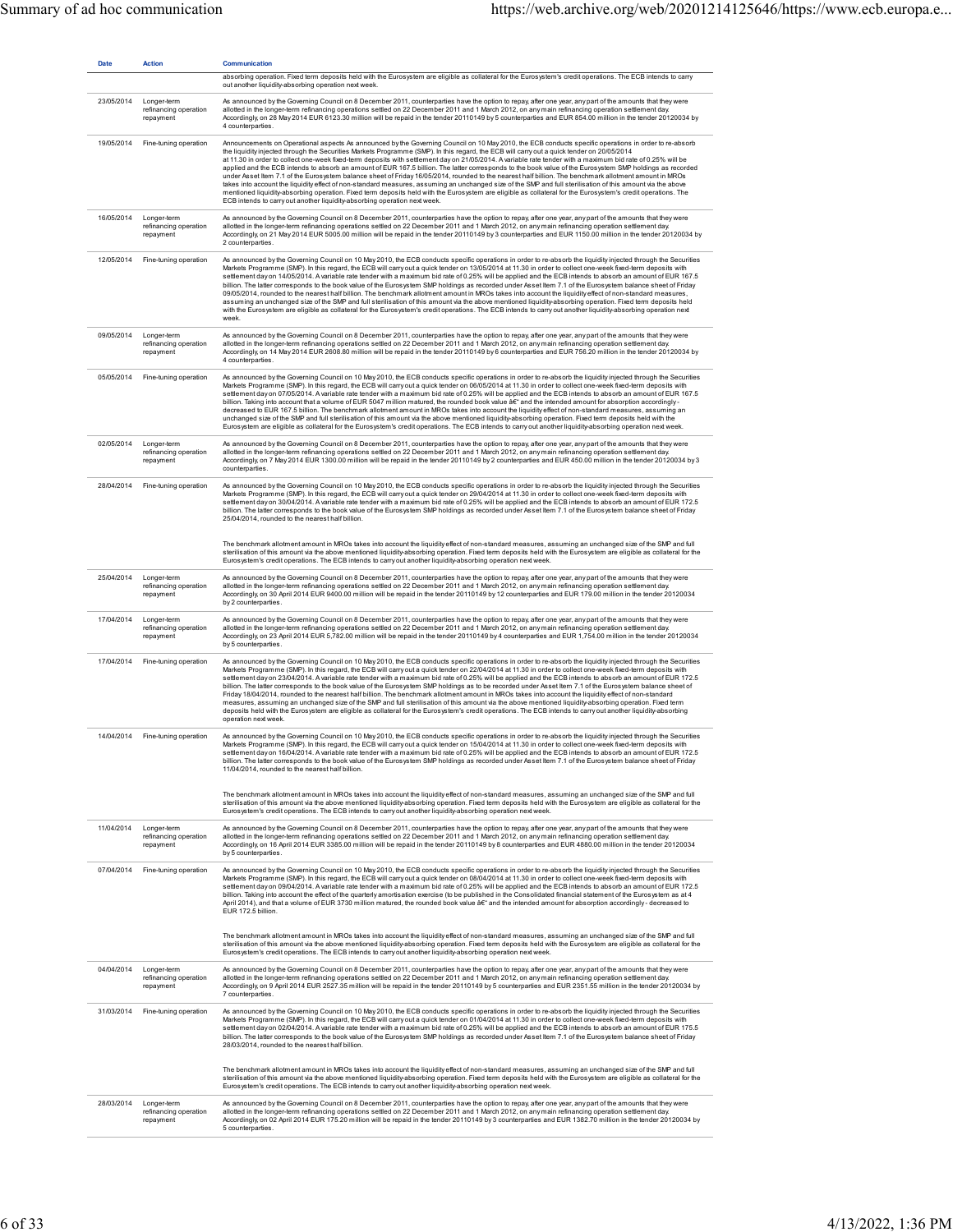| <b>Date</b> | <b>Action</b>                                     | <b>Communication</b>                                                                                                                                                                                                                                                                                                                                                                                                                                                                                                                                                                                                                                                                                                                                                                                                                                                                                                                                                                                                                                                                                                                                                                                                                                                                                                                                                     |
|-------------|---------------------------------------------------|--------------------------------------------------------------------------------------------------------------------------------------------------------------------------------------------------------------------------------------------------------------------------------------------------------------------------------------------------------------------------------------------------------------------------------------------------------------------------------------------------------------------------------------------------------------------------------------------------------------------------------------------------------------------------------------------------------------------------------------------------------------------------------------------------------------------------------------------------------------------------------------------------------------------------------------------------------------------------------------------------------------------------------------------------------------------------------------------------------------------------------------------------------------------------------------------------------------------------------------------------------------------------------------------------------------------------------------------------------------------------|
| 24/03/2014  | Fine-tuning operation                             | As announced by the Governing Council on 10 May 2010, the ECB conducts specific operations in order to re-absorb the liquidity injected through the Securities<br>Markets Programme (SMP). In this regard, the ECB will carry out a quick tender on 25/03/2014 at 11.30 in order to collect one-week fixed-term deposits with<br>settlement day on 26/03/2014. A variable rate tender with a maximum bid rate of 0.25% will be applied and the ECB intends to absorb an amount of EUR 175.5<br>billion. The latter corresponds to the book value of the Eurosystem SMP holdings as recorded under Asset Item 7.1 of the Eurosystem balance sheet of Friday<br>21/03/2014, rounded to the nearest half billion. The benchmark allotment amount in MROs takes into account the liquidity effect of non-standard measures,<br>assuming an unchanged size of the SMP and full sterilisation of this amount via the above mentioned liquidity-absorbing operation. Fixed term deposits held<br>with the Eurosystem are eligible as collateral for the Eurosystem's credit operations. The ECB intends to carry out another liquidity-absorbing operation next<br>week.                                                                                                                                                                                                        |
| 21/03/2014  | Longer-term<br>refinancing operation<br>repayment | As announced by the Governing Council on 8 December 2011, counterparties have the option to repay, after one year, any part of the amounts that they were<br>allotted in the longer-term refinancing operations settled on 22 December 2011 and 1 March 2012, on any main refinancing operation settlement day.<br>Accordingly, on 26 March 2014 EUR 6411.00 million will be repaid in the tender 20110149 by 12 counterparties and EUR 12497.70 million in the tender<br>20120034 by 15 counterparties.                                                                                                                                                                                                                                                                                                                                                                                                                                                                                                                                                                                                                                                                                                                                                                                                                                                                 |
| 17/03/2014  | Fine-tuning operation                             | As announced by the Governing Council on 10 May 2010, the ECB conducts specific operations in order to re-absorb the liquidity injected through the Securities<br>Markets Programme (SMP). In this regard, the ECB will carry out a quick tender on 18/03/2014 at 11.30 in order to collect one-week fixed-term deposits with<br>settlement day on 19/03/2014. A variable rate tender with a maximum bid rate of 0.25% will be applied and the ECB intends to absorb an amount of EUR 175.5<br>billion. The latter corresponds to the book value of the Eurosystem SMP holdings as recorded under Asset Item 7.1 of the Eurosystem balance sheet of Friday<br>14/03/2014, rounded to the nearest half billion. The benchmark allotment amount in MROs takes into account the liquidity effect of non-standard measures,<br>assuming an unchanged size of the SMP and full sterilisation of this amount via the above mentioned liquidity-absorbing operation. Fixed term deposits held<br>with the Eurosystem are eligible as collateral for the Eurosystem's credit operations. The ECB intends to carry out another liquidity-absorbing operation next<br>week.                                                                                                                                                                                                        |
| 14/03/2014  | Longer-term<br>refinancing operation<br>repayment | As announced by the Governing Council on 8 December 2011, counterparties have the option to repay, after one year, any part of the amounts that they were<br>allotted in the longer-term refinancing operations settled on 22 December 2011 and 1 March 2012, on any main refinancing operation settlement day.<br>Accordingly, on 19 March 2014 EUR 4994.90 million will be repaid in the tender 20110149 by 12 counterparties and EUR 5080.00 million in the tender<br>20120034 by 7 counterparties.                                                                                                                                                                                                                                                                                                                                                                                                                                                                                                                                                                                                                                                                                                                                                                                                                                                                   |
| 10/03/2014  | Fine-tuning operation                             | As announced by the Governing Council on 10 May 2010, the ECB conducts specific operations in order to re-absorb the liquidity injected through the Securities<br>Markets Programme (SMP). In this regard, the ECB will carry out a quick tender on 11/03/2014 at 11.30 in order to collect one-week fixed-term deposits with<br>settlement day on 12/03/2014. A variable rate tender with a maximum bid rate of 0.25% will be applied and the ECB intends to absorb an amount of EUR 175.5<br>billion. The latter corresponds to the book value of the Eurosystem SMP holdings as recorded under Asset Item 7.1 of the Eurosystem balance sheet of Friday<br>07/03/2014, rounded to the nearest half billion. The benchmark allotment amount in MROs takes into account the liquidity effect of non-standard measures,<br>assuming an unchanged size of the SMP and full sterilisation of this amount via the above mentioned liquidity-absorbing operation. Fixed term deposits held<br>with the Eurosystem are eligible as collateral for the Eurosystem's credit operations. The ECB intends to carry out another liquidity-absorbing operation next<br>week.                                                                                                                                                                                                        |
| 07/03/2014  | Longer-term<br>refinancing operation<br>repayment | As announced by the Governing Council on 8 December 2011, counterparties have the option to repay, after one year, any part of the amounts that they were<br>allotted in the longer-term refinancing operations settled on 22 December 2011 and 1 March 2012, on any main refinancing operation settlement day.<br>Accordingly, on 12 March 2014 EUR 3133.00 million will be repaid in the tender 20110149 by 6 counterparties and EUR 8268.00 million in the tender 20120034<br>by 8 counterparties.                                                                                                                                                                                                                                                                                                                                                                                                                                                                                                                                                                                                                                                                                                                                                                                                                                                                    |
| 03/03/2014  | Fine-tuning operation                             | As announced by the Governing Council on 10 May 2010, the ECB conducts specific operations in order to re-absorb the liquidity injected through the securities<br>Markets Programme (SMP). In this regard, the ECB will carry out a quick tender on 04/03/2014 at 11.30 in order to collect one-week fixed-term deposits with<br>settlement day on 05/03/2014. A variable rate tender with a maximum bid rate of 0.25% will be applied and the ECB intends to absorb an amount of EUR 175.5<br>billion. The latter corresponds to the book value of the Eurosystem SMP holdings as recorded under Asset Item 7.1 of the Eurosystem balance sheet of Friday<br>28/02/2014, rounded to the nearest half billion. The benchmark allotment amount in MROs takes into account the liquidity effect of non-standard measures,<br>assuming an unchanged size of the SMP and full sterilisation of this amount via the above mentioned liquidity-absorbing operation. Fixed term deposits held<br>with the Eurosystem are eligible as collateral for the Eurosystem's credit operations. The ECB intends to carry out another liquidity-absorbing operation next<br>week.                                                                                                                                                                                                        |
| 28/02/2014  | Longer-term<br>refinancing operation<br>repayment | As announced by the Governing Council on 8 December 2011, counterparties have the option to repay, after one year, any part of the amounts that they were<br>allotted in the longer-term refinancing operations settled on 22 December 2011 and 1 March 2012, on any main refinancing operation settlement day.<br>Accordingly, on 5 March 2014 EUR 510.00 million will be repaid in the tender 20110149 by 2 counterparties and EUR 2501.90 million in the tender 20120034 by<br>5 counterparties.                                                                                                                                                                                                                                                                                                                                                                                                                                                                                                                                                                                                                                                                                                                                                                                                                                                                      |
| 24/02/2014  | Fine-tuning operation                             | As announced by the Governing Council on 10 May 2010, the ECB conducts specific operations in order to re-absorb the liquidity injected through the Securities<br>Markets Programme (SMP). In this regard, the ECB will carry out a quick tender on 25/02/2014 at 11.30 in order to collect one-week fixed-term deposits with<br>settlement day on 26/02/2014. A variable rate tender with a maximum bid rate of 0.25% will be applied and the ECB intends to absorb an amount of EUR 175.5<br>billion. The latter corresponds to the book value of the Eurosystem SMP holdings as recorded under Asset Item 7.1 of the Eurosystem balance sheet of Friday<br>21/02/2014, rounded to the nearest half billion.                                                                                                                                                                                                                                                                                                                                                                                                                                                                                                                                                                                                                                                           |
|             |                                                   | The benchmark allotment amount in MROs takes into account the liquidity effect of non-standard measures, assuming an unchanged size of the SMP and full<br>sterilisation of this amount via the above mentioned liquidity-absorbing operation. Fixed term deposits held with the Eurosystem are eligible as collateral for the<br>Eurosystem's credit operations. The ECB intends to carry out another liquidity-absorbing operation next week.                                                                                                                                                                                                                                                                                                                                                                                                                                                                                                                                                                                                                                                                                                                                                                                                                                                                                                                          |
| 21/02/2014  | Longer-term<br>refinancing operation<br>repayment | As announced by the Governing Council on 8 December 2011, counterparties have the option to repay, after one year, any part of the amounts that they were<br>allotted in the longer-term refinancing operations settled on 22 December 2011 and 1 March 2012, on any main refinancing operation settlement day.<br>Accordingly, on 26 February 2014 EUR 2500.00 million will be repaid in the tender 20110149 by 6 counterparties and EUR 345.30 million in the tender<br>20120034 by 4 counterparties.                                                                                                                                                                                                                                                                                                                                                                                                                                                                                                                                                                                                                                                                                                                                                                                                                                                                  |
| 17/02/2014  | Fine-tuning operation                             | As announced by the Governing Council on 10 May 2010, the ECB conducts specific operations in order to re-absorb the liquidity injected through the Securities<br>Markets Programme (SMP).In this regard, the ECB will carry out a quick tender on 18/02/2014 at 11.30 in order to collect one-week fixed-term deposits with<br>settlement day on 19/02/2014. A variable rate tender with a maximum bid rate of 0.25% will be applied and the ECB intends to absorb an amount of EUR 175.5<br>billion. The latter corresponds to the book value of the Eurosystem SMP holdings as recorded under Asset Item 7.1 of the Eurosystem balance sheet of Friday<br>14/02/2014, rounded to the nearest half billion. The benchmark allotment amount in MROs takes into account the liquidity effect of non-standard measures,<br>assuming an unchanged size of the SMP and full sterilisation of this amount via the above mentioned liquidity-absorbing operation. Fixed term deposits held<br>with the Eurosystem are eligible as collateral for the Eurosystem's credit operations. The ECB intends to carry out another liquidity-absorbing operation next<br>week.                                                                                                                                                                                                         |
| 14/02/2014  | Longer-term<br>refinancing operation<br>repayment | As announced by the Governing Council on 8 December 2011, counterparties have the option to repay, after one year, any part of the amounts that they were<br>allotted in the longer-term refinancing operations settled on 22 December 2011 and 1 March 2012, on any main refinancing operation settlement day.<br>Accordingly, on 19 February 2014 EUR 790.00 million will be repaid in the tender 20110149 by 4 counterparties and EUR 230.00 million in the tender 20120034<br>by 3 counterparties                                                                                                                                                                                                                                                                                                                                                                                                                                                                                                                                                                                                                                                                                                                                                                                                                                                                    |
| 10/02/2014  | Fine-tuning operation                             | As announced by the Governing Council on 10 May 2010, the ECB conducts specific operations in order to re-absorb the liquidity injected through the Securities<br>Markets Programme (SMP). In this regard, the ECB will carry out a quick tender on 11/02/2014 at 11.30 in order to collect one-week fixed-term deposits with<br>settlement day on 12/02/2014. A variable rate tender with a maximum bid rate of 0.25% will be applied and the ECB intends to absorb an amount of EUR 175.5<br>billion. The latter corresponds to the book value of the Eurosystem SMP holdings as recorded under Asset Item 7.1 of the Eurosystem balance sheet of Friday<br>07/02/2014, rounded to the nearest half billion. The benchmark allotment amount in MROs takes into account the liquidity effect of non-standard measures,<br>assuming an unchanged size of the SMP and full sterilisation of this amount via the above mentioned liquidity-absorbing operation. Fixed term deposits held<br>with the Eurosystem are eligible as collateral for the Eurosystem's credit operations. The ECB intends to carry out another liquidity-absorbing operation next<br>week.                                                                                                                                                                                                        |
| 07/02/2014  | Longer-term<br>refinancing operation<br>repayment | As announced by the Governing Council on 8 December 2011, counterparties have the option to repay, after one year, any part of the amounts that they were<br>allotted in the longer-term refinancing operations settled on 22 December 2011 and 1 March 2012, on any main refinancing operation settlement day.<br>Accordingly, on 12 February 2014 EUR 525.00 million will be repaid in the tender 20110149 by 2 counterparties and EUR 1250.00 million in the tender<br>20120034 by 2 counterparties.                                                                                                                                                                                                                                                                                                                                                                                                                                                                                                                                                                                                                                                                                                                                                                                                                                                                  |
| 03/02/2014  | Fine-tuning operation                             | As announced by the Governing Council on 10 May 2010, the ECB conducts specific operations in order to re-absorb the liquidity injected through the Securities<br>Markets Programme (SMP). In this regard, the ECB will carry out a quick tender on 04/02/2014 at 11.30 in order to collect one-week fixed-term deposits with<br>settlement day on 05/02/2014. A variable rate tender with a maximum bid rate of 0.25% will be applied and the ECB intends to absorb an amount of EUR 175.5<br>billion. The latter corresponds to the book value of the Eurosystem SMP holdings as recorded under Asset Item 7.1 of the Eurosystem balance sheet of Friday<br>31/01/2014, rounded to the nearest half billion. As no SMP transactions were settled last week and a volume of EUR 1695 million matured, the rounded settled<br>amount - and the intended amount for absorption accordingly - is at EUR 175.5 billion. The benchmark allotment amount in MROs takes into account the<br>liquidity effect of non-standard measures, assuming an unchanged size of the SMP and full sterilisation of this amount via the above mentioned liquidity-<br>absorbing operation. Fixed term deposits held with the Eurosystem are eligible as collateral for the Eurosystem's credit operations. The ECB intends to carry<br>out another liquidity-absorbing operation next week. |
| 31/01/2014  | Longer-term<br>refinancing operation<br>repayment | As announced by the Governing Council on 8 December 2011, counterparties have the option to repay, after one year, any part of the amounts that they were<br>allotted in the longer-term refinancing operations settled on 22 December 2011 and 1 March 2012, on any main refinancing operation settlement day.<br>Accordingly, on 5 February 2014 EUR 250.00 million will be repaid in the tender 20110149 by 2 counterparties and EUR 218.00 million in the tender 20120034<br>by 3 counterparties.                                                                                                                                                                                                                                                                                                                                                                                                                                                                                                                                                                                                                                                                                                                                                                                                                                                                    |
| 27/01/2014  | Fine-tuning operation                             | As announced by the Governing Council on 10 May 2010, the ECB conducts specific operations in order to re-absorb the liquidity injected through the Securities<br>Markets Programme (SMP). In this regard, the ECB will carry out a quick tender on 28/01/2014 at 11.30 in order to collect one-week fixed-term deposits with<br>settlement day on 29/01/2014. A variable rate tender with a maximum bid rate of 0.25% will be applied and the ECB intends to absorb an amount of EUR 177.5<br>billion. The latter corresponds to the book value of the Eurosystem SMP holdings as recorded under Asset Item 7.1 of the Eurosystem balance sheet of Friday<br>24/01/2014, rounded to the nearest half billion.                                                                                                                                                                                                                                                                                                                                                                                                                                                                                                                                                                                                                                                           |
|             |                                                   | The benchmark allotment amount in MROs takes into account the liquidity effect of non-standard measures, assuming an unchanged size of the SMP and full<br>sterilisation of this amount via the above mentioned liquidity-absorbing operation. Fixed term deposits held with the Eurosystem are eligible as collateral for the<br>Eurosystem's credit operations. The ECB intends to carry out another liquidity-absorbing operation next week.                                                                                                                                                                                                                                                                                                                                                                                                                                                                                                                                                                                                                                                                                                                                                                                                                                                                                                                          |
| 24/01/2014  | Longer-term<br>refinancing operation<br>repayment | As announced by the Governing Council on 8 December 2011, counterparties have the option to repay, after one year, any part of the amounts that they were<br>allotted in the longer-term refinancing operations settled on 22 December 2011 and 1 March 2012, on any main refinancing operation settlement day.<br>Accordingly, on 29 January 2014 EUR 3496.90 million will be repaid in the tender 20110149 by 7 counterparties and EUR 202.00 million in the tender 20120034<br>by 2 counterparties.                                                                                                                                                                                                                                                                                                                                                                                                                                                                                                                                                                                                                                                                                                                                                                                                                                                                   |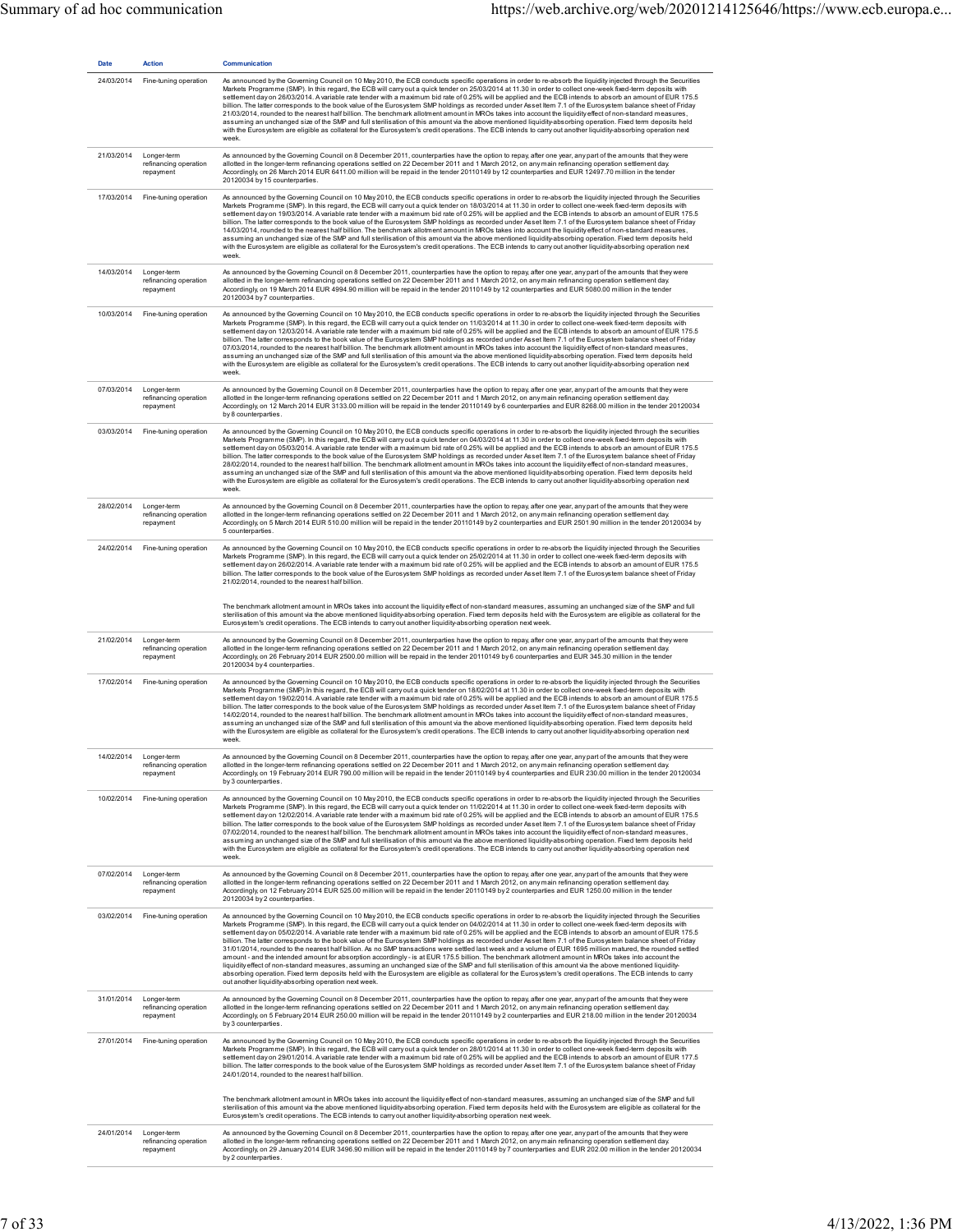| Date       | <b>Action</b>                                                | Communication                                                                                                                                                                                                                                                                                                                                                                                                                                                                                                                                                                                                                                                                                                                                                                                                                                                                                                                                                                                                                                                                                                                                                                                                                                                                                                                                                                                                                |
|------------|--------------------------------------------------------------|------------------------------------------------------------------------------------------------------------------------------------------------------------------------------------------------------------------------------------------------------------------------------------------------------------------------------------------------------------------------------------------------------------------------------------------------------------------------------------------------------------------------------------------------------------------------------------------------------------------------------------------------------------------------------------------------------------------------------------------------------------------------------------------------------------------------------------------------------------------------------------------------------------------------------------------------------------------------------------------------------------------------------------------------------------------------------------------------------------------------------------------------------------------------------------------------------------------------------------------------------------------------------------------------------------------------------------------------------------------------------------------------------------------------------|
| 20/01/2014 | Fine-tuning operation                                        | As announced by the Governing Council on 10 May 2010, the ECB conducts specific operations in order to re-absorb the liquidity injected through the Securities<br>Markets Programme (SMP). In this regard, the ECB will carry out a quick tender on 21 January at 11.30 in order to collect one-week fixed-term deposits with<br>settlement day on 22 January. A variable rate tender with a maximum bid rate of 0.25% will be applied and the ECB intends to absorb an amount of EUR 177.5<br>billion. The latter corresponds to the size of the SMP, taking into account transactions with settlement on or before Friday 17 January, rounded to the nearest half<br>billion. As no SMP transactions were settled last week and a volume of EUR 1425 million matured, the rounded settled amount - and the intended amount for<br>absorption accordingly- is at EUR 177.5 billion.                                                                                                                                                                                                                                                                                                                                                                                                                                                                                                                                         |
|            |                                                              | The benchmark allotment amount in MROs takes into account the liquidity effect of non-standard measures, assuming an unchanged size of the SMP and full<br>sterilisation of this amount via the above mentioned liquidity-absorbing operation. Fixed term deposits held with the Eurosystem are eligible as collateral for the<br>Eurosystem's credit operations. The ECB intends to carry out another liquidity-absorbing operation next week.                                                                                                                                                                                                                                                                                                                                                                                                                                                                                                                                                                                                                                                                                                                                                                                                                                                                                                                                                                              |
|            | 17/01/2014 Longer-term<br>refinancing operation<br>repayment | As announced by the Governing Council on 8 December 2011, counterparties have the option to repay, after one year, any part of the amounts that they were<br>allotted in the longer-term refinancing operations settled on 22 December 2011 and 1 March 2012, on any main refinancing operation settlement day.<br>Accordingly, on 22 January 2014 EUR 632.00 million will be repaid in the tender 20110149 by 4 counterparties and EUR 358.50 million in the tender 20120034<br>by 4 counterparties.                                                                                                                                                                                                                                                                                                                                                                                                                                                                                                                                                                                                                                                                                                                                                                                                                                                                                                                        |
| 13/01/2014 | Fine-tuning operation                                        | As announced by the Governing Council on 10 May 2010, the ECB conducts specific operations in order to re-absorb the liquidity injected through the Securities<br>Markets Programme (SMP). In this regard, the ECB will carry out a quick tender on 14 January at 11.30 in order to collect one-week fixed-term deposits with<br>settlement day on 15 January. A variable rate tender with a maximum bid rate of 0.25% will be applied and the ECB intends to absorb an amount of EUR 179.0<br>billion. The latter corresponds to the size of the SMP, taking into account transactions with settlement on or before Friday 10 January, rounded to the nearest half<br>billion. As no SMP transactions were settled last week, the rounded settled amount - and the intended amount for absorption accordingly - remains unchanged<br>at EUR 179.0 billion. The benchmark allotment amount in MROs takes into account the liquidity effect of non-standard measures, assuming an unchanged size<br>of the SMP and full sterilisation of this amount via the above mentioned liquidity-absorbing operation. Fixed term deposits held with the Eurosystem are eligible<br>as collateral for the Eurosystem's credit operations. The ECB intends to carry out another liquidity-absorbing operation next week.                                                                                                                  |
|            | 10/01/2014 Longer-term<br>refinancing operation<br>repayment | As announced by the Governing Council on 8 December 2011, counterparties have the option to repay, after one year, any part of the amounts that they were<br>allotted in the longer-term refinancing operations settled on 22 December 2011 and 1 March 2012, on any main refinancing operation settlement day.<br>Accordingly, on 15 January 2014 EUR 980.00 million will be repaid in the tender 20110149 by 3 counterparties and EUR 1586.00 million in the tender 20120034<br>by 5 counterparties.                                                                                                                                                                                                                                                                                                                                                                                                                                                                                                                                                                                                                                                                                                                                                                                                                                                                                                                       |
| 06/01/2014 | Fine-tuning operation                                        | As announced by the Governing Council on 10 May 2010, the ECB conducts specific operations in order to re-absorb the liquidity injected through the Securities<br>Markets Programme (SMP). In this regard, the ECB will carry out a quick tender on 7 January at 11.30 in order to collect one-week fixed-term deposits with<br>settlement day on 8 January. A variable rate tender with a maximum bid rate of 0.25% will be applied and the ECB intends to absorb an amount of EUR 179.0<br>billion. The latter corresponds to the size of the SMP, taking into account transactions with settlement on or before Friday 3 January, rounded to the nearest half<br>billion. Taking into account the effect of the quarterly amortisation exercise (to be published in the Consolidated financial statement of the Eurosystem as at 3<br>January 2014), the rounded settled amount - and the intended amount for absorption accordingly - increased to EUR 179.0 billion. The benchmark allotment<br>amount in MROs takes into account the liquidity effect of non-standard measures, assuming an unchanged size of the SMP and full sterilisation of this amount<br>via the above mentioned liquidity-absorbing operation. Fixed term deposits held with the Eurosystem are eligible as collateral for the Eurosystem's credit<br>operations. The ECB intends to carry out another liquidity-absorbing operation next week. |
|            | 27/12/2013 Fine-tuning operation                             | As announced by the Governing Council on 10 May 2010, the ECB conducts specific operations in order to re-absorb the liquidity injected through the Securities<br>Markets Programme (SMP). In this regard, the ECB will carry out a quick tender on 30 December at 11.30 in order to collect nine-day fixed-term deposits with<br>settlement day on 30 December. A variable rate tender with a maximum bid rate of 0.25% will be applied and the ECB intends to absorb an amount of EUR<br>178.5 billion. The latter corresponds to the size of the SMP, taking into account transactions with settlement on or before Friday 27 December, rounded to the<br>nearest half billion. As no other SMP transactions are expected to settle in the week ending on Friday 27 December, the rounded settled amount                                                                                                                                                                                                                                                                                                                                                                                                                                                                                                                                                                                                                  |
|            |                                                              | and the intended amount for absorption accordingly-remain unchanged at EUR 178.5 billion. The benchmark allotment amount in MROs takes into<br>$\rightarrow$<br>account the liquidity effect of non-standard measures, assuming an unchanged size of the SMP and full sterilisation of this amount via the above<br>mentioned liquidity-absorbing operation. Fixed term deposits held with the Eurosystem are eligible as collateral for the Eurosystem's credit operations.<br>The ECB intends to carry out another liquidity-absorbing operation next week.                                                                                                                                                                                                                                                                                                                                                                                                                                                                                                                                                                                                                                                                                                                                                                                                                                                                |
|            | 19/12/2013 Longer-term<br>refinancing operation<br>repayment | As announced by the Governing Council on 8 December 2011, counterparties have the option to repay, after one year, any part of the amounts that they were<br>allotted in the longer-term refinancing operations settled on 22 December 2011 and 1 March 2012, on any main refinancing operation settlement day.<br>Accordingly, on 23 December 2013 EUR 4050.00 million will be repaid in the tender 20110149 by 6 counterparties and EUR 16675.00 million in the tender<br>20120034 by 11 counterparties.                                                                                                                                                                                                                                                                                                                                                                                                                                                                                                                                                                                                                                                                                                                                                                                                                                                                                                                   |
| 19/12/2013 | Fine-tuning operation                                        | As announced by the Governing Council on 10 May 2010, the ECB conducts specific operations in order to re-absorb the liquidity injected through the Securities<br>Markets Programme(SMP). In this regard, the ECB will carry out a quick tender on 23 December at 11.30 in order to collect one-week fixed-term deposits with<br>settlement day on 23 December. A variable rate tender with a maximum bid rate of 0.25% will be applied and the ECB intends to absorb an amount of EUR<br>178.5 billion. The latter corresponds to the size of the SMP, taking into account transactions with settlement on or before Friday 20 December, rounded to the<br>nearest half billion. As the SMP portfolio declined by EUR 5,835 million due to early redemption of a bond and maturity of another bond, the rounded settled<br>amount - and the intended amount for absorption accordingly - is at EUR 178.5 billion. The benchmark allotment amount in MROs takes into account the<br>liquidity effect of non-standard measures, assuming an unchanged size of the SMP and full sterilisation of this amount via the above mentioned liquidity-<br>absorbing operation. Fixed term deposits held with the Eurosystem are eligible as collateral for the Eurosystem's credit operations. The ECB intends to carry<br>out another liquidity-absorbing operation next week.                                                       |
|            | 15/12/2013 Fine-tuning operation                             | As announced by the Governing Council on 10 May 2010, the ECB conducts specific operations in order to re-absorb the liquidity injected through the Securities<br>Markets Programme (SMP). In this regard, the ECB will carry out a quick tender on 17 December at 11.30 in order to collect five-day fixed-term deposits with<br>settlement day on 18 December. A variable rate tender with a maximum bid rate of 0.25% will be applied and the ECB intends to absorb an amount of EUR<br>184.0 billion. The latter corresponds to the size of the SMP, taking into account transactions with settlement on or before Friday 13 December, rounded to the<br>nearest half billion. As no SMP transactions were settled last week, the rounded settled amount - and the intended amount for absorption accordingly - remains<br>unchanged at EUR 184.0 billion. The benchmark allotment amount in MROs takes into account the liquidity effect of non-standard measures, assuming an<br>unchanged size of the SMP and full sterilisation of this amount via the above mentioned liquidity-absorbing operation. Fixed term deposits held with the<br>Eurosystem are eligible as collateral for the Eurosystem's credit operations. The ECB intends to carry out another liquidity-absorbing operation next week.                                                                                                               |
|            | 13/12/2013 Longer-term<br>refinancing operation<br>repayment | As announced by the Governing Council on 8 December 2011, counterparties have the option to repay, after one year, any part of the amounts that they were<br>allotted in the longer-term refinancing operations settled on 22 December 2011 and 1 March 2012, on any main refinancing operation settlement day.<br>Accordingly, on 18 December 2013 EUR 3320.00 million will be repaid in the tender 20110149 by 7 counterparties and EUR 19330.00 million in the tender<br>20120034 by 9 counterparties.                                                                                                                                                                                                                                                                                                                                                                                                                                                                                                                                                                                                                                                                                                                                                                                                                                                                                                                    |
| 09/12/2013 | Fine-tuning operation                                        | As announced by the Governing Council on 10 May 2010, the ECB conducts specific operations in order to re-absorb the liquidity injected through the Securities<br>Markets Programme (SMP). In this regard, the ECB will carry out a quick tender on 10 December at 11.30 in order to collect one-week fixed-term deposits with<br>settlement day on 11 December. A variable rate tender with a maximum bid rate of 0.25% will be applied and the ECB intends to absorb an amount of EUR<br>184.0 billion. The latter corresponds to the size of the SMP, taking into account transactions with settlement on or before Friday 6 December, rounded to the<br>nearest half billion. As no SMP transactions were settled last week, the rounded settled amount                                                                                                                                                                                                                                                                                                                                                                                                                                                                                                                                                                                                                                                                  |
|            |                                                              | and the intended amount for absorption accordingly-remains unchanged at EUR 184.0 billion. The benchmark allotment amount in MROs takes into<br>$\overline{\phantom{a}}$<br>account the liquidity effect of non-standard measures, assuming an unchanged size of the SMP and full sterilisation of this amount via the above<br>mentioned liquidity-absorbing operation. Fixed term deposits held with the Eurosystem are eligible as collateral for the Eurosystem's credit operations.<br>The ECB intends to carry out another liquidity-absorbing operation next week.                                                                                                                                                                                                                                                                                                                                                                                                                                                                                                                                                                                                                                                                                                                                                                                                                                                    |
| 06/12/2013 | Longer-term<br>refinancing operation<br>repayment            | As announced by the Governing Council on 8 December 2011, counterparties have the option to repay, after one year, any part of the amounts that they were<br>allotted in the longer-term refinancing operations settled on 22 December 2011 and 1 March 2012, on any main refinancing operation settlement day.<br>Accordingly, on 11 December 2013 EUR 3138.00 million will be repaid in the tender 20110149 by 4 counterparties and EUR 3932.00 million in the tender<br>20120034 by 9 counterparties.                                                                                                                                                                                                                                                                                                                                                                                                                                                                                                                                                                                                                                                                                                                                                                                                                                                                                                                     |
| 02/12/2013 | Fine-tuning operation                                        | As announced by the Governing Council on 10 May 2010, the ECB conducts specific operations in order to re-absorb the liquidity injected through the Securities<br>Markets Programme (SMP). In this regard, the ECB will carry out a quick tender on 3 December at 11.30 in order to collect one-week fixed-term deposits with<br>settlement day on 4 December. A variable rate tender with a maximum bid rate of 0.25% will be applied and the ECB intends to absorb an amount of EUR 184.0<br>billion. The latter corresponds to the size of the SMP, taking into account transactions with settlement on or before Friday 29 November, rounded to the nearest<br>half billion. As no SMP transactions were settled last week, the rounded settled amount - and the intended amount for absorption accordingly - remains<br>unchanged at EUR 184.0 billion. The benchmark allotment amount in MROs takes into account the liquidity effect of non-standard measures, assuming an<br>unchanged size of the SMP and full sterilisation of this amount via the above mentioned liquidity-absorbing operation. Fixed term deposits held with the<br>Eurosystem are eligible as collateral for the Eurosystem's credit operations. The ECB intends to carry out another liquidity-absorbing operation next week.                                                                                                                 |
| 29/11/2013 | Longer-term<br>refinancing operation<br>repayment            | As announced by the Governing Council on 8 December 2011, counterparties have the option to repay, after one year, any part of the amounts that they were<br>allotted in the longer-term refinancing operations settled on 22 December 2011 and 1 March 2012, on any main refinancing operation settlement day.<br>Accordingly, on 4 December 2013 EUR 5105.00 million will be repaid in the tender 20110149 by 5 counterparties and EUR 2130.00 million in the tender<br>20120034 by 3 counterparties.                                                                                                                                                                                                                                                                                                                                                                                                                                                                                                                                                                                                                                                                                                                                                                                                                                                                                                                      |
| 26/11/2013 | Longer-term<br>refinancing operation                         | In the three-month longer-term refinancing operation (LTRO) which will settle on 28 November 2013, the fixed rate at which all bids will be satisfied will be<br>indexed to the average of the minimum bid rates in the main refinancing operations over the life of the LTRO.                                                                                                                                                                                                                                                                                                                                                                                                                                                                                                                                                                                                                                                                                                                                                                                                                                                                                                                                                                                                                                                                                                                                               |
| 25/11/2013 | Fine-tuning operation                                        | As announced by the Governing Council on 10 May 2010, the ECB conducts specific operations in order to re-absorb the liquidity injected through the Securities<br>Markets Programme (SMP). In this regard, the ECB will carry out a quick tender on 26 November at 11.30 in order to collect one-week fixed-term deposits with<br>settlement day on 27 November. A variable rate tender with a maximum bid rate of 0.25% will be applied and the ECB intends to absorb an amount of EUR<br>184.0 billion. The latter corresponds to the size of the SMP, taking into account transactions with settlement on or before Friday 22 November, rounded to the<br>nearest half billion. As no SMP transactions were settled last week, the rounded settled amount - and the intended amount for absorption accordingly - remains<br>unchanged at EUR 184.0 billion. The benchmark allotment amount in MROs takes into account the liquidity effect of non-standard measures, assuming an<br>unchanged size of the SMP and full sterilisation of this amount via the above mentioned liquidity-absorbing operation. Fixed term deposits held with the<br>Eurosystem are eligible as collateral for the Eurosystem's credit operations. The ECB intends to carry out another liquidity-absorbing operation next week.                                                                                                               |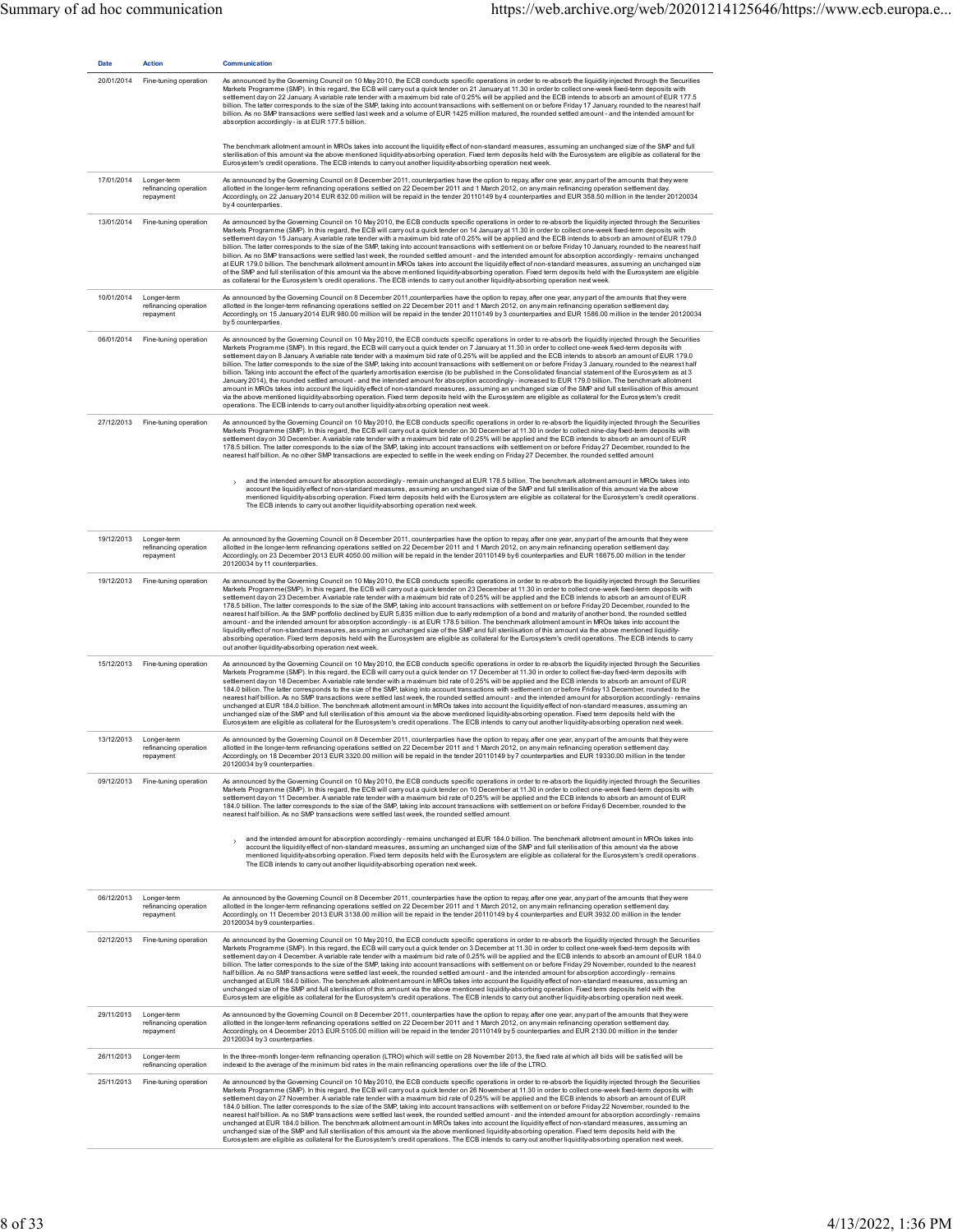| <b>Date</b> | <b>Action</b>                                     | <b>Communication</b>                                                                                                                                                                                                                                                                                                                                                                                                                                                                                                                                                                                                                                                                                                                                                                                                                                                                                                                                                                                                                                                                                                                                                                                                                                                                                                                                                                                                         |
|-------------|---------------------------------------------------|------------------------------------------------------------------------------------------------------------------------------------------------------------------------------------------------------------------------------------------------------------------------------------------------------------------------------------------------------------------------------------------------------------------------------------------------------------------------------------------------------------------------------------------------------------------------------------------------------------------------------------------------------------------------------------------------------------------------------------------------------------------------------------------------------------------------------------------------------------------------------------------------------------------------------------------------------------------------------------------------------------------------------------------------------------------------------------------------------------------------------------------------------------------------------------------------------------------------------------------------------------------------------------------------------------------------------------------------------------------------------------------------------------------------------|
| 22/11/2013  | Longer-term<br>refinancing operation<br>repayment | As announced by the Governing Council on 8 December 2011, counterparties have the option to repay, after one year, any part of the amounts that they were<br>allotted in the longer-term refinancing operations settled on 22 December 2011 and 1 March 2012, on any main refinancing operation settlement day.<br>Accordingly, on 27 November 2013 EUR 2841.00 million will be repaid in the tender 20110149 by 6 counterparties and EUR 5081.50 million in the tender<br>20120034 by 5 counterparties.                                                                                                                                                                                                                                                                                                                                                                                                                                                                                                                                                                                                                                                                                                                                                                                                                                                                                                                     |
| 18/11/2013  | Fine-tuning operation                             | As announced by the Governing Council on 10 May 2010, the ECB conducts specific operations in order to re-absorb the liquidity injected through the Securities<br>Markets Programme (SMP). In this regard, the ECB will carry out a quick tender on 19 November at 11.30 in order to collect one-week fixed-term deposits with<br>settlement day on 20 November. A variable rate tender with a maximum bid rate of 0.25% will be applied and the ECB intends to absorb an amount of EUR<br>184.0 billion. The latter corresponds to the size of the SMP, taking into account transactions with settlement on or before Friday 15 November, rounded to the<br>nearest half billion. As no SMP transactions were settled last week, the rounded settled amount - and the intended amount for absorption accordingly - remains<br>unchanged at EUR 184.0 billion. The benchmark allotment amount in MROs takes into account the liquidity effect of non-standard measures, assuming an<br>unchanged size of the SMP and full sterilisation of this amount via the above mentioned liquidity-absorbing operation. Fixed term deposits held with the<br>Eurosystem are eligible as collateral for the Eurosystem's credit operations. The ECB intends to carry out another liquidity-absorbing operation next week.                                                                                                               |
| 15/11/2013  | Longer-term<br>refinancing operation<br>repayment | As announced by the Governing Council on 8 December 2011, counterparties have the option to repay, after one year, any part of the amounts that they were<br>allotted in the longer-term refinancing operations settled on 22 December 2011 and 1 March 2012, on any main refinancing operation settlement day.<br>Accordingly, on 20 November 2013 EUR 3155.00 million will be repaid in the tender 20110149 by 5 counterparties and EUR 431.00 million in the tender<br>20120034 by 3 counterparties.                                                                                                                                                                                                                                                                                                                                                                                                                                                                                                                                                                                                                                                                                                                                                                                                                                                                                                                      |
| 11/11/2013  | Fine-tuning operation                             | As announced by the Governing Council on 10 May 2010, the ECB conducts specific operations in order to re-absorb the liquidity injected through the Securities<br>Markets Programme (SMP). In this regard, the ECB will carry out a quick tender on 12 November at 11.30 in order to collect one-week fixed-term deposits with<br>settlement day on 13 November. A variable rate tender with a maximum bid rate of 0.25% will be applied and the ECB intends to absorb an amount of EUR<br>184.0 billion. The latter corresponds to the size of the SMP, taking into account transactions with settlement on or before Friday 8 November, rounded to the<br>nearest half billion. As no SMP transactions were settled last week, the rounded settled amount - and the intended amount for absorption accordingly - remains<br>unchanged at EUR 184.0 billion. The benchmark allotment amount in MROs takes into account the liquidity effect of non-standard measures, assuming an<br>unchanged size of the SMP and full sterilisation of this amount via the above mentioned liquidity-absorbing operation. Fixed term deposits held with the<br>Eurosystem are eligible as collateral for the Eurosystem's credit operations. The ECB intends to carry out another liquidity-absorbing operation next week.                                                                                                                |
| 08/11/2013  | Longer-term<br>refinancing operation<br>repayment | As announced by the Governing Council on 8 December 2011, counterparties have the option to repay, after one year, any part of the amounts that they were<br>allotted in the longer-term refinancing operations settled on 22 December 2011 and 1 March 2012, on any main refinancing operation settlement day.<br>Accordingly, on 13 November 2013 EUR 2910.00 million will be repaid in the tender 20110149 by 7 counterparties and EUR 2857.00 million in the tender<br>20120034 by 6 counterparties.                                                                                                                                                                                                                                                                                                                                                                                                                                                                                                                                                                                                                                                                                                                                                                                                                                                                                                                     |
| 04/11/2013  | Fine-tuning operation                             | As announced by the Governing Council on 10 May 2010, the ECB conducts specific operations in order to re-absorb the liquidity injected through the Securities<br>Markets Programme (SMP). In this regard, the ECB will carry out a quick tender on 5 November at 11.30 in order to collect one-week fixed-term deposits with<br>settlement day on 6 November. A variable rate tender with a maximum bid rate of 0.50% will be applied and the ECB intends to absorb an amount of EUR 184.0<br>billion. The latter corresponds to the size of the SMP, taking into account transactions with settlement on or before Friday 1 November, rounded to the nearest<br>half billion. As no SMP transactions were settled last week and a volume of EUR 4081 million matured, the rounded settled amount - and the intended amount<br>for absorption accordingly- is at EUR 184.0 billion. The benchmark allotment amount in MROs takes into account the liquidity effect of non-standard measures,<br>assuming an unchanged size of the SMP and full sterilisation of this amount via the above mentioned liquidity-absorbing operation. Fixed term deposits held<br>with the Eurosystem are eligible as collateral for the Eurosystem's credit operations. The ECB intends to carry out another liquidity-absorbing operation next<br>week.                                                                                      |
| 01/11/2013  | Longer-term<br>refinancing operation<br>repayment | As announced by the Governing Council on 8 December 2011, counterparties have the option to repay, after one year, any part of the amounts that they were<br>allotted in the longer-term refinancing operations settled on 22 December 2011 and 1 March 2012, on any main refinancing operation settlement day.<br>Accordingly, on 6 November 2013 EUR 5288.00 million will be repaid in the tender 20110149 by 7 counterparties and EUR 5362.50 million in the tender<br>20120034 by 5 counterparties.                                                                                                                                                                                                                                                                                                                                                                                                                                                                                                                                                                                                                                                                                                                                                                                                                                                                                                                      |
| 28/10/2013  | Fine-tuning operation                             | As announced by the Governing Council on 10 May 2010, the ECB conducts specific operations in order to re-absorb the liquidity injected through the Securities<br>Markets Programme (SMP). In this regard, the ECB will carry out a quick tender on 29 October at 11.30 in order to collect one-week fixed-term deposits with<br>settlement day on 30 October. A variable rate tender with a maximum bid rate of 0.50% will be applied and the ECB intends to absorb an amount of EUR 188.0<br>billion. The latter corresponds to the size of the SMP, taking into account transactions with settlement on or before Friday 25 October, rounded to the nearest half<br>billion. As no SMP transactions were settled last week, the rounded settled amount - and the intended amount for absorption accordingly - remains unchanged<br>at EUR 188.0 billion.                                                                                                                                                                                                                                                                                                                                                                                                                                                                                                                                                                  |
|             |                                                   | The benchmark allotment amount in MROs takes into account the liquidity effect of non-standard measures, assuming an unchanged size of the SMP and full<br>sterilisation of this amount via the above mentioned liquidity-absorbing operation. Fixed term deposits held with the Eurosystem are eligible as collateral for the<br>Eurosystem's credit operations. The ECB intends to carry out another liquidity-absorbing operation next week.                                                                                                                                                                                                                                                                                                                                                                                                                                                                                                                                                                                                                                                                                                                                                                                                                                                                                                                                                                              |
| 25/10/2013  | Longer-term<br>refinancing operation<br>repayment | As announced by the Governing Council on 8 December 2011, counterparties have the option to repay, after one year, any part of the amounts that they were<br>allotted in the longer-term refinancing operations settled on 22 December 2011 and 1 March 2012, on any main refinancing operation settlement day.<br>Accordingly, on 30 October 2013 EUR 1445.00 million will be repaid in the tender 20110149 by 3 counterparties and EUR 311.00 million in the tender 20120034<br>by 4 counterparties.                                                                                                                                                                                                                                                                                                                                                                                                                                                                                                                                                                                                                                                                                                                                                                                                                                                                                                                       |
| 21/10/2013  | Fine-tuning operation                             | As announced by the Governing Council on 10 May 2010, the ECB conducts specific operations in order to re-absorb the liquidity injected through the Securities<br>Markets Programme (SMP). In this regard, the ECB will carry out a quick tender on 22 October at 11.30 in order to collect one-week fixed-term deposits with<br>settlement day on 23 October. A variable rate tender with a maximum bid rate of 0.50% will be applied and the ECB intends to absorb an amount of EUR 188.0<br>billion. The latter corresponds to the size of the SMP, taking into account transactions with settlement on or before Friday 18 October, rounded to the nearest half<br>billion. As no SMP transactions were settled last week, the rounded settled amount - and the intended amount for absorption accordingly - remains unchanged<br>at EUR 188.0 billion. The benchmark allotment amount in MROs takes into account the liquidity effect of non-standard measures, assuming an unchanged size<br>of the SMP and full sterilisation of this amount via the above mentioned liquidity-absorbing operation. Fixed term deposits held with the Eurosystem are eligible<br>as collateral for the Eurosystem's credit operations. The ECB intends to carry out another liquidity-absorbing operation next week.                                                                                                                  |
| 18/10/2013  | Longer-term<br>refinancing operation<br>repayment | As announced by the Governing Council on 8 December 2011, counterparties have the option to repay, after one year, any part of the amounts that they were<br>allotted in the longer-term refinancing operations settled on 22 December 2011 and 1 March 2012, on any main refinancing operation settlement day.<br>Accordingly, on 23 October 2013 EUR 105.00 million will be repaid in the tender 20110149 by 3 counterparties and EUR 5094.00 million in the tender 20120034<br>by 9 counterparties.                                                                                                                                                                                                                                                                                                                                                                                                                                                                                                                                                                                                                                                                                                                                                                                                                                                                                                                       |
|             | 14/10/2013 Fine-tuning operation                  | As announced by the Governing Council on 10 May 2010, the ECB conducts specific operations in order to re-absorb the liquidity injected through the Securities<br>Markets Programme (SMP). In this regard, the ECB will carry out a quick tender on 15 October at 11.30 in order to collect one-week fixed-term deposits with<br>settlement day on 16 October. A variable rate tender with a maximum bid rate of 0.50% will be applied and the ECB intends to absorb an amount of EUR 188.0<br>billion. The latter corresponds to the size of the SMP, taking into account transactions with settlement on or before Friday 11 October, rounded to the nearest half<br>billion. As no SMP transactions were settled last week, the rounded settled amount - and the intended amount for absorption accordingly - remains unchanged<br>at EUR 188.0 billion. The benchmark allotment amount in MROs takes into account the liquidity effect of non-standard measures, assuming an unchanged size<br>of the SMP and full sterilisation of this amount via the above mentioned liquidity-absorbing operation. Fixed term deposits held with the Eurosystem are eligible<br>as collateral for the Eurosystem's credit operations. The ECB intends to carry out another liquidity-absorbing operation next week.                                                                                                                  |
| 11/10/2013  | Longer-term<br>refinancing operation<br>repayment | As announced by the Governing Council on 8 December 2011, counterparties have the option to repay, after one year, any part of the amounts that they were<br>allotted in the longer-term refinancing operations settled on 22 December 2011 and 1 March 2012, on any main refinancing operation settlement day.<br>Accordingly, on 16 October 2013 EUR 597.00 million will be repaid in the tender 20110149 by 4 counterparties and EUR 250.00 million in the tender 20120034<br>by 1 counterparty.                                                                                                                                                                                                                                                                                                                                                                                                                                                                                                                                                                                                                                                                                                                                                                                                                                                                                                                          |
| 07/10/2013  | Fine-tuning operation                             | As announced by the Governing Council on 10 May 2010, the ECB conducts specific operations in order to re-absorb the liquidity injected through the Securities<br>Markets Programme (SMP). In this regard, the ECB will carry out a quick tender on 8 October at 11.30 in order to collect one-week fixed-term deposits with<br>settlement day on 9 October. A variable rate tender with a maximum bid rate of 0.50% will be applied and the ECB intends to absorb an amount of EUR 188.0<br>billion. The latter corresponds to the size of the SMP, taking into account transactions with settlement on or before Friday 4 October, rounded to the nearest half<br>billion. Taking into account the effect of the quarterly amortisation exercise (to be published in the Consolidated financial statement of the Eurosystem as at 4<br>October 2013), the rounded settled amount - and the intended amount for absorption accordingly - increased to EUR 188.0 billion. The benchmark allotment<br>amount in MROs takes into account the liquidity effect of non-standard measures, assuming an unchanged size of the SMP and full sterilisation of this amount<br>via the above mentioned liquidity-absorbing operation. Fixed term deposits held with the Eurosystem are eligible as collateral for the Eurosystem's credit<br>operations. The ECB intends to carry out another liquidity-absorbing operation next week. |
| 04/10/2013  | Longer-term<br>refinancing operation<br>repayment | As announced by the Governing Council on 8 December 2011, counterparties have the option to repay, after one year,any part of the amounts that they were<br>allotted in the longer-term refinancing operations settled on 22 December 2011 and 1 March 2012, on any main refinancing operation settlement day.<br>Accordingly, on 9 October 2013 EUR 4,610.00 million will be repaid in the tender 20110149 by 4 counterparties and EUR 3,065.00 million in the tender<br>20120034 by 5 counterparties.                                                                                                                                                                                                                                                                                                                                                                                                                                                                                                                                                                                                                                                                                                                                                                                                                                                                                                                      |
| 30/09/2013  | Fine-tuning operation                             | As announced by the Governing Council on 10 May 2010, the ECB conducts specific operations in order to re-absorb the liquidity injected through the Securities<br>Markets Programme (SMP). In this regard, the ECB will carry out a quick tender on 01 October at 11.30 in order to collect one-week fixed-term deposits with<br>settlement day on 02 October. A variable rate tender with a maximum bid rate of 0.5% will be applied and the ECB intends to absorb an amount of EUR 187.5<br>billion. The latter corresponds to the size of the SMP, taking into account transactions with settlement on or before Friday 27 September, rounded to the nearest<br>half billion. As no SMP transactions were settled last week, and a volume of 2,966 million matured, the rounded settled amount - and the intended amount for<br>absorption accordingly-decreased to EUR 187.5 billion. The benchmark allotment amount in MROs takes into account the liquidity effect of non-standard<br>measures, assuming an unchanged size of the SMP and full sterilisation of this amount via the above mentioned liquidity-absorbing operation. Fixed term<br>deposits held with the Eurosystem are eligible as collateral for the Eurosystem's credit operations. The ECB intends to carry out another liquidity-absorbing<br>operation next week.                                                                                 |
| 27/09/2013  | Longer-term<br>refinancing operation<br>repayment | As announced by the Governing Council on 8 December 2011, counterparties have the option to repay, after one year,any part of the amounts that they were<br>allotted in the longer-term refinancing operations settled on 22 December 2011 and 1 March 2012, on any main refinancing operation settlement<br>day.Accordingly, on 2 October 2013 EUR 1,535.00 million will be repaid in the tender 20110149 by 4 counterparties and EUR 1,622.00 million in the tender<br>20120034 by 5 counterparties.                                                                                                                                                                                                                                                                                                                                                                                                                                                                                                                                                                                                                                                                                                                                                                                                                                                                                                                       |
| 20/09/2013  | Longer-term<br>refinancing operation<br>repayment | As announced by the Governing Council on 8 December 2011, counterparties have the option to repay, after one year, any part of the amounts that they were<br>allotted in the longer-term refinancing operations settled on 22 December 2011 and 1 March 2012, on any main refinancing operation settlement day.<br>Accordingly, on 25 September 2013 EUR 2,650.00 million will be repaid in the tender 20110149 by 4 counterparties and EUR 5,260.00 million in the tender<br>20120034 by 5 counterparties.                                                                                                                                                                                                                                                                                                                                                                                                                                                                                                                                                                                                                                                                                                                                                                                                                                                                                                                  |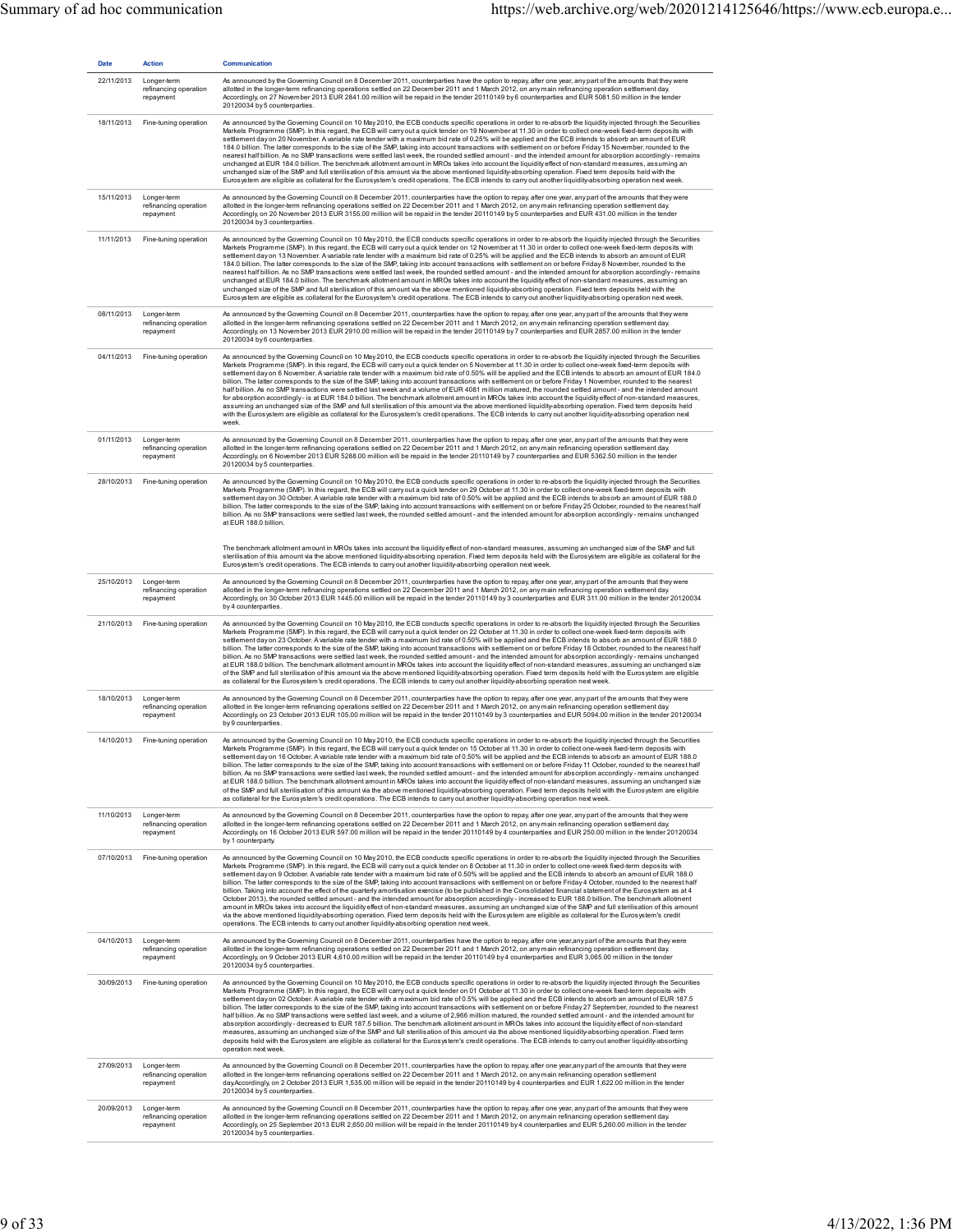| <b>Date</b> | <b>Action</b>                                     | <b>Communication</b>                                                                                                                                                                                                                                                                                                                                                                                                                                                                                                                                                                                                                                                                                                                                                                                                                                                                                                                                                                                                                                                                                                                                                                                                                                                                                             |
|-------------|---------------------------------------------------|------------------------------------------------------------------------------------------------------------------------------------------------------------------------------------------------------------------------------------------------------------------------------------------------------------------------------------------------------------------------------------------------------------------------------------------------------------------------------------------------------------------------------------------------------------------------------------------------------------------------------------------------------------------------------------------------------------------------------------------------------------------------------------------------------------------------------------------------------------------------------------------------------------------------------------------------------------------------------------------------------------------------------------------------------------------------------------------------------------------------------------------------------------------------------------------------------------------------------------------------------------------------------------------------------------------|
| 16/09/2013  | Fine-tuning operation                             | As announced by the Governing Council on 10 May 2010, the ECB conducts specific operations in order to re-absorb the liquidity injected through the Securities<br>Markets Programme (SMP). In this regard, the ECB will carry out a quick tender on 17 September at 11.30 in order to collect one-week fixed-term deposits with<br>settlement day on 18 September. A variable rate tender with a maximum bid rate of 0.5% will be applied and the ECB intends to absorb an amount of EUR<br>190.5 billion. The latter corresponds to the size of the SMP, taking into account transactions with settlement on or before Friday 13 September, rounded to the<br>nearest half billion. As no SMP transactions were settled last week, the rounded settled amount - and the intended amount for absorption accordingly - remains<br>unchanged at EUR 190.5 billion. The benchmark allotment amount in MROs takes into account the liquidity effect of non-standard measures, assuming an<br>unchanged size of the SMP and full sterilisation of this amount via the above mentioned liquidity-absorbing operation. Fixed term deposits held with the<br>Eurosystem are eligible as collateral for the Eurosystem's credit operations. The ECB intends to carry out another liquidity-absorbing operation next week. |
| 13/09/2013  | Longer-term<br>refinancing operation<br>repayment | As announced by the Governing Council on 8 December 2011, counterparties have the option to repay, after one year, any part of the amounts that they were<br>allotted in the longer-term refinancing operations settled on 22 December 2011 and 1 March 2012, on any main refinancing operation settlement day.<br>Accordingly, on 18 September 2013 EUR 741.00 million will be repaid in the tender 20110149 by 2 counterparties and EUR 2,375.00 million in the tender<br>20120034 by 3 counterparties.                                                                                                                                                                                                                                                                                                                                                                                                                                                                                                                                                                                                                                                                                                                                                                                                        |
| 09/09/2013  | Fine-tuning operation                             | As announced by the Governing Council on 10 May 2010, the ECB conducts specific operations in order to re-absorb the liquidity injected through the Securities<br>Markets Programme (SMP). In this regard, the ECB will carry out a quick tender on 10 September at 11.30 in order to collect one-week fixed-term deposits with<br>settlement day on 11 September. A variable rate tender with a maximum bid rate of 0.5% will be applied and the ECB intends to absorb an amount of EUR<br>190.5 billion. The latter corresponds to the size of the SMP, taking into account transactions with settlement on or before Friday 06 September, rounded to the<br>nearest half billion. As no SMP transactions were settled last week, the rounded settled amount - and the intended amount for absorption accordingly - remains<br>unchanged at EUR 190.5 billion. The benchmark allotment amount in MROs takes into account the liquidity effect of non-standard measures, assuming an<br>unchanged size of the SMP and full sterilisation of this amount via the above mentioned liquidity-absorbing operation. Fixed term deposits held with the<br>Eurosystem are eligible as collateral for the Eurosystem's credit operations. The ECB intends to carry out another liquidity-absorbing operation next week. |
| 06/09/2013  | Longer-term<br>refinancing operation<br>repayment | As announced by the Governing Council on 8 December 2011, counterparties have the option to repay, after one year, any part of the amounts that they were<br>allotted in the longer-term refinancing operations settled on 22 December 2011 and 1 March 2012, on any main refinancing operation settlement day.<br>Accordingly, on 11 September 2013 EUR 3,705.00 million will be repaid in the tender 20110149 by 5 counterparties and EUR 2,200.00 million in the tender<br>20120034 by 2 counterparties.                                                                                                                                                                                                                                                                                                                                                                                                                                                                                                                                                                                                                                                                                                                                                                                                      |
| 02/09/2013  | Fine-tuning operation                             | As announced by the Governing Council on 10 May 2010, the ECB conducts specific operations in order to re-absorb the liquidity injected through the Securities<br>Markets Programme (SMP). In this regard, the ECB will carry out a quick tender on 3 September at 11.30 in order to collect one-week fixed-term deposits with<br>settlement day on 4 September. A variable rate tender with a maximum bid rate of 0.5% will be applied and the ECB intends to absorb an amount of EUR 190.5<br>billion. The latter corresponds to the size of the SMP, taking into account transactions with settlement on or before Friday 30 August, rounded to the nearest half<br>billion. As no SMP transactions were settled last week, the ounded settled amount - and the intended amount for absorption accordingly-remains unchanged<br>at EUR 190.5 billion.                                                                                                                                                                                                                                                                                                                                                                                                                                                         |
| 30/08/2013  | Longer-term<br>refinancing operation<br>repayment | As announced by the Governing Council on 8 December 2011, counterparties have the option to repay, after one year, any part of the amounts that they were<br>allotted in the longer-term refinancing operations settled on 22 December 2011 and 1 March 2012, on any main refinancing operation settlement day.<br>Accordingly, on 4 September 2013 EUR 100.00 million will be repaid in the tender 20110149 by 1 counterparty and EUR 4,545.00 million in the tender<br>20120034 by 5 counterparties.                                                                                                                                                                                                                                                                                                                                                                                                                                                                                                                                                                                                                                                                                                                                                                                                           |
| 27/08/2013  | Longer-term<br>refinancing operation              | In the three-month longer-term refinancing operation (LTRO) which will settle on 29 August 2013, the fixed rate at which all bids will be satisfied will be indexed<br>to the average of the minimum bid rates in the main refinancing operations over the life of the LTRO.                                                                                                                                                                                                                                                                                                                                                                                                                                                                                                                                                                                                                                                                                                                                                                                                                                                                                                                                                                                                                                     |
| 26/08/2013  | Fine-tuning operation                             | As announced by the Governing Council on 10 May 2010, the ECB conducts specific operations in order to re-absorb the liquidity injected through the Securities<br>Markets Programme (SMP).In this regard, the ECB will carryout a quick tender on 27 Ausgust at 11.30 in order to collect one-week fixed-term deposits with<br>settlement day on 28 August. A variable rate tender with a maximum bid rate of 0.5% will be applied and the ECB intends to absorb an amount of EUR 190.5<br>billion. The latter corresponds to the size of the SMP, taking into account transactions with settlement on or before Friday 23 August,rounded to the nearest half<br>billion. As no SMP transactions were settled last week and a volume of EUR 1,902.0 million matured, the rounded settled amount - and the intended amount for<br>absorption accordingly- is at EUR 190.5 billion.                                                                                                                                                                                                                                                                                                                                                                                                                                |
| 23/08/2013  | Longer-term<br>refinancing operation<br>repayment | As announced by the Governing Council on 8 December 2011, counterparties have the option to repay, after one year, any part of the amounts that they were<br>allotted in the longer-term refinancing operations settled on 22 December 2011 and 1 March 2012, on any main refinancing operation settlement day.<br>Accordingly, on 28 August 2013 EUR 100.00 million will be repaid in the tender 20110149 by 1 counterparty and EUR 205.00 million in the tender 20120034 by<br>2 counterparties.                                                                                                                                                                                                                                                                                                                                                                                                                                                                                                                                                                                                                                                                                                                                                                                                               |
| 19/08/2013  | Fine-tuning operation                             | As announced by the Governing Council on 10 May 2010, the ECB conducts specific operations in order to re-absorb the liquidity injected through the Securities<br>Markets Programme (SMP). In this regard, the ECB will carry out a quick tender on 20 August at 11.30 in order to collect one-week fixed-term deposits with<br>settlement day on 21 August. A variable rate tender with a maximum bid rate of 0.5% will be applied and the ECB intends to absorb an amount of EUR 192.5<br>billion. The latter corresponds to the size of the SMP, taking into account transactions with settlement on or before Friday 16 August, rounded to the nearest half<br>billion. As no SMP transactions were settled last week, the rounded settled amount - and the intended amount for absorption accordingly - remains unchanged<br>at EUR 192.5 billion.                                                                                                                                                                                                                                                                                                                                                                                                                                                          |
| 16/08/2013  | Longer-term<br>refinancing operation<br>repayment | As announced by the Governing Council on 8 December 2011, counterparties have the option to repay, after one year, any part of the amounts that they were<br>allotted in the longer-term refinancing operations settled on 22 December 2011 and 1 March 2012, on any main refinancing operation settlement day.<br>Accordingly, on 21 August 2013 EUR 204.00 million will be repaid in the tender 20110149 by 6 counterparties and EUR 450.00 million in the tender 20120034<br>by 3 counterparties.                                                                                                                                                                                                                                                                                                                                                                                                                                                                                                                                                                                                                                                                                                                                                                                                             |
| 12/08/2013  | Fine-tuning operation                             | As announced by the Governing Council on 10 May 2010, the ECB conducts specific operations in order to re-absorb the liquidity injected through the Securities<br>Markets Programme (SMP). In this regard, the ECB will carry out a quick tender on 13 August at 11.30 in order to collect one-week fixed-term deposits with<br>settlement day on 14 August. A variable rate tender with a maximum bid rate of 0.5% will be applied and the ECB intends to absorb an amount of EUR 192.5<br>billion. The latter corresponds to the size of the SMP, taking into account transactions with settlement on or before Friday 9 August, rounded to the nearest half<br>billion. As no SMP transactions were settled last week, the rounded settled amount - and the intended amount for absorption accordingly - remains unchanged<br>at EUR 192.5 billion.                                                                                                                                                                                                                                                                                                                                                                                                                                                           |
| 09/08/2013  | Longer-term<br>refinancing operation<br>repayment | As announced by the Governing Council on 8 December 2011, counterparties have the option to repay, after one year, any part of the amounts that they were<br>allotted in the longer-term refinancing operations settled on 22 December 2011 and 1 March 2012, on any main refinancing operation settlement day.<br>Accordingly, on 14 August 2013 EUR 516.00 million will be repaid in the tender 20110149 by 2 counterparties and EUR 200.00 million in the tender 20120034<br>by 1 counterparty.                                                                                                                                                                                                                                                                                                                                                                                                                                                                                                                                                                                                                                                                                                                                                                                                               |
| 05/08/2013  | Fine-tuning opera                                 | announced by the Governing Council on 10 May 2010, the ECB conducts specific operations in order to re-absorb the liquidity injected through the Securities<br>Markets Programme (SMP). In this regard, the ECB will carry out a quick tender on 6 August at 11.30 in order to collect one-week fixed-term deposits with<br>settlement day on 7 August. A variable rate tender with a maximum bid rate of 0.5% will be applied and the ECB intends to absorb an amount of EUR 192.5<br>billion. The latter corresponds to the size of the SMP, taking into account transactions with settlement on or before Friday 2 August, rounded to the nearest half<br>billion. As no SMP transactions were settled last week and a volume of EUR 2,885.0 million matured, the rounded settled amount -and the intended amount for<br>absorption accordingly â€" decreased to EUR 192.5 billion.                                                                                                                                                                                                                                                                                                                                                                                                                           |
| 02/08/2013  | Longer-term<br>refinancing operation<br>repayment | As announced by the Governing Council on 8 December 2011, counterparties have the option to repay, after one year, any part of the amounts that they were<br>allotted in the longer-term refinancing operations settled on 22 December 2011 and 1 March 2012, on any main refinancing operation settlement day.<br>Accordingly, on 7 August 2013 EUR 1800.00 million will be repaid in the tender 20110149 by 4 counterparties and EUR 333.00 million in the tender 20120034<br>by 4 counterparties.                                                                                                                                                                                                                                                                                                                                                                                                                                                                                                                                                                                                                                                                                                                                                                                                             |
| 30/07/2013  | Longer-term<br>refinancing operation              | In the three-month longer-term refinancing operation (LTRO) which will settle on 01 August 2013, the fixed rate at which all bids will be satisfied will be indexed<br>to the average of the minimum bid rates in the main refinancing operations over the life of the LTRO.                                                                                                                                                                                                                                                                                                                                                                                                                                                                                                                                                                                                                                                                                                                                                                                                                                                                                                                                                                                                                                     |
| 29/07/2013  | Fine-tuning operation                             | As announced by the Governing Council on 10 May 2010, the ECB conducts specific operations in order to re-absorb the liquidity injected through the Securities<br>Markets Programme (SMP).In this regard, the ECB will carryout a quick tender on 30 July 2013 at 11.30 in order to collect one-week fixed-term deposits with<br>settlement day on 31 July. A variable rate tender with a maximum bid rate of 0.5% will be applied and the ECB intends to absorb an amount of EUR 195.5<br>billion. The latter corresponds to the size of the SMP, taking into account transactions with settlement on or before Friday 26 July 2013, rounded to the nearest<br>half billion. As no SMP transactions were settled last week, the rounded settled amount - and the intended amount for absorption accordingly - remains<br>unchanged at EUR 195.5 billion                                                                                                                                                                                                                                                                                                                                                                                                                                                         |
| 26/07/2013  | Longer-term<br>refinancing operation<br>repayment | As announced by the Governing Council on 8 December 2011, counterparties have the option to repay, after one year, any part of the amounts that they were<br>allotted in the longer-term refinancing operations settled on 22 December 2011 and 1 March 2012, on any main refinancing operation settlement day.<br>Accordingly, on 31 July 2013 EUR 1064.00 million will be repaid in the tender 20110149 by 3 counterparties and EUR 451.00 million in the tender 20120034 by<br>5 counterparties.                                                                                                                                                                                                                                                                                                                                                                                                                                                                                                                                                                                                                                                                                                                                                                                                              |
| 22/07/2013  | Fine-tuning operation                             | As announced by the Governing Council on 10 May 2010, the ECB conducts specific operations in order to re-absorb the liquidity injected through the Securities<br>Markets Programme (SMP).In this regard, the ECB will carry out a quick tender on 23 July 2013 at 11.30 in order to collect one-week fixed-term deposits with<br>settlement day on 24 July. A variable rate tender with a maximum bid rate of 0.5% will be applied and the ECB intends to absorb an amount of EUR 195.5<br>billion. The latter corresponds to the size of the SMP, taking into account transactions with settlement on or before Friday 19 July 2013, rounded to the nearest<br>half billion. As no SMP transactions were settled last week, the rounded settled amount - and the intended amount for absorption accordingly - remains<br>unchanged at EUR 195.5 billion.                                                                                                                                                                                                                                                                                                                                                                                                                                                       |
| 19/07/2013  | Longer-term<br>refinancing operation<br>repayment | As announced by the Governing Council on 8 December 2011, counterparties have the option to repay, after one year, any part of the amounts that they were<br>allotted in the longer-term refinancing operations settled on 22 December 2011 and 1 March 2012, on any main refinancing operation settlement day.<br>Accordingly, on 24 July 2013 EUR 2182.00 million will be repaid in the tender 20110149 by 6 counterparties and EUR 200.00 million in the tender 20120034 by<br>1 counterparty.                                                                                                                                                                                                                                                                                                                                                                                                                                                                                                                                                                                                                                                                                                                                                                                                                |
| 15/07/2013  | Fine-tuning operation                             | As announced by the Governing Council on 10 May 2010, the ECB conducts specific operations in order to re-absorb the liquidity injected through the Securities<br>Markets Programme (SMP). In this regard, the ECB will carry out a quick tender on 16 July at 11.30 in order to collect one-week fixed-term deposits with<br>settlement day on 17 July. A variable rate tender with a maximum bid rate of 0.5% will be applied and the ECB intends to absorb an amount of EUR 195.5<br>billion. The latter corresponds to the size of the SMP, taking into account transactions with settlement on or before Friday 12 July, rounded to the nearest half<br>billion. As no SMP transactions were settled last week, the rounded settled amount - and the intended amount for absorption accordingly - remains unchanged<br>at EUR 195.5 billion. The benchmark allotment amount in MROs takes into account the liquidity effect of non-standard measures, assuming an unchanged size<br>of the SMP and full sterilisation of this amount via the above mentioned liquidity-absorbing operation. Fixed term deposits held with the Eurosystem are eligible<br>as collateral for the Eurosystem's credit operations. The ECB intends to carry out another liquidity-absorbing operation next week.                |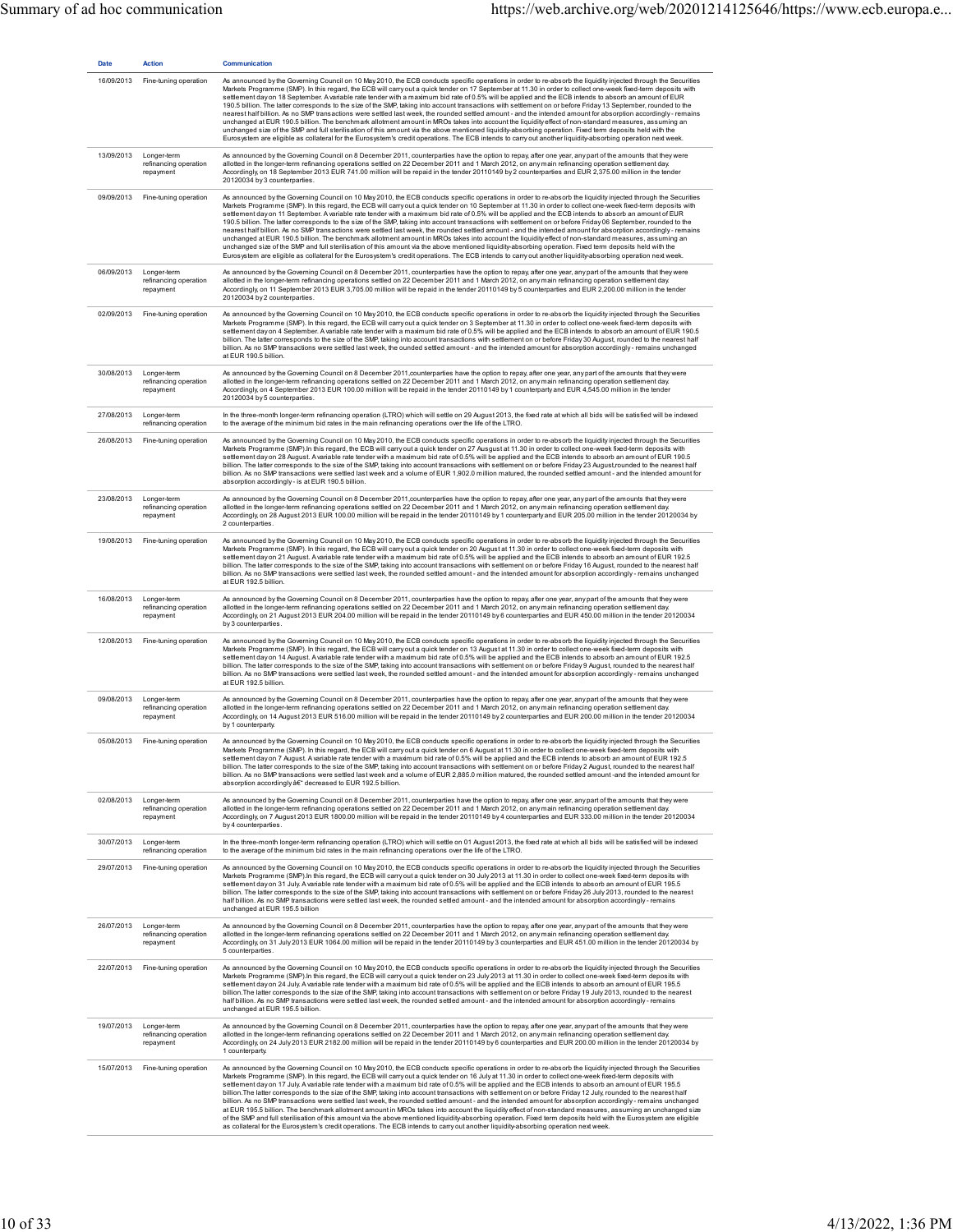| <b>Date</b> | Action                                            | <b>Communication</b>                                                                                                                                                                                                                                                                                                                                                                                                                                                                                                                                                                                                                                                                                                                                                                                                                                                                                                                                                                                                                                                                                                                                                                                                                                                                                                                                                                                          |
|-------------|---------------------------------------------------|---------------------------------------------------------------------------------------------------------------------------------------------------------------------------------------------------------------------------------------------------------------------------------------------------------------------------------------------------------------------------------------------------------------------------------------------------------------------------------------------------------------------------------------------------------------------------------------------------------------------------------------------------------------------------------------------------------------------------------------------------------------------------------------------------------------------------------------------------------------------------------------------------------------------------------------------------------------------------------------------------------------------------------------------------------------------------------------------------------------------------------------------------------------------------------------------------------------------------------------------------------------------------------------------------------------------------------------------------------------------------------------------------------------|
| 12/07/2013  | Longer-term<br>refinancing operation<br>repayment | As announced by the Governing Council on 8 December 2011, counterparties have the option to repay, after one year, any part of the amounts that they were<br>allotted in the longer-term refinancing operations settled on 22 December 2011 and 1 March 2012, on any main refinancing operation settlement day.<br>Accordingly, on 17 July 2013 EUR 513.00 million will be repaid in the tender 20110149 by 2 counterparties and EUR 702.00 million in the tender 20120034 by 5<br>counterparties.                                                                                                                                                                                                                                                                                                                                                                                                                                                                                                                                                                                                                                                                                                                                                                                                                                                                                                            |
| 08/07/2013  | Fine-tuning operation                             | As announced by the Governing Council on 10 May 2010, the ECB conducts specific operations in order to re-absorb the liquidity injected through the Securities<br>Markets Programme (SMP). In this regard, the ECB will carry out a quick tender on 09 July at 11.30 in order to collect one-week fixed-term deposits with<br>settlement day on 10 July. A variable rate tender with a maximum bid rate of 0.5% will be applied and the ECB intends to absorb an amount of EUR 195.5<br>billion. The latter corresponds to the size of the SMP, taking into account transactions with settlement on or before Friday 05 July, rounded to the nearest half<br>billion. Taking into account the effect of the quarterly amortisation exercise (published at the Consolidated financial statement of the Eurosystem as at 28 June<br>2013), the rounded settled amount - and the intended amount for absorption accordingly - increased to EUR 195.5 billion. The benchmark allotment amount in<br>MROs takes into account the liquidity effect of non-standard measures, assuming an unchanged size of the SMP and full sterilisation of this amount via the<br>above mentioned liquidity-absorbing operation. Fixed term deposits held with the Eurosystem are eligible as collateral for the Eurosystem's credit operations.<br>The ECB intends to carry out another liquidity-absorbing operation next week. |
| 05/07/2013  | Longer-term<br>refinancing operation<br>repayment | As announced by the Governing Council on 8 December 2011, counterparties have the option to repay, after one year, any part of the amounts that they were<br>allotted in the longer-term refinancing operations settled on 22 December 2011 and 1 March 2012, on any main refinancing operation settlement day.<br>Accordingly, on 10 July 2013 EUR 0.00 million will be repaid in the tender 20110149 by 0 counterparties and EUR 2095.00 million in the tender 20120034 by 8<br>counterparties.                                                                                                                                                                                                                                                                                                                                                                                                                                                                                                                                                                                                                                                                                                                                                                                                                                                                                                             |
| 01/07/2013  | Fine-tuning operation                             | As announced by the Governing Council on 10 May 2010, the ECB conducts specific operations in order to re-absorb the liquidity injected through the Securities<br>Markets Programme (SMP). In this regard, the ECB will carry out a quick tender on 02 July at 11.30 in order to collect one-week fixed-term deposits with<br>settlement day on 03 July. A variable rate tender with a maximum bid rate of 0.5% will be applied and the ECB intends to absorb an amount of EUR 195.0<br>billion. The latter corresponds to the size of the SMP, taking into account transactions with settlement on or before Friday 28 June, rounded to the nearest half<br>billion. As no SMP transactions were settled last week, the rounded settled amount - and the intended amount for absorption accordingly - remains unchanged<br>at EUR 195.0 billion. The benchmark allotment amount in MROs takes into account the liquidity effect of non-standard measures, assuming an unchanged size<br>of the SMP and full sterilisation of this amount via the above mentioned liquidity-absorbing operation. Fixed term deposits held with the Eurosystem are eligible<br>as collateral for the Eurosystem's credit operations. The ECB intends to carry out another liquidity-absorbing operation next week.                                                                                                             |
| 28/06/2013  | Longer-term<br>refinancing operation<br>repayment | As announced by the Governing Council on 8 December 2011, counterparties have the option to repay, after one year, any part of the amounts that they were<br>allotted in the longer-term refinancing operations settled on 22 December 2011 and 1 March 2012, on any main refinancing operation settlement day.<br>Accordingly, on 3 July 2013 EUR 2,025.00 million will be repaid in the tender 20110149 by 2 counterparties and EUR 35.00 million in the tender 20120034 by 2<br>counterparties.                                                                                                                                                                                                                                                                                                                                                                                                                                                                                                                                                                                                                                                                                                                                                                                                                                                                                                            |
| 24/06/2013  | Fine-tuning operation                             | As announced by the Governing Council on 10 May 2010, the ECB conducts specific operations in order to re-absorb the liquidity injected through the Securities<br>Markets Programme (SMP). In this regard, the ECB will carry out a quick tender on 25 June at 11.30 in order to collect one-week fixed-term deposits with<br>settlement day on 26 June. A variable rate tender with a maximum bid rate of 0.5% will be applied and the ECB intends to absorb an amount of EUR 195.0<br>billion. The latter corresponds to the size of the SMP, taking into account transactions with settlement on or before Friday 21 June, rounded to the nearest half<br>billion. As no SMP transactions were settled last week, the rounded settled amount - and the intended amount for absorption accordingly - remains unchanged<br>at EUR 195.0 billion.                                                                                                                                                                                                                                                                                                                                                                                                                                                                                                                                                             |
| 21/06/2013  | Longer-term<br>refinancing operation<br>repayment | As announced by the Governing Council on 8 December 2011, counterparties have the option to repay, after one year, any part of the amounts that they were<br>allotted in the longer-term refinancing operations settled on 22 December 2011 and 1 March 2012, on any main refinancing operation settlement day.<br>Accordingly, on 26 June 2013 EUR 5,030.00 million will be repaid in the tender 20110149 by 3 counterparties and EUR 208.00 million in the tender 20120034<br>by 3 counterparties.                                                                                                                                                                                                                                                                                                                                                                                                                                                                                                                                                                                                                                                                                                                                                                                                                                                                                                          |
| 17/06/2013  | Fine-tuning operation                             | As announced by the Governing Council on 10 May 2010, the ECB conducts specific operations in order to re-absorb the liquidity injected through the Securities<br>Markets Programme (SMP). In this regard, the ECB will carry out a quick tender on 18 June at 11.30 in order to collect one-week fixed-term deposits with<br>settlement day on 19 June. A variable rate tender with a maximum bid rate of 0.5% will be applied and the ECB intends to absorb an amount of EUR 195 billion.<br>The latter corresponds to the size of the SMP, taking into account transactions with settlement on or before Friday 14 June, rounded to the nearest half billion. As<br>no SMP transactions were settled last week, the rounded settled amount - and the intended amount for absorption accordingly - remains unchanged at EUR<br>195.0 billion. The benchmark allotment amount in MROs takes into account the liquidity effect of non-standard measures, assuming an unchanged size of the<br>SMP and full sterilisation of this amount via the above mentioned liquidity-absorbing operation. Fixed term deposits held with the Eurosystem are eligible as<br>collateral for the Eurosystem's credit operations. The ECB intends to carry out another liquidity-absorbing operation next week.                                                                                                               |
| 14/06/2013  | Longer-term<br>refinancing operation<br>repayment | As announced by the Governing Council on 8 December 2011, counterparties have the option to repay, after one year, any part of the amounts that they were<br>allotted in the longer-term refinancing operations settled on 22 December 2011 and 1 March 2012, on any main refinancing operation settlement day.<br>Accordingly, on 19 June 2013 EUR 3,008.00 million will be repaid in the tender 20110149 by 2 counterparties and EUR 180.00 million in the tender 20120034<br>by 2 counterparties.                                                                                                                                                                                                                                                                                                                                                                                                                                                                                                                                                                                                                                                                                                                                                                                                                                                                                                          |
| 10/06/2013  | Fine-tuning operation                             | As announced by the Governing Council on 10 May 2010, the ECB conducts specific operations in order to re-absorb the liquidity injected through the Securities<br>Markets Programme (SMP). In this regard, the ECB will carry out a quick tender on 11 June at 11.30 in order to collect one-week fixed-term deposits with<br>settlement day on 12 June. A variable rate tender with a maximum bid rate of 0.5% will be applied and the ECB intends to absorb an amount of EUR 195 billion.<br>The latter corresponds to the size of the SMP, taking into account transactions with settlement on or before Friday 7 June, rounded to the nearest half billion. As<br>no SMP transactions were settled last week and a volume of EUR 1,985 million matured, the rounded settled amount - and the intended amount for absorption<br>accordingly-is at EUR 195 billion. The benchmark allotment amount in MROs takes into account the liquidity effect of non-standard measures, assuming an<br>unchanged size of the SMP and full sterilisation of this amount via the above mentioned liquidity-absorbing operation. Fixed term deposits held with the<br>Eurosystem are eligible as collateral for the Eurosystem's credit operations. The ECB intends to carry out another liquidity-absorbing operation next week.                                                                                         |
| 07/06/2013  | Longer-term<br>refinancing operation<br>repayment | As announced by the Governing Council on 8 December 2011, counterparties have the option to repay, after one year, any part of the amounts that they were<br>allotted in the longer-term refinancing operations settled on 22 December 2011 and 1 March 2012, on any main refinancing operation settlement day.<br>Accordingly, on 12 June 2013 EUR 2800.00 million will be repaid in the tender 20110149 by 6 counterparties and EUR 130.00 million in the tender 20120034 by<br>4 counterparties.                                                                                                                                                                                                                                                                                                                                                                                                                                                                                                                                                                                                                                                                                                                                                                                                                                                                                                           |
| 03/06/2013  | Fine-tuning operation                             | As announced by the Governing Council on 10 May 2010, the ECB conducts specific operations in order to re-absorb the liquidity injected through the Securities<br>Markets Programme (SMP). In this regard, the ECB will carry out a quick tender on 4 June at 11.30 in order to collect one-week fixed-term deposits with<br>settlement day on 5 June. A variable rate tender with a maximum bid rate of 0.5% will be applied and the ECB intends to absorb an amount of EUR 197 billion.<br>The latter corresponds to the size of the SMP, taking into account transactions with settlement on or before Friday 31 May, rounded to the nearest half billion. As<br>no SMP transactions were settled last week, the rounded settled amount - and the intended amount for absorption accordingly - remains unchanged at EUR<br>197 billion.                                                                                                                                                                                                                                                                                                                                                                                                                                                                                                                                                                    |
| 31/05/2013  | Longer-term<br>refinancing operation<br>repayment | As announced by the Governing Council on 8 December 2011, counterparties have an option to repay, after one year, any part of the amounts that they were<br>allotted in the longer-term refinancing operations settled on 22 December 2011 and 1 March 2012, on any refinancing operation settlement day. Accordingly, on<br>5 June 2013 EUR 2,809.5 million will be repaid in the tender 20110149 by 6 counterparties and EUR 271 million in the tender 20120034 by 6 counterparties.                                                                                                                                                                                                                                                                                                                                                                                                                                                                                                                                                                                                                                                                                                                                                                                                                                                                                                                        |
| 28/05/2013  | Fine-tuning operation                             | As announced by the Governing Council on 10 May 2010, the ECB conducts specific operations in order to re-absorb the liquidity injected through the Securities<br>Markets Programme (SMP).                                                                                                                                                                                                                                                                                                                                                                                                                                                                                                                                                                                                                                                                                                                                                                                                                                                                                                                                                                                                                                                                                                                                                                                                                    |
|             |                                                   | In this regard, the ECB will carry out a quick tender on 28 May at 11.30 in order to collect one-week fixed-term deposits with settlement day on 29 May. A variable<br>rate tender with a maximum bid rate of 0.50% will be applied and the ECB intends to absorb an amount of EUR 197.0 billion.                                                                                                                                                                                                                                                                                                                                                                                                                                                                                                                                                                                                                                                                                                                                                                                                                                                                                                                                                                                                                                                                                                             |
|             |                                                   | The latter corresponds to the size of the SMP, taking into account transactions with settlement on or before Friday 24 May, rounded to the nearest half billion. As<br>no SMP transactions were settled last week and a volume of EUR 4,063 million matured, the rounded settled amount - and the intended amount for absorption<br>accordingly - is at EUR 197.0 billion.                                                                                                                                                                                                                                                                                                                                                                                                                                                                                                                                                                                                                                                                                                                                                                                                                                                                                                                                                                                                                                    |
|             |                                                   | The benchmark allotment amount in MROs takes into account the liquidity effect of non-standard measures, assuming an unchanged size of the SMP and full<br>sterilisation of this amount via the above mentioned liquidity-absorbing operation. Fixed term deposits held with the Eurosystem are eligible as collateral for the<br>Eurosystem's credit operations.                                                                                                                                                                                                                                                                                                                                                                                                                                                                                                                                                                                                                                                                                                                                                                                                                                                                                                                                                                                                                                             |
|             |                                                   | The ECB intends to carry out another liquidity-absorbing operation next week.                                                                                                                                                                                                                                                                                                                                                                                                                                                                                                                                                                                                                                                                                                                                                                                                                                                                                                                                                                                                                                                                                                                                                                                                                                                                                                                                 |
| 24/05/2013  | Longer-term<br>refinancing operation<br>repayment | As announced by the Governing Council on 8 December 2011, counterparties have the option to repay, after one year, any part of the amounts that they were<br>allotted in the longer-term refinancing operations settled on 22 December 2011 and 1 March 2012, on any main refinancing operation settlement day.<br>Accordingly, on 29 May 2013 EUR 6207.50 million will be repaid in the tender 20110149 by 5 counterparties and EUR 1915.00 million in the tender 20120034 by<br>4 counterparties.                                                                                                                                                                                                                                                                                                                                                                                                                                                                                                                                                                                                                                                                                                                                                                                                                                                                                                           |
| 20/05/2013  | Fine-tuning operation                             | As announced by the Governing Council on 10 May 2010, the ECB conducts specific operations in order to re-absorb the liquidity injected through the Securities<br>Markets Programme (SMP). In this regard, the ECB will carry out a quick tender on 21 May at 11.30 in order to collect one-week fixed-term deposits with<br>settlement day on 22 May. A variable rate tender with a maximum bid rate of 0.50% will be applied and the ECB intends to absorb an amount of EUR 201.0<br>billion. The latter corresponds to the size of the SMP, taking into account transactions with settlement on or before Friday 17 May, rounded to the nearest half<br>billion. As no SMP transactions were settled last week, the rounded settled amount - and the intended amount for absorption accordingly - remains unchanged<br>at EUR 201.0 billion. The benchmark allotment amount in MROs takes into account the liquidity effect of non-standard measures, assuming an unchanged size<br>of the SMP and full sterilisation of this amount via the above mentioned liquidity-absorbing operation. Fixed term deposits held with the Eurosystem are eligible<br>as collateral for the Eurosystem's credit operations. The ECB intends to carry out another liquidity-absorbing operation next week.                                                                                                               |
| 17/05/2013  | Longer-term<br>refinancing operation<br>repayment | As announced by the Governing Council on 8 December 2011, counterparties have the option to repay, after one year, any part of the amounts that they were<br>allotted in the longer-term refinancing operations settled on 22 December 2011 and 1 March 2012, on any main refinancing operation settlement day.<br>Accordingly, on 22 May 2013 EUR 1020.00 million will be repaid in the tender 20110149 by 4 counterparties and EUR 104.30 million in the tender 20120034 by<br>3 counterparties.                                                                                                                                                                                                                                                                                                                                                                                                                                                                                                                                                                                                                                                                                                                                                                                                                                                                                                            |
| 13/05/2013  | Fine-tuning operation                             | As announced by the Governing Council on 10 May 2010, the ECB conducts specific operations in order to re-absorb the liquidity injected through the Securities<br>Markets Programme (SMP). In this regard, the ECB will carry out a quick tender on 14 May at 11.30 in order to collect one-week fixed-term deposits with<br>settlement day on 15 May. A variable rate tender with a maximum bid rate of 0.50% will be applied and the ECB intends to absorb an amount of EUR 201.0<br>billion.<br>The benchmark allotment amount in MROs takes into account the liquidity effect of non-standard measures, assuming an unchanged size of the SMP and full<br>sterilisation of this amount via the above mentioned liquidity-absorbing operation. Fixed term deposits held with the Eurosystem are eligible as collateral for the<br>Eurosystem's credit operations.                                                                                                                                                                                                                                                                                                                                                                                                                                                                                                                                          |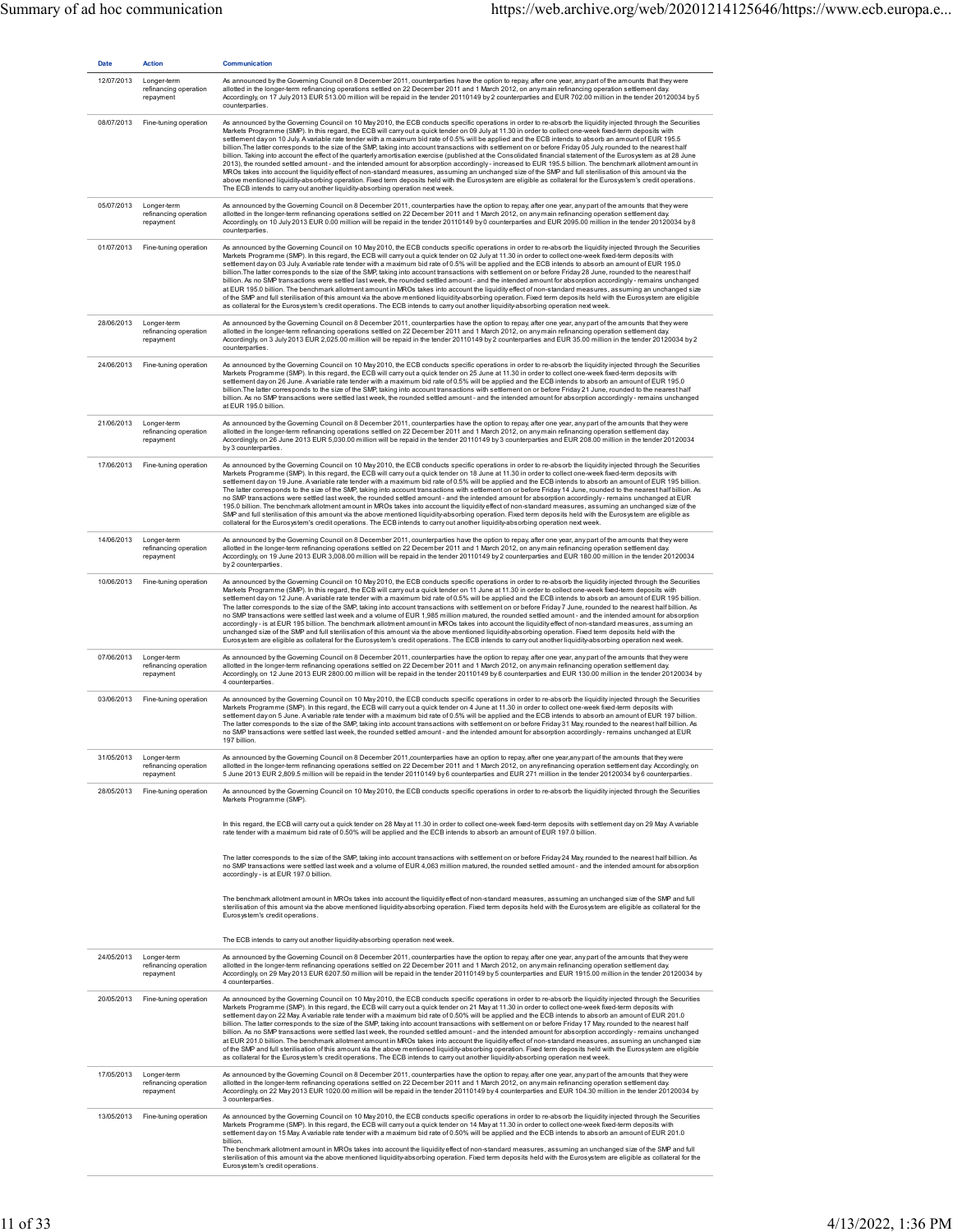| <b>Date</b> | <b>Action</b>                                     | <b>Communication</b><br>The ECB intends to carry out another liquidity-absorbing operation next week.                                                                                                                                                                                                                                                                                                                                                                                                                                                                                                                                                                                                                                                                                                                                                                                                                                                                                                                                                                                                                                                                                                                                                                                                                                                                                                                         |
|-------------|---------------------------------------------------|-------------------------------------------------------------------------------------------------------------------------------------------------------------------------------------------------------------------------------------------------------------------------------------------------------------------------------------------------------------------------------------------------------------------------------------------------------------------------------------------------------------------------------------------------------------------------------------------------------------------------------------------------------------------------------------------------------------------------------------------------------------------------------------------------------------------------------------------------------------------------------------------------------------------------------------------------------------------------------------------------------------------------------------------------------------------------------------------------------------------------------------------------------------------------------------------------------------------------------------------------------------------------------------------------------------------------------------------------------------------------------------------------------------------------------|
| 10/05/2013  | Longer-term<br>refinancing operation<br>repayment | As announced by the Governing Council on 8 December 2011, counterparties have the option to repay, after one year, any part of the amounts that they were<br>allotted in the longer-term refinancing operations settled on 22 December 2011 and 1 March 2012, on any main refinancing operation settlement day.<br>Accordingly, on 15 May 2013 EUR 1205.00 million will be repaid in the tender 20110149 by 5 counterparty and EUR 5152.00 million in the tender 20120034 by<br>13 counterparties.                                                                                                                                                                                                                                                                                                                                                                                                                                                                                                                                                                                                                                                                                                                                                                                                                                                                                                                            |
| 06/05/2013  | Fine-tuning operation                             | As announced by the Governing Council on 10 May 2010, the ECB conducts specific operations in order to re-absorb the liquidity injected through the Securities<br>Markets Programme (SMP). In this regard, the ECB will carry out a quick tender on 07 May at 11.30 in order to collect one-week fixed-term deposits with<br>settlement day on 08 May. A variable rate tender with a maximum bid rate of 0.50% will be applied and the ECB intends to absorb an amount of EUR 201.0<br>billion. The latter corresponds to the size of the SMP, taking into account transactions with settlement on or before Friday 03 May, rounded to the nearest half<br>billion. As no SMP transactions were settled last week and a volume of EUR 1695 million matured, the rounded settled amount - and the intended amount for<br>absorption accordingly- is at EUR 201.0 billion.                                                                                                                                                                                                                                                                                                                                                                                                                                                                                                                                                      |
|             |                                                   | The benchmark allotment amount in MROs takes into account the liquidity effect of non-standard measures, assuming an unchanged size of the SMP and full<br>sterilisation of this amount via the above mentioned liquidity-absorbing operation. Fixed term deposits held with the Eurosystem are eligible as collateral for the<br>Eurosystem's credit operations.                                                                                                                                                                                                                                                                                                                                                                                                                                                                                                                                                                                                                                                                                                                                                                                                                                                                                                                                                                                                                                                             |
|             |                                                   | The ECB intends to carry out another liquidity-absorbing operation next week.                                                                                                                                                                                                                                                                                                                                                                                                                                                                                                                                                                                                                                                                                                                                                                                                                                                                                                                                                                                                                                                                                                                                                                                                                                                                                                                                                 |
| 03/05/2013  | Longer-term<br>refinancing operation<br>repayment | As announced by the Governing Council on 8 December 2011, counterparties have the option to repay, after one year, any part of the amounts that they were<br>allotted in the longer-term refinancing operations settled on 22 December 2011 and 1 March 2012, on any main refinancing operation settlement day.<br>Accordingly, on 8 May 2013 EUR 8.00 million will be repaid in the tender 20110149 by 1 counterparty and EUR 608.00 million in the tender 20120034 by 5<br>counterparties.                                                                                                                                                                                                                                                                                                                                                                                                                                                                                                                                                                                                                                                                                                                                                                                                                                                                                                                                  |
| 29/04/2013  | Fine-tuning operation                             | As announced by the Governing Council on 10 May 2010, the ECB conducts specific operations in order to re-absorb the liquidity injected through the Securities<br>Markets Programme (SMP). In this regard, the ECB will carry out a quick tender on 30 April at 11.30 in order to collect six-day fixed-term deposits with settlement<br>day on 2 May. A variable rate tender with a maximum bid rate of 0.75% will be applied and the ECB intends to absorb an amount of EUR 202.5 billion.<br>The latter corresponds to the size of the SMP, taking into account transactions with settlement on or before Friday 26 April, rounded to the nearest half billion. As<br>no SMP transactions were settled last week, the rounded settled amount - and the intended amount for absorption accordingly - remains unchanged at EUR<br>202.5 billion.<br>The benchmark allotment amount in MROs takes into account the liquidity effect of non-standard measures, assuming an unchanged size of the SMP and full                                                                                                                                                                                                                                                                                                                                                                                                                  |
|             |                                                   | sterilisation of this amount via the above mentioned liquidity-absorbing operation. Fixed term deposits held with the Eurosystem are eligible as collateral for the<br>Eurosystem's credit operations. The ECB intends to carry out another liquidity-absorbing operation next week.                                                                                                                                                                                                                                                                                                                                                                                                                                                                                                                                                                                                                                                                                                                                                                                                                                                                                                                                                                                                                                                                                                                                          |
| 26/04/2013  | Longer-term<br>refinancing operation<br>repayment | As announced by the Governing Council on 8 December 2011, counterparties have the option to repay, after one year, any part of the amounts that they were<br>allotted in the longer-term refinancing operations settled on 22 December 2011 and 1 March 2012, on any main refinancing operation settlement day.<br>Accordingly, on 2 May 2013 EUR 1,661.00 million will be repaid in the tender 20110149 by 5 counterparties and EUR 615.00 million in the tender 20120034 by 6<br>counterparties.                                                                                                                                                                                                                                                                                                                                                                                                                                                                                                                                                                                                                                                                                                                                                                                                                                                                                                                            |
| 23/04/2013  | Longer-term<br>refinancing operation              | In the three-month longer-term refinancing operation (LTRO) which will settle on 25 April 2013, the fixed rate at which all bids will be satisfied will be indexed to<br>the average of the minimum bid rates in the main refinancing operations over the life of the LTRO.                                                                                                                                                                                                                                                                                                                                                                                                                                                                                                                                                                                                                                                                                                                                                                                                                                                                                                                                                                                                                                                                                                                                                   |
| 22/04/2013  | Fine-tuning operation                             | As announced by the Governing Council on 10 May 2010, the ECB conducts specific operations in order to re-absorb the liquidity injected through the Securities<br>Markets Programme (SMP).                                                                                                                                                                                                                                                                                                                                                                                                                                                                                                                                                                                                                                                                                                                                                                                                                                                                                                                                                                                                                                                                                                                                                                                                                                    |
|             |                                                   | In this regard, the ECB will carry out a quick tender on 23 April at 11.30 in order to collect 8-day fixed-term deposits with settlement day on 24 April. A variable<br>rate tender with a maximum bid rate of 0.75% will be applied and the ECB intends to absorb an amount of EUR 202.5 billion (revised).<br>The latter corresponds to the size of the SMP, taking into account transactions with settlement on or before Friday 19 April, rounded to the nearest half billion. As<br>no SMP transactions were settled last week and a volume of EUR 3186 million matured, the rounded settled amount - and the intended amount for absorption<br>accordingly â€" stands at EUR 202.5 billion (revised).<br>The benchmark allotment amount in MROs takes into account the liquidity effect of non-standard measures, assuming an unchanged size of the SMP and full<br>sterilisation of this amount via the above mentioned liquidity-absorbing operation. Fixed term deposits held with the Eurosystem are eligible as collateral for the<br>Eurosystem's credit operations. The ECB intends to carry out another liquidity-absorbing operation next week.                                                                                                                                                                                                                                                                |
| 19/04/2013  | Longer-term<br>refinancing operation<br>repayment | As announced by the Governing Council on 8 December 2011, counterparties have the option to repay, after one year, any part of the amounts that they were<br>allotted in the longer-term refinancing operations settled on 22 December 2011 and 1 March 2012, on any main refinancing operation settlement day.<br>Accordingly, on 24 April 2013 EUR 8,874.45 million will be repaid in the tender 20110149 by 14 counterparties and EUR 2,066.75 million in the tender<br>20120034 by 15 counterparties.                                                                                                                                                                                                                                                                                                                                                                                                                                                                                                                                                                                                                                                                                                                                                                                                                                                                                                                     |
| 15/04/2013  | Fine-tuning operation                             | As announced by the Governing Council on 10 May 2010, the ECB conducts specific operations in order to re-absorb the liquidity injected through the Securities<br>Markets Programme(SMP)<br>In this regard, the ECB will carry out a quick tender on 16 April at 11.30 in order to collect one-week fixed-term deposits with settlement day on 17 April. A<br>variable rate tender with a maximum bid rate of 0.75% will be applied and the ECB intends to absorb an amount of EUR 206.0 billion.<br>The latter corresponds to the size of the SMP, taking into account transactions with settlement on or before Friday 12 April, rounded to the nearest half billion.                                                                                                                                                                                                                                                                                                                                                                                                                                                                                                                                                                                                                                                                                                                                                       |
| 12/04/2013  | Longer-term<br>refinancing operation<br>repayment | As announced by the Governing Council on 8 December 2011, counterparties have the option to repay, after one year, any part of the amounts that they were<br>allotted in the longer-term refinancing operations settled on 22 December 2011 and 1 March 2012, on any main refinancing operation settlement day.<br>Accordingly, on 17 April 2013 EUR 6,554.50 million will be repaid in the tender 20110149 by 5 counterparties and EUR 4,238.00 million in the tender 20120034<br>by 14 counterparties                                                                                                                                                                                                                                                                                                                                                                                                                                                                                                                                                                                                                                                                                                                                                                                                                                                                                                                       |
| 08/04/2013  | Fine-tuning operation                             | As announced by the Governing Council on 10 May 2010, the ECB conducts specific operations in order to re-absorb the liquidity injected through the Securities<br>Markets Programme (SMP)<br>In this regard, the ECB will carry out a quick tender on 09 April at 11.30 in order to collect one-week fixed-term deposits with settlement day on 10 April. A<br>variable rate tender with a maximum bid rate of 0.75% will be applied and the ECB intends to absorb an amount of EUR 206.0 billion.<br>The latter corresponds to the size of the SMP, taking into account transactions with settlement on or before Friday 05 April, rounded to the nearest half billion.<br>Taking into account the effect of the quarterly amortisation exercise (to be published in the Consolidated financial statement of the Eurosystem as at 05 April<br>and the intended amount for absorption accordingly - increased to EUR 206.0 billion<br>2013), the rounded settled amount<br>The benchmark allotment amount in MROs takes into account the liquidity effect of non-standard measures, assuming an unchanged size of the SMP and full<br>sterilisation of this amount via the above mentioned liquidity-absorbing operation. Fixed term deposits held with the Eurosystem are eligible as collateral for the<br>Eurosystem's credit operations.<br>The ECB intends to carry out another liquidity-absorbing operation next week. |
| 05/04/2013  | Longer-term<br>refinancing operation<br>repayment | As announced by the Governing Council on 8 December 2011, counterparties have the option to repay, after one year, any part of the amounts that they were<br>allotted in the longer-term refinancing operations settled on 22 December 2011 and 1 March 2012, on any main refinancing operation settlement day.<br>Accordingly, on 10 April 2013 EUR 4,092.00 million will be repaid in the tender 20110149 by 9 counterparties and EUR 3,972.00 million in the tender 20120034<br>by 11 counterparties.                                                                                                                                                                                                                                                                                                                                                                                                                                                                                                                                                                                                                                                                                                                                                                                                                                                                                                                      |
| 28/03/2013  | Longer-term<br>refinancing operation<br>repayment | As announced by the Governing Council on 8 December 2011, counterparties have the option to repay, after one year, any part of the amounts that they were<br>allotted in the longer-term refinancing operations settled on 22 December 2011 and 1 March 2012, on any main refinancing operation settlement day.<br>Accordingly, on 3 April 2013 EUR 3,845.00 million will be repaid in the tender 20110149 by 5 counterparties and EUR 3,160.00 million in the tender 20120034<br>by 6 counterparties.                                                                                                                                                                                                                                                                                                                                                                                                                                                                                                                                                                                                                                                                                                                                                                                                                                                                                                                        |
| 28/03/2013  | Fine-tuning operation                             | As announced by the Governing Council on 10 May 2010, the ECB conducts specific operations in order to re-absorb the liquidity injected through the Securities<br>Markets Programme (SMP).                                                                                                                                                                                                                                                                                                                                                                                                                                                                                                                                                                                                                                                                                                                                                                                                                                                                                                                                                                                                                                                                                                                                                                                                                                    |
|             |                                                   | In this regard, the ECB will carry out a quick tender on 2 April at 11.30 in order to collect one-week fixed-term deposits with settlement day on 3 April. A variable<br>rate tender with a maximum bid rate of 0.75% will be applied and the ECB intends to absorb an amount of EUR 205.5 billion. The latter corresponds to the size<br>of the SMP, taking into account transactions with settlement on or before Friday 29 March, rounded to the nearest half billion. As no SMP transactions are<br>expected to settle in the week ending on Friday 29 March, the rounded settled amount - and the intended amount for absorption accordingly - remains<br>unchanged at EUR 205.5 billion.                                                                                                                                                                                                                                                                                                                                                                                                                                                                                                                                                                                                                                                                                                                                |
|             |                                                   | The benchmark allotment amount in MROs takes into account the liquidity effect of non-standard measures, assuming an unchanged size of the SMP and full<br>sterilisation of this amount via the above mentioned liquidity-absorbing operation. Fixed term deposits held with the Eurosystem are eligible as collateral for the<br>Eurosystem's credit operations.<br>The ECB intends to carry out another liquidity-absorbing operation next week.                                                                                                                                                                                                                                                                                                                                                                                                                                                                                                                                                                                                                                                                                                                                                                                                                                                                                                                                                                            |
| 26/03/2013  | Longer-term<br>refinancing operation              | In the three-month longer-term refinancing operation (LTRO) which will settle on 28 March 2013, the fixed rate at which all bids will be satisfied will be indexed<br>to the average of the minimum bid rates in the main refinancing operations over the life of the LTRO.                                                                                                                                                                                                                                                                                                                                                                                                                                                                                                                                                                                                                                                                                                                                                                                                                                                                                                                                                                                                                                                                                                                                                   |
| 25/03/2013  | Fine-tuning operation                             | As announced by the Governing Council on 10 May 2010, the ECB conducts specific operations in order to re-absorb the liquidity injected through the Securities<br>Markets Programme (SMP).<br>In this regard, the ECB will carry out a quick tender on 26 March at 11.30 in order to collect one-week fixed-term deposits with settlement day on 27 March. A<br>variable rate tender with a maximum bid rate of 0.75% will be applied and the ECB intends to absorb an amount of EUR 205.5 billion.<br>The latter corresponds to the size of the SMP, taking into account transactions with settlement on or before Friday 22 March, rounded to the nearest half billion.<br>As no SMP transactions were settled last week, the rounded settled amount - and the intended amount for absorption accordingly - remains unchanged at EUR<br>205.5 billion.<br>The benchmark allotment amount in MROs takes into account the liquidity effect of non-standard measures, assuming an unchanged size of the SMP and full<br>sterilisation of this amount via the above mentioned liquidity-absorbing operation. Fixed term deposits held with the Eurosystem are eligible as collateral for the<br>Eurosystem's credit operations.<br>The ECB intends to carry out another liquidity-absorbing operation next week.                                                                                                                |
| 22/03/2013  | Longer-term<br>refinancing operation<br>repayment | As announced by the Governing Council on 8 December 2011, counterparties have the option to repay, after one year, any part of the amounts that they were<br>allotted in the longer-term refinancing operations settled on 22 December 2011 and 1 March 2012, on any main refinancing operation settlement day.<br>Accordingly, on 27 March 2013 EUR 1565.00 million will be repaid in the tender 20110149 by 7 counterparties and EUR 371.00 million will be repaid in the<br>tender 20120034 by 15 counterparties.                                                                                                                                                                                                                                                                                                                                                                                                                                                                                                                                                                                                                                                                                                                                                                                                                                                                                                          |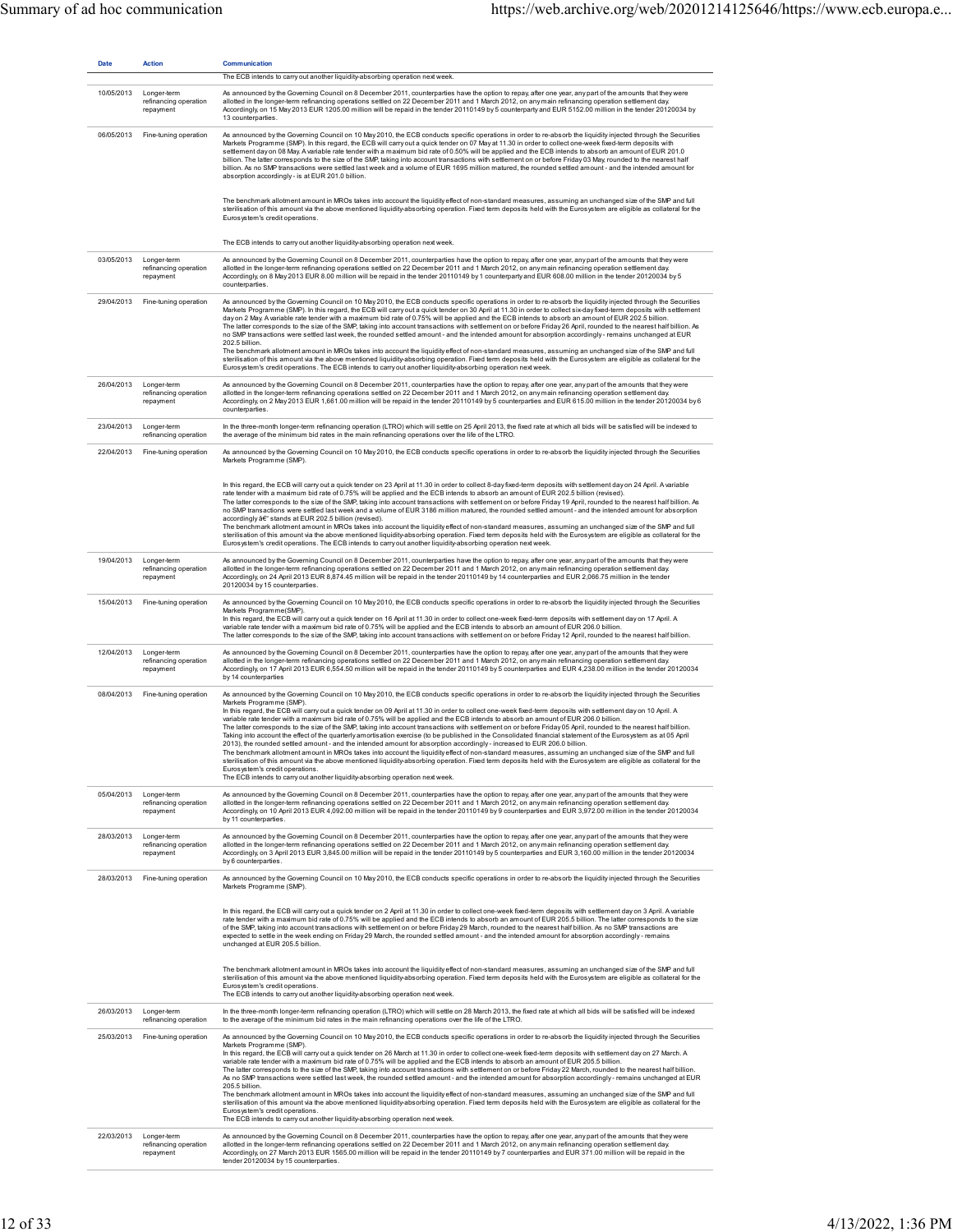| <b>Date</b> | <b>Action</b>                                                | <b>Communication</b>                                                                                                                                                                                                                                                                                                                                                                                                                                                                                                                                                                                                                                                                                                                                                                                                                                                                                                                                                                                                                                                                                                                                                                                                                                                                                                                                           |
|-------------|--------------------------------------------------------------|----------------------------------------------------------------------------------------------------------------------------------------------------------------------------------------------------------------------------------------------------------------------------------------------------------------------------------------------------------------------------------------------------------------------------------------------------------------------------------------------------------------------------------------------------------------------------------------------------------------------------------------------------------------------------------------------------------------------------------------------------------------------------------------------------------------------------------------------------------------------------------------------------------------------------------------------------------------------------------------------------------------------------------------------------------------------------------------------------------------------------------------------------------------------------------------------------------------------------------------------------------------------------------------------------------------------------------------------------------------|
| 18/03/2013  | Fine-tuning operation                                        | As announced by the Governing Council on 10 May 2010, the ECB conducts specific operations in order to re-absorb the liquidity injected through the Securities<br>Markets Programme (SMP).<br>In this regard, the ECB will carry out a quick tender on 19 March at 11.30 in order to collect one-week fixed-term deposits with settlement day on 20 March. A<br>variable rate tender with a maximum bid rate of 0.75% will be applied and the ECB intends to absorb an amount of EUR 205.5 billion.<br>The latter corresponds to the size of the SMP, taking into account transactions with settlement on or before Friday 15 March, rounded to the nearest half billion.<br>As no SMP transactions were settled last week, the rounded settled amount - and the intended amount for absorption accordingly - remains unchanged at EUR<br>205.5 billion.<br>The benchmark allotment amount in MROs takes into account the liquidity effect of non-standard measures, assuming an unchanged size of the SMP and full<br>sterilisation of this amount via the above mentioned liquidity-absorbing operation. Fixed term deposits held with the Eurosystem are eligible as collateral for the<br>Eurosystem's credit operations.<br>The ECB intends to carry out another liquidity-absorbing operation next week.                                                 |
| 15/03/2013  | Longer-term<br>refinancing operation<br>repayment            | As announced by the Governing Council on 8 December 2011, counterparties have the option to repay, after one year, any part of the amounts that they were<br>allotted in the longer-term refinancing operations settled on 22 December 2011 and 1 March 2012, on any main refinancing operation settlement day.<br>Accordingly, on 20 March 2013 EUR 385.00 million will be repaid in the tender 20110149 by 5 counterparties and EUR 6432.00 million in the tender 20120034<br>by 15 counterparties.                                                                                                                                                                                                                                                                                                                                                                                                                                                                                                                                                                                                                                                                                                                                                                                                                                                          |
| 11/03/2013  | Fine-tuning operation                                        | As announced by the Governing Council on 10 May 2010, the ECB conducts specific operations in order to re-absorb the liquidity injected through the Securities<br>Markets Programme (SMP).<br>In this regard, the ECB will carry out a quick tender on 12 March at 11.30 in order to collect one-week fixed-term deposits with settlement day on 13 March. A<br>variable rate tender with a maximum bid rate of 0.75% will be applied and the ECB intends to absorb an amount of EUR 205.5 billion.<br>The latter corresponds to the size of the SMP, taking into account transactions with settlement on or before Friday 08 March, rounded to the nearest half billion.<br>As no SMP transactions were settled last week, the rounded settled amount - and the intended amount for absorption accordingly - remains unchanged at EUR<br>205.5 billion.<br>The benchmark allotment amount in MROs takes into account the liquidity effect of non-standard measures, assuming an unchanged size of the SMP and full<br>sterilisation of this amount via the above mentioned liquidity-absorbing operation. Fixed term deposits held with the Eurosystem are eligible as collateral for the<br>Eurosystem's credit operations.<br>The ECB intends to carry out another liquidity-absorbing operation next week.                                                 |
| 08/03/2013  | Longer-term<br>refinancing operation<br>repayment            | As announced by the Governing Council on 8 December 2011, counterparties have the option to repay, after one year, any part of the amounts that they were<br>allotted in the longer-term refinancing operations settled on 22 December 2011 and 1 March 2012, on any main refinancing operation settlement day.<br>Accordingly, on 13 March 2013 EUR 1336.00 million will be repaid in the tender 20110149 by 8 counterparties and EUR 2894.00 million in the tender 20120034<br>by 27 counterparties.                                                                                                                                                                                                                                                                                                                                                                                                                                                                                                                                                                                                                                                                                                                                                                                                                                                         |
| 04/03/2013  | Fine-tuning operation                                        | As announced by the Governing Council on 10 May 2010, the ECB conducts specific operations in order to re-absorb the liquidity injected through the Securities<br>Markets Programme (SMP).<br>In this regard, the ECB will carry out a quick tender on 5 March at 11.30 in order to collect one-week fixed-term deposits with settlement day on 6 March. A<br>variable rate tender with a maximum bid rate of 0.75% will be applied and the ECB intends to absorb an amount of EUR 205.5 billion.<br>The latter corresponds to the size of the SMP, taking into account transactions with settlement on or before Friday 1 March, rounded to the nearest half billion. As<br>no SMP transactions were settled last week, the rounded settled amount - and the intended amount for absorption accordingly - remains unchanged at EUR<br>205.5 billion.<br>The benchmark allotment amount in MROs takes into account the liquidity effect of non-standard measures, assuming an unchanged size of the SMP and full<br>sterilisation of this amount via the above mentioned liquidity-absorbing operation. Fixed term deposits held with the Eurosystem are eligible as collateral for the<br>Eurosystem's credit operations.<br>The ECB intends to carry out another liquidity-absorbing operation next week.                                                    |
| 01/03/2013  | Longer-term<br>refinancing operation<br>repayment            | As announced by the Governing Council on 8 December 2011, counterparties have the option to repay, after one year, any part of the amounts that they were<br>allotted in the longer-term refinancing operations settled on 22 December 2011 and 1 March 2012, on any main refinancing operation settlement day.<br>Accordingly, on 6 March 2013 EUR 4176.00 million will be repaid in the tender 20110149 by 12 counterparties and EUR 8318.73 million will be repaid in the<br>tender 20120034 by 54 counterparties.                                                                                                                                                                                                                                                                                                                                                                                                                                                                                                                                                                                                                                                                                                                                                                                                                                          |
| 26/02/2013  | Longer-term<br>refinancing operation                         | In the three-month longer-term refinancing operation (LTRO) which will settle on 28 February 2013, the fixed rate at which all bids will be satisfied will be<br>indexed to the average of the minimum bid rates in the main refinancing operations over the life of the LTRO.                                                                                                                                                                                                                                                                                                                                                                                                                                                                                                                                                                                                                                                                                                                                                                                                                                                                                                                                                                                                                                                                                 |
| 25/02/2013  | Fine-tuning operation                                        | As announced by the Governing Council on 10 May 2010, the ECB conducts specific operations in order to re-absorb the liquidity injected through the Securities<br>Markets Programme (SMP).<br>In this regard, the ECB will carry out a quick tender on 26 February at 11.30 in order to collect one-week fixed-term deposits with settlement day on 27 February.<br>A variable rate tender with a maximum bid rate of 0.75% will be applied and the ECB intends to absorb an amount of EUR 205.5 billion.<br>The latter corresponds to the size of the SMP, taking into account transactions with settlement on or before Friday 22 February, rounded to the nearest half<br>billion. As no SMP transactions were settled last week and a volume of EUR 121 million matured, the rounded settled amount - and the intended amount for<br>absorption accordingly-remains unchanged at EUR 205.5 billion.<br>The benchmark allotment amount in MROs takes into account the liquidity effect of non-standard measures, assuming an unchanged size of the SMP and full<br>sterilisation of this amount via the above mentioned liquidity-absorbing operation. Fixed term deposits held with the Eurosystem are eligible as collateral for the<br>Euros vstem's credit operations.<br>The ECB intends to carry out another liquidity-absorbing operation next week. |
| 22/02/2013  | Longer-term<br>refinancing operation<br>repayment            | As announced by the Governing Council on 8 December 2011, counterparties have the option to repay, after one year, any part of the amounts that they were<br>allotted in the longer-term refinancing operations settled on 22 December 2011 and 1 March 2012, on any main refinancing operation settlement day.<br>Accordingly, on 27 February 2013 EUR 1744.00 million will be repaid in the tender 20110149 by 9 counterparties and EUR 61092.35 million will be repaid in the<br>tender 20120034 by 356 counterparties.                                                                                                                                                                                                                                                                                                                                                                                                                                                                                                                                                                                                                                                                                                                                                                                                                                     |
| 18/02/2013  | Fine-tuning operation                                        | As announced by the Governing Council on 10 May 2010, the ECB conducts specific operations in order to re-absorb the liquidity injected through the Securities<br>Markets Programme (SMP).<br>In this regard, the ECB will carry out a quick tender on 19 February at 11.30 in order to collect one-week fixed-term deposits with settlement day on 20 February.<br>A variable rate tender with a maximum bid rate of 0.75% will be applied and the ECB intends to absorb an amount of EUR 205.5 billion.<br>The latter corresponds to the size of the SMP, taking into account transactions with settlement on or before Friday 15 February, rounded to the nearest half<br>billion. As no SMP transactions were settled last week, the rounded settled amount - and the intended amount for absorption accordingly - remains unchanged<br>at EUR 205.5 billion.<br>The benchmark allotment amount in MROs takes into account the liquidity effect of non-standard measures, assuming an unchanged size of the SMP and full<br>sterilisation of this amount via the above mentioned liquidity-absorbing operation. Fixed term deposits held with the Eurosystem are eligible as collateral for the<br>Eurosystem's credit operations.<br>The ECB intends to carry out another liquidity-absorbing operation next week.                                        |
| 15/02/2013  | Longer-term<br>refinancing operation<br>repayment            | As announced by the Governing Council on 8 December 2011, counterparties have the option to repay, after one year, any part of the amounts that they were<br>allotted in the longer-term refinancing operations settled on 22 December 2011 and 1 March 2012, on any main refinancing operation settlement day.<br>Accordingly, on 20 February 2013 EUR 3790.00 million will be repaid in the tender 20110149 by 9 counterparties.                                                                                                                                                                                                                                                                                                                                                                                                                                                                                                                                                                                                                                                                                                                                                                                                                                                                                                                             |
| 11/02/2013  | Fine-tuning operation                                        | As announced by the Governing Council on 10 May 2010, the ECB conducts specific operations in order to re-absorb the liquidity injected through the Securities<br>Markets Programme (SMP).<br>In this regard, the ECB will carry out a quick tender on 12 February at 11.30 in order to collect one-week fixed-term deposits with settlement day on 13 February.<br>A variable rate tender with a maximum bid rate of 0.75% will be applied and the ECB intends to absorb an amount of EUR 205.5 billion.<br>The latter corresponds to the size of the SMP, taking into account transactions with settlement on or before Friday 08 February, rounded to the nearest half<br>billion. As no SMP transactions were settled last week, the rounded settled amount - and the intended amount for absorption accordingly - remains unchanged<br>at EUR 205.5 billion.<br>The benchmark allotment amount in MROs takes into account the liquidity effect of non-standard measures, assuming an unchanged size of the SMP and full<br>sterilisation of this amount via the above mentioned liquidity-absorbing operation. Fixed term deposits held with the Eurosystem are eligible as collateral for the<br>Eurosystem's credit operations.<br>The ECB intends to carry out another liquidity-absorbing operation next week.                                        |
|             | 08/02/2013 Longer-term<br>refinancing operation<br>repayment | As announced by the Governing Council on 8 December 2011, counterparties have the option to repay, after one year, any part of the amounts that they were<br>allotted in the longer-term refinancing operations settled on 22 December 2011 and 1 March 2012, on any main refinancing operation settlement day.<br>Accordingly, on 13 February 2013 EUR 4992.50 million will be repaid in the tender 20110149 by 21 counterparties.                                                                                                                                                                                                                                                                                                                                                                                                                                                                                                                                                                                                                                                                                                                                                                                                                                                                                                                            |
| 04/02/2013  | Fine-tuning operation                                        | As announced by the Governing Council on 10 May 2010, the ECB conducts specific operations in order to re-absorb the liquidity injected through the Securities<br>Markets Programme (SMP).<br>In this regard, the ECB will carry out a quick tender on 5 February at 11.30 in order to collect one-week fixed-term deposits with settlement day on 6 January. A<br>variable rate tender with a maximum bid rate of 0.75% will be applied and the ECB intends to absorb an amount of EUR 205.5 billion.<br>The latter corresponds to the size of the SMP, taking into account transactions with settlement on or before Friday 1 February, rounded to the nearest half billion.<br>As no SMP transactions were settled last week, while EUR 3,350 million matured, the rounded settled amount - and the intended amount for absorption<br>accordingly â€" decreased to EUR 205.5 billion.<br>The benchmark allotment amount in MROs takes into account the liquidity effect of non-standard measures, assuming an unchanged size of the SMP and full                                                                                                                                                                                                                                                                                                            |
|             | 01/02/2013 Longer-term                                       | sterilisation of this amount via the above mentioned liquidity-absorbing operation. Fixed term deposits held with the Eurosystem are eligible as collateral for the<br>Eurosystem's credit operations.<br>The ECB intends to carry out another liquidity-absorbing operation next week.<br>As announced by the Governing Council on 8 December 2011, counterparties have the option to repay, after one year, any part of the amounts that they were                                                                                                                                                                                                                                                                                                                                                                                                                                                                                                                                                                                                                                                                                                                                                                                                                                                                                                           |
|             | refinancing operation<br>repayment                           | allotted in the longer-term refinancing operations settled on 21 December 2011 and 1 March 2012, on any main refinancing operation settlement day.<br>Accordingly, on 6 February 2013 EUR 3484.00 million will be repaid in the tender 20110149 by 27 counterparties.                                                                                                                                                                                                                                                                                                                                                                                                                                                                                                                                                                                                                                                                                                                                                                                                                                                                                                                                                                                                                                                                                          |
| 29/01/2013  | Longer-term<br>refinancing operation                         | In the three-month longer-term refinancing operation (LTRO) which will settle on 31 January 2013, the fixed rate at which all bids will be satisfied will be indexed<br>to the average of the minimum bid rates in the main refinancing operations over the life of the LTRO.                                                                                                                                                                                                                                                                                                                                                                                                                                                                                                                                                                                                                                                                                                                                                                                                                                                                                                                                                                                                                                                                                  |
| 28/01/2013  | Fine-tuning operation                                        | As announced by the Governing Council on 10 May 2010, the ECB conducts specific operations in order to re-absorb the liquidity injected through the Securities<br>Markets Programme (SMP).<br>In this regard, the ECB will carry out a quick tender on 29 January at 11.30 in order to collect one-week fixed-term deposits with settlement day on 30 January. A<br>variable rate tender with a maximum bid rate of 0.75% will be applied and the ECB intends to absorb an amount of EUR 208.5 billion.<br>The latter corresponds to the size of the SMP, taking into account transactions with settlement on or before Friday 25 January, rounded to the nearest half billion.<br>As no SMP transactions were settled last week, the rounded settled amount - and the intended amount for absorption accordingly â€" remains unchanged at<br>EUR 208.5 billion.                                                                                                                                                                                                                                                                                                                                                                                                                                                                                               |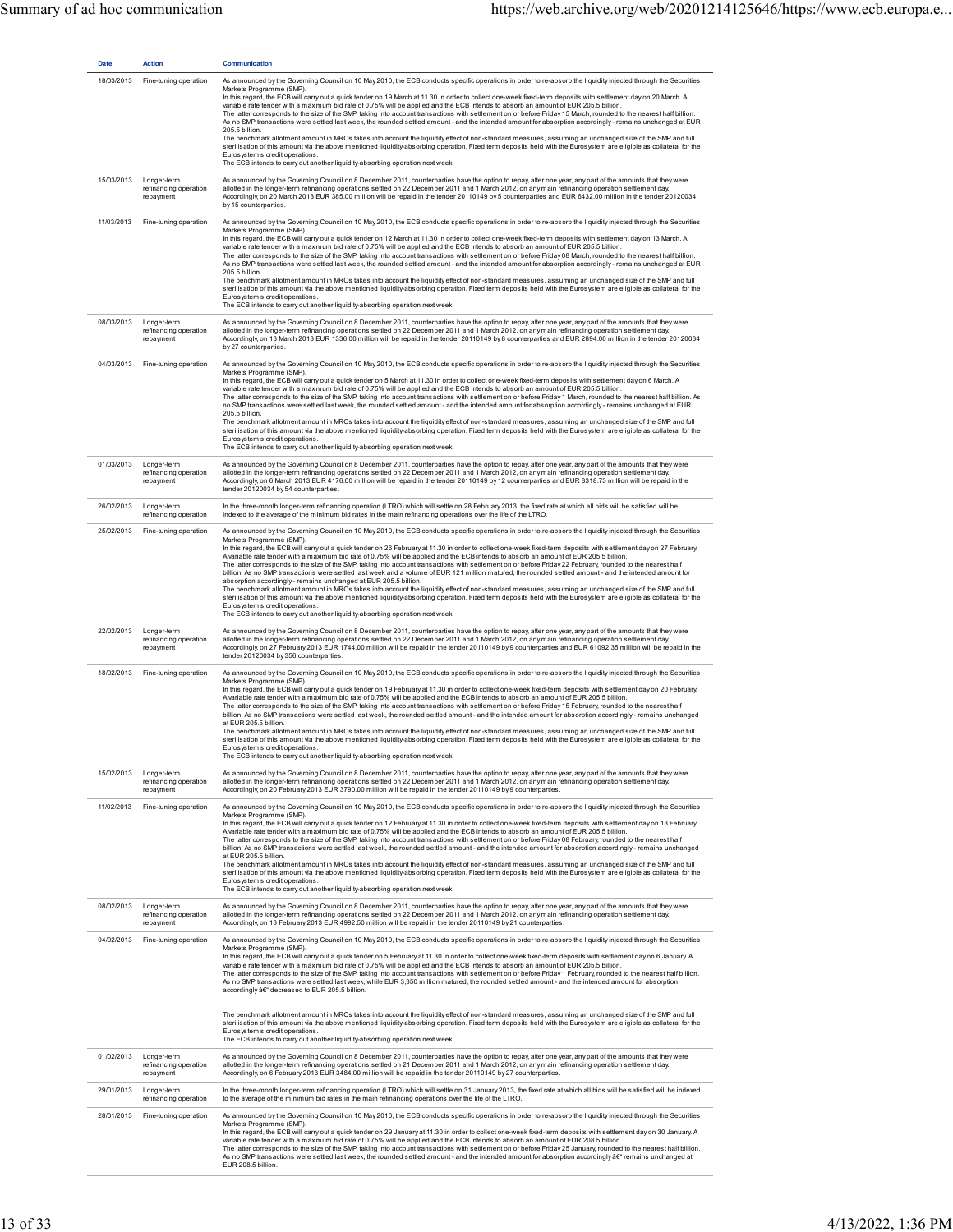| <b>Date</b> | Action                                            | Communication<br>The benchmark allotment amount in MROs takes into account the liquidity effect of non-standard measures, assuming an unchanged size of the SMP and full<br>sterilisation of this amount via the above mentioned liquidity-absorbing operation. Fixed term deposits held with the Eurosystem are eligible as collateral for the<br>Eurosystem's credit operations.<br>The ECB intends to carry out another liquidity-absorbing operation next week.                                                                                                                                                                                                                                                                                                                                                                                                                                                                                                                                                                                                                                                                                                                                                                                                                                                                                                                                                                                        |
|-------------|---------------------------------------------------|------------------------------------------------------------------------------------------------------------------------------------------------------------------------------------------------------------------------------------------------------------------------------------------------------------------------------------------------------------------------------------------------------------------------------------------------------------------------------------------------------------------------------------------------------------------------------------------------------------------------------------------------------------------------------------------------------------------------------------------------------------------------------------------------------------------------------------------------------------------------------------------------------------------------------------------------------------------------------------------------------------------------------------------------------------------------------------------------------------------------------------------------------------------------------------------------------------------------------------------------------------------------------------------------------------------------------------------------------------------------------------------------------------------------------------------------------------|
| 25/01/2013  | Longer-term<br>refinancing operation<br>repayment | As announced by the Governing Council on 8 December 2011, counterparties have the option to repay, after one year, any part of the amounts that they were<br>allotted in the longer-term refinancing operations settled on 21 December 2011 and 1 March 2012, on any main refinancing operation settlement day.<br>Accordingly, on 30 January 2013 EUR 137159.10 million will be repaid in the tender 20110149 by 278 counterparties.                                                                                                                                                                                                                                                                                                                                                                                                                                                                                                                                                                                                                                                                                                                                                                                                                                                                                                                                                                                                                      |
| 21/01/2013  | Fine-tuning operation                             | As announced by the Governing Council on 10 May 2010, the ECB conducts specific operations in order to re-absorb the liquidity injected through the Securities<br>Markets Programme (SMP)<br>In this regard, the ECB will carry out a quick tender on 22 January at 11.30 in order to collect one-week fixed-term deposits with settlement day on 23 January. A<br>variable rate tender with a maximum bid rate of 0.75% will be applied and the ECB intends to absorb an amount of EUR 208.5 billion.<br>The latter corresponds to the size of the SMP, taking into account transactions with settlement on or before Friday 18 January, rounded to the nearest half billion.<br>As no SMP transactions were settled last week, the rounded settled amount - and the intended amount for absorption accordingly â€" remains unchanged at<br>EUR 208.5 billion.<br>The benchmark allotment amount in MROs takes into account the liquidity effect of non-standard measures, assuming an unchanged size of the SMP and full<br>sterilisation of this amount via the above mentioned liquidity-absorbing operation. Fixed term deposits held with the Eurosystem are eligible as collateral for the<br>Eurosystem's credit operations.<br>The ECB intends to carry out another liquidity-absorbing operation next week.                                                                                                                                      |
|             | 14/01/2013 Fine-tuning operation                  | As announced by the Governing Council on 10 May 2010, the ECB conducts specific operations in order to re-absorb the liquidity injected through the Securities<br>Markets Programme (SMP).<br>In this regard, the ECB will carry out a quick tender on 15 January at 11.30 in order to collect one-week fixed-term deposits with settlement day on 16 January. A<br>variable rate tender with a maximum bid rate of 0.75% will be applied and the ECB intends to absorb an amount of EUR 208.5 billion.<br>The latter corresponds to the size of the SMP, taking into account transactions with settlement on or before Friday 11 January, rounded to the nearest half billion.<br>Taking into account the effect of the quarterly amortisation exercise (published in the Consolidated financial statement of the Eurosystem as at 04 January<br>2013), the rounded settled amount increased to EUR 208.7 billion, while the intended amount for absorption remains unchanged at EUR 208.5 billion.<br>The benchmark allotment amount in MROs takes into account the liquidity effect of non-standard measures, assuming an unchanged size of the SMP and full<br>sterilisation of this amount via the above mentioned liquidity-absorbing operation. Fixed term deposits held with the Eurosystem are eligible as collateral for the<br>Eurosystem's credit operations.<br>The ECB intends to carry out another liquidity-absorbing operation next week. |
| 07/01/2013  | Fine-tuning operation                             | As announced by the Governing Council on 10 May 2010, the ECB conducts specific operations in order to re-absorb the liquidity injected through the Securities<br>Markets Programme (SMP)<br>In this regard, the ECB will carry out a quick tender on 08 January at 11.30 in order to collect one-week fixed-term deposits with settlement day on 09 January. A<br>variable rate tender with a maximum bid rate of 0.75% will be applied and the ECB intends to absorb an amount of EUR 208.5 billion.<br>The latter corresponds to the size of the SMP, taking into account transactions with settlement on or before Friday 04 January, rounded to the nearest half billion.<br>As no SMP transactions were settled last week, the rounded settled amount - and the intended amount for absorption accordingly â€" remains unchanged at<br>FUR 208.5 billion<br>The benchmark allotment amount in MROs takes into account the liquidity effect of non-standard measures, assuming an unchanged size of the SMP and full<br>sterilisation of this amount via the above mentioned liquidity-absorbing operation. Fixed term deposits held with the Eurosystem are eligible as collateral for the<br>Eurosystem's credit operations.<br>The ECB intends to carry out another liquidity-absorbing operation next week.                                                                                                                                       |
|             | 02/01/2013 Fine-tuning operation                  | As announced by the Governing Council on 10 May 2010, the ECB conducts specific operations in order to re-absorb the liquidity injected through the Securities<br>Markets Programme (SMP)<br>In this regard, the ECB will carry out a quick tender on 03 January at 11.30 in order to collect one-week fixed-term deposits with settlement day on 03 January. A<br>variable rate tender with a maximum bid rate of 0.75% will be applied and the ECB intends to absorb an amount of EUR 208.5 billion.<br>The latter corresponds to the size of the SMP, taking into account transactions with settlement on or before Friday 28 December, rounded to the nearest half<br>billion. As no SMP transactions were settled last week, the rounded settled amount - and the intended amount for absorption accordingly â€" remains<br>unchanged at EUR 208.5 billion.<br>The benchmark allotment amount in MROs takes into account the liquidity effect of non-standard measures, assuming an unchanged size of the SMP and full<br>sterilisation of this amount via the above mentioned liquidity-absorbing operation. Fixed term deposits held with the Eurosystem are eligible as collateral for the<br>Eurosystem's credit operations.<br>The ECB intends to carry out another liquidity-absorbing operation next week.                                                                                                                                     |
|             | 27/12/2012 Fine-tuning operation                  | As announced by the Governing Council on 10 May 2010, the ECB conducts specific operations in order to re-absorb the liquidity injected through the Securities<br>Markets Programme (SMP).<br>In this regard, the ECB will carry out a quick tender on 28 December at 11.30 in order to collect one-week fixed-term deposits with settlement day on 28<br>December. A variable rate tender with a maximum bid rate of 0.75% will be applied and the ECB intends to absorb an amount of EUR 208.5 billion.<br>The latter corresponds to the size of the SMP, taking into account transactions with settlement on or before Friday 21 December, rounded to the nearest half<br>billion. As no SMP transactions were settled last week, the rounded settled amount - and the intended amount for absorption accordingly â€" remains<br>unchanged at EUR 208.5 billion.<br>The benchmark allotment amount in MROs takes into account the liquidity effect of non-standard measures, assuming an unchanged size of the SMP and full<br>sterilisation of this amount via the above mentioned liquidity-absorbing operation. Fixed term deposits held with the Eurosystem are eligible as collateral for the<br>Eurosystem's credit operations.<br>The ECB intends to carry out another liquidity-absorbing operation next week.                                                                                                                                  |
|             | 17/12/2012 Fine-tuning operation                  | As announced by the Governing Council on 10 May 2010, the ECB conducts specific operations in order to re-absorb the liquidity injected through the Securities<br>Markets Programme (SMP)<br>In this regard, the ECB will carry out a quick tender on 18 December at 11.30 in order to collect one-week fixed-term deposits with settlement day on 19<br>December. A variable rate tender with a maximum bid rate of 0.75% will be applied and the ECB intends to absorb an amount of EUR 208.5 billion.<br>The latter corresponds to the size of the SMP, taking into account transactions with settlement on or before Friday 14 December, rounded to the nearest half<br>billion. As no SMP transactions were settled last week, the rounded settled amount - and the intended amount for absorption accordingly â€" remains<br>unchanged at EUR 208.5 billion.<br>The benchmark allotment amount in MROs takes into account the liquidity effect of non-standard measures, assuming an unchanged size of the SMP and full<br>sterilisation of this amount via the above mentioned liquidity-absorbing operation. Fixed term deposits held with the Eurosystem are eligible as collateral for the<br>Eurosystem's credit operations.<br>The ECB intends to carry out another liquidity-absorbing operation next week.                                                                                                                                   |
| 10/12/2012  | Fine-tuning operation                             | As announced by the Governing Council on 10 May 2010, the ECB conducts specific operations in order to re-absorb the liquidity injected through the Securities<br>Markets Programme (SMP).<br>In this regard, the ECB will carry out a quick tender on 11 December at 11.30 in order to collect one-week fixed-term deposits with settlement day on 12<br>December. A variable rate tender with a maximum bid rate of 0.75% will be applied and the ECB intends to absorb an amount of EUR 208.5 billion.<br>The latter corresponds to the size of the SMP, taking into account transactions with settlement on or before Friday 7 December, rounded to the nearest half<br>billion. As no SMP transactions were settled last week, the rounded settled amount - and the intended amount for absorption accordingly â€" remains<br>unchanged at EUR 208.5 billion.<br>The benchmark allotment amount in MROs takes into account the liquidity effect of non-standard measures, assuming an unchanged size of the SMP and full<br>sterilisation of this amount via the above mentioned liquidity-absorbing operation. Fixed term deposits held with the Eurosystem are eligible as collateral for the<br>Eurosystem's credit operations.<br>The ECB intends to carry out another liquidity-absorbing operation next week.                                                                                                                                   |
|             | 03/12/2012 Fine-tuning operation                  | As announced by the Governing Council on 10 May 2010, the ECB conducts specific operations in order to re-absorb the liquidity injected through the Securities<br>Markets Programme (SMP)<br>In this regard, the ECB will carry out a quick tender on 4 December at 11.30 in order to collect one-week fixed-term deposits with settlement day on 5 December.<br>A variable rate tender with a maximum bid rate of 0.75% will be applied and the ECB intends to absorb an amount of EUR 208.5 billion.<br>The latter corresponds to the size of the SMP, taking into account transactions with settlement on or before Friday 30 November, rounded to the nearest half<br>billion. As no SMP transactions were settled last week, the rounded settled amount - and the intended amount for absorption accordingly â€" remains<br>unchanged at EUR 208.5 billion.<br>The benchmark allotment amount in MROs takes into account the liquidity effect of non-standard measures, assuming an unchanged size of the SMP and full<br>sterilisation of this amount via the above mentioned liquidity-absorbing operation. Fixed term deposits held with the Eurosystem are eligible as collateral for the<br>Eurosystem's credit operations.<br>The ECB intends to carry out another liquidity-absorbing operation next week.                                                                                                                                     |
|             | 27/11/2012 Longer-term<br>refinancing operation   | In the three-month longer-term refinancing operation (LTRO) which will settle on 29 November 2012, the fixed rate at which all bids will be satisfied will be<br>indexed to the average of the minimum bid rates in the main refinancing operations over the life of the LTRO.                                                                                                                                                                                                                                                                                                                                                                                                                                                                                                                                                                                                                                                                                                                                                                                                                                                                                                                                                                                                                                                                                                                                                                             |
| 26/11/2012  | Fine-tuning operation                             | As announced by the Governing Council on 10 May 2010, the ECB conducts specific operations in order to re-absorb the liquidity injected through the Securities<br>Markets Programme (SMP).<br>In this regard, the ECB will carry out a quick tender on 27 November at 11.30 in order to collect one-week fixed-term deposits with settlement day on 28<br>November. A variable rate tender with a maximum bid rate of 0.75% will be applied and the ECB intends to absorb an amount of EUR 208.5 billion.<br>The latter corresponds to the size of the SMP, taking into account transactions with settlement on or before Friday 23 November, rounded to the nearest half<br>billion. As no SMP transactions were settled last week, the rounded settled amount - and the intended amount for absorption accordingly â€" remains<br>unchanged at EUR 208.5 billion.<br>The benchmark allotment amount in MROs takes into account the liquidity effect of non-standard measures, assuming an unchanged size of the SMP and full<br>sterilisation of this amount via the above mentioned liquidity-absorbing operation. Fixed term deposits held with the Eurosystem are eligible as collateral for the<br>Eurosystem's credit operations.<br>The ECB intends to carry out another liquidity-absorbing operation next week.                                                                                                                                  |
| 12/11/2012  | Fine-tuning operation                             | As announced by the Governing Council on 10 May 2010, the ECB conducts specific operations in order to re-absorb the liquidity injected through the Securities<br>Markets Programme (SMP)<br>In this regard, the ECB will carry out a quick tender on 13 November at 11.30 in order to collect one-week fixed-term deposits with settlement day on 14<br>November. A variable rate tender with a maximum bid rate of 0.75% will be applied and the ECB intends to absorb an amount of EUR 208.5 billion.<br>The latter corresponds to the size of the SMP, taking into account transactions with settlement on or before Friday 9 November, rounded to the nearest half<br>billion. As no SMP transactions were settled last week, the rounded settled amount - and the intended amount for absorption accordingly â€" remains<br>unchanged at EUR 208.5 billion.<br>The benchmark allotment amount in MROs takes into account the liquidity effect of non-standard measures, assuming an unchanged size of the SMP and full<br>sterilisation of this amount via the above mentioned liquidity-absorbing operation. Fixed term deposits held with the Eurosystem are eligible as collateral for the<br>Eurosystem's credit operations.<br>The ECB intends to carry out another liquidity-absorbing operation next week.                                                                                                                                    |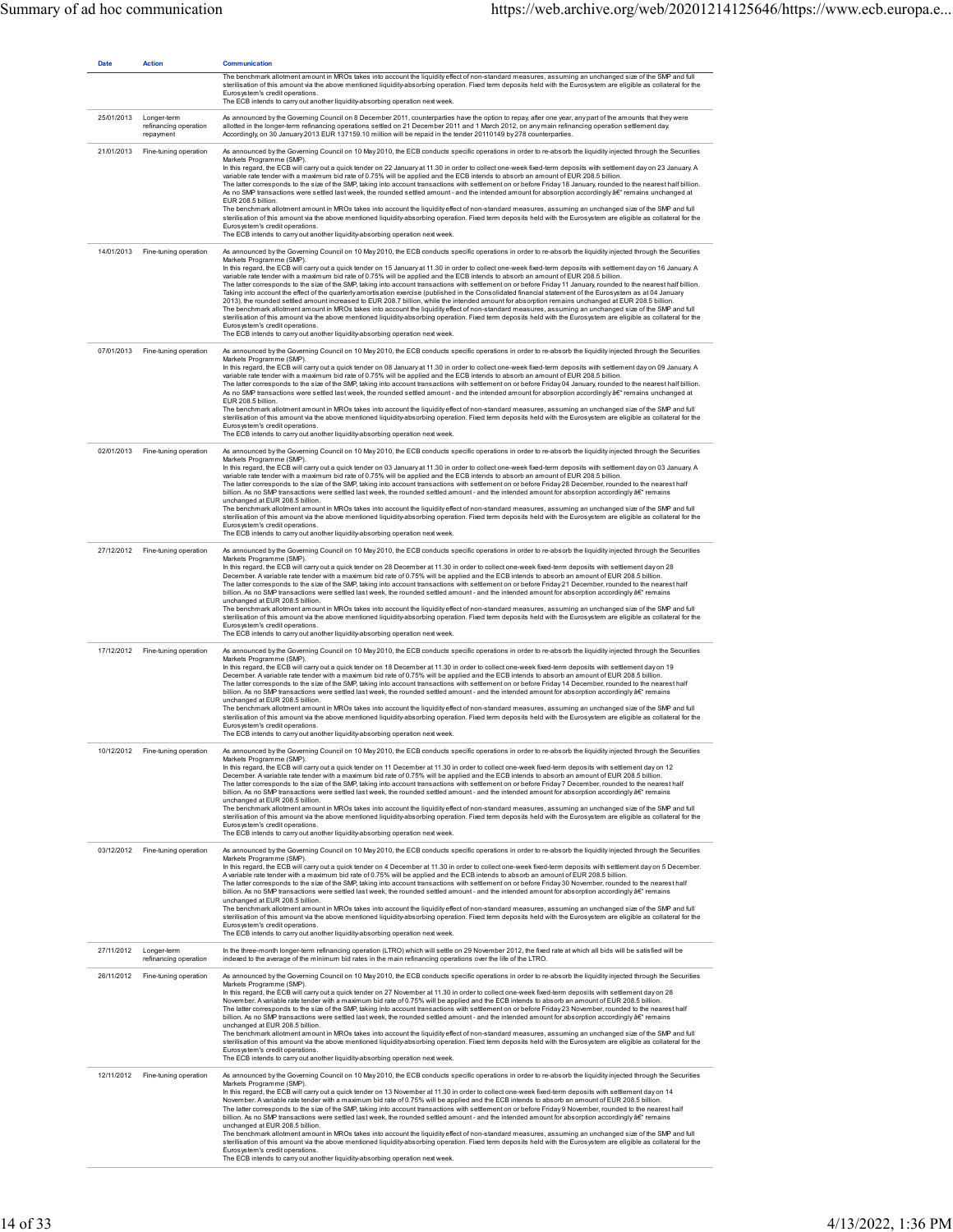| <b>Date</b> | Action                               | Communication                                                                                                                                                                                                                                                                                                                                                                                                                                                                                                                                                                                                                                                                                                                                                                                                                                                                                                                                                                                                                                                                                                                                                                                                                                                                                                                                                                                                                                                                                                                                                                                                                |
|-------------|--------------------------------------|------------------------------------------------------------------------------------------------------------------------------------------------------------------------------------------------------------------------------------------------------------------------------------------------------------------------------------------------------------------------------------------------------------------------------------------------------------------------------------------------------------------------------------------------------------------------------------------------------------------------------------------------------------------------------------------------------------------------------------------------------------------------------------------------------------------------------------------------------------------------------------------------------------------------------------------------------------------------------------------------------------------------------------------------------------------------------------------------------------------------------------------------------------------------------------------------------------------------------------------------------------------------------------------------------------------------------------------------------------------------------------------------------------------------------------------------------------------------------------------------------------------------------------------------------------------------------------------------------------------------------|
| 05/11/2012  | Fine-tuning operation                | As announced by the Governing Council on 10 May 2010, the ECB conducts specific operations in order to re-absorb the liquidity injected through the Securities<br>Markets Programme (SMP).<br>In this regard, the ECB will carry out a quick tender on 6 November at 11.30 in order to collect one-week fixed-term deposits with settlement day on 7 November.<br>A variable rate tender with a maximum bid rate of 0.75% will be applied and the ECB intends to absorb an amount of EUR 208.5 billion.<br>The latter corresponds to the size of the SMP, taking into account transactions with settlement on or before Friday 2 November, rounded to the nearest half<br>billion. As no SMP transactions were settled last week and a volume of EUR 755 million matured, the rounded settled amount - and the intended amount for<br>absorption accordingly â€" decreased to EUR 208.5 billion.<br>The benchmark allotment amount in MROs takes into account the liquidity effect of non-standard measures, assuming an unchanged size of the SMP and full<br>sterilisation of this amount via the above mentioned liquidity-absorbing operation. Fixed term deposits held with the Eurosystem are eligible as collateral for the<br>Eurosystem's credit operations.<br>The ECB intends to carry out another liquidity-absorbing operation next week.                                                                                                                                                                                                                                                                       |
| 30/10/2012  | Longer-term<br>refinancing operation | In the three-month longer-term refinancing operation (LTRO) which will settle on 1 November 2012, the fixed rate at which all bids will be satisfied will be<br>indexed to the average of the minimum bid rates in the main refinancing operations over the life of the LTRO.                                                                                                                                                                                                                                                                                                                                                                                                                                                                                                                                                                                                                                                                                                                                                                                                                                                                                                                                                                                                                                                                                                                                                                                                                                                                                                                                                |
| 29/10/2012  | Fine-tuning operation                | As announced by the Governing Council on 10 May 2010, the ECB conducts specific operations in order to re-absorb the liquidity injected through the Securities<br>Markets Programme (SMP).<br>In this regard, the ECB will carry out a quick tender on 30 October at 11.30 in order to collect one-week fixed-term deposits with settlement day on 31 October. A<br>variable rate tender with a maximum bid rate of 0.75% will be applied and the ECB intends to absorb an amount of EUR 209.5 billion.<br>The latter corresponds to the size of the SMP, taking into account transactions with settlement on or before Friday 26 October, rounded to the nearest half billion.<br>As no SMP transactions were settled last week, the rounded settled amount - and the intended amount for absorption accordingly â€" remains unchanged at<br>EUR 209.5 billion.<br>The benchmark allotment amount in MROs takes into account the liquidity effect of non-standard measures, assuming an unchanged size of the SMP and full<br>sterilisation of this amount via the above mentioned liquidity-absorbing operation. Fixed term deposits held with the Eurosystem are eligible as collateral for the<br>Eurosystem's credit operations.<br>The ECB intends to carry out another liquidity-absorbing operation next week.                                                                                                                                                                                                                                                                                                       |
|             | 22/10/2012 Fine-tuning operation     | As announced by the Governing Council on 10 May 2010, the ECB conducts specific operations in order to re-absorb the liquidity injected through the Securities<br>Markets Programme (SMP).<br>In this regard, the ECB will carry out a quick tender on 23 October at 11.30 in order to collect one-week fixed-term deposits with settlement day on 24 October. A<br>variable rate tender with a maximum bid rate of 0.75% will be applied and the ECB intends to absorb an amount of EUR 209.5 billion.<br>The latter corresponds to the size of the SMP, taking into account transactions with settlement on or before Friday 19 October, rounded to the nearest half billion.<br>As no SMP transactions were settled last week and a volume of EUR 175 million matured, the rounded settled amount - and the intended amount for<br>absorption accordingly â€" remains unchanged at EUR 209.5 billion.<br>The benchmark allotment amount in MROs takes into account the liquidity effect of non-standard measures, assuming an unchanged size of the SMP and full<br>sterilisation of this amount via the above mentioned liquidity-absorbing operation. Fixed term deposits held with the Eurosystem are eligible as collateral for the<br>Furosystem's credit operations.<br>The ECB intends to carry out another liquidity-absorbing operation next week.                                                                                                                                                                                                                                                               |
| 15/10/2012  | Fine-tuning operation                | As announced by the Governing Council on 10 May 2010, the ECB conducts specific operations in order to re-absorb the liquidity injected through the Securities<br>Markets Programme (SMP).<br>In this regard, the ECB will carry out a quick tender on 16 October at 11.30 in order to collect one-week fixed-term deposits with settlement day on 17 October. A<br>variable rate tender with a maximum bid rate of 0.75% will be applied and the ECB intends to absorb an amount of EUR 209.5 billion.<br>The latter corresponds to the size of the SMP, taking into account transactions with settlement on or before Friday 12 October, rounded to the nearest half billion.<br>As no SMP transactions were settled last week, the rounded settled amount - and the intended amount for absorption accordingly â€" remains unchanged at<br>EUR 209.5 billion.<br>The benchmark allotment amount in MROs takes into account the liquidity effect of non-standard measures, assuming an unchanged size of the SMP and full<br>sterilisation of this amount via the above mentioned liquidity-absorbing operation. Fixed term deposits held with the Eurosystem are eligible as collateral for the<br>Eurosystem's credit operations.<br>The ECB intends to carry out another liquidity-absorbing operation next week.                                                                                                                                                                                                                                                                                                       |
|             | 08/10/2012 Fine-tuning operation     | As announced by the Governing Council on 10 May 2010, the ECB conducts specific operations in order to re-absorb the liquidity injected through the Securities<br>Markets Programme (SMP).<br>In this regard, the ECB will carry out a quick tender on 9 October at 11.30 in order to collect one-week fixed-term deposits with settlement day on 10 October. A<br>variable rate tender with a maximum bid rate of 0.75% will be applied and the ECB intends to absorb an amount of EUR 209.5 billion.<br>The latter corresponds to the size of the SMP, taking into account transactions with settlement on or before Friday 5 October, rounded to the nearest half billion.<br>Taking into account the effect of the quarterly amortisation exercise (published in the Consolidated financial statement of the Eurosystem as at 28 September<br>2012), the rounded settled amount - and the intended amount for absorption accordingly - increased to EUR 209.5 billion.<br>The benchmark allotment amount in MROs takes into account the liquidity effect of non-standard measures, assuming an unchanged size of the SMP and full<br>sterilisation of this amount via the above mentioned liquidity-absorbing operation. Fixed term deposits held with the Eurosystem are eligible as collateral for the<br>Eurosystem's credit operations.<br>The ECB intends to carry out another liquidity-absorbing operation next week.                                                                                                                                                                                             |
|             | 01/10/2012 Fine-tuning operation     | As announced by the Governing Council on 10 May 2010, the ECB conducts specific operations in order to re-absorb the liquidity injected through the Securities<br>Markets Programme (SMP).<br>In this regard, the ECB will carry out a quick tender on 2 October at 11.30 in order to collect one-week fixed-term deposits with settlement day on 3 October. A<br>variable rate tender with a maximum bid rate of 0.75% will be applied and the ECB intends to absorb an amount of EUR 209.0 billion.<br>The latter corresponds to the size of the SMP, taking into account transactions with settlement on or before Friday 28 September, rounded to the nearest half<br>billion. As no SMP transactions were settled last week, the rounded settled amount - and the intended amount for absorption accordingly â€" remains<br>unchanged at EUR 209.0 billion. Pursuant to Eurosystem financial reporting rules, the results of the quarterly amortisation exercise will only be available on<br>Tuesday 2 October 2012. Consequently, the intended amount for absorption does not include the outcome of this exercise and will be taken into account next<br>week.<br>The benchmark allotment amount in MROs takes into account the liquidity effect of non-standard measures, assuming an unchanged size of the SMP and full<br>sterilisation of this amount via the above mentioned liquidity-absorbing operation. Fixed term deposits held with the Eurosystem are eligible as collateral for the<br>Eurosystem's credit operations.<br>The ECB intends to carry out another liquidity-absorbing operation next week. |
| 25/09/2012  | Longer-term<br>refinancing operation | In the three-month longer-term refinancing operation (LTRO) which will settle on 27 September 2012, the fixed rate at which all bids will be satisfied will be<br>indexed to the average of the minimum bid rates in the main refinancing operations over the life of the LTRO.                                                                                                                                                                                                                                                                                                                                                                                                                                                                                                                                                                                                                                                                                                                                                                                                                                                                                                                                                                                                                                                                                                                                                                                                                                                                                                                                              |
| 24/09/2012  | Fine-tuning operation                | As announced by the Governing Council on 10 May 2010, the ECB conducts specific operations in order to re-absorb the liquidity injected through the Securities<br>Markets Programme (SMP).<br>In this regard, the ECB will carry out a quick tender on 25 September at 11.30 in order to collect one-week fixed-term deposits with settlement day on 26<br>September. A variable rate tender with a maximum bid rate of 0.75% will be applied and the ECB intends to absorb an amount of EUR 209.0 billion.<br>The latter corresponds to the size of the SMP, taking into account transactions with settlement on or before Friday 21 September, rounded to the nearest half<br>billion. As no SMP transactions were settled last week, the rounded settled amount - and the intended amount for absorption accordingly â€" remains<br>unchanged at EUR 209.0 billion.<br>The benchmark allotment amount in MROs takes into account the liquidity effect of non-standard measures, assuming an unchanged size of the SMP and full<br>sterilisation of this amount via the above mentioned liquidity-absorbing operation. Fixed term deposits held with the Eurosystem are eligible as collateral for the<br>Eurosystem's credit operations.<br>The ECB intends to carry out another liquidity-absorbing operation next week.                                                                                                                                                                                                                                                                                                 |
|             | 17/09/2012 Fine-tuning operation     | As announced by the Governing Council on 10 May 2010, the ECB conducts specific operations in order to re-absorb the liquidity injected through the Securities<br>Markets Programme (SMP).<br>In this regard, the ECB will carry out a quick tender on 18 September at 11.30 in order to collect one-week fixed-term deposits with settlement day on 19<br>September. A variable rate tender with a maximum bid rate of 0.75% will be applied and the ECB intends to absorb an amount of EUR 209.0 billion.<br>The latter corresponds to the size of the SMP, taking into account transactions with settlement on or before Friday 14 September, rounded to the nearest half<br>billion. As no SMP transactions were settled last week, the rounded settled amount - and the intended amount for absorption accordingly â€" remains<br>unchanged at EUR 209.0 billion.<br>The benchmark allotment amount in MROs takes into account the liquidity effect of non-standard measures, assuming an unchanged size of the SMP and full<br>sterilisation of this amount via the above mentioned liquidity-absorbing operation. Fixed term deposits held with the Eurosystem are eligible as collateral for the<br>Furosystem's credit operations.<br>The ECB intends to carry out another liquidity-absorbing operation next week.                                                                                                                                                                                                                                                                                                 |
| 10/09/2012  | Fine-tuning operation                | As announced by the Governing Council on 10 May 2010, the ECB conducts specific operations in order to re-absorb the liquidity injected through the Securities<br>Markets Programme (SMP).<br>In this regard, the ECB will carry out a quick tender on 11 September at 11.30 in order to collect one-week fixed-term deposits with settlement day on 12<br>September. A variable rate tender with a maximum bid rate of 0.75% will be applied and the ECB intends to absorb an amount of EUR 209.0 billion.<br>The latter corresponds to the size of the SMP, taking into account transactions with settlement on or before Friday 7 September, rounded to the nearest half<br>billion. As no SMP transactions were settled last week, the rounded settled amount - and the intended amount for absorption accordingly â€" remains<br>unchanged at EUR 209.0 billion.<br>The benchmark allotment amount in MROs takes into account the liquidity effect of non-standard measures, assuming an unchanged size of the SMP and full<br>sterilisation of this amount via the above mentioned liquidity-absorbing operation. Fixed term deposits held with the Eurosystem are eligible as collateral for the<br>Eurosystem's credit operations.<br>The ECB intends to carry out another liquidity-absorbing operation next week.                                                                                                                                                                                                                                                                                                  |
| 03/09/2012  | Fine-tuning operation                | As announced by the Governing Council on 10 May 2010, the ECB conducts specific operations in order to re-absorb the liquidity injected through the Securities<br>Markets Programme (SMP).<br>In this regard, the ECB will carry out a quick tender on 4 September at 11.30 in order to collect one-week fixed-term deposits with settlement day on 5<br>September. A variable rate tender with a maximum bid rate of 0.75% will be applied and the ECB intends to absorb an amount of EUR 209.0 billion.<br>The latter corresponds to the size of the SMP, taking into account transactions with settlement on or before Friday 31 August, rounded to the nearest half billion.<br>As no SMP transactions were settled last week, the rounded settled amount - and the intended amount for absorption accordingly - remains unchanged at EUR<br>209.0 billion.<br>The benchmark allotment amount in MROs takes into account the liquidity effect of non-standard measures, assuming an unchanged size of the SMP and full<br>sterilisation of this amount via the above mentioned liquidity-absorbing operation. Fixed term deposits held with the Eurosystem are eligible as collateral for the<br>Eurosystem's credit operations.<br>The ECB intends to carry out another liquidity-absorbing operation next week.                                                                                                                                                                                                                                                                                                        |
| 28/08/2012  | Longer-term<br>refinancing operation | In the three-month longer-term refinancing operation (LTRO) which will settle on 30 August 2012, the fixed rate at which all bids will be satisfied will be indexed<br>to the average of the minimum bid rates in the main refinancing operations over the life of the LTRO.                                                                                                                                                                                                                                                                                                                                                                                                                                                                                                                                                                                                                                                                                                                                                                                                                                                                                                                                                                                                                                                                                                                                                                                                                                                                                                                                                 |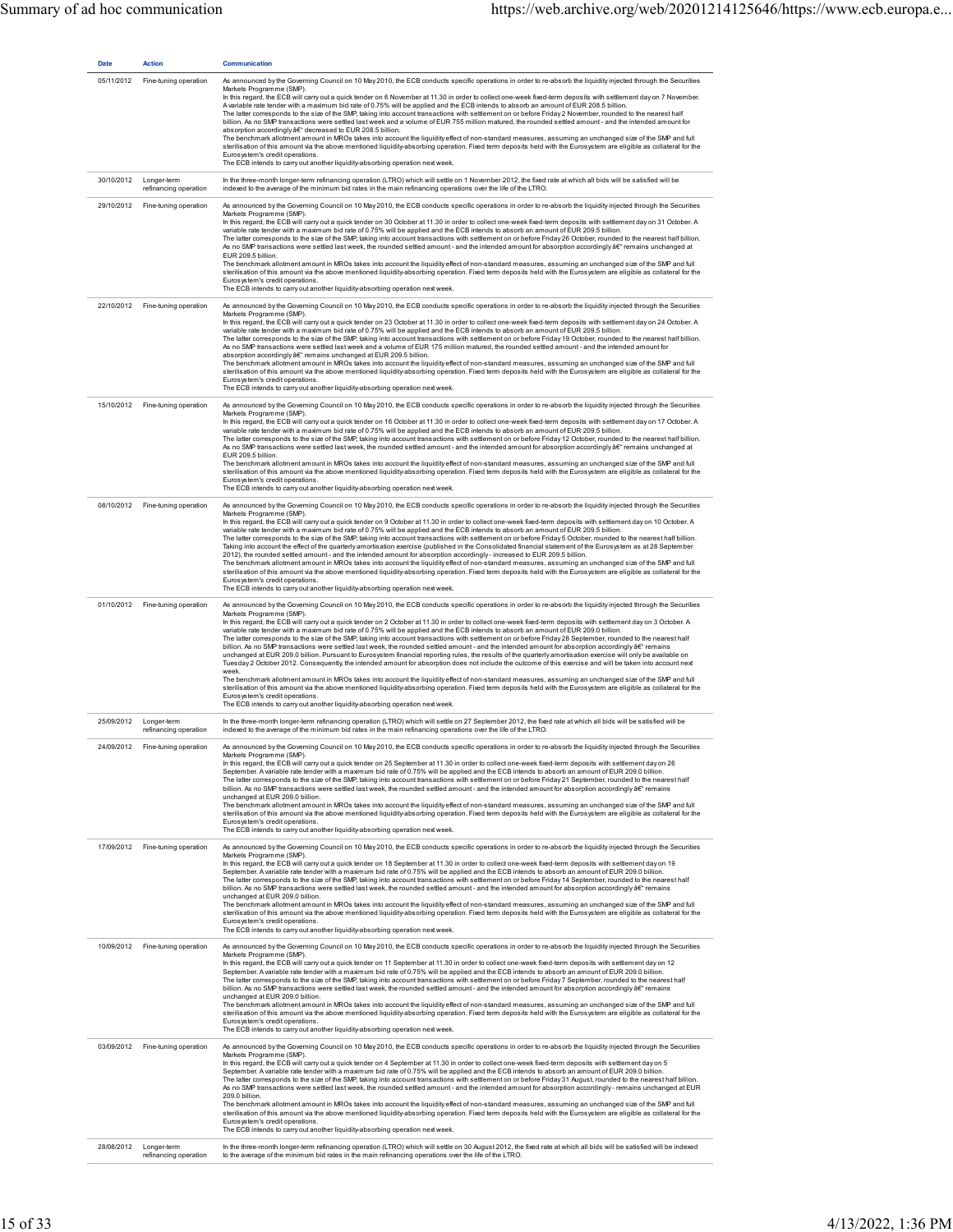| <b>Date</b> | Action                                          | <b>Communication</b>                                                                                                                                                                                                                                                                                                                                                                                                                                                                                                                                                                                                                                                                                                                                                                                                                                                                                                                                                                                                                                                                                                                                                                                                                                                                                                                                                                                                                                                                                                                                                                                        |
|-------------|-------------------------------------------------|-------------------------------------------------------------------------------------------------------------------------------------------------------------------------------------------------------------------------------------------------------------------------------------------------------------------------------------------------------------------------------------------------------------------------------------------------------------------------------------------------------------------------------------------------------------------------------------------------------------------------------------------------------------------------------------------------------------------------------------------------------------------------------------------------------------------------------------------------------------------------------------------------------------------------------------------------------------------------------------------------------------------------------------------------------------------------------------------------------------------------------------------------------------------------------------------------------------------------------------------------------------------------------------------------------------------------------------------------------------------------------------------------------------------------------------------------------------------------------------------------------------------------------------------------------------------------------------------------------------|
| 27/08/2012  | Fine-tuning operation                           | As announced by the Governing Council on 10 May 2010, the ECB conducts specific operations in order to re-absorb the liquidity injected through the Securities<br>Markets Programme (SMP).<br>In this regard, the ECB will carry out a quick tender on 28 August at 11.30 in order to collect one-week fixed-term deposits with settlement day on 29 August. A<br>variable rate tender with a maximum bid rate of 0.75% will be applied and the ECB intends to absorb an amount of EUR 208.5 EUR 209 billion.<br>The latter corresponds to the size of the SMP, taking into account transactions with settlement on or before Friday 24 August, rounded to the nearest half billion.<br>As no SMP transactions were settled last week while EUR 2,517 million matured, the rounded settled amount - and the intended amount for absorption<br>accordingly â€" has changed to EUR 208.5 EUR 209 billion.<br>The benchmark allotment amount in MROs takes into account the liquidity effect of non-standard measures, assuming an unchanged size of the SMP and full<br>sterilisation of this amount via the above mentioned liquidity-absorbing operation. Fixed term deposits held with the Eurosystem are eligible as collateral for the<br>Eurosystem's credit operations.<br>The ECB intends to carry out another liquidity-absorbing operation next week.<br>Edit: Amounts adjusted due to rounding problems.                                                                                                                                                                                           |
|             | 20/08/2012 Fine-tuning operation                | As announced by the Governing Council on 10 May 2010, the ECB conducts specific operations in order to re-absorb the liquidity injected through the Securities<br>Markets Programme (SMP).<br>In this regard, the ECB will carry out a quick tender on 21 August at 11.30 in order to collect one-week fixed-term deposits with settlement day on 22 August. A<br>variable rate tender with a maximum bid rate of 0.75% will be applied and the ECB intends to absorb an amount of EUR 211.5 billion.<br>The latter corresponds to the size of the SMP, taking into account transactions with settlement on or before Friday 17 August, rounded to the nearest half billion.<br>As no SMP transactions were settled last week, the rounded settled amount - and the intended amount for absorption accordingly â€" remains unchanged at<br>EUR 211.5 billion.<br>The benchmark allotment amount in MROs takes into account the liquidity effect of non-standard measures, assuming an unchanged size of the SMP and full<br>sterilisation of this amount via the above mentioned liquidity-absorbing operation. Fixed term deposits held with the Eurosystem are eligible as collateral for the<br>Eurosystem's credit operations.<br>The ECB intends to carry out another liquidity-absorbing operation next week.                                                                                                                                                                                                                                                                                         |
| 13/08/2012  | Fine-tuning operation                           | As announced by the Governing Council on 10 May 2010, the ECB conducts specific operations in order to re-absorb the liquidity injected through the Securities<br>Markets Programme (SMP).<br>In this regard, the ECB will carry out a quick tender on 14 August at 11.30 in order to collect one-week fixed-term deposits with settlement day on 15 August. A<br>variable rate tender with a maximum bid rate of 0.75% will be applied and the ECB intends to absorb an amount of EUR 211.5 billion.<br>The latter corresponds to the size of the SMP, taking into account transactions with settlement on or before Friday 10 August, rounded to the nearest half billion.<br>As no SMP transactions were settled last week, the rounded settled amount - and the intended amount for absorption accordingly â€" remains unchanged at<br>EUR 211.5 billion.<br>The benchmark allotment amount in MROs takes into account the liquidity effect of non-standard measures, assuming an unchanged size of the SMP and full<br>sterilisation of this amount via the above mentioned liquidity-absorbing operation. Fixed term deposits held with the Eurosystem are eligible as collateral for the<br>Eurosystem's credit operations.<br>The ECB intends to carry out another liquidity-absorbing operation next week.                                                                                                                                                                                                                                                                                         |
| 06/08/2012  | Fine-tuning operation                           | As announced by the Governing Council on 10 May 2010, the ECB conducts specific operations in order to re-absorb the liquidity injected through the Securities<br>Markets Programme (SMP).<br>In this regard, the ECB will carry out a quick tender on 7 August at 11.30 in order to collect one-week fixed-term deposits with settlement day on 8 August. A<br>variable rate tender with a maximum bid rate of 0.75% will be applied and the ECB intends to absorb an amount of EUR 211.5 billion.<br>The latter corresponds to the size of the SMP, taking into account transactions with settlement on or before Friday 3 August, rounded to the nearest half billion.<br>As no SMP transactions were settled last week, the rounded settled amount - and the intended amount for absorption accordingly â€" remains unchanged at<br>EUR 211.5 billion<br>The benchmark allotment amount in MROs takes into account the liquidity effect of non-standard measures, assuming an unchanged size of the SMP and full<br>sterilisation of this amount via the above mentioned liquidity-absorbing operation. Fixed term deposits held with the Eurosystem are eligible as collateral for the<br>Eurosystem's credit operations.<br>The ECB intends to carry out another liquidity-absorbing operation next week.                                                                                                                                                                                                                                                                                             |
|             | 30/07/2012 Fine-tuning operation                | As announced by the Governing Council on 10 May 2010, the ECB conducts specific operations in order to re-absorb the liquidity injected through the Securities<br>Markets Programme (SMP).<br>In this regard, the ECB will carry out a quick tender on 31 July at 11.30 in order to collect one-week fixed-term deposits with settlement day on 1 August. A<br>variable rate tender with a maximum bid rate of 0.75% will be applied and the ECB intends to absorb an amount of EUR 211.5 billion. The latter corresponds to<br>the size of the SMP, taking into account transactions with settlement on or before Friday 27 July, rounded to the nearest half billion. As no SMP transactions were<br>settled last week, the rounded settled amount - and the intended amount for absorption accordingly â€" remains unchanged at EUR 211.5 billion.<br>The benchmark allotment amount in MROs takes into account the liquidity effect of non-standard measures, assuming an unchanged size of the SMP and full<br>sterilisation of this amount via the above mentioned liquidity-absorbing operation. Fixed term deposits held with the Eurosystem are eligible as collateral for the<br>Eurosystem's credit operations.<br>The ECB intends to carry out another liquidity-absorbing operation next week.                                                                                                                                                                                                                                                                                                 |
|             | 24/07/2012 Longer-term<br>refinancing operation | In the three-month longer-term refinancing operation (LTRO) which will settle on 26 July 2012, the fixed rate at which all bids will be satisfied will be indexed to<br>the average of the minimum bid rates in the main refinancing operations over the life of the LTRO.                                                                                                                                                                                                                                                                                                                                                                                                                                                                                                                                                                                                                                                                                                                                                                                                                                                                                                                                                                                                                                                                                                                                                                                                                                                                                                                                  |
| 23/07/2012  | Fine-tuning operation                           | As announced by the Governing Council on 10 May 2010, the ECB conducts specific operations in order to re-absorb the liquidity injected through the Securities<br>Markets Programme (SMP).<br>In this regard, the ECB will carry out a quick tender on 24 July at 11.30 in order to collect one-week fixed-term deposits with settlement day on 25 July. A variable<br>rate tender with a maximum bid rate of 0.75% will be applied and the ECB intends to absorb an amount of EUR 211.5 billion. The latter corresponds to the size<br>of the SMP, taking into account transactions with settlement on or before Friday 20 July, rounded to the nearest half billion. No SMP transactions were settled<br>last week.<br>The benchmark allotment amount in MROs takes into account the liquidity effect of non-standard measures, assuming an unchanged size of the SMP and full<br>sterilisation of this amount via the above mentioned liquidity-absorbing operation. Fixed term deposits held with the Eurosystem are eligible as collateral for the<br>Eurosystem's credit operations.<br>The ECB intends to carry out another liquidity-absorbing operation next week.                                                                                                                                                                                                                                                                                                                                                                                                                                 |
| 16/07/2012  | Fine-tuning operation                           | As announced by the Governing Council on 10 May 2010, the ECB conducts specific operations in order to re-absorb the liquidity injected through the Securities<br>Markets Programme (SMP).<br>In this regard, the ECB will carry out a quick tender on 17 July at 11.30 in order to collect one-week fixed-term deposits with settlement day on 18 July. A variable<br>rate tender with a maximum bid rate of 0.75% will be applied and the ECB intends to absorb an amount of EUR 211.5 billion. The latter corresponds to the size<br>of the SMP, taking into account transactions with settlement on or before Friday 13 July, rounded to the nearest half billion. No SMP transactions were settled<br>last week.<br>The benchmark allotment amount in MROs takes into account the liquidity effect of non-standard measures, assuming an unchanged size of the SMP and full<br>sterilisation of this amount via the above mentioned liquidity-absorbing operation. Fixed term deposits held with the Eurosystem are eligible as collateral for the<br>Eurosystem's credit operations.<br>The ECB intends to carry out another liquidity-absorbing operation next week.                                                                                                                                                                                                                                                                                                                                                                                                                                 |
| 09/07/2012  | Fine-tuning operation                           | As announced by the Governing Council on 10 May 2010, the ECB conducts specific operations in order to re-absorb the liquidity injected through the Securities<br>Markets Programme (SMP)<br>In this regard, the ECB will carry out a quick tender on 10 July at 11.30 in order to collect one-week fixed-term deposits with settlement day on 11 July. A variable<br>rate tender with a maximum bid rate of 0.75% will be applied and the ECB intends to absorb an amount of EUR 211.5 billion. The latter corresponds to the size<br>of the SMP, taking into account transactions with settlement on or before Friday 6 July, rounded to the nearest half billion. No SMP transactions were settled last<br>week. Taking into account the effect of the quarterly amortisation exercise (published in the Consolidated financial statement of the Eurosystem as at 29 June<br>2012), the rounded settled amount - and the intended amount for absorption accordingly â€" increased to EUR 211.5 billion.<br>The benchmark allotment amount in MROs takes into account the liquidity effect of non-standard measures, assuming an unchanged size of the SMP and full<br>sterilisation of this amount via the above mentioned liquidity-absorbing operation. Fixed term deposits held with the Eurosystem are eligible as collateral for the<br>Eurosystem's credit operations.<br>The ECB intends to carry out another liquidity-absorbing operation next week.                                                                                                                                            |
|             | 02/07/2012 Fine-tuning operation                | As announced by the Governing Council on 10 May 2010, the ECB conducts specific operations in order to re-absorb the liquidity injected through the Securities<br>Markets Programme (SMP).<br>In this regard, the ECB will carry out a quick tender on 3 July at 11.30 in order to collect one-week fixed-term deposits with settlement day on 4 July. A variable<br>rate tender with a maximum bid rate of 1.00% will be applied and the ECB intends to absorb an amount of EUR 210.5 billion. The latter corresponds to the size<br>of the SMP, taking into account transactions with settlement on or before Friday 29 June, rounded to the nearest half billion. As no SMP transactions were settled<br>last week, the rounded settled amount - and the intended amount for absorption accordingly â€" remains unchanged at EUR 210.5 billion. Pursuant to<br>Eurosystem financial reporting rules, the results of the quarterly amortisation exercise will only be available on Tuesday 3 July 2012. Consequently, the intended<br>amount for absorption does not include the outcome of this exercise and will be taken into account next week.<br>The benchmark allotment amount in MROs takes into account the liquidity effect of non-standard measures, assuming an unchanged size of the SMP and full<br>sterilisation of this amount via the above mentioned liquidity-absorbing operation. Fixed term deposits held with the Eurosystem are eligible as collateral for the<br>Eurosystem's credit operations.<br>The ECB intends to carry out another liquidity-absorbing operation next week. |
| 26/06/2012  | Longer-term<br>refinancing operation            | In the three-month longer-term refinancing operation (LTRO) which will settle on 28 June 2012, the fixed rate at which all bids will be satisfied will be indexed to<br>the average of the minimum bid rates in the main refinancing operations over the life of the LTRO.                                                                                                                                                                                                                                                                                                                                                                                                                                                                                                                                                                                                                                                                                                                                                                                                                                                                                                                                                                                                                                                                                                                                                                                                                                                                                                                                  |
| 25/06/2012  | Fine-tuning operation                           | As announced by the Governing Council on 10 May 2010, the ECB conducts specific operations in order to re-absorb the liquidity injected through the Securities<br>Markets Programme (SMP)<br>In this regard, the ECB will carry out a quick tender on 26 June at 11.30 in order to collect one-week fixed-term deposits with settlement day on 27 June. A<br>variable rate tender with a maximum bid rate of 1.00% will be applied and the ECB intends to absorb an amount of EUR 210.5 billion. The latter corresponds to<br>the size of the SMP, taking into account transactions with settlement on or before Friday 22 June, rounded to the nearest half billion. As no SMP transactions<br>were settled last week, the rounded settled amount - and the intended amount for absorption accordingly â€" remains unchanged at EUR 210.5 billion.<br>The benchmark allotment amount in MROs takes into account the liquidity effect of non-standard measures, assuming an unchanged size of the SMP and full<br>sterilisation of this amount via the above mentioned liquidity-absorbing operation. Fixed term deposits held with the Eurosystem are eligible as collateral for the<br>Eurosystem's credit operations.<br>The ECB intends to carry out another liquidity-absorbing operation next week.                                                                                                                                                                                                                                                                                                   |
|             | 18/06/2012 Fine-tuning operation                | As announced by the Governing Council on 10 May 2010, the ECB conducts specific operations in order to re-absorb the liquidity injected through the Securities<br>Markets Programme (SMP).<br>In this regard, the ECB will carry out a quick tender on 19 June at 11.30 in order to collect one-week fixed-term deposits with settlement day on 20 June. A<br>variable rate tender with a maximum bid rate of 1.00% will be applied and the ECB intends to absorb an amount of EUR 210.5 billion. The latter corresponds to<br>the size of the SMP, taking into account transactions with settlement on or before Friday 15 June, rounded to the nearest half billion. As no SMP transactions<br>were settled last week, while EUR 1,364 million matured, the rounded settled amount - and the intended amount for absorption accordingly â€" decreased to<br>EUR 210.5 billion.<br>The benchmark allotment amount in MROs takes into account the liquidity effect of non-standard measures, assuming an unchanged size of the SMP and full                                                                                                                                                                                                                                                                                                                                                                                                                                                                                                                                                                 |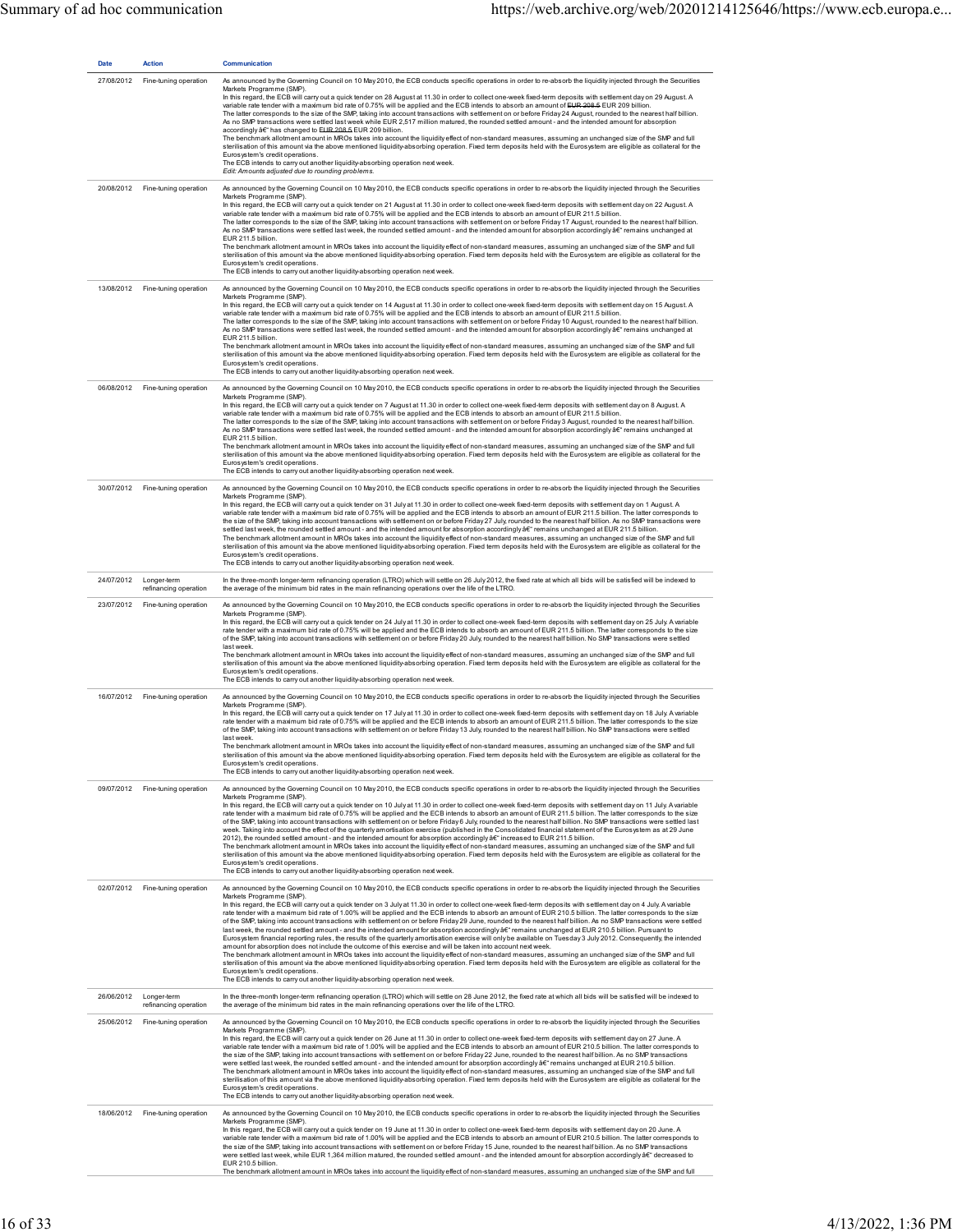| <b>Date</b> | <b>Action</b>                        | Communication                                                                                                                                                                                                                                                                                                                                                                                                                                                                                                                                                                                                                                                                                                                                                                                                                                                                                                                                                                                                                                                                                                                                                                                                                                                                                                                                                                                                                                                                                                    |
|-------------|--------------------------------------|------------------------------------------------------------------------------------------------------------------------------------------------------------------------------------------------------------------------------------------------------------------------------------------------------------------------------------------------------------------------------------------------------------------------------------------------------------------------------------------------------------------------------------------------------------------------------------------------------------------------------------------------------------------------------------------------------------------------------------------------------------------------------------------------------------------------------------------------------------------------------------------------------------------------------------------------------------------------------------------------------------------------------------------------------------------------------------------------------------------------------------------------------------------------------------------------------------------------------------------------------------------------------------------------------------------------------------------------------------------------------------------------------------------------------------------------------------------------------------------------------------------|
|             |                                      | sterilisation of this amount via the above mentioned liquidity-absorbing operation. Fixed term deposits held with the Eurosystem are eligible as collateral for the<br>Eurosystem's credit operations.<br>The ECB intends to carry out another liquidity-absorbing operation next week.                                                                                                                                                                                                                                                                                                                                                                                                                                                                                                                                                                                                                                                                                                                                                                                                                                                                                                                                                                                                                                                                                                                                                                                                                          |
| 11/06/2012  | Fine-tuning operation                | As announced by the Governing Council on 10 May 2010, the ECB conducts specific operations in order to re-absorb the liquidity injected through the Securities<br>Markets Programme (SMP).<br>In this regard, the ECB will carry out a quick tender on 12 June at 11.30 in order to collect one-week fixed-term deposits with settlement day on 13 June. A<br>variable rate tender with a maximum bid rate of 1.00% will be applied and the ECB intends to absorb an amount of EUR 212.0 billion. The latter corresponds to<br>the size of the SMP, taking into account transactions with settlement on or before Friday 08 June, rounded to the nearest half billion. As no SMP transactions<br>were settled last week, the rounded settled amount - and the intended amount for absorption accordingly â€" remains unchanged at EUR 212.0 billion.<br>The benchmark allotment amount in MROs takes into account the liquidity effect of non-standard measures, assuming an unchanged size of the SMP and full<br>sterilisation of this amount via the above mentioned liquidity-absorbing operation. Fixed term deposits held with the Eurosystem are eligible as collateral for the<br>Eurosystem's credit operations.<br>The ECB intends to carry out another liquidity-absorbing operation next week.                                                                                                                                                                                                       |
| 04/06/2012  | Fine-tuning operation                | As announced by the Governing Council on 10 May 2010, the ECB conducts specific operations in order to re-absorb the liquidity injected through the Securities<br>Markets Programme (SMP)<br>In this regard, the ECB will carry out a quick tender on 05 June at 11.30 in order to collect one-week fixed-term deposits with settlement day on 06 June. A<br>variable rate tender with a maximum bid rate of 1.00% will be applied and the ECB intends to absorb an amount of EUR 212.0 billion. The latter corresponds to<br>the size of the SMP, taking into account transactions with settlement on or before Friday 01 June, rounded to the nearest half billion. As no SMP transactions<br>were settled last week, the rounded settled amount - and the intended amount for absorption accordingly â€" remains unchanged at EUR 212.0 billion.<br>The benchmark allotment amount in MROs takes into account the liquidity effect of non-standard measures, assuming an unchanged size of the SMP and full<br>sterilisation of this amount via the above mentioned liquidity-absorbing operation. Fixed term deposits held with the Eurosystem are eligible as collateral for the<br>Eurosystem's credit operations.<br>The ECB intends to carry out another liquidity-absorbing operation next week.                                                                                                                                                                                                        |
| 29/05/2012  | Longer-term<br>refinancing operation | In the three-month longer-term refinancing operation (LTRO) which will settle on 31 May 2012, the fixed rate at which all bids will be satisfied will be indexed to<br>the average of the minimum bid rates in the main refinancing operations over the life of the LTRO.                                                                                                                                                                                                                                                                                                                                                                                                                                                                                                                                                                                                                                                                                                                                                                                                                                                                                                                                                                                                                                                                                                                                                                                                                                        |
| 28/05/2012  | Fine-tuning operation                | As announced by the Governing Council on 10 May 2010, the ECB conducts specific operations in order to re-absorb the liquidity injected through the Securities<br>Markets Programme (SMP). In this regard, the ECB will carry out a quick tender on 29 May at 11.30 in order to collect one-week fixed-term deposits with<br>settlement day on 30 May. A variable rate tender with a maximum bid rate of 1.00% will be applied and the ECB intends to absorb an amount of EUR 212.0<br>billion. The latter corresponds to the size of the SMP, taking into account transactions with settlement on or before Friday 25 May, rounded to the nearest half<br>billion. As no SMP transactions were settled last week, the rounded settled amount - and the intended amount for absorption accordingly â€" remains<br>unchanged at EUR 212.0 billion. The benchmark allotment amount in MROs takes into account the liquidity effect of non-standard measures, assuming an<br>unchanged size of the SMP and full sterilisation of this amount via the above mentioned liquidity-absorbing operation. Fixed term deposits held with the<br>Eurosystem are eligible as collateral for the Eurosystem's credit operations. The ECB intends to carry out another liquidity-absorbing operation next week.                                                                                                                                                                                                                |
| 21/05/2012  | Fine-tuning operation                | As announced by the Governing Council on 10 May 2010, the ECB conducts specific operations in order to re-absorb the liquidity injected through the Securities<br>Markets Programme (SMP).<br>In this regard, the ECB will carry out a quick tender on 22 May at 11.30 in order to collect one-week fixed-term deposits with settlement day on 23 May. A variable<br>rate tender with a maximum bid rate of 1.00% will be applied and the ECB intends to absorb an amount of EUR 212.0 billion. The latter corresponds to the size<br>of the SMP, taking into account transactions with settlement on or before Friday 18 May, rounded to the nearest half billion. As no SMP transactions were settled<br>last week while EUR 2,074 million matured, the rounded settled amount - and the intended amount for absorption accordingly â€" decreased to EUR 212.0<br>billion.<br>The benchmark allotment amount in MROs takes into account the liquidity effect of non-standard measures, assuming an unchanged size of the SMP and full<br>sterilisation of this amount via the above mentioned liquidity-absorbing operation. Fixed term deposits held with the Eurosystem are eligible as collateral for the<br>Eurosystem's credit operations.<br>The ECB intends to carry out another liquidity-absorbing operation next week.                                                                                                                                                                               |
|             | 14/05/2012 Fine-tuning operation     | As announced by the Governing Council on 10 May 2010, the ECB conducts specific operations in order to re-absorb the liquidity injected through the Securities<br>Markets Programme (SMP).<br>In this regard, the ECB will carry out a quick tender on 15 May at 11.30 in order to collect one-week fixed-term deposits with settlement day on 16 May. A variable<br>rate tender with a maximum bid rate of 1.00% will be applied and the ECB intends to absorb an amount of EUR 214.0 billion. The latter corresponds to the size<br>of the SMP, taking into account transactions with settlement on or before Friday 11 May, rounded to the nearest half billion. As no SMP transactions were settled<br>last week, the rounded settled amount - and the intended amount for absorption accordingly $a \in T$ remains unchanged at EUR 214.0 billion.<br>The benchmark allotment amount in MROs takes into account the liquidity effect of non-standard measures, assuming an unchanged size of the SMP and full<br>sterilisation of this amount via the above mentioned liquidity-absorbing operation. Fixed term deposits held with the Eurosystem are eligible as collateral for the<br>Eurosystem's credit operations.<br>The ECB intends to carry out another liquidity-absorbing operation next week.                                                                                                                                                                                                    |
| 07/05/2012  | Fine-tuning operation                | As announced by the Governing Council on 10 May 2010, the ECB conducts specific operations in order to re-absorb the liquidity injected through the Securities<br>Markets Programme (SMP).<br>In this regard, the ECB will carry out a quick tender on 8 May at 11.30 in order to collect one-week fixed-term deposits with settlement day on 9 May. A variable<br>rate tender with a maximum bid rate of 1.00% will be applied and the ECB intends to absorb an amount of EUR 214.0 billion. The latter corresponds to the size<br>of the SMP, taking into account transactions with settlement on or before Friday 4 May, rounded to the nearest half billion. As no SMP transactions were settled<br>last week, the rounded settled amount - and the intended amount for absorption accordingly â€" remains unchanged EUR 214.0 billion.<br>The benchmark allotment amount in MROs takes into account the liquidity effect of non-standard measures, assuming an unchanged size of the SMP and full<br>sterilisation of this amount via the above mentioned liquidity-absorbing operation. Fixed term deposits held with the Eurosystem are eligible as collateral for the<br>Eurosystem's credit operations.<br>The ECB intends to carry out another liquidity-absorbing operation next week.                                                                                                                                                                                                                |
| 27/04/2012  | Fine-tuning operation                | As announced by the Governing Council on 10 May 2010, the ECB conducts specific operations in order to re-absorb the liquidity injected through the Securities<br>Markets Programme (SMP).<br>In this regard, the ECB will carry out a quick tender on 30 April at 11.30 in order to collect one-week fixed-term deposits with settlement day on 2 May. A variable<br>rate tender with a maximum bid rate of 1.00% will be applied and the ECB intends to absorb an amount of EUR 214.0 billion. The latter corresponds to the size<br>of the SMP, taking into account transactions expected to settle on or before Friday 27 April, rounded to the nearest half billion. As no SMP transactions are<br>expected to settle in the week ending on Friday 27 April, the rounded settled amount - and the intended amount for absorption accordingly â€" remains<br>unchanged at EUR 214.0 billion.<br>The benchmark allotment amount in MROs takes into account the liquidity effect of non-standard measures, assuming an unchanged size of the SMP and full<br>sterilisation of this amount via the above mentioned liquidity-absorbing operation. Fixed term deposits held with the Eurosystem are eligible as collateral for the<br>Eurosystem's credit operations.<br>The ECB intends to carry out another liquidity-absorbing operation in the week starting on 7 May 2012.                                                                                                                                  |
| 24/04/2012  | Longer-term<br>refinancing operation | In the three-month longer-term refinancing operation (LTRO) which will settle on 26 April 2012, the fixed rate at which all bids will be satisfied will be indexed to<br>the average of the minimum bid rates in the main refinancing operations over the life of the LTRO.                                                                                                                                                                                                                                                                                                                                                                                                                                                                                                                                                                                                                                                                                                                                                                                                                                                                                                                                                                                                                                                                                                                                                                                                                                      |
| 23/04/2012  | Fine-tuning operation                | As announced by the Governing Council on 10 May 2010, the ECB conducts specific operations in order to re-absorb the liquidity injected through the Securities<br>Markets Programme (SMP).<br>In this regard, the ECB will carry out a quick tender on 24 April at 11.30 in order to collect one-week fixed-term deposits with settlement day on 25 April. A<br>variable rate tender with a maximum bid rate of 1.00% will be applied and the ECB intends to absorb an amount of EUR 214.0 billion.<br>The latter corresponds to the size of the SMP, taking into account transactions with settlement on or before Friday 20 April, rounded to the nearest half billion. As<br>no SMP transactions were settled last week, the rounded settled amount - and the intended amount for absorption accordingly â€" remains unchanged EUR<br>214.0 billion.<br>The benchmark allotment amount in MROs takes into account the liquidity effect of non-standard measures, assuming an unchanged size of the SMP and full<br>sterilisation of this amount via the above mentioned liquidity-absorbing operation. Fixed term deposits held with the Eurosystem are eligible as collateral for the<br>Eurosystem's credit operations.<br>The ECB intends to carry out another liquidity-absorbing operation next week.                                                                                                                                                                                                    |
| 16/04/2012  | Fine-tuning operation                | As announced by the Governing Council on 10 May 2010, the ECB conducts specific operations in order to re-absorb the liquidity injected through the Securities<br>Markets Programme (SMP).<br>In this regard, the ECB will carry out a quick tender on 17 April at 11.30 in order to collect one-week fixed-term deposits with settlement day on 18 April. A<br>variable rate tender with a maximum bid rate of 1.00% will be applied and the ECB intends to absorb an amount of EUR 214.0 billion. The latter corresponds to<br>the size of the SMP, taking into account transactions with settlement on or before Friday 13 April, rounded to the nearest half billion. As no SMP transactions<br>were settled last week, the rounded settled amount - and the intended amount for absorption accordingly â€" remains unchanged EUR 214.0 billion.<br>The benchmark allotment amount in MROs takes into account the liquidity effect of non-standard measures, assuming an unchanged size of the SMP and full<br>sterilisation of this amount via the above mentioned liquidity-absorbing operation. Fixed term deposits held with the Eurosystem are eligible as collateral for the<br>Eurosystem's credit operations.<br>The ECB intends to carry out another liquidity-absorbing operation next week.                                                                                                                                                                                                       |
| 05/04/2012  | Fine-tuning operation                | As announced by the Governing Council on 10 May 2010, the ECB conducts specific operations in order to re-absorb the liquidity injected through the Securities<br>Markets Programme (SMP).<br>In this regard, the ECB will carry out a quick tender on 10 April at 11.30 in order to collect one-week fixed-term deposits with settlement day on 11 April. A variable<br>rate tender with a maximum bid rate of 1.00% will be applied and the ECB intends to absorb an amount of EUR 214.0 billion.<br>The latter corresponds to the size of the SMP, taking into account transactions expected to settle on or before Friday 6 April, rounded to the nearest half billion.<br>No SMP transactions are expected to settle in the week ending on Friday 6 April. Taking into account the effect of the quarterly amortisation exercise (published<br>in the Consolidated financial statement of the Eurosystem as at 30 March 2012), the rounded settled amount - and the intended amount for absorption<br>accordingly â€" increased to EUR 214.0 billion.<br>The benchmark allotment amount in MROs takes into account the liquidity effect of non-standard measures, assuming an unchanged size of the SMP and full<br>sterilisation of this amount via the above mentioned liquidity-absorbing operation. Fixed term deposits held with the Eurosystem are eligible as collateral for the<br>Eurosystem's credit operations.<br>The ECB intends to carry out another liquidity-absorbing operation next week. |
| 02/04/2012  | Fine-tuning operation                | As announced by the Governing Council on 10 May 2010, the ECB conducts specific operations in order to re-absorb the liquidity injected through the Securities<br>Markets Programme (SMP).<br>In this regard, the ECB will carry out a quick tender on 3 April at 11.30 in order to collect one-week fixed-term deposits with settlement day on 4 April. A variable<br>rate tender with a maximum bid rate of 1.00% will be applied and the ECB intends to absorb an amount of EUR 213.5 billion. The latter corresponds to the size<br>of the SMP, taking into account transactions with settlement on or before Friday 30 March, rounded to the nearest half billion. As no SMP transactions were<br>settled last week, the rounded settled amount - and the intended amount for absorption accordingly â€" remains unchanged at EUR 213.5 billion.<br>Pursuant to Eurosystem financial reporting rules, the results of the quarterly amortisation exercise will only be available on Tuesday 3 April 2012. Consequently,<br>the intended amount for absorption does not include the outcome of this exercise and will be taken into account next week.<br>The benchmark allotment amount in MROs takes into account the liquidity effect of non-standard measures, assuming an unchanged size of the SMP and full                                                                                                                                                                                             |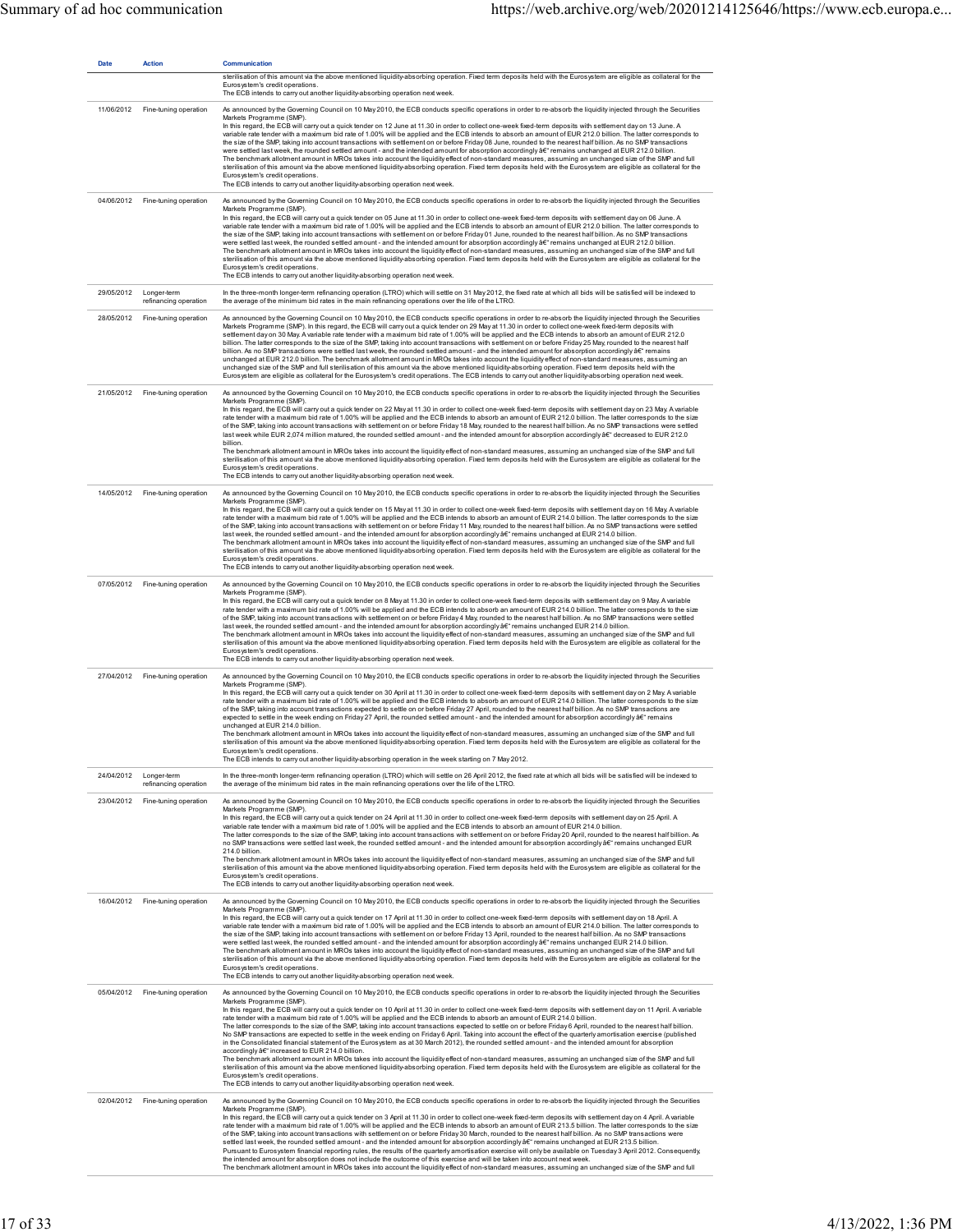| <b>Date</b> | <b>Action</b>                                   | <b>Communication</b><br>sterilisation of this amount via the above mentioned liquidity-absorbing operation. Fixed term deposits held with the Eurosystem are eligible as collateral for the<br>Eurosystem's credit operations.                                                                                                                                                                                                                                                                                                                                                                                                                                                                                                                                                                                                                                                                                                                                                                                                                                                                                                                                                                                                                                                                                                                                                        |
|-------------|-------------------------------------------------|---------------------------------------------------------------------------------------------------------------------------------------------------------------------------------------------------------------------------------------------------------------------------------------------------------------------------------------------------------------------------------------------------------------------------------------------------------------------------------------------------------------------------------------------------------------------------------------------------------------------------------------------------------------------------------------------------------------------------------------------------------------------------------------------------------------------------------------------------------------------------------------------------------------------------------------------------------------------------------------------------------------------------------------------------------------------------------------------------------------------------------------------------------------------------------------------------------------------------------------------------------------------------------------------------------------------------------------------------------------------------------------|
| 27/03/2012  | Longer-term                                     | The ECB intends to carry out another liquidity-absorbing operation next week.<br>In the three-month longer-term refinancing operation (LTRO) which will settle on 29 March 2012, the fixed rate at which all bids will be satisfied will be indexed<br>to the average of the minimum bid rates in the main refinancing operations over the life of the LTRO.                                                                                                                                                                                                                                                                                                                                                                                                                                                                                                                                                                                                                                                                                                                                                                                                                                                                                                                                                                                                                          |
| 26/03/2012  | refinancing operation<br>Fine-tuning operation  | As announced by the Governing Council on 10 May 2010, the ECB conducts specific operations in order to re-absorb the liquidity injected through the Securities<br>Markets Programme (SMP)<br>In this regard, the ECB will carry out a quick tender on 27 March at 11.30 in order to collect one-week fixed-term deposits with settlement day on 28 March. A<br>variable rate tender with a maximum bid rate of 1.00% will be applied and the ECB intends to absorb an amount of EUR 213.5 billion. The latter corresponds to<br>the size of the SMP, taking into account transactions with settlement on or before Friday 23 March, rounded to the nearest half billion. As no SMP transactions<br>were settled last week, while EUR 4,273 million matured, the rounded settled amount - and the intended amount for absorption accordingly â€" decreased to<br>EUR 213.5 billion.<br>The benchmark allotment amount in MROs takes into account the liquidity effect of non-standard measures, assuming an unchanged size of the SMP and full<br>sterilisation of this amount via the above mentioned liquidity-absorbing operation. Fixed term deposits held with the Eurosystem are eligible as collateral for the<br>Eurosystem's credit operations.<br>The ECB intends to carry out another liquidity-absorbing operation next week.                                              |
| 19/03/2012  | Fine-tuning operation                           | As announced by the Governing Council on 10 May 2010, the ECB conducts specific operations in order to re-absorb the liquidity injected through the Securities<br>Markets Programme (SMP).<br>In this regard, the ECB will carry out a quick tender on 20 March at 11.30 in order to collect one-week fixed-term deposits with settlement day on 21 March. A<br>variable rate tender with a maximum bid rate of 1.00% will be applied and the ECB intends to absorb an amount of EUR 218.0 billion.<br>The latter corresponds to the size of the SMP, taking into account transactions with settlement on or before Friday 16 March, rounded to the nearest half billion.<br>As no SMP transactions were settled last week, the rounded settled amount - and the intended amount for absorption accordingly â€" remains unchanged EUR<br>218.0 billion.<br>The benchmark allotment amount in MROs takes into account the liquidity effect of non-standard measures, assuming an unchanged size of the SMP and full<br>sterilisation of this amount via the above mentioned liquidity-absorbing operation. Fixed term deposits held with the Eurosystem are eligible as collateral for the<br>Eurosystem's credit operations.<br>The ECB intends to carry out another liquidity-absorbing operation next week.                                                                         |
|             | 12/03/2012 Fine-tuning operation                | As announced by the Governing Council on 10 May 2010, the ECB conducts specific operations in order to re-absorb the liquidity injected through the Securities<br>Markets Programme (SMP).<br>In this regard, the ECB will carry out a quick tender on 13 March at 11.30 in order to collect one-week fixed-term deposits with settlement day on 14 March. A<br>variable rate tender with a maximum bid rate of 1.00% will be applied and the ECB intends to absorb an amount of EUR 218.0 billion.<br>The latter corresponds to the size of the SMP, taking into account transactions with settlement on or before Friday 9 March, rounded to the nearest half billion.<br>The SMP transactions which settled last week were of a volume of EUR 27 million, while EUR 1,523 million matured. The rounded settled amount â€" and the<br>intended amount for absorption accordingly â€" therefore declines to EUR 218.0 billion.<br>The benchmark allotment amount in MROs takes into account the liquidity effect of non-standard measures, assuming an unchanged size of the SMP and full<br>sterilisation of this amount via the above mentioned liquidity-absorbing operation. Fixed term deposits held with the Eurosystem are eligible as collateral for the<br>Eurosystem's credit operations.<br>The ECB intends to carry out another liquidity-absorbing operation next week. |
|             | 05/03/2012 Fine-tuning operation                | As announced by the Governing Council on 10 May 2010, the ECB conducts specific operations in order to re-absorb the liquidity injected through the Securities<br>Markets Programme (SMP).<br>In this regard, the ECB will carry out a quick tender on 6 March at 11.30 in order to collect one-week fixed-term deposits with settlement day on 7 March. A<br>variable rate tender with a maximum bid rate of 1.00% will be applied and the ECB intends to absorb an amount of EUR 219.5 billion. The latter corresponds to<br>the size of the SMP, taking into account transactions with settlement on or before Friday 2 March, rounded to the nearest half billion. As no SMP transactions<br>were settled last week, the rounded settled amount - and the intended amount for absorption accordingly â€" remains unchanged at EUR 219.5 billion.<br>The benchmark allotment amount in MROs takes into account the liquidity effect of non-standard measures, assuming an unchanged size of the SMP and full<br>sterilisation of this amount via the above mentioned liquidity-absorbing operation. Fixed term deposits held with the Eurosystem are eligible as collateral for the<br>Eurosystem's credit operations.<br>The ECB intends to carry out another liquidity-absorbing operation next week.                                                                            |
|             | 29/02/2012 Longer-term<br>refinancing operation | In the three-year longer-term refinancing operation (LTRO) which will settle on 1 March 2012, the fixed rate at which all bids will be satisfied will be indexed to<br>the average of the minimum bid rates in the main refinancing operations over the life of the LTRO.                                                                                                                                                                                                                                                                                                                                                                                                                                                                                                                                                                                                                                                                                                                                                                                                                                                                                                                                                                                                                                                                                                             |
| 28/02/2012  | Longer-term<br>refinancing operation            | In the three-month longer-term refinancing operation (LTRO) which will settle on 1 March 2012, the fixed rate at which all bids will be satisfied will be indexed to<br>the average of the minimum bid rates in the main refinancing operations over the life of the LTRO.                                                                                                                                                                                                                                                                                                                                                                                                                                                                                                                                                                                                                                                                                                                                                                                                                                                                                                                                                                                                                                                                                                            |
| 27/02/2012  | Fine-tuning operation                           | As announced by the Governing Council on 10 May 2010, the ECB conducts specific operations in order to re-absorb the liquidity injected through the Securities<br>Markets Programme (SMP).<br>In this regard, the ECB will carry out a quick tender on 28 February at 11.30 in order to collect one-week fixed-term deposits with settlement day on 29 February.<br>A variable rate tender with a maximum bid rate of 1.00% will be applied and the ECB intends to absorb an amount of EUR 219.5 billion.<br>The latter corresponds to the size of the SMP, taking into account transactions with settlement on or before Friday 24 February, rounded to the nearest half<br>billion. As no SMP transactions were settled last week, the rounded settled amount - and the intended amount for absorption accordingly â€" remains<br>unchanged at EUR 219.5 billion.<br>The benchmark allotment amount in MROs takes into account the liquidity effect of non-standard measures, assuming an unchanged size of the SMP and full<br>sterilisation of this amount via the above mentioned liquidity-absorbing operation. Fixed term deposits held with the Eurosystem are eligible as collateral for the<br>Eurosystem's credit operations.<br>The ECB intends to carry out another liquidity-absorbing operation next week.                                                             |
|             | 20/02/2012 Fine-tuning operation                | As announced by the Governing Council on 10 May 2010, the ECB conducts specific operations in order to re-absorb the liquidity injected through the Securities<br>Markets Programme (SMP).<br>In this regard, the ECB will carry out a quick tender on 21 February at 11.30 in order to collect one-week fixed-term deposits with settlement day on 22 February.<br>A variable rate tender with a maximum bid rate of 1.00% will be applied and the ECB intends to absorb an amount of EUR 219.5 billion.<br>The latter corresponds to the size of the SMP, taking into account transactions with settlement on or before Friday 17 February, rounded to the nearest half<br>billion. As no SMP transactions were settled last week, the rounded settled amount - and the intended amount for absorption accordingly â€" remains<br>unchanged at EUR 219.5 billion.<br>The benchmark allotment amount in MROs takes into account the liquidity effect of non-standard measures, assuming an unchanged size of the SMP and full<br>sterilisation of this amount via the above mentioned liquidity-absorbing operation. Fixed term deposits held with the Eurosystem are eligible as collateral for the<br>Eurosystem's credit operations.<br>The ECB intends to carry out another liquidity-absorbing operation next week.                                                             |
|             | 13/02/2012 Fine-tuning operation                | As announced by the Governing Council on 10 May 2010, the ECB conducts specific operations in order to re-absorb the liquidity injected through the Securities<br>Markets Programme (SMP).<br>In this regard, the ECB will carry out a quick tender on 14 February at 11.30 in order to collect one-week fixed-term deposits with settlement day on 15 February.<br>A variable rate tender with a maximum bid rate of 1.00% will be applied and the ECB intends to absorb an amount of EUR 219.5 billion.<br>The latter corresponds to the size of the SMP, taking into account transactions with settlement on or before Friday 10 February, rounded to the nearest half<br>billion. As the SMP transactions which settled last week were of a volume of EUR 59 million, the rounded settled amount - and the intended amount for<br>absorption accordingly â€" increased to EUR 219.5 billion.<br>The benchmark allotment amount in MROs takes into account the liquidity effect of non-standard measures, assuming an unchanged size of the SMP and full<br>sterilisation of this amount via the above mentioned liquidity-absorbing operation. Fixed term deposits held with the Eurosystem are eligible as collateral for the<br>Eurosystem's credit operations.<br>The ECB intends to carry out another liquidity-absorbing operation next week.                                |
| 06/02/2012  | Fine-tuning operation                           | As announced by the Governing Council on 10 May 2010, the ECB conducts specific operations in order to re-absorb the liquidity injected through the Securities<br>Markets Programme (SMP).<br>In this regard, the ECB will carry out a quick tender on 7 February at 11.30 in order to collect one-week fixed-term deposits with settlement day on 8 February. A<br>variable rate tender with a maximum bid rate of 1.00% will be applied and the ECB intends to absorb an amount of EUR 219.0 billion.<br>The latter corresponds to the size of the SMP, taking into account transactions with settlement on or before Friday 3 February, rounded to the nearest half billion.<br>As the SMP transactions which settled last week were of a volume of EUR 124 million, the rounded settled amount - and the intended amount for absorption<br>accordingly â€" remains unchanged at EUR 219.0 billion.<br>The benchmark allotment amount in MROs takes into account the liquidity effect of non-standard measures, assuming an unchanged size of the SMP and full<br>sterilisation of this amount via the above mentioned liquidity-absorbing operation. Fixed term deposits held with the Eurosystem are eligible as collateral for the<br>Eurosystem's credit operations.<br>The ECB intends to carry out another liquidity-absorbing operation next week.                          |
|             | 30/01/2012 Fine-tuning operation                | As announced by the Governing Council on 10 May 2010, the ECB conducts specific operations in order to re-absorb the liquidity injected through the Securities<br>Markets Programme (SMP)<br>In this regard, the ECB will carry out a quick tender on 31 January at 11.30 in order to collect one-week fixed-term deposits with settlement day on 1 February. A<br>variable rate tender with a maximum bid rate of 1.00% will be applied and the ECB intends to absorb an amount of EUR 219.0 billion.<br>The latter corresponds to the size of the SMP, taking into account transactions with settlement on or before Friday 27 January, rounded to the nearest half billion.<br>As the SMP transactions which settled last week were of a volume of EUR 63 million, the rounded settled amount - and the intended amount for absorption<br>accordingly â€" remains unchanged at EUR 219.0 billion.<br>The benchmark allotment amount in MROs takes into account the liquidity effect of non-standard measures, assuming an unchanged size of the SMP and full<br>sterilisation of this amount via the above mentioned liquidity-absorbing operation. Fixed term deposits held with the Eurosystem are eligible as collateral for the<br>Eurosystem's credit operations.<br>The ECB intends to carry out another liquidity-absorbing operation next week.                            |
|             | 24/01/2012 Longer-term<br>refinancing operation | In the three-month longer-term refinancing operation (LTRO) which will settle on 26 January 2012, the fixed rate at which all bids will be satisfied will be indexed<br>to the average of the minimum bid rates in the main refinancing operations over the life of the LTRO.                                                                                                                                                                                                                                                                                                                                                                                                                                                                                                                                                                                                                                                                                                                                                                                                                                                                                                                                                                                                                                                                                                         |
| 23/01/2012  | Fine-tuning operation                           | As announced by the Governing Council on 10 May 2010, the ECB conducts specific operations in order to re-absorb the liquidity injected through the Securities<br>Markets Programme (SMP).<br>In this regard, the ECB will carry out a quick tender on 24 January at 11.30 in order to collect one-week fixed-term deposits with settlement day on 25 January A<br>variable rate tender with a maximum bid rate of 1.00% will be applied and the ECB intends to absorb an amount of EUR 219.0 billion.<br>The latter corresponds to the size of the SMP, taking into account transactions with settlement on or before Friday 20 January, rounded to the nearest half billion.<br>As the SMP transactions which settled last week were of a volume of EUR 2,243 million and the amount of EUR 35 million matured, the rounded settled<br>amount - and the intended amount for absorption accordingly $A \epsilon^*$ increased to EUR 219.0 billion.<br>The benchmark allotment amount in MROs takes into account the liquidity effect of non-standard measures, assuming an unchanged size of the SMP and full<br>sterilisation of this amount via the above mentioned liquidity-absorbing operation. Fixed term deposits held with the Eurosystem are eligible as collateral for the                                                                                                 |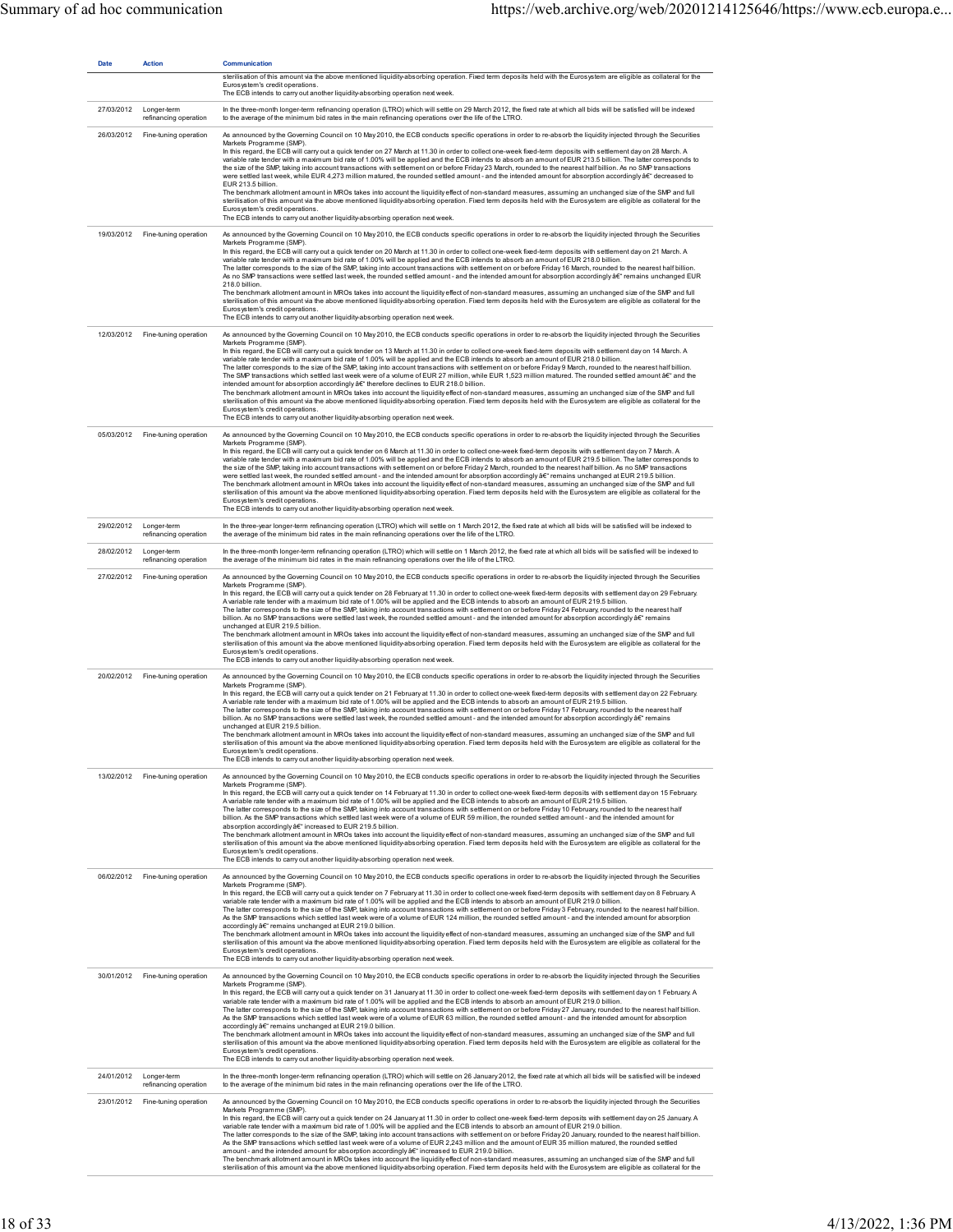| <b>Date</b> | <b>Action</b>                        | Communication<br>Eurosystem's credit operations.<br>The ECB intends to carry out another liquidity-absorbing operation next week.                                                                                                                                                                                                                                                                                                                                                                                                                                                                                                                                                                                                                                                                                                                                                                                                                                                                                                                                                                                                                                                                                                                                                                                                                                                                                                                                                                                                                                                                                                                                   |
|-------------|--------------------------------------|---------------------------------------------------------------------------------------------------------------------------------------------------------------------------------------------------------------------------------------------------------------------------------------------------------------------------------------------------------------------------------------------------------------------------------------------------------------------------------------------------------------------------------------------------------------------------------------------------------------------------------------------------------------------------------------------------------------------------------------------------------------------------------------------------------------------------------------------------------------------------------------------------------------------------------------------------------------------------------------------------------------------------------------------------------------------------------------------------------------------------------------------------------------------------------------------------------------------------------------------------------------------------------------------------------------------------------------------------------------------------------------------------------------------------------------------------------------------------------------------------------------------------------------------------------------------------------------------------------------------------------------------------------------------|
| 16/01/2012  | Fine-tuning operation                | As announced by the Governing Council on 10 May 2010, the ECB conducts specific operations in order to re-absorb the liquidity injected through the Securities<br>Markets Programme (SMP).<br>In this regard, the ECB will carry out a quick tender on 17 January at 11.30 in order to collect one-week fixed-term deposits with settlement day on 18 January. A<br>variable rate tender with a maximum bid rate of 1.00% will be applied and the ECB intends to absorb an amount of EUR 217.0 billion.<br>The latter corresponds to the size of the SMP, taking into account transactions with settlement on or before Friday 13 January, rounded to the nearest half billion.<br>As the SMP transactions which settled last week were of a volume of EUR 3,766 million, the rounded settled amount - and the intended amount for absorption<br>accordingly â€" increased to EUR 217.0 billion.<br>The benchmark allotment amount in MROs takes into account the liquidity effect of non-standard measures, assuming an unchanged size of the SMP and full<br>sterilisation of this amount via the above mentioned liquidity-absorbing operation. Fixed term deposits held with the Eurosystem are eligible as collateral for the<br>Eurosystem's credit operations.<br>The ECB intends to carry out another liquidity-absorbing operation next week.                                                                                                                                                                                                                                                                                                              |
|             | 09/01/2012 Fine-tuning operation     | As announced by the Governing Council on 10 May 2010, the ECB conducts specific operations in order to re-absorb the liquidity injected through the Securities<br>Markets Programme (SMP). In this regard, the ECB will carry out a quick tender on 10 January 2012 at 11.30 in order to collect one-week fixed-term deposits<br>with settlement day on 11 January. A variable rate tender with a maximum bid rate of 1.00% will be applied and the ECB intends to absorb an amount of EUR<br>213.0 billion.<br>The latter corresponds to the size of the SMP, taking into account transactions with settlement on or before Friday 6 January 2012, rounded to the nearest half<br>billion. SMP transactions which settled last week were of a volume of EUR 1,104 million. Taking into account the effect of the quarterly amortisation exercise<br>(published in the Consolidated financial statement of the Eurosystem as at 30 December 2011), the rounded settled amount - and the intended amount for<br>absorption accordingly â€" increased to EUR 213.0 billion.<br>The benchmark allotment amount in MROs takes into account the liquidity effect of non-standard measures, assuming an unchanged size of the SMP and full<br>sterilisation of this amount via the above mentioned liquidity-absorbing operation. Fixed term deposits held with the Eurosystem are eligible as collateral for the<br>Eurosystem's credit operations.<br>The ECB intends to carry out another liquidity-absorbing operation next week.                                                                                                                                     |
| 02/01/2012  | Fine-tuning operation                | As announced by the Governing Council on 10 May 2010, the ECB conducts specific operations in order to re-absorb the liquidity injected through the Securities<br>Markets Programme (SMP).<br>In this regard, the ECB will carry out a quick tender on 3 January 2012 at 11.30 in order to collect one-week fixed-term deposits with settlement day on 4 January.<br>A variable rate tender with a maximum bid rate of 1.00% will be applied and the ECB intends to absorb an amount of EUR 211.5 billion.<br>The latter corresponds to the size of the SMP, taking into account transactions with settlement on or before Friday 30 December 2011, rounded to the nearest<br>half billion. As the SMP transactions which settled last week were of a volume of EUR 462 million, the rounded settled amount - and the intended amount for<br>absorption accordingly â€" increased to EUR 211.5 billion. Pursuant to Eurosystem financial reporting rules, the results of the quarterly amortisation exercise<br>will only be available on Tuesday 3 January 2012. Consequently, the intended amount for absorption does not include the outcome of this exercise and will be<br>taken into account next week.<br>The benchmark allotment amount in MROs takes into account the liquidity effect of non-standard measures, assuming an unchanged size of the SMP and full<br>sterilisation of this amount via the above mentioned liquidity-absorbing operation. Fixed term deposits held with the Eurosystem are eligible as collateral for the<br>Eurosystem's credit operations.<br>The ECB intends to carry out another liquidity-absorbing operation next week. |
| 23/12/2011  | Fine-tuning operation                | As announced by the Governing Council on 10 May 2010, the ECB conducts specific operations in order to re-absorb the liquidity injected through the Securities<br>Markets Programme (SMP).<br>In this regard, the ECB will carry out a quick tender on 27 December at 11.30 in order to collect one-week fixed-term deposits with settlement day on 28<br>December. A variable rate tender with a maximum bid rate of 1.00% will be applied and the ECB intends to absorb an amount of EUR 211.0 billion.<br>The latter corresponds to the size of the SMP, taking into account transactions expected to settle on or before Friday 23 December, rounded to the nearest half<br>billion. As the SMP transactions expected to settle in the week ending on 23 December are of a volume of EUR 19 million, the rounded settled amount - and the<br>intended amount for absorption accordingly â€" remains unchanged at EUR 211.0 billion.<br>The benchmark allotment amount in MROs takes into account the liquidity effect of non-standard measures, assuming an unchanged size of the SMP and full<br>sterilisation of this amount via the above mentioned liquidity-absorbing operation. Fixed term deposits held with the Eurosystem are eligible as collateral for the<br>Eurosystem's credit operations.<br>The ECB intends to carry out another liquidity-absorbing operation in the first week of January 2012.                                                                                                                                                                                                                                               |
| 19/12/2011  | Fine-tuning operation                | As announced by the Governing Council on 10 May 2010, the ECB conducts specific operations in order to re-absorb the liquidity injected through the Securities<br>Markets Programme (SMP)<br>In this regard, the ECB will carry out a quick tender on 20 December at 11.30 in order to collect one-week fixed-term deposits with settlement day on 21<br>December. A variable rate tender with a maximum bid rate of 1.00% will be applied and the ECB intends to absorb an amount of EUR 211.0 billion.<br>The latter corresponds to the size of the SMP, taking into account transactions with settlement on or before Friday 16 December, rounded to the nearest half<br>billion. As the SMP transactions which settled last week were of a volume of EUR 3,361 million, the rounded settled amount - and the intended amount for<br>absorption accordingly â€" increased to EUR 211.0 billion.<br>The benchmark allotment amount in MROs takes into account the liquidity effect of non-standard measures, assuming an unchanged size of the SMP and full<br>sterilisation of this amount via the above mentioned liquidity-absorbing operation. Fixed term deposits held with the Eurosystem are eligible as collateral for the<br>Euros vstem's credit operations.<br>The ECB intends to carry out another liquidity-absorbing operation next week.                                                                                                                                                                                                                                                                                                           |
| 16/12/2011  | Fine-tuning operation                | As announced by the ECB via Press Release on 16 December 2011, a liquidity-providing fine-tuning operation will be launched on Tuesday, 20 December<br>2011, at 9:30 a.m. with deadline for the submission of bids at 10:05 a.m. The fixed rate full allotment tender procedure with an interest rate of 1.00% will be<br>applied. The operation will settle on Wednesday, 21 December 2011, and mature on Thursday, 22 December 2011.                                                                                                                                                                                                                                                                                                                                                                                                                                                                                                                                                                                                                                                                                                                                                                                                                                                                                                                                                                                                                                                                                                                                                                                                                              |
| 13/12/2011  | Fine-tuning operation                | The ECB's liquidity forecasts show that a large positive liquidity imbalance is expected today, the last day of the reserve maintenance period. With a view to<br>counter this imbalance, the ECB will launch today at 3 p.m. a liquidity Absorbing fine-tuning operation in the form of a variable rate tender with a maximum bid<br>rate of 1.25% and without a pre-set amount.                                                                                                                                                                                                                                                                                                                                                                                                                                                                                                                                                                                                                                                                                                                                                                                                                                                                                                                                                                                                                                                                                                                                                                                                                                                                                   |
| 12/12/2011  | Fine-tuning operation                | As announced by the Governing Council on 10 May 2010, the ECB conducts specific operations in order to re-absorb the liquidity injected through the Securities<br>Markets Programme (SMP).<br>In this regard, the ECB will carry out a quick tender on 13 December at 11.30 in order to collect one-week fixed-term deposits with settlement day on 14<br>December. A variable rate tender with a maximum bid rate of 1.00% will be applied and the ECB intends to absorb an amount of EUR 207.5 billion.<br>The latter corresponds to the size of the SMP, taking into account transactions with settlement on or before Friday 9 December, rounded to the nearest half<br>billion. As the SMP transactions which settled last week were of a volume of EUR 635 million, the rounded settled amount - and the intended amount for<br>absorption accordingly â€" increased to EUR 207.5 billion.<br>The benchmark allotment amount in MROs takes into account the liquidity effect of non-standard measures, assuming an unchanged size of the SMP and full<br>sterilisation of this amount via the above mentioned liquidity-absorbing operation. Fixed term deposits held with the Eurosystem are eligible as collateral for the<br>Eurosystem's credit operations.<br>The ECB intends to carry out another liquidity-absorbing operation next week.                                                                                                                                                                                                                                                                                                              |
| 05/12/2011  | Fine-tuning operation                | As announced by the Governing Council on 10 May 2010, the ECB conducts specific operations in order to re-absorb the liquidity injected through the Securities<br>Markets Programme (SMP). In this regard, the ECB will carry out a quick tender on 6 December at 11.30 in order to collect one-week fixed-term deposits with<br>settlement day on 7 December. A variable rate tender with a maximum bid rate of 1.25% will be applied and the ECB intends to absorb an amount of EUR 207.0<br>billion.                                                                                                                                                                                                                                                                                                                                                                                                                                                                                                                                                                                                                                                                                                                                                                                                                                                                                                                                                                                                                                                                                                                                                             |
|             |                                      | The latter corresponds to the size of the SMP, taking into account transactions with settlement on or before Friday 2 December, rounded to the nearest half<br>billion. As the SMP transactions which settled last week were of a volume of EUR 3,662 million, the rounded settled amount - and the intended amount for<br>absorption accordingly â€" increased to EUR 207.0 billion.<br>The benchmark allotment amount in MROs takes into account the liquidity effect of non-standard measures, assuming an unchanged size of the SMP and full<br>sterilisation of this amount via the above mentioned liquidity-absorbing operation. Fixed term deposits held with the Eurosystem are eligible as collateral for the<br>Eurosystem's credit operations.<br>The ECB intends to carry out another liquidity-absorbing operation next week.                                                                                                                                                                                                                                                                                                                                                                                                                                                                                                                                                                                                                                                                                                                                                                                                                         |
| 29/11/2011  | Longer-term<br>refinancing operation | In the three-month longer-term refinancing operation (LTRO) which will settle on 1 December 2011, the fixed rate at which all bids will be satisfied will be<br>indexed to the average of the minimum bid rates in the main refinancing operations over the life of the LTRO.                                                                                                                                                                                                                                                                                                                                                                                                                                                                                                                                                                                                                                                                                                                                                                                                                                                                                                                                                                                                                                                                                                                                                                                                                                                                                                                                                                                       |
| 28/11/2011  | Fine-tuning operation                | As announced by the Governing Council on 10 May 2010, the ECB conducts specific operations in order to re-absorb the liquidity injected through the Securities<br>Markets Programme (SMP).                                                                                                                                                                                                                                                                                                                                                                                                                                                                                                                                                                                                                                                                                                                                                                                                                                                                                                                                                                                                                                                                                                                                                                                                                                                                                                                                                                                                                                                                          |
|             |                                      | In this regard, the ECB will carry out a quick tender on 29 November at 11.30 in order to collect one-week fixed-term deposits with settlement day on 30<br>November. A variable rate tender with a maximum bid rate of 1.25% will be applied and the ECB intends to absorb an amount of EUR 203.5 billion.<br>The latter corresponds to the size of the SMP, taking into account transactions with settlement on or before Friday 25 November, rounded to the nearest half<br>billion. As the SMP transactions which settled last week were of a volume of EUR 8,581 million, the rounded settled amount - and the intended amount for<br>absorption accordingly â€" increased to EUR 203.5 billion.<br>The benchmark allotment amount in MROs takes into account the liquidity effect of non-standard measures, assuming an unchanged size of the SMP and full<br>sterilisation of this amount via the above mentioned liquidity-absorbing operation. Fixed term deposits held with the Eurosystem are eligible as collateral for the<br>Eurosystem's credit operations.<br>The ECB intends to carry out another liquidity-absorbing operation next week.                                                                                                                                                                                                                                                                                                                                                                                                                                                                                                         |
| 21/11/2011  | Fine-tuning operation                | As announced by the Governing Council on 10 May 2010, the ECB conducts specific operations in order to re-absorb the liquidity injected through the Securities<br>Markets Programme (SMP).<br>In this regard, the ECB will carry out a quick tender on 22 November at 11.30 in order to collect one-week fixed-term deposits with settlement day on 23<br>November. A variable rate tender with a maximum bid rate of 1.25% will be applied and the ECB intends to absorb an amount of EUR 194.5 billion.<br>The latter corresponds to the size of the SMP, taking into account transactions with settlement on or before Friday 18 November, rounded to the nearest half<br>billion. As the SMP transactions which settled last week were of a volume of EUR 7,986 million and the amount of EUR 131 million matured, the rounded<br>settled amount - and the intended amount for absorption accordingly â€" increased to EUR 194.5 billion.<br>The benchmark allotment amount in MROs takes into account the liquidity effect of non-standard measures, assuming an unchanged size of the SMP and full<br>sterilisation of this amount via the above mentioned liquidity-absorbing operation. Fixed term deposits held with the Eurosystem are eligible as collateral for the<br>Eurosystem's credit operations.<br>The ECB intends to carry out another liquidity-absorbing operation next week.                                                                                                                                                                                                                                                                 |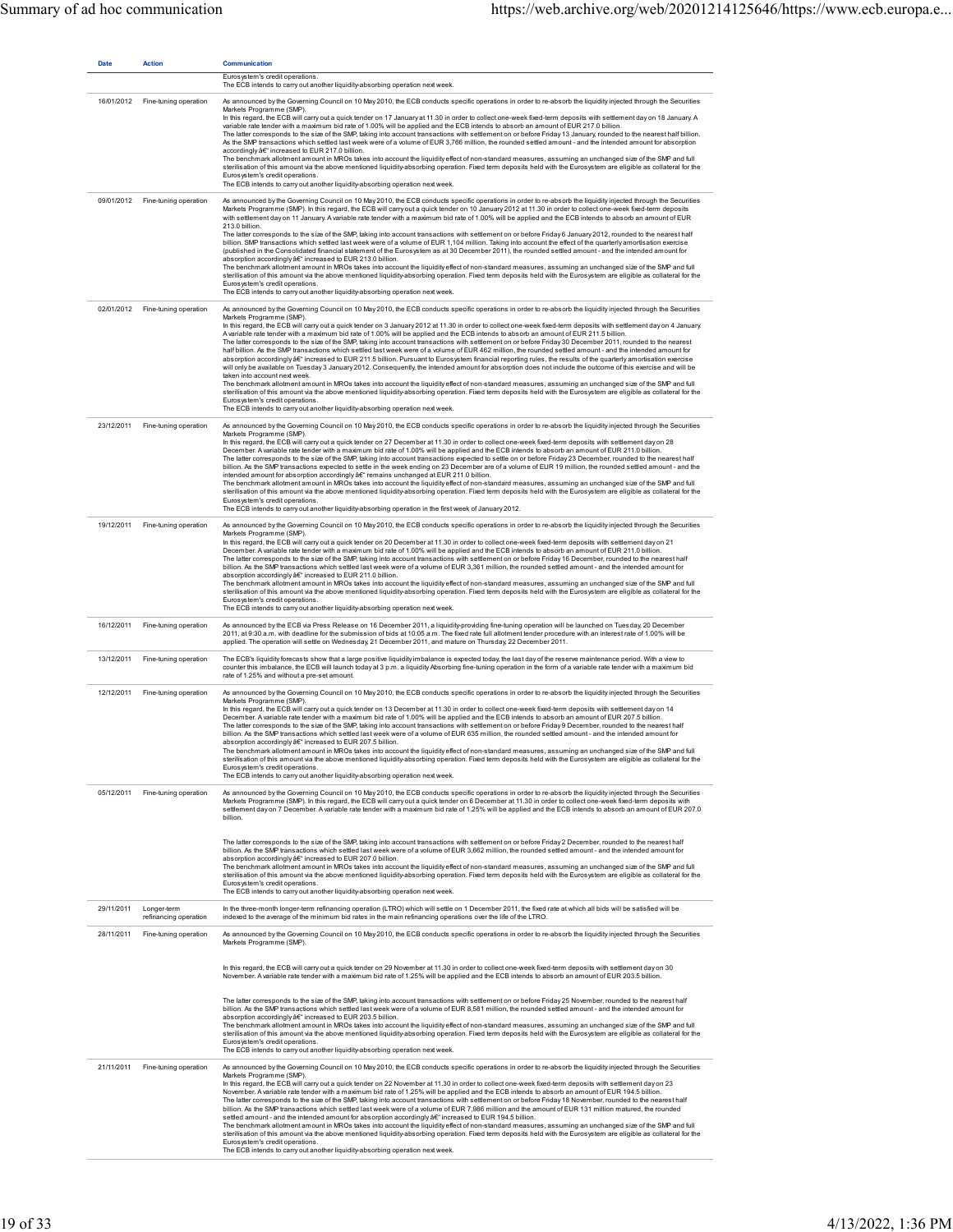| <b>Date</b> | <b>Action</b>                        | Communication                                                                                                                                                                                                                                                                                                                                                                                                                                                                                                                                                                                                                                                                                                                                                                                                                                                                                                                                                                                                                                                                                                                                                                                                                                                                                                                                                                                                                                                                                                                                                                                                                                                                                                                                                                                                                                                                                 |
|-------------|--------------------------------------|-----------------------------------------------------------------------------------------------------------------------------------------------------------------------------------------------------------------------------------------------------------------------------------------------------------------------------------------------------------------------------------------------------------------------------------------------------------------------------------------------------------------------------------------------------------------------------------------------------------------------------------------------------------------------------------------------------------------------------------------------------------------------------------------------------------------------------------------------------------------------------------------------------------------------------------------------------------------------------------------------------------------------------------------------------------------------------------------------------------------------------------------------------------------------------------------------------------------------------------------------------------------------------------------------------------------------------------------------------------------------------------------------------------------------------------------------------------------------------------------------------------------------------------------------------------------------------------------------------------------------------------------------------------------------------------------------------------------------------------------------------------------------------------------------------------------------------------------------------------------------------------------------|
| 14/11/2011  | Fine-tuning operation                | As announced by the Governing Council on 10 May 2010, the ECB conducts specific operations in order to re-absorb the liquidity injected through the Securities<br>Markets Programme (SMP)<br>In this regard, the ECB will carry out a quick tender on 15 November at 11.30 in order to collect one-week fixed-term deposits with settlement day on 16<br>November. A variable rate tender with a maximum bid rate of 1.25% will be applied and the ECB intends to absorb an amount of EUR 187 billion.<br>The latter corresponds to the size of the SMP, taking into account transactions with settlement on or before Friday 11 November, rounded to the nearest half<br>billion. As the SMP transactions which settled last week were of a volume of EUR 4,478 million and the amount of EUR 649 million matured, the rounded<br>settled amount - and the intended amount for absorption accordingly â€" increased to EUR 187 billion.<br>The benchmark allotment amount in MROs takes into account the liquidity effect of non-standard measures, assuming an unchanged size of the SMP and full<br>sterilisation of this amount via the above mentioned liquidity-absorbing operation. Fixed term deposits held with the Eurosystem are eligible as collateral for the<br>Eurosystem's credit operations.<br>The ECB intends to carry out another liquidity-absorbing operation next week.                                                                                                                                                                                                                                                                                                                                                                                                                                                                                                |
| 07/11/2011  | Fine-tuning operation                | As announced by the Governing Council on 10 May 2010, the ECB conducts specific operations in order to re-absorb the liquidity injected through the Securities<br>Markets Programme (SMP).<br>In this regard, the ECB will carry out a quick tender on 8 November at 11.30 in order to collect one-week fixed-term deposits with settlement day on 9 November.<br>A variable rate tender with a maximum bid rate of 1.25% will be applied and the ECB intends to absorb an amount of EUR 183 billion.<br>The latter corresponds to the size of the SMP, taking into account transactions with settlement on or before Friday 4 November, rounded to the nearest half<br>billion. As the SMP transactions which settled last week were of a volume of EUR 9,520 million, the rounded settled amount - and the intended amount for<br>absorption accordingly â€" increased to EUR 183 billion.<br>The benchmark allotment amount in MROs takes into account the liquidity effect of non-standard measures, assuming an unchanged size of the SMP and full<br>sterilisation of this amount via the above mentioned liquidity-absorbing operation. Fixed term deposits held with the Eurosystem are eligible as collateral for the<br>Eurosystem's credit operations.<br>The ECB intends to carry out another liquidity-absorbing operation next week.                                                                                                                                                                                                                                                                                                                                                                                                                                                                                                                                            |
| 28/10/2011  | Fine-tuning operation                | As announced by the Governing Council on 10 May 2010, the ECB conducts specific operations in order to re-absorb the liquidity injected through the Securities<br>Markets Programme (SMP).<br>In this regard, the ECB will carry out a quick tender on 31 October at 11.30 in order to collect one-week fixed-term deposits with settlement day on 01 November.<br>These deposits will mature on Wednesday 09 November. A variable rate tender with a maximum bid rate of 1.50% will be applied and the ECB intends to<br>absorb an amount of EUR 173.5 billion.<br>The latter corresponds to the size of the SMP, taking into account transactions with settlement up until today, Friday 28 October, rounded to the nearest half<br>billion. As the SMP transactions which are expected to settle by the end of the current week are of a volume of EUR 4,000 million, the rounded settled amount-<br>and the intended amount for absorption accordingly â€" increases to EUR 173.5 billion.<br>The benchmark allotment amount in MROs takes into account the liquidity effect of non-standard measures, assuming an unchanged size of the SMP and full<br>sterilisation of this amount via the above mentioned liquidity-absorbing operation. Fixed term deposits held with the Eurosystem are eligible as collateral for the<br>Eurosystem's credit operations.<br>The ECB will announce the next liquidity-absorbing operation on Monday 07 November.                                                                                                                                                                                                                                                                                                                                                                                                                                    |
| 25/10/2011  | Longer-term<br>refinancing operation | In the longer-term refinancing operations (LTROs) with maturity of three months and approximately twelve months which will both settle on 27 October 2011, the<br>fixed rate at which all bids will be satisfied will be indexed to the average of the minimum bid rates in the main refinancing operations over the life of the relevant<br>LTRO.                                                                                                                                                                                                                                                                                                                                                                                                                                                                                                                                                                                                                                                                                                                                                                                                                                                                                                                                                                                                                                                                                                                                                                                                                                                                                                                                                                                                                                                                                                                                            |
| 24/10/2011  | Fine-tuning operation                | As announced by the Governing Council on 10 May 2010, the ECB conducts specific operations in order to re-absorb the liquidity injected through the Securities<br>Markets Programme (SMP)<br>In this regard, the ECB will carry out a quick tender on 25 October at 11.30 in order to collect one-week fixed-term deposits with settlement day on 26 October.<br>This operation will exceptionally mature on Tuesday 01 November. A variable rate tender with a maximum bid rate of 1.50% will be applied and the ECB intends<br>to absorb an amount of FUR 169.5 billion.<br>The latter corresponds to the size of the SMP, taking into account transactions with settlement on or before Friday 21 October, rounded to the nearest half billion.<br>As the SMP transactions which settled last week were of a volume of EUR 4,490 million and the amount of EUR 240 million matured, the rounded settled<br>amount - and the intended amount for absorption accordingly â€" increased to EUR 169.5 billion.<br>The benchmark allotment amount in MROs takes into account the liquidity effect of non-standard measures, assuming an unchanged size of the SMP and full<br>sterilisation of this amount via the above mentioned liquidity-absorbing operation. Fixed term deposits held with the Eurosystem are eligible as collateral for the<br>Eurosystem's credit operations.<br>The ECB intends to carry out another liquidity-absorbing operation next week, exceptionally on Monday 31 October.                                                                                                                                                                                                                                                                                                                                                                                       |
| 17/10/2011  | Fine-tuning operation                | As announced by the Governing Council on 10 May 2010, the ECB conducts specific operations in order to re-absorb the liquidity injected through the Securities<br>Markets Programme (SMP).<br>In this regard, the ECB will carry out a quick tender on 18 October at 11.30 in order to collect one-week fixed-term deposits with settlement day on 19 October. A<br>variable rate tender with a maximum bid rate of 1.50% will be applied and the ECB intends to absorb an amount of EUR 165.0 billion.<br>The latter corresponds to the size of the SMP, taking into account transactions with settlement on or before Friday 14 October, rounded to the nearest half billion.<br>As the SMP transactions which settled last week were of a volume of EUR 2,243 million, the rounded settled amount - and the intended amount for absorption<br>accordingly â€" increased to EUR 165.0 billion.<br>The benchmark allotment amount in MROs takes into account the liquidity effect of non-standard measures, assuming an unchanged size of the SMP and full<br>sterilisation of this amount via the above mentioned liquidity-absorbing operation. Fixed term deposits held with the Eurosystem are eligible as collateral for the<br>Eurosystem's credit operations.<br>The ECB intends to carry out another liquidity-absorbing operation next week.                                                                                                                                                                                                                                                                                                                                                                                                                                                                                                                                        |
| 10/10/2011  | Fine-tuning operation                | As announced by the Governing Council on 10 May 2010, the ECB conducts specific operations in order to re-absorb the liquidity injected through the Securities<br>Markets Programme (SMP).<br>In this regard, the ECB will carry out a quick tender on 11 October at 11.30 in order to collect one-week fixed-term deposits with settlement day on 12 October. A<br>variable rate tender with a maximum bid rate of 1.50% will be applied and the ECB intends to absorb an amount of EUR 163.0 billion.<br>The latter corresponds to the size of the SMP, taking into account transactions with settlement on or before Friday 7 October, rounded to the nearest half billion.<br>SMP transactions which settled last week were of a volume of EUR 2,312 million. Taking into account the effect of the quarterly amortisation exercise (published<br>in the Weekly Financial Statement last week), the rounded settled amount - and the intended amount for absorption accordingly â€" increased to EUR 163.0<br>billion.<br>The benchmark allotment amount in MROs takes into account the liquidity effect of non-standard measures, assuming an unchanged size of the SMP and full<br>sterilisation of this amount via the above mentioned liquidity-absorbing operation. Fixed term deposits held with the Eurosystem are eligible as collateral for the<br>Eurosystem's credit operations.<br>The ECB intends to carry out another liquidity-absorbing operation next week.<br>As of 8 November 2011, the maximum number of bids per counterparty will be increased from two to four in SMP related fine tuning operations carried out<br>through variable rate tender procedures without same day settlement. In other fine-tuning operations, e.g. fine-tuning operations on the last day of the<br>maintenance period, the maximum number of bids will continue to be limited to two. |
| 03/10/2011  | Fine-tuning operation                | As announced by the Governing Council on 10 May 2010, the ECB conducts specific operations in order to re-absorb the liquidity injected through the Securities<br>Markets Programme (SMP)<br>In this regard, the ECB will carry out a quick tender on 4 October at 11.30 in order to collect one-week fixed-term deposits with settlement day on 5 October. A<br>variable rate tender with a maximum bid rate of 1.50% will be applied and the ECB intends to absorb an amount of EUR 160.5 billion.<br>The latter corresponds to the size of the SMP, taking into account transactions with settlement on or before Friday 30 September, rounded to the nearest half<br>billion. As the SMP transactions which settled last week were of a volume of EUR 3,795 million, the rounded settled amount - and the intended amount for<br>absorption accordingly â€" increased to EUR 160.5 billion. For technical reasons, the effect of the quarterly amortisation exercise (which will be published in the<br>Weekly Financial Statement on Wednesday 5 October) is not reflected in this intended amount for absorption, and will only be taken into account as of next<br>week.<br>The benchmark allotment amount in MROs takes into account the liquidity effect of non-standard measures, assuming an unchanged size of the SMP and full<br>sterilisation of this amount via the above mentioned liquidity-absorbing operation. Fixed term deposits held with the Eurosystem are eligible as collateral for the<br>Eurosystem's credit operations.<br>The ECB intends to carry out another liquidity-absorbing operation next week.                                                                                                                                                                                                                                                         |
| 27/09/2011  | Longer-term<br>refinancing operation | In the three-month longer-term refinancing operation which settles on 29 September 2011, the fixed rate at which all bids will be satisfied will be indexed to the<br>average of the minimum bid rates of the MROs over the life of this operation.                                                                                                                                                                                                                                                                                                                                                                                                                                                                                                                                                                                                                                                                                                                                                                                                                                                                                                                                                                                                                                                                                                                                                                                                                                                                                                                                                                                                                                                                                                                                                                                                                                           |
| 26/09/2011  | Fine-tuning operation                | As announced by the Governing Council on 10 May 2010, the ECB conducts specific operations in order to re-absorb the liquidity injected through the Securities<br>Markets Programme (SMP).<br>In this regard, the ECB will carry out a quick tender on 27 September at 11.30 in order to collect one-week fixed-term deposits with settlement day on 28<br>September. A variable rate tender with a maximum bid rate of 1.50% will be applied and the ECB intends to absorb an amount of EUR 156.5 billion.<br>The latter corresponds to the size of the SMP, taking into account transactions with settlement on or before Friday 23 September, rounded to the nearest half<br>billion. As the SMP transactions which settled last week were of a volume of EUR 3,952 million and the amount of EUR 69 million matured, the rounded settled<br>amount - and the intended amount for absorption accordingly â€" increased to EUR 156.5 billion.<br>The benchmark allotment amount in MROs takes into account the liquidity effect of non-standard measures, assuming an unchanged size of the SMP and full<br>sterilisation of this amount via the above mentioned liquidity-absorbing operation. Fixed term deposits held with the Eurosystem are eligible as collateral for the<br>Eurosystem's credit operations.<br>The ECB intends to carry out another liquidity-absorbing operation next week.                                                                                                                                                                                                                                                                                                                                                                                                                                                                                         |
| 19/09/2011  | Fine-tuning operation                | As announced by the Governing Council on 10 May 2010, the ECB conducts specific operations in order to re-absorb the liquidity injected through the Securities<br>Markets Programme (SMP).<br>In this regard, the ECB will carry out a quick tender on 20 September at 11.30 in order to collect one-week fixed-term deposits with settlement day on 21<br>September. A variable rate tender with a maximum bid rate of 1.50% will be applied and the ECB intends to absorb an amount of EUR 152.5 billion.<br>The latter corresponds to the size of the SMP, taking into account transactions with settlement on or before Friday 16 September, rounded to the nearest half<br>billion. As the SMP transactions which settled last week were of a volume of EUR 9,793 million, the rounded settled amount - and the intended amount for<br>absorption accordingly-increased to EUR 152.5 billion.<br>The benchmark allotment amount in MROs takes into account the liquidity effect of non-standard measures, assuming an unchanged size of the SMP and full<br>sterilisation of this amount via the above mentioned liquidity-absorbing operation. Fixed term deposits held with the Eurosystem are eligible as collateral for the<br>Eurosystem's credit operations.<br>The ECB intends to carry out another liquidity-absorbing operation next week.                                                                                                                                                                                                                                                                                                                                                                                                                                                                                                                                      |
| 12/09/2011  | Fine-tuning operation                | As announced by the Governing Council on 10 May 2010, the ECB conducts specific operations in order to re-absorb the liquidity injected through the Securities<br>Markets Programme (SMP).<br>In this regard, the ECB will carry out a quick tender on 13 September at 11.30 in order to collect one-week fixed-term deposits with settlement day on 14<br>September. A variable rate tender with a maximum bid rate of 1.50% will be applied and the ECB intends to absorb an amount of EUR 143.0 billion.<br>The latter corresponds to the size of the SMP, taking into account transactions with settlement on or before Friday 9 September, rounded to the nearest half<br>billion. As the SMP transactions which settled last week were of a volume of EUR 13,960 million, the rounded settled amount - and the intended amount for<br>absorption accordingly-increased to EUR 143.0 billion.<br>The benchmark allotment amount in MROs takes into account the liquidity effect of non-standard measures, assuming an unchanged size of the SMP and full<br>sterilisation of this amount via the above mentioned liquidity-absorbing operation. Fixed term deposits held with the Eurosystem are eligible as collateral for the                                                                                                                                                                                                                                                                                                                                                                                                                                                                                                                                                                                                                                                          |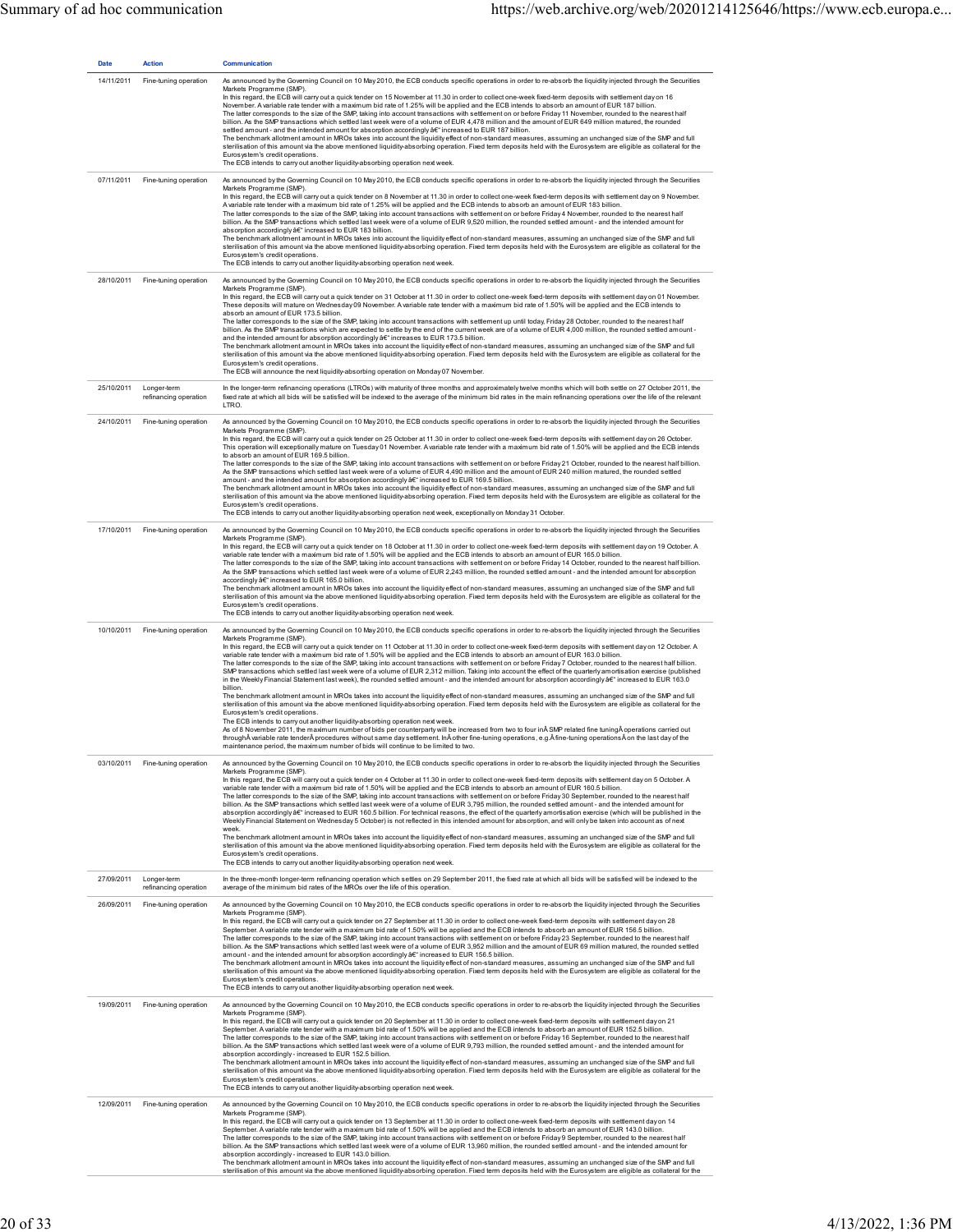| <b>Date</b> | <b>Action</b>                        | <b>Communication</b>                                                                                                                                                                                                                                                                                                                                                                                                                                                                                                                                                                                                                                                                                                                                                                                                                                                                                                                                                                                                                                                                                                                                                                                                                                                                                                                                                                                                        |
|-------------|--------------------------------------|-----------------------------------------------------------------------------------------------------------------------------------------------------------------------------------------------------------------------------------------------------------------------------------------------------------------------------------------------------------------------------------------------------------------------------------------------------------------------------------------------------------------------------------------------------------------------------------------------------------------------------------------------------------------------------------------------------------------------------------------------------------------------------------------------------------------------------------------------------------------------------------------------------------------------------------------------------------------------------------------------------------------------------------------------------------------------------------------------------------------------------------------------------------------------------------------------------------------------------------------------------------------------------------------------------------------------------------------------------------------------------------------------------------------------------|
|             |                                      | Eurosystem's credit operations. The ECB intends to carry out another liquidity-absorbing operation next week.                                                                                                                                                                                                                                                                                                                                                                                                                                                                                                                                                                                                                                                                                                                                                                                                                                                                                                                                                                                                                                                                                                                                                                                                                                                                                                               |
| 05/09/2011  | Fine-tuning operation                | As announced by the Governing Council on 10 May 2010, the ECB conducts specific operations in order to re-absorb the liquidity injected through the Securities<br>Markets Programme (SMP).<br>In this regard, the ECB will carry out a quick tender on 6 September at 11.30 in order to collect one-week fixed-term deposits with settlement day on 7<br>September. A variable rate tender with a maximum bid rate of 1.50% will be applied and the ECB intends to absorb an amount of EUR 129.0 billion.<br>The latter corresponds to the size of the SMP, taking into account transactions with settlement on or before Friday 2 September, rounded to the nearest half<br>billion. As the SMP transactions which settled last week were of a volume of EUR 13,305 million, the rounded settled amount - and the intended amount for<br>absorption accordingly-increased to EUR 129.0 billion.<br>The benchmark allotment amount in MROs takes into account the liquidity effect of non-standard measures, assuming an unchanged size of the SMP and full<br>sterilisation of this amount via the above mentioned liquidity-absorbing operation. Fixed term deposits held with the Eurosystem are eligible as collateral for the<br>Eurosystem's credit operations.<br>The ECB intends to carry out another liquidity-absorbing operation next week.                                                                      |
| 30/08/2011  | Longer-term<br>refinancing operation | In the three-month longer-term refinancing operation which settles on 1 September 2011, the fixed rate at which all bids will be satisfied will be indexed to the<br>average of the minimum bid rates of the MROs over the life of this operation.                                                                                                                                                                                                                                                                                                                                                                                                                                                                                                                                                                                                                                                                                                                                                                                                                                                                                                                                                                                                                                                                                                                                                                          |
| 29/08/2011  | Fine-tuning operation                | As announced by the Governing Council on 10 May 2010, the ECB conducts specific operations in order to re-absorb the liquidity injected through the Securities<br>Markets Programme (SMP)<br>In this regard, the ECB will carry out a quick tender on 30 August at 11.30 in order to collect one-week fixed-term deposits with settlement day on 31 August. A<br>variable rate tender with a maximum bid rate of 1.50% will be applied and the ECB intends to absorb an amount of EUR 115.5 billion.<br>The latter corresponds to the size of the SMP, taking into account transactions with settlement on or before Friday 26 August, rounded to the nearest half billion.<br>As the SMP transactions which settled last week were of a volume of EUR 6,651 million and the amount of EUR 1,327 million matured, the rounded settled<br>amount - and the intended amount for absorption accordingly - increased to EUR 115.5 billion.<br>The benchmark allotment amount in MROs takes into account the liquidity effect of non-standard measures, assuming an unchanged size of the SMP and full<br>sterilisation of this amount via the above mentioned liquidity-absorbing operation. Fixed term deposits held with the Eurosystem are eligible as collateral for the<br>Eurosystem's credit operations.<br>The ECB intends to carry out another liquidity-absorbing operation next week.                                |
| 22/08/2011  | Fine-tuning operation                | As announced by the Governing Council on 10 May 2010, the ECB conducts specific operations in order to re-absorb the liquidity injected through the Securities<br>Markets Programme (SMP).<br>In this regard, the ECB will carry out a quick tender on 23 August at 11.30 in order to collect one-week fixed-term deposits with settlement day on 24 August. A<br>variable rate tender with a maximum bid rate of 1.50% will be applied and the ECB intends to absorb an amount of EUR 110.5 billion.<br>The latter corresponds to the size of the SMP, taking into account transactions with settlement on or before Friday 19 August, rounded to the nearest half billion.<br>As the SMP transactions which settled last week were of a volume of EUR 14,291 million, the rounded settled amount - and the intended amount for absorption<br>accordingly-increased to EUR 110.5 billion.<br>The benchmark allotment amount in MROs takes into account the liquidity effect of non-standard measures, assuming an unchanged size of the SMP and full<br>sterilisation of this amount via the above mentioned liquidity-absorbing operation. Fixed term deposits held with the Eurosystem are eligible as collateral for the<br>Eurosystem's credit operations.<br>The ECB intends to carry out another liquidity-absorbing operation next week.                                                                            |
| 15/08/2011  | Fine-tuning operation                | As announced by the Governing Council on 10 May 2010, the ECB conducts specific operations in order to re-absorb the liquidity injected through the Securities<br>Markets Programme (SMP)<br>In this regard, the ECB will carry out a quick tender on 16 August at 11.30 in order to collect one-week fixed-term deposits with settlement day on 17 August. A<br>variable rate tender with a maximum bid rate of 1.50% will be applied and the ECB intends to absorb an amount of EUR 96.0 billion.<br>The latter corresponds to the size of the SMP, taking into account transactions with settlement on or before Friday 12 August, rounded to the nearest half billion.<br>As the SMP transactions which settled last week were of a volume of EUR 22,000 million, the rounded settled amount - and the intended amount for absorption<br>accordingly-increased to EUR 96.0 billion.<br>The benchmark allotment amount in MROs takes into account the liquidity effect of non-standard measures, assuming an unchanged size of the SMP and full<br>sterilisation of this amount via the above mentioned liquidity-absorbing operation. Fixed term deposits held with the Eurosystem are eligible as collateral for the<br>Eurosystem's credit operations.<br>The ECB intends to carry out another liquidity-absorbing operation next week.                                                                               |
| 09/08/2011  | Longer-term<br>refinancing operation | In the supplementary longer-term refinancing operation with maturity of approximately 6-month which settles on 10 August 2011, the fixed rate at which all bids<br>will be satisfied will be indexed to the average of the minimum bid rates of the MROs over the life of this operation.                                                                                                                                                                                                                                                                                                                                                                                                                                                                                                                                                                                                                                                                                                                                                                                                                                                                                                                                                                                                                                                                                                                                   |
| 08/08/2011  | Fine-tuning operation                | As announced by the Governing Council on 10 May 2010, the ECB conducts specific operations in order to re-absorb the liquidity injected through the Securities<br>Markets Programme (SMP).                                                                                                                                                                                                                                                                                                                                                                                                                                                                                                                                                                                                                                                                                                                                                                                                                                                                                                                                                                                                                                                                                                                                                                                                                                  |
|             |                                      | In this regard, the ECB will carry out a quick tender on 9 August at 11.30 in order to collect one-week fixed-term deposits with settlement day on 10 August. A<br>variable rate tender with a maximum bid rate of 1.50% will be applied and the ECB intends to absorb an amount of EUR 74.0 billion.<br>The latter corresponds to the size of the SMP, taking into account transactions with settlement on or before Friday 5 August, rounded to the nearest half billion.<br>No SMP transactions were settled last week and none matured. Transactions undertaken on or before Friday 5 August which have not settled by 5 August are<br>excluded from the intended amount for absorption. The rounded settled amount - and the intended amount for absorption accordingly - remains unchanged at<br>EUR 74.0 billion.<br>The benchmark allotment amount in MROs takes into account the liquidity effect of non-standard measures, assuming an unchanged size of the SMP and full<br>sterilisation of this amount via the above mentioned liquidity-absorbing operation. Fixed term deposits held with the Eurosystem are eligible as collateral for the<br>Eurosystem's credit operations.<br>The ECB intends to carry out another liquidity-absorbing operation next week.                                                                                                                                              |
| 01/08/2011  | Fine-tuning operation                | As announced by the Governing Council on 10 May 2010, the ECB conducts specific operations in order to re-absorb the liquidity injected through the Securities<br>Markets Programme (SMP).<br>In this regard, the ECB will carry out a quick tender on 2 August at 11.30 in order to collect one-week fixed-term deposits with settlement day on 3 August. A<br>variable rate tender with a maximum bid rate of 1.50% will be applied and the ECB intends to absorb an amount of EUR 74.0 billion.<br>The latter corresponds to the size of the SMP, taking into account transactions with settlement on or before Friday 29 July, rounded to the nearest half billion. No<br>SMP transactions were settled last week and none matured. The rounded settled amount, and the intended amount for absorption accordingly, remains<br>unchanged at EUR 74.0 billion.<br>The benchmark allotment amount in MROs takes into account the liquidity effect of non-standard measures, assuming an unchanged size of the SMP and full<br>sterilisation of this amount via the above mentioned liquidity-absorbing operation. Fixed term deposits held with the Eurosystem are eligible as collateral for the<br>Eurosystem's credit operations. The ECB intends to carry out another liquidity-absorbing operation next week.                                                                                                        |
| 26/07/2011  | Longer-term<br>refinancing operation | In the three-month longer-term refinancing operation which settles on 28 July 2011, the fixed rate at which all bids will be satisfied will be indexed to the average<br>of the minimum bid rates of the MROs over the life of this operation.                                                                                                                                                                                                                                                                                                                                                                                                                                                                                                                                                                                                                                                                                                                                                                                                                                                                                                                                                                                                                                                                                                                                                                              |
| 25/07/2011  | Fine-tuning operation                | As announced by the Governing Council on 10 May 2010, the ECB conducts specific operations in order to re-absorb the liquidity injected through the Securities<br>Markets Programme (SMP).<br>In this regard, the ECB will carry out a quick tender on 26 July at 11.30 in order to collect one-week fixed-term deposits with settlement day on 27 July. A variable<br>rate tender with a maximum bid rate of 1.50% will be applied and the ECB intends to absorb an amount of EUR 74.0 billion.<br>The latter corresponds to the size of the SMP, taking into account transactions with settlement on or before Friday 22 July, rounded to the nearest half billion. No<br>SMP transactions were settled last week, while EUR 245 million matured. The rounded settled amount - and the intended amount for absorption accordingly -<br>remains unchanged at EUR 74.0 billion.<br>The benchmark allotment amount in MROs takes into account the liquidity effect of non-standard measures, assuming an unchanged size of the SMP and full<br>sterilisation of this amount via the above mentioned liquidity-absorbing operation. Fixed term deposits held with the Eurosystem are eligible as collateral for the<br>Eurosystem's credit operations. The ECB intends to carry out another liquidity-absorbing operation next week.                                                                                          |
| 18/07/2011  | Fine-tuning operation                | As announced by the Governing Council on 10 May 2010, the ECB conducts specific operations in order to re-absorb the liquidity injected through the Securities<br>Markets Programme (SMP)<br>In this regard, the ECB will carry out a quick tender on 19 July at 11.30 in order to collect one-week fixed-term deposits with settlement day on 20 July. A variable<br>rate tender with a maximum bid rate of 1.50% will be applied and the ECB intends to absorb an amount of EUR 74.0 billion. The latter corresponds to the size of<br>the SMP, taking into account transactions with settlement on or before Friday 15 July, rounded to the nearest half billion. As no SMP transactions were settled<br>last week, the rounded settled amount - and the intended amount for absorption accordingly â€" remains unchanged at EUR 74.0 billion.<br>The benchmark allotment amount in MROs takes into account the liquidity effect of non-standard measures, assuming an unchanged size of the SMP and full<br>sterilisation of this amount via the above mentioned liquidity-absorbing operation. Fixed term deposits held with the Eurosystem are eligible as collateral for the<br>Eurosystem's credit operations.<br>The ECB intends to carry out another liquidity-absorbing operation next week.                                                                                                                     |
| 11/07/2011  | Fine-tuning operation                | As announced by the Governing Council on 10 May 2010, the ECB conducts specific operations in order to re-absorb the liquidity injected through the Securities<br>Markets Programme (SMP).<br>In this regard, the ECB will carry out a quick tender on 12 July at 11.30 in order to collect one-week fixed-term deposits with settlement day on 13 July. A variable<br>rate tender with a maximum bid rate of 1.50% will be applied and the ECB intends to absorb an amount of EUR 74.0 billion. The latter corresponds to the size of<br>the SMP, taking into account transactions with settlement on or before Friday 8 July, rounded to the nearest half billion. As no SMP transactions were settled last<br>week, the rounded settled amount - and the intended amount for absorption accordingly â€" remains unchanged at EUR 74.0 billion.<br>The benchmark allotment amount in MROs takes into account the liquidity effect of non-standard measures, assuming an unchanged size of the SMP and full<br>sterilisation of this amount via the above mentioned liquidity-absorbing operation. Fixed term deposits held with the Eurosystem are eligible as collateral for the<br>Eurosystem's credit operations.<br>The ECB intends to carry out another liquidity-absorbing operation next week.                                                                                                                     |
| 04/07/2011  | Fine-tuning operation                | As announced by the Governing Council on 10 May 2010, the ECB conducts specific operations in order to re-absorb the liquidity injected through the Securities<br>Markets Programme (SMP).<br>In this regard, the ECB will carry out a quick tender on 5 July at 11.30 in order to collect one-week fixed-term deposits with settlement day on 6 July. A variable<br>rate tender with a maximum bid rate of 1.25% will be applied and the ECB intends to absorb an amount of EUR 74.0 billion. The latter corresponds to the size of<br>the SMP, taking into account transactions with settlement on or before Friday 1 July, rounded to the nearest half billion. No SMP transactions were settled last<br>week. Taking into account the effect of the quarterly amortisation exercise (published in the Weekly Financial Statement later this week), the rounded settled<br>amount - and the intended amount for absorption accordingly - remains at EUR 74.0 billion.<br>The benchmark allotment amount in MROs takes into account the liquidity effect of non-standard measures, assuming an unchanged size of the SMP and full<br>sterilisation of this amount via the above mentioned liquidity-absorbing operation. Fixed term deposits held with the Eurosystem are eligible as collateral for the<br>Eurosystem's credit operations. The ECB intends to carry out another liquidity-absorbing operation next week. |
| 28/06/2011  | Longer-term<br>refinancing operation | In the three-month longer-term refinancing operation which settles on 30 June 2011, the fixed rate at which all bids will be satisfied will be indexed to the<br>average of the minimum bid rates of the MROs over the life of this operation.                                                                                                                                                                                                                                                                                                                                                                                                                                                                                                                                                                                                                                                                                                                                                                                                                                                                                                                                                                                                                                                                                                                                                                              |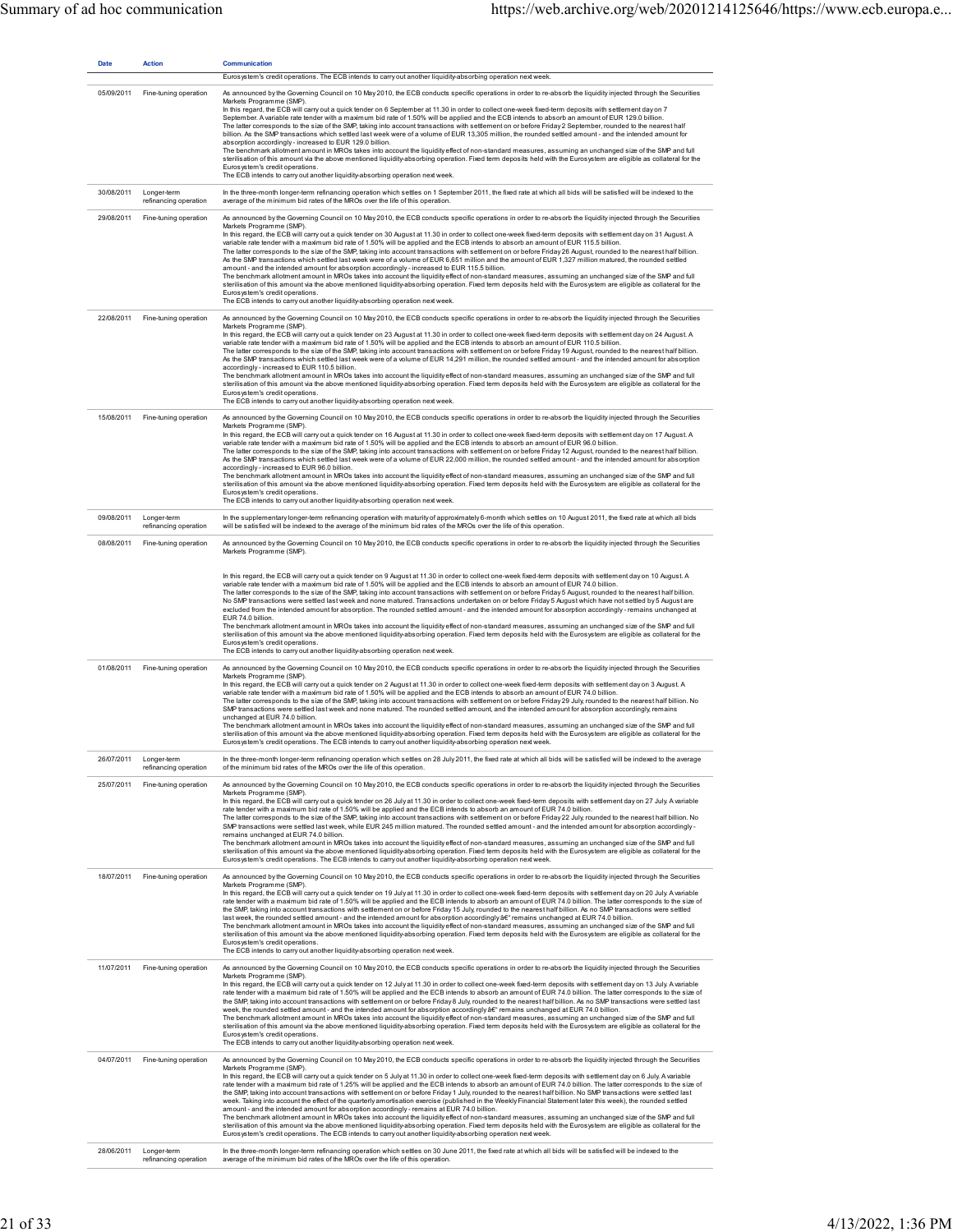| <b>Date</b> | Action                               | Communication                                                                                                                                                                                                                                                                                                                                                                                                                                                                                                                                                                                                                                                                                                                                                                                                                                                                                                                                                                                                                                                                                                                                                                                                                                                                                                                                                                           |
|-------------|--------------------------------------|-----------------------------------------------------------------------------------------------------------------------------------------------------------------------------------------------------------------------------------------------------------------------------------------------------------------------------------------------------------------------------------------------------------------------------------------------------------------------------------------------------------------------------------------------------------------------------------------------------------------------------------------------------------------------------------------------------------------------------------------------------------------------------------------------------------------------------------------------------------------------------------------------------------------------------------------------------------------------------------------------------------------------------------------------------------------------------------------------------------------------------------------------------------------------------------------------------------------------------------------------------------------------------------------------------------------------------------------------------------------------------------------|
| 27/06/2011  | Fine-tuning operation                | As announced by the Governing Council on 10 May 2010, the ECB conducts specific operations in order to re-absorb the liquidity injected through the Securities<br>Markets Programme (SMP).<br>In this regard, the ECB will carry out a quick tender on 28 June at 11.30 in order to collect one-week fixed-term deposits with settlement day on 29 June. A<br>variable rate tender with a maximum bid rate of 1.25% will be applied and the ECB intends to absorb an amount of EUR 74.0 billion. The latter corresponds to<br>the size of the SMP, taking into account transactions with settlement on or before Friday 24 June, rounded to the nearest half billion. As no SMP transactions<br>were settled last week, the rounded settled amount - and the intended amount for absorption accordingly â€" remains unchanged at EUR 74.0 billion.<br>The benchmark allotment amount in MROs takes into account the liquidity effect of non-standard measures, assuming an unchanged size of the SMP and full<br>sterilisation of this amount via the above mentioned liquidity-absorbing operation. Fixed term deposits held with the Eurosystem are eligible as collateral for the<br>Eurosystem's credit operations.<br>The ECB intends to carry out another liquidity-absorbing operation next week.                                                                                |
| 20/06/2011  | Fine-tuning operation                | As announced by the Governing Council on 10 May 2010, the ECB conducts specific operations in order to re-absorb the liquidity injected through the Securities<br>Markets Programme (SMP).<br>In this regard, the ECB will carry out a quick tender on 21 June at 11.30 in order to collect one-week fixed-term deposits with settlement day on 22 June. A<br>variable rate tender with a maximum bid rate of 1.25% will be applied and the ECB intends to absorb an amount of EUR 74.0 billion. The latter corresponds to<br>the size of the SMP, taking into account transactions with settlement on or before Friday 17 June, rounded to the nearest half billion. No SMP transactions were<br>settled last week, while EUR 1.008 billion matured. The rounded settled amount â€" and the intended amount for absorption accordingly â€" therefore declines<br>to FUR 74 0 billion.<br>The benchmark allotment amount in MROs takes into account the liquidity effect of non-standard measures, assuming an unchanged size of the SMP and full<br>sterilisation of this amount via the above mentioned liquidity-absorbing operation. Fixed term deposits held with the Eurosystem are eligible as collateral for the<br>Eurosystem's credit operations.<br>The ECB intends to carry out another liquidity-absorbing operation next week.                                            |
| 13/06/2011  | Fine-Tuning Operation                | As announced by the Governing Council on 10 May 2010, the ECB will conduct specific operations in order to re-absorb the liquidity injected through the<br>Securities Markets Programme (SMP). In this regard, the ECB will carryout a quick tender on 14 June at 11.30 in order to collect one-week fixed-term deposits<br>with settlement day on 15 June. A variable rate tender with a maximum bid rate of 1.25% will be applied and the ECB intends to absorb an amount of EUR 75.0<br>billion. The latter corresponds to the size of the SMP, taking into account transactions with settlement on or before Friday 10 June, rounded to the nearest half<br>billion.<br>As no SMP transactions were settled last week, the rounded settled amount - and the intended amount for absorption accordingly â€" remains unchanged at<br>EUR 75.0 billion.<br>The benchmark allotment amount in MROs takes into account the liquidity effect of non-standard measures, assuming an unchanged size of the Securities<br>Markets Programme and full sterilisation of this amount via the above mentioned liquidity-absorbing operation. Fixed term deposits held with the Eurosystem<br>are eligible as collateral for the Eurosystem's credit operations.<br>The ECB intends to carry out another liquidity-absorbing operation next week.                                                 |
| 06/06/2011  | Fine-tuning operation                | As announced by the Governing Council on 10 May 2010, the ECB will conduct specific operations in order to re-absorb the liquidity injected through the<br>Securities Markets Programme (SMP).<br>In this regard, the ECB will carry out a quick tender on 7 June at 11.30 in order to collect one-week fixed-term deposits with settlement day on 8 June. A variable<br>rate tender with a maximum bid rate of 1.25% will be applied and the ECB intends to absorb an amount of EUR 75.0 billion.<br>The latter corresponds to the size of the SMP, taking into account transactions with settlement on or before Friday 3 June, rounded to the nearest half billion.<br>As no SMP transactions were settled last week, the rounded settled amount - and the intended amount for absorption accordingly â€" remains unchanged at<br>EUR 75.0 billion.<br>The benchmark allotment amount in MROs takes into account the liquidity effect of non-standard measures, assuming an unchanged size of the Securities<br>Markets Programme and full sterilisation of this amount via the above mentioned liquidity-absorbing operation. Fixed term deposits held with the Eurosystem<br>are eligible as collateral for the Eurosystem's credit operations.<br>The ECB intends to carry out another liquidity-absorbing operation next week.                                                   |
| 30/05/2011  | Fine-tuning operation                | As announced by the Governing Council on 10 May 2010, the ECB will conduct specific operations in order to re-absorb the liquidity injected through the<br>Securities Markets Programme (SMP).<br>In this regard, the ECB will carry out a quick tender on 31 May at 11.30 in order to collect one-week fixed-term deposits with settlement day on 1 June. A variable<br>rate tender with a maximum bid rate of 1.25% will be applied and the ECB intends to absorb an amount of EUR 75.0 billion.<br>The latter corresponds to the size of the SMP, taking into account transactions with settlement on or before Friday 27 May, rounded to the nearest half billion. As<br>no SMP transactions were settled last week, the rounded settled amount - and the intended amount for absorption accordingly - remains unchanged at EUR<br>75.0 billion.<br>The benchmark allotment amount in MROs takes into account the liquidity effect of non-standard measures, assuming an unchanged size of the SMP and full<br>sterilisation of this amount via the above mentioned liquidity-absorbing operation. Fixed term deposits held with the Eurosystem are eligible as collateral for the<br>Eurosystem's credit operations.<br>The ECB intends to carry out another liquidity-absorbing operation next week.                                                                              |
| 24/05/2011  | Longer-term<br>refinancing operation | In the three-month longer-term refinancing operation which settles on 26 May 2011, the fixed rate at which all bids will be satisfied will be indexed to the average<br>of the minimum bid rates of the MROs over the life of this operation.                                                                                                                                                                                                                                                                                                                                                                                                                                                                                                                                                                                                                                                                                                                                                                                                                                                                                                                                                                                                                                                                                                                                           |
| 23/05/2011  | Fine-tuning operation                | As announced by the Governing Council on 10 May 2010, the ECB will conduct specific operations in order to re-absorb the liquidity injected through the<br>Securities Markets Programme.<br>In this regard, the ECB will carry out a quick tender on 24 May at 11.30 in order to collect one-week fixed-term deposits with settlement day on 25 May. A variable<br>rate tender with a maximum bid rate of 1.25% will be applied and the ECB intends to absorb an amount of EUR 75.0 billion.<br>The latter corresponds to the size of the Securities Markets Programme, taking into account transactions with settlement on or before Friday 20 May, rounded to<br>the nearest half billion. No SMP transactions were settled last week, while EUR 1.227 billion matured. The rounded settled amount - and the intended amount<br>for absorption accordingly â€" therefore declines to EUR 75.0 billion.<br>The benchmark allotment amount in MROs takes into account the liquidity effect of non-standard measures, assuming an unchanged size of the Securities<br>Markets Programme and full sterilisation of this amount via the above mentioned liquidity-absorbing operation. Fixed term deposits held with the Eurosystem<br>are eligible as collateral for the Eurosystem's credit operations.<br>The ECB intends to carry out another liquidity-absorbing operation next week. |
| 16/05/2011  | Fine-tuning operation                | As announced by the Governing Council on 10 May 2010, the ECB will conduct specific operations in order to re-absorb the liquidity injected through the<br>Securities Markets Programme (SMP).<br>In this regard, the ECB will carry out a quick tender on 17 May at 11.30 in order to collect one-week fixed-term deposits with settlement day on 18 May. A variable<br>rate tender with a maximum bid rate of 1.25% will be applied and the ECB intends to absorb an amount of EUR 76.0 billion.<br>The latter corresponds to the size of the SMP, taking into account transactions with settlement on or before Friday 13 May, rounded to the nearest half billion. As<br>no SMP transactions were settled last week, the rounded settled amount - and the intended amount for absorption accordingly - remains unchanged at EUR<br>76.0 billion<br>The benchmark allotment amount in MROs takes into account the liquidity effect of non-standard measures, assuming an unchanged size of the SMP and full<br>sterilisation of this amount via the above mentioned liquidity-absorbing operation. Fixed term deposits held with the Eurosystem are eligible as collateral for the<br>Eurosystem's credit operations.<br>The ECB intends to carry out another liquidity-absorbing operation next week.                                                                               |
| 09/05/2011  | Fine-tuning operation                | As announced by the Governing Council on 10 May 2010, the ECB will conduct specific operations in order to re-absorb the liquidity injected through the<br>Securities Markets Programme (SMP).<br>In this regard, the ECB will carry out a quick tender on 10 May at 11.30 in order to collect one-week fixed-term deposits with settlement day on 11 May. A variable<br>rate tender with a maximum bid rate of 1.25% will be applied and the ECB intends to absorb an amount of EUR 76.0 billion.<br>The latter corresponds to the size of the SMP, taking into account transactions with settlement on or before Friday 6 May, rounded to the nearest half billion. As<br>no SMP transactions were settled last week, the rounded settled amount - and the intended amount for absorption accordingly - remains unchanged at EUR<br>76.0 billion.<br>The benchmark allotment amount in MROs takes into account the liquidity effect of non-standard measures, assuming an unchanged size of the SMP and full<br>sterilisation of this amount via the above mentioned liquidity-absorbing operation. Fixed term deposits held with the Eurosystem are eligible as collateral for the<br>Eurosystem's credit operations.<br>The ECB intends to carry out another liquidity-absorbing operation next week.                                                                               |
| 02/05/2011  | Fine-tuning operation                | As announced by the Governing Council on 10 May 2010, the ECB will conduct specific operations in order to re-absorb the liquidity injected through the<br>Securities Markets Programme (SMP).<br>In this regard, the ECB will carry out a quick tender on 3 May at 11.30 in order to collect one-week fixed-term deposits with settlement day on 4 May. A variable<br>rate tender with a maximum bid rate of 1.25% will be applied and the ECB intends to absorb an amount of EUR 76.0 billion. The latter corresponds to the size of<br>the SMP, taking into account transactions with settlement on or before Friday 29 April, rounded to the nearest half billion. As no SMP transactions were settled<br>last week, the rounded settled amount - and the intended amount for absorption accordingly - remains unchanged at EUR 76.0 billion.<br>The benchmark allotment amount in MROs takes into account the liquidity effect of non-standard measures, assuming an unchanged size of the SMP and full<br>sterilisation of this amount via the above mentioned liquidity-absorbing operation. Fixed term deposits held with the Eurosystem are eligible as collateral for the<br>Eurosystem's credit operations.<br>The ECB intends to carry out another liquidity-absorbing operation next week.                                                                                 |
| 26/04/2011  | Longer-term<br>refinancing operation | In the three-month longer-term refinancing operation which settles on 28 April 2011, the fixed rate at which all bids will be satisfied will be indexed to the<br>average of the minimum bid rates of the MROs over the life of this operation.                                                                                                                                                                                                                                                                                                                                                                                                                                                                                                                                                                                                                                                                                                                                                                                                                                                                                                                                                                                                                                                                                                                                         |
| 21/04/2011  | Fine-tuning operation                | As announced by the Governing Council on 10 May 2010, the ECB will conduct specific operations in order to re-absorb the liquidity injected through the<br>Securities Markets Programme (SMP).<br>In this regard, the ECB will carry out a quick tender on 26 April at 11.30 in order to collect one-week fixed-term deposits with settlement day on 27 April. A<br>variable rate tender with a maximum bid rate of 1.25% will be applied and the ECB intends to absorb an amount of EUR 76.0 billion. The latter corresponds to<br>the size of the SMP, taking into account transactions expected to settle on or before Friday 22 April, rounded to the nearest half billion. As no SMP transactions<br>are expected to settle in the week ending on Friday 22 April, the rounded settled amount - and the intended amount for absorption accordingly - remains<br>unchanged at EUR 76.0 billion.<br>The benchmark allotment amount in MROs takes into account the liquidity effect of non-standard measures, assuming an unchanged size of the SMP and full<br>sterilisation of this amount via the above mentioned liquidity-absorbing operation. Fixed term deposits held with the Eurosystem are eligible as collateral for the<br>Eurosystem's credit operations.                                                                                                                |
| 18/04/2011  | Fine-tuning operation                | The ECB intends to carry out another liquidity-absorbing operation the following week.<br>As announced by the Governing Council on 10 May 2010, the ECB will conduct specific operations in order to re-absorb the liquidity injected through the<br>Securities Markets Programme (SMP).<br>In this regard, the ECB will carry out a quick tender on 19 April at 11.30 in order to collect one-week fixed-term deposits with settlement day on 20 April. A<br>variable rate tender with a maximum bid rate of 1.25% will be applied and the ECB intends to absorb an amount of EUR 76.0 billion.<br>The latter corresponds to the size of the SMP, taking into account transactions with settlement on or before Friday 15 April, rounded to the nearest half billion. No<br>SMP transactions were settled last week, while EUR 830 million of the securities purchased within the SMP matured.<br>The rounded settled amount - and the intended amount for absorption accordingly - therefore declines to EUR 76.0 billion from EUR 77.0 billion in the previous<br>week.                                                                                                                                                                                                                                                                                                              |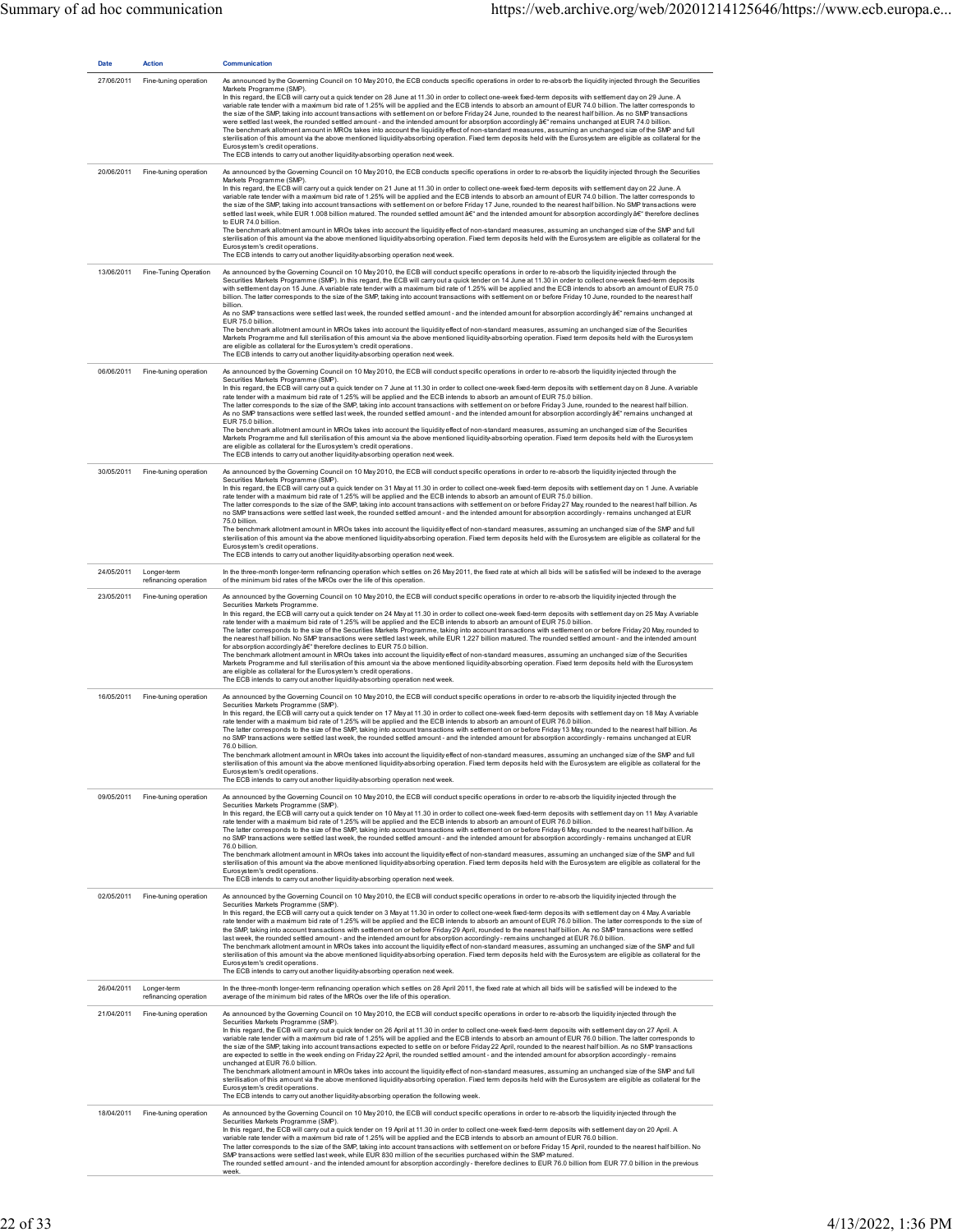| <b>Date</b> | <b>Action</b>                        | Communication<br>The benchmark allotment amount in MROs takes into account the liquidity effect of non-standard measures, assuming an unchanged size of the SMP and full<br>sterilisation of this amount via the above mentioned liquidity-absorbing operation. Fixed term deposits held with the Eurosystem are eligible as collateral for the<br>Eurosystem's credit operations.<br>The ECB intends to carry out another liquidity-absorbing operation next week.                                                                                                                                                                                                                                                                                                                                                                                                                                                                                                                                                                                                                                                                                                                                                                                                                                                                                                                                                                                                                                         |
|-------------|--------------------------------------|-------------------------------------------------------------------------------------------------------------------------------------------------------------------------------------------------------------------------------------------------------------------------------------------------------------------------------------------------------------------------------------------------------------------------------------------------------------------------------------------------------------------------------------------------------------------------------------------------------------------------------------------------------------------------------------------------------------------------------------------------------------------------------------------------------------------------------------------------------------------------------------------------------------------------------------------------------------------------------------------------------------------------------------------------------------------------------------------------------------------------------------------------------------------------------------------------------------------------------------------------------------------------------------------------------------------------------------------------------------------------------------------------------------------------------------------------------------------------------------------------------------|
| 11/04/2011  | Fine-tuning operation                | As announced by the Governing Council on 10 May 2010, the ECB will conduct specific operations in order to re-absorb the liquidity injected through the<br>Securities Markets Programme (SMP).<br>In this regard, the ECB will carry out a quick tender on 12 April at 11.30 in order to collect one-week fixed-term deposits with settlement day on 13 April. A<br>variable rate tender with a maximum bid rate of 1.25% will be applied and the ECB intends to absorb an amount of EUR 77.0 billion.<br>The latter corresponds to the size of the SMP, taking into account transactions with settlement on or before Friday 08 April, rounded to the nearest half billion. No<br>SMP transactions were settled last week, while EUR 55 million of the securities purchased within the SMP matured.<br>The rounded settled amount - and the intended amount for absorption accordingly - remains unchanged at EUR 77.0 billion.<br>The benchmark allotment amount in MROs takes into account the liquidity effect of non-standard measures, assuming an unchanged size of the SMP and full<br>sterilisation of this amount via the above mentioned liquidity-absorbing operation. Fixed term deposits held with the Eurosystem are eligible as collateral for the<br>Eurosystem's credit operations.<br>The ECB intends to carry out another liquidity-absorbing operation next week.                                                                                                                      |
| 04/04/2011  | Fine-tuning operation                | As announced by the Governing Council on 10 May 2010, the ECB will conduct specific operations in order to re-absorb the liquidity injected through the<br>Securities Markets Programme.<br>In this regard, the ECB will carry out a quick tender on 05 April at 11.30 in order to collect one-week fixed-term deposits with settlement day on 06 April. A<br>variable rate tender with a maximum bid rate of 1.00% will be applied and the ECB intends to absorb an amount of EUR 77.0 billion.<br>The latter corresponds to the size of the Securities Markets Programme, taking into account transactions with settlement on or before Friday 01 April, rounded to<br>the nearest half billion. No SMP transactions were settled or matured last week. However, as a result of the quarterly alignment of book values of assets<br>purchased at a discount towards their nominal values (to be published in the Weekly Financial Statement later this week), the rounded settled amount<br>increased to EUR 77.0 billion.<br>The benchmark allotment amount in MROs takes into account the liquidity effect of non-standard measures, assuming an unchanged size of the Securities<br>Markets Programme and full sterilisation of this amount via the above mentioned liquidity-absorbing operation. Fixed term deposits held with the Eurosystem<br>are eligible as collateral for the Eurosystem's credit operations.<br>The ECB intends to carry out another liquidity-absorbing operation next week. |
| 28/03/2011  | Fine-tuning operation                | As announced by the Governing Council on 10 May 2010, the ECB will conduct specific operations in order to re-absorb the liquidity injected through the<br>Securities Markets Programme.<br>In this regard, the ECB will carry out a quick tender on 29 March at 11.30 in order to collect one-week fixed-term deposits with settlement day on 30 March. A<br>variable rate tender with a maximum bid rate of 1.00% will be applied and the ECB intends to absorb an amount of EUR 76.5 billion. The latter corresponds to<br>the size of the ongoing Securities Markets Programme, taking into account transactions with settlement on or before Friday 25 March, rounded to the nearest<br>half billion. As the SMP transactions which settled last week were of a volume of EUR 432 million and the amount of EUR 1,054 million matured, it happens that<br>the rounded settled amount - and the intended amount for absorption accordingly â€" decreases to EUR 76.5 billion.<br>The benchmark allotment amount in MROs takes into account the liquidity effect of non standard measures, assuming an unchanged size of the Securities<br>Markets Programme and full sterilisation of this amount via the above mentioned liquidity-absorbing operation. Fixed term deposits held with the Eurosystem<br>are eligible as collateral for the Eurosystem's credit operations.<br>The ECB intends to carry out another liquidity-absorbing operation next week.                                            |
| 21/03/2011  | Fine-tuning operation                | As announced by the Governing Council on 10 May 2010, the ECB will conduct specific operations in order to re-absorb the liquidity injected through the<br>Securities Markets Programme.<br>In this regard, the ECB will carry out a quick tender on 22 March at 11.30 in order to collect one-week fixed-term deposits with settlement day on 23 March. A<br>variable rate tender with a maximum bid rate of 1.00% will be applied and the ECB intends to absorb an amount of EUR 77.5 billion. The latter corresponds to<br>the size of the ongoing Securities Markets Programme, taking into account transactions with settlement on or before Friday 18 March, rounded to the nearest<br>half billion. As no SMP transactions were settled last week and the amount of EUR 170 million matured, it happens that the rounded settled amount - and the<br>intended amount for absorption accordingly â€" remains unchanged at EUR 77.5 billion.<br>The benchmark allotment amount in MROs takes into account the liquidity effect of non standard measures, assuming an unchanged size of the Securities<br>Markets Programme and full sterilisation of this amount via the above mentioned liquidity-absorbing operation. Fixed term deposits held with the Eurosystem<br>are eligible as collateral for the Eurosystem's credit operations. The ECB intends to carry out another liquidity-absorbing operation next week.                                                                               |
| 14/03/2011  | Fine-tuning operation                | As announced by the Governing Council on 10 May 2010, the ECB will conduct specific operations in order to re-absorb the liquidity injected through the<br>Securities Markets Programme.<br>In this regard, the ECB will carry out a quick tender on 15 March at 11.30 in order to collect one-week fixed-term deposits with settlement day on 16 March. A<br>variable rate tender with a maximum bid rate of 1.00% will be applied and the ECB intends to absorb an amount of EUR 77.5 billion. The latter corresponds to<br>the size of the ongoing Securities Markets Programme, taking into account transactions with settlement on or before Friday 11 March, rounded to the nearest<br>half billion. As no SMP transactions were settled last week, it happens that the rounded settled amount - and the intended amount for absorption accordingly<br>â€" remains unchanged at EUR 77.5 billion.<br>The benchmark allotment amount in MROs takes into account the liquidity effect of non standard measures, assuming an unchanged size of the Securities<br>Markets Programme and full sterilisation of this amount via the above mentioned liquidity-absorbing operation. Fixed term deposits held with the Eurosystem<br>are eligible as collateral for the Eurosystem's credit operations. The ECB intends to carry out another liquidity-absorbing operation next week.                                                                                                                         |
| 08/03/2011  | Fine-tuning operation                | The ECB's liquidity forecasts show that a large positive liquidity imbalance is expected today, the last day of the reserve maintenance period. With a view to<br>counter this imbalance, the ECB will launch today at 3 p.m. a liquidity absorbing fine-tuning operation in the form of a variable rate tender with a maximum bid<br>rate of 1.00% and without a pre-set amount.                                                                                                                                                                                                                                                                                                                                                                                                                                                                                                                                                                                                                                                                                                                                                                                                                                                                                                                                                                                                                                                                                                                           |
| 07/03/2011  | Fine-Tuning Operation                | As announced by the Governing Council on 10 May 2010, the ECB will conduct specific operations in order to re-absorb the liquidity injected through the<br>Securities Markets Programme.<br>In this regard, the ECB will carry out a quick tender on 8 March at 11.30 in order to collect one-week fixed-term deposits with settlement day on 9 March. A<br>variable rate tender with a maximum bid rate of 1.00% will be applied and the ECB intends to absorb an amount of EUR 77.5 billion. The latter corresponds to<br>the size of the Securities Markets Programme, taking into account transactions with settlement on or before Friday 4 March, rounded to the nearest half billion.<br>As no SMP transactions were settled last week, it happens that the rounded settled amount - and the intended amount for absorption accordingly â€" remains<br>unchanged at EUR 77.5 billion.<br>The benchmark allotment amount in MROs takes into account the liquidity effect of non standard measures, assuming an unchanged size of the Securities<br>Markets Programme and full sterilisation of this amount via the above mentioned liquidity-absorbing operation. Fixed term deposits held with the Eurosystem<br>are eligible as collateral for the Eurosystem's credit operations.<br>The ECB intends to carry out another liquidity-absorbing operation next week.                                                                                                                                 |
| 28/02/2011  | Fine-Tuning Operation                | As announced by the Governing Council on 10 May 2010, the ECB will conduct specific operations in order to re-absorb the liquidity injected through the<br>Securities Markets Programme.<br>In this regard, the ECB will carry out a quick tender on 1 March at 11.30 in order to collect one-week fixed-term deposits with settlement day on 2 March. A<br>variable rate tender with a maximum bid rate of 1.00% will be applied and the ECB intends to absorb an amount of EUR 77.5 billion. The latter corresponds to<br>the size of the ongoing Securities Markets Programme, taking into account transactions with settlement at or before Friday 25 February, rounded to the nearest<br>half billion. As the SMP transactions which settled last week were of a volume of EUR 369 million, the rounded settled amount - and the intended amount for<br>absorption accordingly - increased to EUR 77.5 billion.<br>The benchmark allotment amount in MROs takes into account the liquidity effect of non standard measures, assuming an unchanged size of the Securities<br>Markets Programme and full sterilisation of this amount via the above mentioned liquidity-absorbing operation. Fixed term deposits held with the Eurosystem<br>are eligible as collateral for the Eurosystem's credit operations.<br>The ECB intends to carry out another liquidity-absorbing operation next week.                                                                                                         |
| 22/02/2011  | Longer-term<br>refinancing Operation | In the three-month longer-term refinancing operation which settles on 24 February 2011, the fixed rate at which all bids will be satisfied will be indexed to the<br>average of the minimum bid rates of the MROs over the life of this operation.                                                                                                                                                                                                                                                                                                                                                                                                                                                                                                                                                                                                                                                                                                                                                                                                                                                                                                                                                                                                                                                                                                                                                                                                                                                          |
| 21/02/2011  | Fine-Tuning Operation                | As announced by the Governing Council on 10 May 2010, the ECB will conduct specific operations in order to re-absorb the liquidity injected through the<br>Securities Markets Programme.<br>In this regard, the ECB will carry out a quick tender on 22 February at 11.30 in order to collect one-week fixed-term deposits with settlement day on 23 February.<br>A variable rate tender with a maximum bid rate of 1.00% will be applied and the ECB intends to absorb an amount of EUR 77 billion.<br>The latter corresponds to the size of the Securities Markets Programme, taking into account transactions with settlement on or before Friday 18 February,<br>rounded to the nearest half billion. As the SMP transactions which settled last week were of a volume of EUR 711 million and the amount of EUR 40 million<br>matured, the rounded settled amount - and the intended amount for absorption accordingly â€" increases to EUR 77 billion.<br>The benchmark allotment amount in MROs takes into account the liquidity effect of non standard measures, assuming an unchanged size of the Securities<br>Markets Programme and full sterilisation of this amount via the above mentioned liquidity-absorbing operation. Fixed term deposits held with the Eurosystem<br>are eligible as collateral for the Eurosystem's credit operations.<br>The ECB intends to carry out another liquidity-absorbing operation next week.                                                                  |
| 14/02/2011  | Fine-Tuning Operation                | As announced by the Governing Council on 10 May 2010, the ECB will conduct specific operations in order to re-absorb the liquidity injected through the<br>Securities Markets Programme.<br>In this regard, the ECB will carry out a quick tender on 15 February at 11.30 in order to collect one-week fixed-term deposits with settlement day on 16 February.<br>A variable rate tender with a maximum bid rate of 1.00% will be applied and the ECB intends to absorb an amount of EUR 76.5 billion. The latter corresponds to<br>the size of the ongoing Securities Markets Programme, taking into account transactions with settlement at or before Friday 11 February, rounded to the nearest<br>half billion. As no SMP transactions were settled last week, it happens that the rounded settled amount - and the intended amount for absorption accordingly<br>â€" remains unchanged at EUR 76.5 billion.<br>The benchmark allotment amount in MROs takes into account the liquidity effect of non standard measures, assuming an unchanged size of the Securities<br>Markets Programme and full sterilisation of this amount via the above mentioned liquidity-absorbing operation. Fixed term deposits held with the Eurosystem<br>are eligible as collateral for the Eurosystem's credit operations.<br>The ECB intends to carry out another liquidity-absorbing operation next week.                                                                                                             |
| 08/02/2011  | Fine-tuning operation                | The ECB's liquidity forecasts show that a large positive liquidity imbalance is expected today, the last day of the reserve maintenance period.<br>With a view to counter this imbalance, the ECB will launch today at 3 p.m. a liquidity absorbing fine-tuning operation in the form of a variable rate tender with a<br>maximum bid rate of 1.00% and without a pre-set amount.                                                                                                                                                                                                                                                                                                                                                                                                                                                                                                                                                                                                                                                                                                                                                                                                                                                                                                                                                                                                                                                                                                                           |
| 07/02/2011  | Fine-tuning operation                | As announced by the Governing Council on 10 May 2010, the ECB will conduct specific operations in order to re-absorb the liquidity injected through the<br>Securities Markets Programme.<br>In this regard, the ECB will carry out a quick tender on 8 February at 11.30 in order to collect one-week fixed-term deposits with settlement day on 9 February. A<br>variable rate tender with a maximum bid rate of 1.00% will be applied and the ECB intends to absorb an amount of EUR 76.5 billion. The latter corresponds to<br>the size of the ongoing Securities Markets Programme, taking into account transactions with settlement on or before Friday 4 February, rounded to the nearest<br>half billion. As no SMP transactions were settled last week, it happens that the rounded settled amount - and the intended amount for absorption accordingly<br>â€" remains unchanged at EUR 76.5 billion.<br>The benchmark allotment amount in MROs takes into account the liquidity effect of non standard measures, assuming an unchanged size of the Securities<br>Markets Programme and full sterilisation of this amount via the above mentioned liquidity-absorbing operation. Fixed term deposits held with the Eurosystem                                                                                                                                                                                                                                                                       |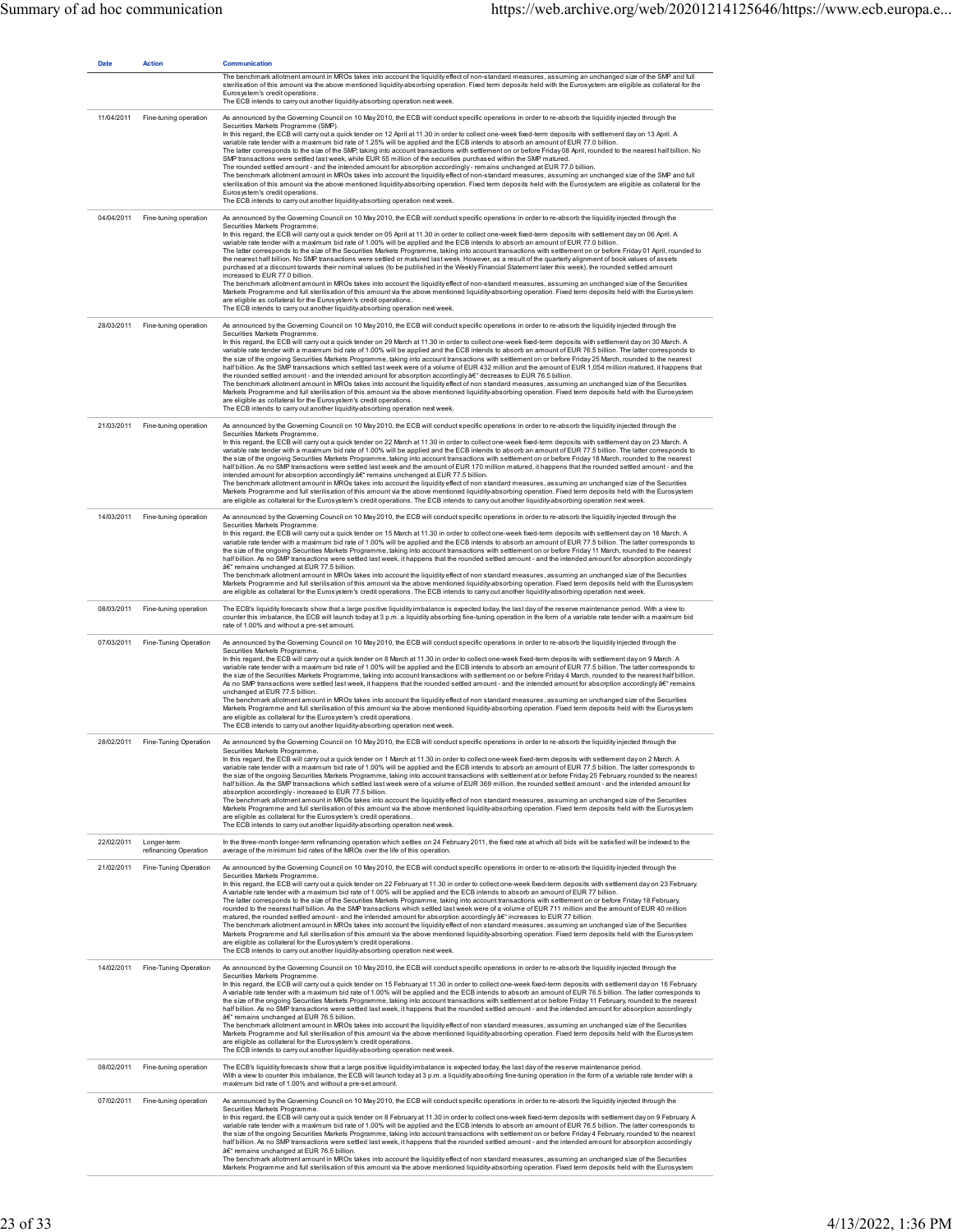| <b>Date</b> | <b>Action</b>                                        | <b>Communication</b><br>are eligible as collateral for the Eurosystem's credit operations.                                                                                                                                                                                                                                                                                                                                                                                                                                                                                                                                                                                                                                                                                                                                                                                                                                                                                                                                                                                                                                                                                                                                                                                                                                                                                                                                                                                                                                                                                                                       |
|-------------|------------------------------------------------------|------------------------------------------------------------------------------------------------------------------------------------------------------------------------------------------------------------------------------------------------------------------------------------------------------------------------------------------------------------------------------------------------------------------------------------------------------------------------------------------------------------------------------------------------------------------------------------------------------------------------------------------------------------------------------------------------------------------------------------------------------------------------------------------------------------------------------------------------------------------------------------------------------------------------------------------------------------------------------------------------------------------------------------------------------------------------------------------------------------------------------------------------------------------------------------------------------------------------------------------------------------------------------------------------------------------------------------------------------------------------------------------------------------------------------------------------------------------------------------------------------------------------------------------------------------------------------------------------------------------|
|             |                                                      | The ECB intends to carry out another liquidity-absorbing operation next week.                                                                                                                                                                                                                                                                                                                                                                                                                                                                                                                                                                                                                                                                                                                                                                                                                                                                                                                                                                                                                                                                                                                                                                                                                                                                                                                                                                                                                                                                                                                                    |
| 31/01/2011  | Fine-tuning operation                                | As announced by the Governing Council on 10 May 2010, the ECB will conduct specific operations in order to re-absorb the liquidity injected through the<br>Securities Markets Programme.<br>In this regard, the ECB will carry out a quick tender on 1 February at 11.30 in order to collect one-week fixed-term deposits with settlement day on 2 February. A<br>variable rate tender with a maximum bid rate of 1.00% will be applied and the ECB intends to absorb an amount of EUR 76.5 billion. The latter corresponds to<br>the size of the ongoing Securities Markets Programme, taking into account transactions with settlement at or before Friday 28 January, rounded to the nearest<br>half billion. As no SMP transactions were settled last week, it happens that the rounded settled amount - and the intended amount for absorption accordingly<br>â€" remains unchanged at EUR 76.5 billion.<br>The benchmark allotment amount in MROs takes into account the liquidity effect of non standard measures, assuming an unchanged size of the Securities<br>Markets Programme and full sterilisation of this amount via the above mentioned liquidity-absorbing operation. Fixed term deposits held with the Eurosystem<br>are eligible as collateral for the Eurosystem's credit operations. The ECB intends to carry out another liquidity-absorbing operation next week.                                                                                                                                                                                                                        |
| 25/01/2011  | Longer-term<br>refinancing operation                 | In the three-month longer-term refinancing operation which settles on 27 January 2011, the fixed rate at which all bids will be satisfied will be indexed to the<br>average of the minimum bid rates of the MROs over the life of this operation.                                                                                                                                                                                                                                                                                                                                                                                                                                                                                                                                                                                                                                                                                                                                                                                                                                                                                                                                                                                                                                                                                                                                                                                                                                                                                                                                                                |
| 24/01/2011  | Fine-tuning operation                                | As announced by the Governing Council on 10 May 2010, the ECB will conduct specific operations in order to re-absorb the liquidity injected through the<br>Securities Markets Programme.<br>In this regard, the ECB will carry out a quick tender on 25 January at 11.30 in order to collect one-week fixed-term deposits with settlement day on 26 January. A<br>variable rate tender with a maximum bid rate of 1.00% will be applied and the ECB intends to absorb an amount of EUR 76.5 billion.<br>The latter corresponds to the size of the Securities Markets Programme, taking into account transactions with settlement on or before Friday 21 January,<br>rounded to the nearest half billion. As the SMP transactions which settled last week were of a volume of EUR 146 million and the amount of EUR 87 million<br>matured, the rounded settled amount - and the intended amount for absorption accordingly â€" remains unchanged at EUR 76.5 billion.<br>The benchmark allotment amount in MROs takes into account the liquidity effect of non standard measures, assuming an unchanged size of the Securities<br>Markets Programme and full sterilisation of this amount via the above mentioned liquidity-absorbing operation. Fixed term deposits held with the Eurosystem<br>are eligible as collateral for the Eurosystem's credit operations.<br>The ECB intends to carry out another liquidity-absorbing operation next week.                                                                                                                                                              |
| 17/01/2011  | Fine-tuning operation                                | As announced by the Governing Council on 10 May 2010, the ECB will conduct specific operations in order to re-absorb the liquidity injected through the<br>Securities Markets Programme.<br>In this regard, the ECB will carry out a quick tender on 18 January at 11.30 in order to collect one-week fixed-term deposits with settlement day on 19 January. A<br>variable rate tender with a maximum bid rate of 1.00% will be applied and the ECB intends to absorb an amount of EUR 76.5 billion.<br>The latter corresponds to the size of the Securities Markets Programme, taking into account transactions with settlement on or before Friday 14 January,<br>rounded to the nearest half billion. As the SMP transactions which settled last week were of a volume of EUR 2,313 million, the rounded settled amount - and<br>the intended amount for absorption accordingly-increases to EUR 76.5 billion.<br>The benchmark allotment amount in MROs takes into account the liquidity effect of non standard measures, assuming an unchanged size of the Securities<br>Markets Programme and full sterilisation of this amount via the above mentioned liquidity-absorbing operation. Fixed term deposits held with the Eurosystem<br>are eligible as collateral for the Eurosystem's credit operations.<br>The ECB intends to carry out another liquidity-absorbing operation next week.                                                                                                                                                                                                                 |
| 10/01/2011  | Fine-tuning operation                                | As announced by the Governing Council on 10 May 2010, the ECB will conduct specific operations in order to re-absorb the liquidity injected through the<br>Securities Markets Programme.<br>In this regard, the ECB will carry out a quick tender on 11 January at 11.30 in order to collect one-week fixed-term deposits with settlement day on 12 January. A<br>variable rate tender with a maximum bid rate of 1.00% will be applied and the ECB intends to absorb an amount of EUR 74.0 billion.<br>The latter corresponds to the size of the Securities Markets Programme, taking into account transactions with settlement at or before Friday 7 January, rounded<br>to the nearest half billion. The net settled SMP transactions last week were of a volume of EUR 113 million. Combined with the effect of the quarterly revaluation<br>exercise (published on the Weekly Financial Statement last week), the rounded settled amount - and the intended amount for absorption accordingly -<br>increased to EUR 74.0 billion.<br>The benchmark allotment amount in MROs takes into account the liquidity effect of non standard measures, assuming an unchanged size of the Securities<br>Markets Programme and full sterilisation of this amount via the above mentioned liquidity-absorbing operation. Fixed term deposits held with the Eurosystem<br>are eligible as collateral for the Eurosystem's credit operations.<br>The ECB intends to carry out another liquidity-absorbing operation next week.                                                                                            |
| 03/01/2011  | Fine-tuning operation                                | As announced by the Governing Council on 10 May 2010, the ECB will conduct specific operations in order to re-absorb the liquidity injected through the<br>Securities Markets Programme.<br>In this regard, the ECB will carry out a quick tender on 4 January at 11.30 in order to collect one-week fixed-term deposits with settlement day on 5 January. A<br>variable rate tender with a maximum bid rate of 1.00% will be applied and the ECB intends to absorb an amount of EUR 73.5 billion. The latter corresponds to<br>the size of the Securities Markets Programme, taking into account transactions with settlement on or before Friday 31 December, rounded to the nearest half<br>billion. As the SMP transactions which settled last week were of a volume of EUR 164 million, the rounded settled amount - and the intended amount for<br>absorption accordingly-remains unchanged at EUR 73.5 billion.<br>The benchmark allotment amount in MROs takes into account the liquidity effect of non standard measures, assuming an unchanged size of the Securities<br>Markets Programme and full sterilisation of this amount via the above mentioned liquidity-absorbing operation. Fixed term deposits held with the Eurosystem<br>are eligible as collateral for the Eurosystem's credit operations. The ECB intends to carry out another liquidity-absorbing operation next week.                                                                                                                                                                                                               |
| 27/12/2010  | Fine-tuning operation                                | As announced by the Governing Council on 10 May 2010, the ECB will conduct specific operations in order to re-absorb the liquidity injected through the<br>Securities Markets Programme.<br>In this regard, the ECB will carry out a quick tender on 28 December at 11.30 in order to collect one-week fixed-term deposits with settlement day on 29<br>December. A variable rate tender with a maximum bid rate of 1.00% will be applied and the ECB intends to absorb an amount of EUR 73.5 billion. The latter<br>corresponds to the size of the Securities Markets Programme, taking into account transactions with settlement on or before Friday 24 December, rounded to the<br>nearest half billion. As the SMP transactions which settled last week were of a volume of EUR 1,121 million, the rounded settled amount - and the intended<br>amount for absorption accordingly - increased to EUR 73.5 billion.<br>The benchmark allotment amount in MROs takes into account the liquidity effect of non standard measures, assuming an unchanged size of the Securities<br>Markets Programme and full sterilisation of this amount via the above mentioned liquidity-absorbing operation. Fixed term deposits held with the Eurosystem<br>are eligible as collateral for the Eurosystem's credit operations. The ECB intends to carry out another liquidity-absorbing operation next week.                                                                                                                                                                                                               |
| 21/12/2010  | Three-month longer-<br>term refinancing<br>operation | In the three-month longer-term refinancing operation which settles on 23 December 2010, the fixed rate at which all bids will be satisfied will be indexed to the<br>average of the minimum bid rates of the MROs over the life of this operation.                                                                                                                                                                                                                                                                                                                                                                                                                                                                                                                                                                                                                                                                                                                                                                                                                                                                                                                                                                                                                                                                                                                                                                                                                                                                                                                                                               |
| 21/12/2010  | Fine-tuning operation                                | In addition, in line with the press release of 2 September 2010, the ECB will carry out a liquidity-providing thirteen-day fine-tuning operation in the form of a fixed<br>rate tender with full allotment on 23 December 2010. The tender will be launched at 10:00 a.m. The fixed rate at which all bids will be satisfied will be 1 percent.<br>The maturity date will be 5 January 2011.                                                                                                                                                                                                                                                                                                                                                                                                                                                                                                                                                                                                                                                                                                                                                                                                                                                                                                                                                                                                                                                                                                                                                                                                                     |
| 20/12/2010  | Fine-tuning operation                                | As announced by the Governing Council on 10 May 2010, the ECB will conduct specific operations in order to re-absorb the liquidity injected through the<br>Securities Markets Programme.<br>In this regard, the ECB will carry out a quick tender on 21 December at 11.30 in order to collect one-week fixed-term deposits with settlement day on 22<br>December. A variable rate tender with a maximum bid rate of 1.00% will be applied and the ECB intends to absorb an amount of EUR 72.5 billion. The latter<br>corresponds to the size of the Securities Markets Programme, taking into account transactions with settlement on or before Friday 17 December, rounded to the<br>nearest half billion. As the SMP transactions which settled last week were of a volume of EUR 603 million, the rounded settled amount - and the intended<br>amount for absorption accordingly - increased to EUR 72.5 billion.<br>The benchmark allotment amount in MROs takes into account the liquidity effect of non standard measures, assuming an unchanged size of the Securities<br>Markets Programme and full sterilisation of this amount via the above mentioned liquidity-absorbing operation. Fixed term deposits held with the Eurosystem<br>are eligible as collateral for the Eurosystem's credit operations.<br>The ECB intends to carry out another liquidity-absorbing operation next week.                                                                                                                                                                                                              |
|             | 13/12/2010 Fine-tuning operation                     | As announced by the Governing Council on 10 May 2010, the ECB will conduct specific operations in order to re-absorb the liquidity injected through the<br>Securities Markets Programme.<br>In this regard, the ECB will carry out a quick tender on 14 December at 11.30 in order to collect one-week fixed-term deposits with settlement day on 15<br>December. A variable rate tender with a maximum bid rate of 1.00% will be applied and the ECB intends to absorb an amount of EUR 72 billion. The latter<br>corresponds to the size of the Securities Markets Programme, taking into account transactions with settlement on or before Friday 10 December, rounded to the<br>nearest half billion. As the SMP transactions which settled last week were of a volume of EUR 2,667 million, the rounded settled amount - and the intended<br>amount for absorption accordingly - increased to EUR 72 billion.<br>The benchmark allotment amount in MROs takes into account the liquidity effect of non standard measures, assuming an unchanged size of the Securities<br>Markets Programme and full sterilisation of this amount via the above mentioned liquidity-absorbing operation. Fixed term deposits held with the Eurosystem<br>are eligible as collateral for the Eurosystem's credit operations. The ECB intends to carry out another liquidity-absorbing operation next week.                                                                                                                                                                                                                   |
| 06/12/2010  | Fine-tuning operation                                | As announced by the Governing Council on 10 May 2010, the ECB will conduct specific operations in order to re-absorb the liquidity injected through the<br>Securities Markets Programme.<br>In this regard, the ECB will carry out a quick tender on 7 December at 11.30 in order to collect one-week fixed-term deposits with settlement day on 8 December.<br>A variable rate tender with a maximum bid rate of 1.00% will be applied and the ECB intends to absorb an amount of EUR 69 billion. The latter corresponds to<br>the size of the Securities Markets Programme, taking into account transactions with settlement on or before Friday 3 December, rounded to the nearest half<br>billion. As the SMP transactions which settled in the week from Monday 29 November to Friday 3 December were of a volume of EUR 1,965 million, the rounded<br>settled amount - and the intended amount for absorption accordingly - increased to EUR 69 billion. The transactions made between Wednesday 1 December<br>and Friday 3 December have, with few exceptions, not yet settled and hence are not reflected in this figure.<br>The benchmark allotment amount in MROs takes into account the liquidity effect of non standard measures, assuming an unchanged size of the Securities<br>Markets Programme and full sterilisation of this amount via the above mentioned liquidity-absorbing operation. Fixed term deposits held with the Eurosystem<br>are eligible as collateral for the Eurosystem's credit operations.<br>The ECB intends to carry out another liquidity-absorbing operation next week. |
| 29/11/2010  | Fine-tuning operation                                | As announced by the Governing Council on 10 May 2010, the ECB will conduct specific operations in order to re-absorb the liquidity injected through the<br>Securities Markets Programme. In this regard, the ECB will carry out a quick tender on 30 November at 11.30 in order to collect one-week fixed-term deposits<br>with settlement day on 1 December. A variable rate tender with a maximum bid rate of 1.00% will be applied and the ECB intends to absorb an amount of EUR<br>67 billion. The latter corresponds to the size of the Securities Markets Programme, taking into account transactions with settlement on or before Friday 26<br>November, rounded to the nearest half billion. As the settled SMP transactions last week were of a volume of EUR 1,348 million, the rounded settled amount-<br>and the intended amount for absorption accordingly-increased to EUR 67 billion. The benchmark allotment amount in MROs takes into account the liquidity<br>effect of non standard measures, assuming an unchanged size of the Securities Markets Programme and full sterilisation of this amount via the above<br>mentioned liquidity-absorbing operation. Fixed term deposits held with the Eurosystem are eligible as collateral for the Eurosystem's credit operations. The<br>ECB intends to carry out another liquidity-absorbing operation next week.                                                                                                                                                                                                                                |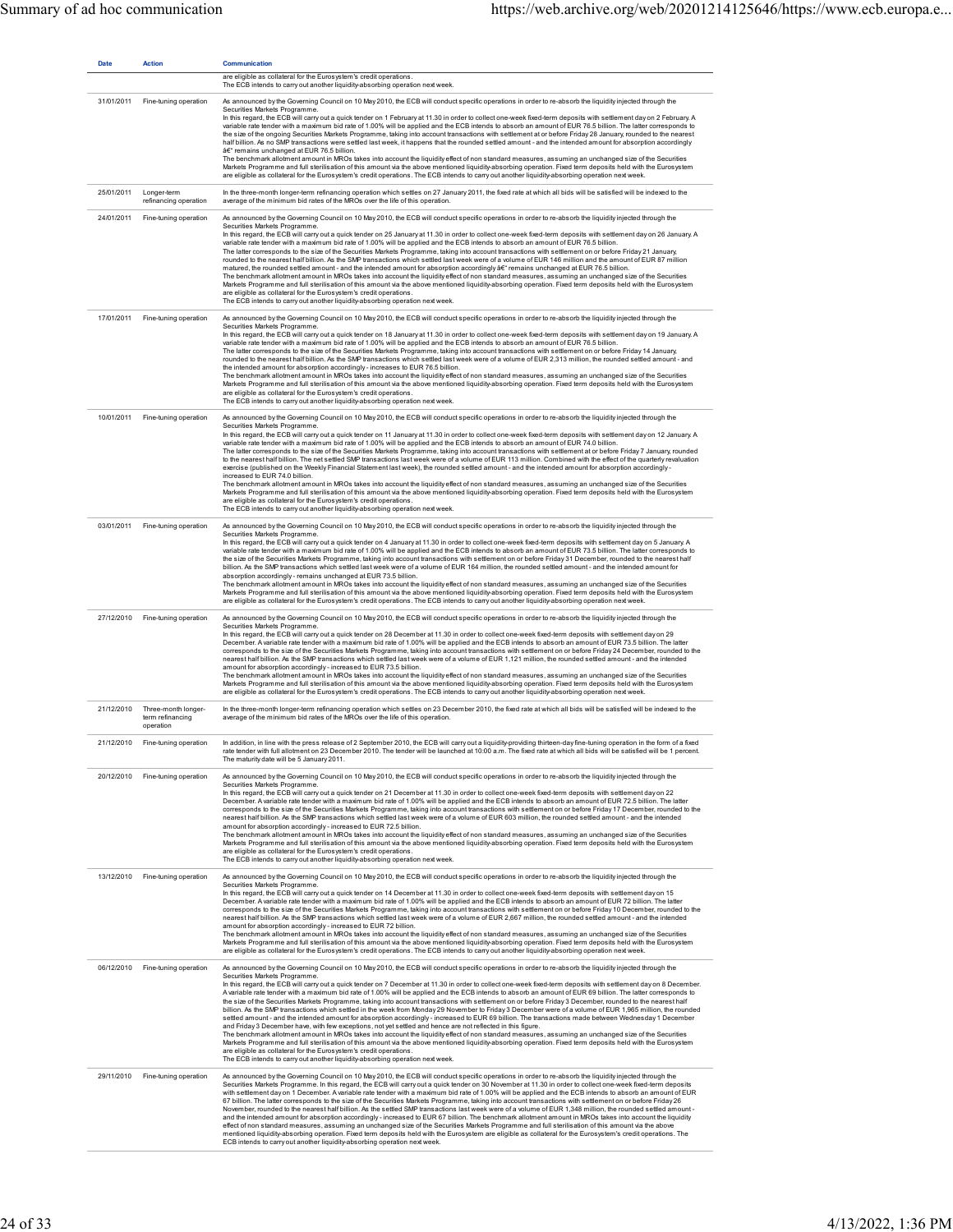| <b>Date</b> | <b>Action</b>                                   | <b>Communication</b>                                                                                                                                                                                                                                                                                                                                                                                                                                                                                                                                                                                                                                                                                                                                                                                                                                                                                                                                                                                                                                                                                                                                                                                                                                                                                                                                                                                                                                                                                                               |
|-------------|-------------------------------------------------|------------------------------------------------------------------------------------------------------------------------------------------------------------------------------------------------------------------------------------------------------------------------------------------------------------------------------------------------------------------------------------------------------------------------------------------------------------------------------------------------------------------------------------------------------------------------------------------------------------------------------------------------------------------------------------------------------------------------------------------------------------------------------------------------------------------------------------------------------------------------------------------------------------------------------------------------------------------------------------------------------------------------------------------------------------------------------------------------------------------------------------------------------------------------------------------------------------------------------------------------------------------------------------------------------------------------------------------------------------------------------------------------------------------------------------------------------------------------------------------------------------------------------------|
| 23/11/2010  | Longer-term<br>refinancing operation            | In the three-month longer-term refinancing operation which settles on 25 November 2010, the fixed rate at which all bids will be satisfied will be indexed to the<br>average of the minimum bid rates of the MROs over the life of this operation.                                                                                                                                                                                                                                                                                                                                                                                                                                                                                                                                                                                                                                                                                                                                                                                                                                                                                                                                                                                                                                                                                                                                                                                                                                                                                 |
| 22/11/2010  | Fine-tuning operation                           | As announced by the Governing Council on 10 May 2010, the ECB will conduct specific operations in order to re-absorb the liquidity injected through the<br>Securities Markets Programme. In this regard, the ECB will carry out a quick tender on 23 November at 11.30 in order to collect one-week fixed-term deposits<br>with settlement day on 24 November. A variable rate tender with a maximum bid rate of 1.00% will be applied and the ECB intends to absorb an amount of EUR<br>66 billion. The latter corresponds to the size of the Securities Markets Programme, taking into account transactions with settlement on or before Friday 19<br>November, rounded to the nearest half billion. As the settled SMP transactions last week were of a volume of EUR 713 million, the rounded settled amount-<br>and the intended amount for absorption accordingly-increased to EUR 66 billion. The benchmark allotment amount in MROs takes into account the liquidity<br>effect of non standard measures, assuming an unchanged size of the Securities Markets Programme and full sterilisation of this amount via the above<br>mentioned liquidity-absorbing operation. Fixed term deposits held with the Eurosystem are eligible as collateral for the Eurosystem's credit operations. The<br>ECB intends to carry out another liquidity-absorbing operation next week.                                                                                                                                                   |
| 15/11/2010  | Fine-tuning operation                           | As announced by the Governing Council on 10 May 2010, the ECB will conduct specific operations in order to re-absorb the liquidity injected through the<br>Securities Markets Programme.<br>In this regard, the ECB will carry out a quick tender on 16 November at 11.30 in order to collect one-week fixed-term deposits with settlement day on 17<br>November. A variable rate tender with a maximum bid rate of 1.00% will be applied and the ECB intends to absorb an amount of EUR 65 billion. The latter<br>corresponds to the size of the Securities Markets Programme, taking into account transactions with settlement on or before Friday 12 November, rounded to the<br>nearest half billion. As the settled SMP transactions last week were of a volume of EUR 1,073 million, the rounded settled amount - and the intended amount for<br>absorption accordingly-increased to EUR 65 billion.<br>The benchmark allotment amount in MROs takes into account the liquidity effect of non standard measures, assuming an unchanged size of the Securities<br>Markets Programme and full sterilisation of this amount via the above mentioned liquidity-absorbing operation. Fixed term deposits held with the Eurosystem<br>are eligible as collateral for the Eurosystem's credit operations.<br>The ECB intends to carry out another liquidity-absorbing operation next week.                                                                                                                                          |
| 08/11/2010  | Fine-tuning operation                           | As announced by the Governing Council on 10 May 2010, the ECB will conduct specific operations in order to re-absorb the liquidity injected through the<br>Securities Markets Programme.<br>In this regard, the ECB will carry out a quick tender on 9 November at 11.30 in order to collect one-week fixed-term deposits with settlement day on 10<br>November. A variable rate tender with a maximum bid rate of 1.00% will be applied and the ECB intends to absorb an amount of EUR 64 billion. The latter<br>corresponds to the size of the Securities Markets Programme, taking into account transactions with settlement on or before Friday 5 November, rounded to the<br>nearest half billion. As the settled SMP transactions last week were of a volume of EUR 711 million, the rounded settled amount - and the intended amount for<br>absorption accordingly-increased to EUR 64 billion.<br>The benchmark allotment amount in MROs takes into account the liquidity effect of non standard measures, assuming an unchanged size of the Securities<br>Markets Programme and full sterilisation of this amount via the above mentioned liquidity-absorbing operation. Fixed term deposits held with the Eurosystem<br>are eligible as collateral for the Eurosystem's credit operations.<br>The ECB intends to carry out another liquidity-absorbing operation next week.                                                                                                                                              |
| 01/11/2010  | Fine-tuning operation                           | As announced by the Governing Council on 10 May 2010, the ECB will conduct specific operations in order to re-absorb the liquidity injected through the<br>Securities Markets Programme.<br>In this regard, the ECB will carry out a quick tender on 2 November at 11.30 in order to collect one-week fixed-term deposits with settlement day on 3 November.<br>A variable rate tender with a maximum bid rate of 1.00% will be applied and the ECB intends to absorb an amount of EUR 63.5 billion.<br>The latter corresponds to the size of the ongoing Securities Markets Programme, taking into account transactions with settlement at or before Friday 29 October,<br>rounded to the nearest half billion.<br>As no SMP transactions were settled last week, it happens that the rounded settled amount - and the intended amount for absorption accordingly - remains<br>unchanged at EUR 63.5 billion.<br>The benchmark allotment amount in MROs takes into account the liquidity effect of non standard measures, assuming an unchanged size of the Securities<br>Markets Programme and full sterilisation of this amount via the above mentioned liquidity-absorbing operation. Fixed term deposits held with the Eurosystem<br>are eligible as collateral for the Eurosystem's credit operations. The ECB intends to carry out another liquidity-absorbing operation next week.                                                                                                                                         |
|             | 26/10/2010 Longer-term<br>refinancing operation | In the three-month longer-term refinancing operation which settles on 28 October 2010, the fixed rate at which all bids will be satisfied will be indexed to the<br>average of the minimum bid rates of the MROs over the life of this operation.                                                                                                                                                                                                                                                                                                                                                                                                                                                                                                                                                                                                                                                                                                                                                                                                                                                                                                                                                                                                                                                                                                                                                                                                                                                                                  |
| 25/10/2010  | Fine-tuning operation                           | As announced by the Governing Council on 10 May 2010, the ECB will conduct specific operations in order to re-absorb the liquidity injected through the<br>Securities Markets Programme.<br>In this regard, the ECB will carry out a quick tender on 26 October at 11.30 in order to collect one-week fixed-term deposits with settlement day on 27 October. A<br>variable rate tender with a maximum bid rate of 1.00% will be applied and the ECB intends to absorb an amount of EUR 63.5 billion. The latter corresponds to<br>the size of the ongoing Securities Markets Programme, taking into account transactions with settlement at or before Friday 22 October, rounded to the nearest<br>half billion.<br>As no SMP transactions were settled last week, it happens that the rounded settled amount -<br>and the intended amount for absorption accordingly-remains unchanged at EUR 63.5 billion. The benchmark allotment amount in MROs takes into account<br>the liquidity effect of non standard measures, assuming an unchanged size of the Securities Markets Programme and full sterilisation of this amount via the<br>above mentioned liquidity-absorbing operation. Fixed term deposits held with the Eurosystem are eligible as collateral for the Eurosystem's credit operations.<br>The ECB intends to carry out another liquidity-absorbing operation next week.                                                                                                                                           |
|             | 18/10/2010 Fine-tuning operation                | As announced by the Governing Council on 10 May 2010, the ECB will conduct specific operations in order to re-absorb the liquidity injected through the<br>Securities Markets Programme. In this regard, the ECB will carry out a quick tender on 19 October at 11.30 in order to collect one-week fixed-term deposits with<br>settlement day on 20 October. A variable rate tender with a maximum bid rate of 1.00% will be applied and the ECB intends to absorb an amount of EUR 63.5<br>billion. The latter corresponds to the size of the ongoing Securities Markets Programme, taking into account transactions with settlement at or before Friday 15<br>October, rounded to the nearest half billion. As no SMP transactions were settled last week, it happens that the rounded settled amount - and the intended<br>amount for absorption accordingly - remains unchanged at EUR 63.5 billion. The benchmark allotment amount in MROs takes into account the liquidity effect of<br>non standard measures, assuming an unchanged size of the Securities Markets Programme and full sterilisation of this amount via the above mentioned<br>liquidity-absorbing operation. Fixed term deposits held with the Eurosystem are eligible as collateral for the Eurosystem's credit operations.<br>The ECB intends to carry out another liquidity-absorbing operation next week.                                                                                                                                               |
| 11/10/2010  | Fine-tuning operation                           | As announced by the Governing Council on 10 May 2010, the ECB will conduct specific operations in order to re-absorb the liquidity injected through the<br>Securities Markets Programme.<br>In this regard, the ECB will carry out a quick tender on 12 October at 11.30 in order to collect one-week fixed-term deposits with settlement day on 13 October. A<br>variable rate tender with a maximum bid rate of 1.00% will be applied and the ECB intends to absorb an amount of EUR 63.5 billion.<br>The latter corresponds to the size of the Securities Markets Programme, taking into account transactions with settlement at or before Friday 08 October, rounded<br>to the nearest half billion.<br>As the settled SMP transactions last week were of a volume of EUR 9 million, it hap<br>pens mat the rounded settled amount - and the intended amount for<br>absorption accordingly - remains unchanged at EUR 63.5 billion.<br>The benchmark allotment amount in MROs takes into account the liquidity effect of non standard measures, assuming an unchanged size of the Securities<br>Markets Programme and full sterilisation of this amount via the above mentioned liquidity-absorbing operation.<br>Fixed term deposits held with the Eurosystem are eligible as collateral for the Eurosystem's credit operations. The ECB intends to carry out another liquidity-<br>absorbing operation next week.                                                                                                            |
| 04/10/2010  | Fine-tuning operation                           | As announced by the Governing Council on 10 May 2010, the ECB will conduct specific operations in order to re-absorb the liquidity injected through the<br>Securities Markets Programme.<br>In this regard, the ECB will carry out a quick tender on 05 October at 11.30 in order to collect one-week fixed-term deposits with settlement day on 06 October. A<br>variable rate tender with a maximum bid rate of 1.00% will be applied and the ECB intends to absorb an amount of EUR 63.5 billion. The latter corresponds to<br>the size of the Securities Markets Programme, taking into account transactions with settlement at or before Friday 01 October, rounded to the nearest half billion.<br>The net settled SMP transactions last week were of a volume of EUR 1,384 million.<br>Combined with the effect of the quarterly revaluation exercise (to be published on the Weekly Financial Statement later this week), the rounded settled amount -<br>and the intended amount for absorption accordingly-increased to EUR 63.5 billion.<br>The benchmark allotment amount in MROs takes into account the liquidity effect of non standard measures, assuming an unchanged size of the Securities<br>Markets Programme and full sterilisation of this amount via the above mentioned liquidity-absorbing operation. Fixed term deposits held with the Eurosystem<br>are eligible as collateral for the Eurosystem's credit operations.<br>The ECB intends to carry out another liquidity-absorbing operation next week. |
| 27/09/2010  | Fine-tuning operation                           | As announced by the Governing Council on 10 May 2010, the ECB will conduct specific operations in order to re-absorb the liquidity injected through the<br>Securities Markets Programme. In this regard, the ECB will carry out a quick tender on 28 September at 11.30 in order to collect one-week fixed-term deposits<br>with settlement day on 29 September. A variable rate tender with a maximum bid rate of 1.00% will be applied and the ECB intends to absorb an amount of EUR<br>61.5 billion. The latter corresponds to the size of the Securities Markets Programme, taking into account transactions with settlement at or before Friday 24<br>September, rounded to the nearest half billion. As the settled SMP transactions last week were of a volume of EUR 134 million, it happens that the rounded<br>settled amount - and the intended amount for absorption accordingly - remains unchanged at EUR 61.5 billion.                                                                                                                                                                                                                                                                                                                                                                                                                                                                                                                                                                                             |
| 20/09/2010  | Fine-tuning operation                           | As announced by the Governing Council on 10 May 2010, the ECB will conduct specific operations in order to re-absorbthe liquidity injected through the<br>Securities Markets Programme.<br>In this regard, the ECB will carry out a quick tender on 21 September at 11.30 in order to collect one-week fixed-term deposits with settlement day on 22<br>September. A variable rate tender with a maximum bid rate of 1.00% will be applied and the ECB intends to absorb an amount of EUR 61.5 billion.<br>The latter corresponds to the size of the Securities Markets Programme, taking into account transactions with settlement at or before Friday 17 September,<br>rounded to the nearest half billion. As the settled SMP transactions last week were of a volume of EUR 323 million, the rounded settled amount - and the<br>intended amount for absorption accordingly - increased to EUR 61.5 billion.<br>The benchmark allotment amount in MROs takes into account the liquidity effect of non standard measures, assuming an unchanged size of the Securities<br>Markets Programme and full sterilisation of this amount via the above mentioned liquidity-absorbing operation. Fixed term deposits held with the Eurosystem<br>are eligible as collateral for the Eurosystem's credit operations. The ECB intends to carry out another liquidity-absorbing operation next week.                                                                                                                                       |
| 13/09/2010  | Fine-tuning operation                           | As announced by the Governing Council on 10 May 2010, the ECB will conduct specific operations in order to re-absorb the liquidity injected through the<br>Securities Markets Programme.<br>In this regard, the ECB will carry out a quick tender on 14 September at 11.30 in order to collect one-week fixed-term deposits with settlement day on 15<br>September. A variable rate tender with a maximum bid rate of 1.00% will be applied and the ECB intends to absorb an amount of EUR 61 billion. The latter<br>corresponds to the size of the Securities Markets Programme, taking into account transactions with settlement at or before Friday 10 September, rounded to the<br>nearest half billion. As the settled SMP transactions last week were of a volume of EUR 237 million, it happens that the rounded settled amount - and the<br>intended amount for absorption accordingly - remains unchanged at EUR 61 billion.<br>The benchmark allotment amount in MROs takes into account the liquidity effect of non standard measures, assuming an unchanged size of the Securities<br>Markets Programme and full sterilisation of this amount via the above mentioned liquidity-absorbing operation. Fixed term deposits held with the Eurosystem<br>are eligible as collateral for the Eurosystem's credit operations.<br>The ECB intends to carry out another liquidity-absorbing operation next week.                                                                                                               |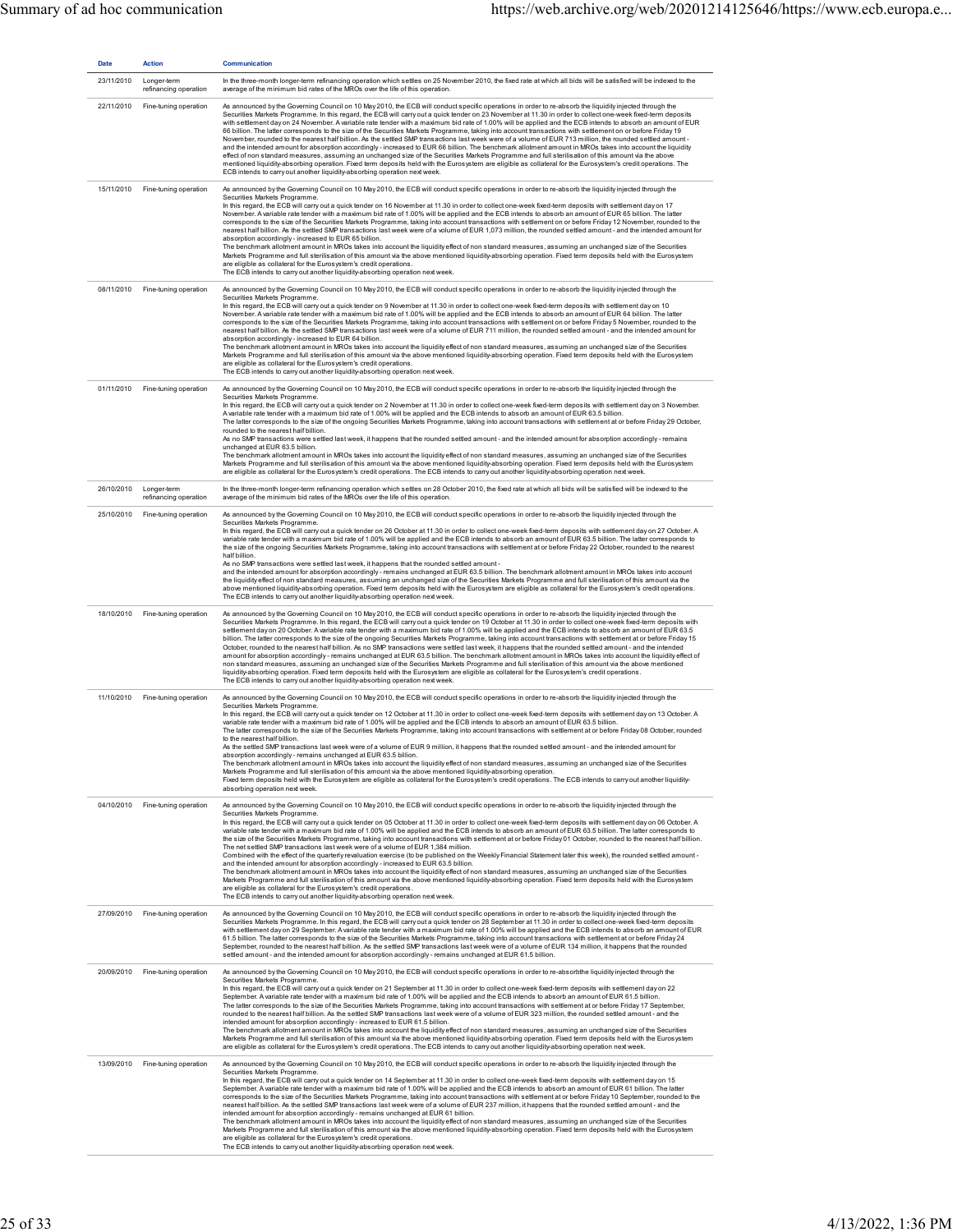| <b>Date</b> | <b>Action</b>                    | <b>Communication</b>                                                                                                                                                                                                                                                                                                                                                                                                                                                                                                                                                                                                                                                                                                                                                                                                                                                                                                                                                                                                                                                                                                                                                                                                                                                                                                                                                                                              |
|-------------|----------------------------------|-------------------------------------------------------------------------------------------------------------------------------------------------------------------------------------------------------------------------------------------------------------------------------------------------------------------------------------------------------------------------------------------------------------------------------------------------------------------------------------------------------------------------------------------------------------------------------------------------------------------------------------------------------------------------------------------------------------------------------------------------------------------------------------------------------------------------------------------------------------------------------------------------------------------------------------------------------------------------------------------------------------------------------------------------------------------------------------------------------------------------------------------------------------------------------------------------------------------------------------------------------------------------------------------------------------------------------------------------------------------------------------------------------------------|
| 06/09/2010  | Fine-tuning operation            | As announced by the Governing Council on 10 May 2010, the ECB will conduct specific operations in order to re-absorb the liquidity injected through the<br>Securities Markets Programme.<br>In this regard, the ECB will carry out a quick tender on 7 September at 11.30 in order to collect one-week fixed-term deposits with settlement day on 8<br>September. A variable rate tender with a maximum bid rate of 1.00% will be applied and the ECB intends to absorb an amount of EUR 61 billion. The latter<br>corresponds to the size of the Securities Markets Programme, taking into account transactions with settlement at or before Friday 3 September, rounded to the<br>nearest half billion. As the settled SMP transactions last week were of a volume of EUR 173 million, it happens that the rounded settled amount - and the<br>intended amount for absorption accordingly - remains unchanged at EUR 61 billion.<br>The benchmark allotment amount in MROs takes into account the liquidity effect of non standard measures, assuming an unchanged size of the Securities<br>Markets Programme and full sterilisation of this amount via the above mentioned liquidity-absorbing operation. Fixed term deposits held with the Eurosystem<br>are eligible as collateral for the Eurosystem's credit operations.<br>The ECB intends to carry out another liquidity-absorbing operation next week. |
| 30/08/2010  | Fine-tuning operation            | As announced by the Governing Council on 10 May 2010, the ECB will conduct specific operations in order to re-absorb the liquidity injected through the<br>Securities Markets Programme.<br>In this regard, the ECB will carry out a quick tender on 31 August at 11.30 in order to collect one-week fixed-term deposits with settlement day on 01 September.<br>A variable rate tender with a maximum bid rate of 1.00% will be applied and the ECB intends to absorb an amount of EUR 61 billion. The latter corresponds to<br>the size of the Securities Markets Programme, taking into account transactions with settlement at or before Friday 27 August, rounded to the nearest half billion.<br>As the settled SMP transactions last week were of a volume of EUR 142 million, the rounded settled amount - and the intended amount for absorption<br>accordingly - increased to EUR 61 billion.<br>The benchmark allotment amount in MROs takes into account the liquidity effect of non standard measures, assuming an unchanged size of the Securities<br>Markets Programme and full sterilisation of this amount via the above mentioned liquidity-absorbing operation. Fixed term deposits held with the Eurosystem<br>are eligible as collateral for the Eurosystem's credit operations. The ECB intends to carry out another liquidity-absorbing operation next week.                               |
| 23/08/2010  | Fine-tuning operation            | As announced by the Governing Council on 10 May 2010, the ECB will conduct specific operations in order to re-absorb the liquidity injected through the<br>Securities Markets Programme.<br>In this regard, the ECB will carry out a quick tender on 24 August at 11.30 in order to collect one-week fixed-term deposits with settlement day on 25 August. A<br>variable rate tender with a maximum bid rate of 1.00% will be applied and the ECB intends to absorb an amount of EUR 60.5 billion. The latter corresponds to<br>the size of the Securities Markets Programme, taking into account transactions with settlement at or before Friday 20 August, rounded to the nearest half billion.<br>As the settled SMP transactions last week were of a volume of EUR 338 million, it happens that the rounded settled amount - and the intended amount for<br>absorption accordingly-remains unchanged at EUR 60.5 billion.<br>The benchmark allotment amount in MROs takes into account the liquidity effect of non standard measures, assuming an unchanged size of the Securities<br>Markets Programme and full sterilisation of this amount via the above mentioned liquidity-absorbing operation. Fixed term deposits held with the Eurosystem<br>are eligible as collateral for the Eurosystem's credit operations.<br>The ECB intends to carry out another liquidity-absorbing operation next week.     |
| 16/08/2010  | Fine-tuning operation            | As announced by the Governing Council on 10 May 2010, the ECB will conduct specific operations in order to re-absorb the liquidity injected through the<br>Securities Markets Programme.<br>In this regard, the ECB will carry out a quick tender on 17 August at 11.30 in order to collect one-week fixed-term deposits with settlement day on 18 August. A<br>variable rate tender with a maximum bid rate of 1.00% will be applied and the ECB intends to absorb an amount of EUR 60.5 billion. The latter corresponds to<br>the size of the Securities Markets Programme, taking into account transactions with settlement at or before Friday 13 August, rounded to the nearest half billion.<br>As the settled SMP transactions last week were of a volume of EUR 10 million, it happens that the rounded settled amount - and the intended amount for<br>absorption accordingly-remains unchanged at EUR 60.5 billion. The benchmark allotment amount in MROs takes into account the liquidity effect of non<br>standard measures, assuming an unchanged size of the Securities Markets Programme and full sterilisation of this amount via the above mentioned liquidity-<br>absorbing operation. Fixed term deposits held with the Eurosystem are eligible as collateral for the Eurosystem's credit operations. The ECB intends to carry<br>out another liquidity-absorbing operation next week.        |
| 09/08/2010  | Fine-tuning operation            | As announced by the Governing Council on 10 May 2010, the ECB will conduct specific operations in order to re-absorb the liquidity injected through the<br>Securities Markets Programme.<br>In this regard, the ECB will carry out a quick tender on 10 August at 11.30 in order to collect one-week fixed-term deposits with settlement day on 11 August. A<br>variable rate tender with a maximum bid rate of 1.00% will be applied and the ECB intends to absorb an amount of EUR 60.5 billion. The latter corresponds to<br>the size of the Securities Markets Programme, taking into account transactions with settlement at or before Friday 06 August, rounded to the nearest half billion.<br>As the settled SMP transactions last week were of a volume of EUR 9 million, it happens that the rounded settled amount - and the intended amount for<br>absorption accordingly-remains unchanged at EUR 60.5 billion. The benchmark allotment amount in MROs takes into account the liquidity effect of non<br>standard measures, assuming an unchanged size of the Securities Markets Programme and full sterilisation of this amount via the above mentioned liquidity-<br>absorbing operation. Fixed term deposits held with the Eurosystem are eligible as collateral for the Eurosystem's credit operations.<br>The ECB intends to carry out another liquidity-absorbing operation next week.         |
| 02/08/2010  | Fine-tuning operation            | As announced by the Governing Council on 10 May 2010, the ECB will conduct specific operations in order to re-absorb the liquidity injected through the<br>Securities Markets Programme.<br>In this regard, the ECB will carry out a quick tender on 03 August at 11.30 in order to collect one-week fixed-term deposits with settlement day on 04 August. A<br>variable rate tender with a maximum bid rate of 1.00% will be applied and the ECB intends to absorb an amount of EUR 60.5 billion.<br>The latter corresponds to the size of the Securities Markets Programme, taking into account transactions with settlement at or before Friday 30 July, rounded to<br>the nearest half billion. As the settled SMP transactions last week were of a volume of EUR 81 million, it happens that the rounded settled amount - and the<br>intended amount for absorption accordingly - remains unchanged at EUR 60.5 billion.<br>The benchmark allotment amount in MROs takes into account the liquidity effect of non standard measures, assuming an unchanged size of the Securities<br>Markets Programme and full sterilisation of this amount via the above mentioned liquidity-absorbing operation. Fixed term deposits held with the Eurosystem<br>are eligible as collateral for the Eurosystem's credit operations.<br>The ECB intends to carry out another liquidity-absorbing operation next week.      |
| 26/07/2010  | Fine-tuning operation            | As announced by the Governing Council on 10 May 2010, the ECB will conduct specific operations in order to re-absorb the liquidity injected through the<br>Securities Markets Programme.<br>In this regard, the ECB will carry out a quick tender on 27 July at 11.30 in order to collect one-week fixed-term deposits with settlement day on 28 July. A variable<br>rate tender with a maximum bid rate of 1.00% will be applied and the ECB intends to absorb an amount of EUR 60.5 billion. The latter corresponds to the size of<br>the Securities Markets Programme, taking into account transactions with settlement at or before Friday 23 July, rounded to the nearest half billion. As the settled<br>SMP transactions last week were of a volume of EUR 176 million, the rounded settled amount - and the intended amount for absorption accordingly - increased<br>to EUR 60.5 billion.<br>The benchmark allotment amount in MROs takes into account the liquidity effect of non standard measures, assuming an unchanged size of the Securities<br>Markets Programme and full sterilisation of this amount via the above mentioned liquidity-absorbing operation. Fixed term deposits held with the Eurosystem<br>are eligible as collateral for the Eurosystem's credit operations.<br>The ECB intends to carry out another liquidity-absorbing operation next week.                                 |
|             | 19/07/2010 Fine-tuning operation | As announced by the Governing Council on 10 May 2010, the ECB will conduct specific operations in order to re-absorb the liquidity injected through the<br>Securities Markets Programme.<br>In this regard, the ECB will carry out a quick tender on 20 July at 11.30 in order to collect one-week fixed-term deposits with settlement day on 21 July. A variable<br>rate tender with a maximum bid rate of 1.00% will be applied and the ECB intends to absorb an amount of EUR 60 billion.<br>The latter corresponds to the size of the Securities Markets Programme, taking into account transactions with settlement at or before Friday 16 July, rounded to<br>the nearest half billion. As the settled SMP transactions last week were of a volume of EUR 302 million, it happens that the rounded settled amount - and the<br>intended amount for absorption accordingly - remains unchanged at EUR 60 billion.<br>The benchmark allotment amount in MROs takes into account the liquidity effect of non standard measures, assuming an unchanged size of the Securities<br>Markets Programme and full sterilisation of this amount via the above mentioned liquidity-absorbing operation. Fixed term deposits held with the Eurosystem<br>are eligible as collateral for the Eurosystem's credit operations.<br>The ECB intends to carry out another liquidity-absorbing operation next week.             |
| 13/07/2010  | Fine-tuning operation            | The ECB's liquidity forecasts show that a large positive liquidity imbalance is expected today, the last day of the reserve maintenance period. With a view to<br>counter this imbalance, the ECB will launch today at 3 p.m. a liquidity absorbing fine-tuning operation in the form of a variable rate tender with a maximum bid<br>rate of 1.00% and without a pre-set amount.                                                                                                                                                                                                                                                                                                                                                                                                                                                                                                                                                                                                                                                                                                                                                                                                                                                                                                                                                                                                                                 |
| 12/07/2010  | Fine-tuning operation            | As announced by the Governing Council on 10 May 2010, the ECB will conduct specific operations in order to re-absorb the liquidity injected through the<br>Securities Markets Programme. In this regard, the ECB will carry out a quick tender on 13 July at 11.30 in order to collect one-week fixed-term deposits with<br>settlement day on 14 July. A variable rate tender with a maximum bid rate of 1.00% will be applied and the ECB intends to absorb an amount of EUR 60 billion.<br>The latter corresponds to the size of the Securities Markets Programme, taking into account transactions with settlement at or before Friday 09 July. The<br>benchmark allotment amount in MROs takes into account the liquidity effect of non standard measures, assuming an unchanged size of the Securities Markets<br>Programme and full sterilisation of this amount via the above mentioned liquidity-absorbing operation. Fixed term deposits held with the Eurosystem are<br>eligible as collateral for the Eurosystem's credit operations. The ECB intends to carry out another liquidity-absorbing operation next week.                                                                                                                                                                                                                                                                                    |
| 05/07/2010  | Fine-tuning operation            | As announced by the Governing Council on 10 May 2010, the ECB will conduct specific operations in order to re-absorb the liquidity injected through the<br>Securities Markets Programme.<br>In this regard, the ECB will carry out a quick tender on 06 July at 11.30 in order to collect one-week fixed-term deposits with settlement day on 07 July. A variable<br>rate tender with a maximum bid rate of 1.00% will be applied and the ECB intends to absorb an amount of EUR 59 billion.<br>The latter corresponds to the size of the Securities Markets Programme, taking into account transactions with settlement at or before Friday 02 July. The<br>benchmark allotment amount in MROs takes into account the liquidity effect of non standard measures, assuming an unchanged size of the Securities Markets<br>Programme and full sterilisation of this amount via the above mentioned liquidity-absorbing operation. Fixed term deposits held with the Eurosystem are<br>eligible as collateral for the Eurosystem's credit operations.<br>The ECB intends to carry out another liquidity-absorbing operation next week.                                                                                                                                                                                                                                                                              |
| 28/06/2010  | Fine-tuning operation            | As announced by the Governing Council on 10 May 2010, the ECB will conduct specific operations in order to re-absorb the liquidity injected through the<br>Securities Markets Programme.<br>In this regard, the ECB will carry out a quick tender on 29 June at 11.30 in order to collect one-week fixed-term deposits with settlement day on 30 June. A<br>variable rate tender with a maximum bid rate of 1.00% will be applied and the ECB intends to absorb an amount of EUR 55 billion.<br>The latter corresponds to the size of the Securities Markets Programme, taking into account transactions with settlement at or before Friday 25 June. The<br>benchmark allotment amount in MROs takes into account the liquidity effect of non standard measures, assuming an unchanged size of the Securities Markets<br>Programme and full sterilisation of this amount via the above mentioned liquidity-absorbing operation. Fixed term deposits held with the Eurosystem are<br>eligible as collateral for the Eurosystem's credit operations.<br>The ECB intends to carry out another liquidity-absorbing operation next week.                                                                                                                                                                                                                                                                              |
| 21/06/2010  | Fine-tuning operation            | As announced by the Governing Council on 10 May 2010, the ECB will conduct specific operations in order to re-absorb the liquidity injected through the<br>Securities Markets Programme.<br>In this regard, the ECB will carry out a quick tender on 22 June at 11.30 in order to collect one-week fixed-term deposits with settlement day on 23 June. A<br>variable rate tender with a maximum bid rate of 1.00% will be applied and the ECB intends to absorb an amount of EUR 51 billion.<br>The latter corresponds to the size of the Securities Markets Programme, taking into account transactions with settlement at or before Friday 18 June. The<br>benchmark allotment amount in MROs takes into account the liquidity effect of non standard measures, assuming an unchanged size of the Securities Markets<br>Programme and full sterilisation of this amount via the above mentioned liquidity-absorbing operation. Fixed term deposits held with the Eurosystem are                                                                                                                                                                                                                                                                                                                                                                                                                                 |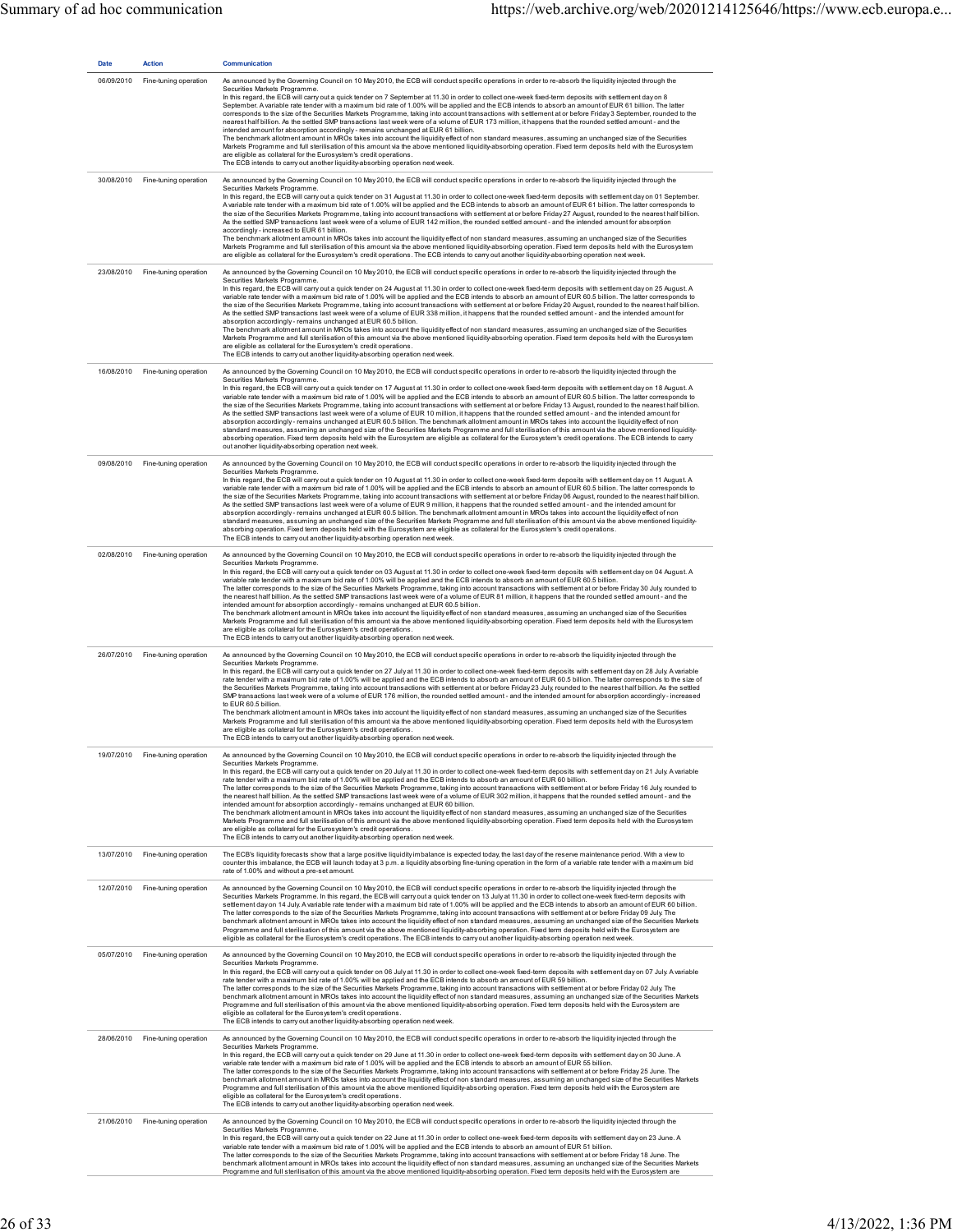| <b>Date</b> | <b>Action</b>                                                               | Communication<br>eligible as collateral for the Eurosystem's credit operations.<br>The ECB intends to carry out another liquidity-absorbing operation next week.                                                                                                                                                                                                                                                                                                                                                                                                                                                                                                                                                                                                                                                                                                                                                                                                                                                                                                                                                                       |
|-------------|-----------------------------------------------------------------------------|----------------------------------------------------------------------------------------------------------------------------------------------------------------------------------------------------------------------------------------------------------------------------------------------------------------------------------------------------------------------------------------------------------------------------------------------------------------------------------------------------------------------------------------------------------------------------------------------------------------------------------------------------------------------------------------------------------------------------------------------------------------------------------------------------------------------------------------------------------------------------------------------------------------------------------------------------------------------------------------------------------------------------------------------------------------------------------------------------------------------------------------|
| 14/06/2010  | Fine-tuning operation                                                       | As announced by the Governing Council on 10 May 2010, the ECB will conduct specific operations in order to re-absorb the liquidity injected through the<br>Securities Markets Programme.<br>In this regard, the ECB will carry out a quick tender on 15 June at 11.30 in order to collect one-week fixed-term deposits with settlement day on 16 June. A<br>variable rate tender with a maximum bid rate of 1.00% will be applied and the ECB intends to absorb an amount of EUR 47 billion. The latter corresponds to the<br>size of the Securities Markets Programme, taking into account transactions with settlement at or before Friday 11 June. The benchmark allotment amount in<br>MROs takes into account the liquidity effect of non standard measures, assuming an unchanged size of the Securities Markets Programme and full sterilisation<br>of this amount via the above mentioned liquidity-absorbing operation. Fixed term deposits held with the Eurosystem are eligible as collateral for the<br>Eurosystem's credit operations.<br>The ECB intends to carry out another liquidity-absorbing operation next week.   |
| 07/06/2010  | Fine-tuning operation                                                       | As announced by the Governing Council on 10 May 2010, the ECB will conduct specific operations in order to re-absorb the liquidity injected through the<br>Securities Markets Programme.<br>In this regard, the ECB will carry out a quick tender on 08 June at 11.30 in order to collect one-week fixed-term deposits with settlement day on 09 June. A<br>variable rate tender with a maximum bid rate of 1.00% will be applied and the ECB intends to absorb an amount of EUR 40.5 billion.<br>The latter corresponds to the size of the Securities Markets Programme, taking into account transactions with settlement at or before Friday 04 June. The<br>benchmark allotment amount in MROs takes into account the liquidity effect of non standard measures, assuming an unchanged size of the Securities Markets<br>Programme and full sterilisation of this amount via the above mentioned liquidity-absorbing operation. Fixed term deposits held with the Eurosystem are<br>eligible as collateral for the Eurosystem's credit operations.<br>The ECB intends to carry out another liquidity-absorbing operation next week. |
|             | 31/05/2010 Fine-tuning operation                                            | As announced by the Governing Council on 10 May 2010, the ECB will conduct specific operations in order to re-absorb the liquidity injected through the<br>Securities Markets Programme.<br>In this regard, the ECB will carry out a quick tender on 01 June at 11.30 in order to collect one-week fixed-term deposits with settlement day on 02 June. A<br>variable rate tender with a maximum bid rate of 1.00% will be applied and the ECB intends to absorb an amount of EUR 35 billion.<br>The latter corresponds to the size of the Securities Markets Programme, taking into account transactions with settlement at or before Friday 28 May. The<br>benchmark allotment amount in MROs takes into account the liquidity effect of non standard measures, assuming an unchanged size of the Securities Markets<br>Programme and full sterilisation of this amount via the above mentioned liquidity-absorbing operation. Fixed term deposits held with the Eurosystem are<br>eligible as collateral for the Eurosystem's credit operations.<br>The ECB intends to carry out another liquidity-absorbing operation next week.    |
|             | 24/05/2010 Fine-tuning operation                                            | As announced by the Governing Council on 10 May 2010, the ECB will conduct specific operations in order to re-absorb the liquidity injected through the<br>Securities Markets Programme.<br>In this regard, the ECB will carry out a quick tender on 25 May at 11.30 in order to collect one-week fixed-term deposits with settlement day on 26 May. A variable<br>rate tender with a maximum bid rate of 1.00% will be applied and the ECB intends to absorb an amount of EUR 26.5 billion.<br>The latter corresponds to the size of the Securities Markets Programme, taking into account transactions with settlement at or before Friday 21 May. The<br>benchmark allotment amount in MROs takes into account the liquidity effect of non standard measures, assuming an unchanged size of the Securities Markets<br>Programme and full sterilisation of this amount via the above mentioned liquidity-absorbing operation. Fixed term deposits held with the Eurosystem are<br>eligible as collateral for the Eurosystem's credit operations.<br>The ECB intends to carry out another liquidity-absorbing operation next week.    |
|             | 17/05/2010 Fine-tuning operation                                            | As decided by the Governing Council on 10 May 2010, the ECB will conduct specific operations in order to re-absorb the liquidity injected through the Securities<br>Markets Programme.<br>In this regard, the ECB will carry out a quick tender on 18 May at 11.30 in order to collect one-week fixed-term deposits with settlement day on 19 May. A variable<br>rate tender with a maximum bid rate of 1.00% will be applied and the ECB intends to absorb an amount of EUR 16.5 billion.<br>The latter corresponds to the size of the Securities Market Programme, taking into account transactions with settlement at or before Friday 14 May. The<br>benchmark allotment amount in MROs takes into account the liquidity effect of non standard measures, assuming an unchanged size of the Securities Markets<br>Programme and full sterilisation of this amount via the above mentioned liquidity-absorbing operation. Fixed term deposits held with the Eurosystem are<br>eligible as collateral for the Eurosystem A's credit operations.<br>The ECB intends to carry out another liquidity-absorbing operation next week.     |
| 11/05/2010  | Fine-tuning operation                                                       | The ECB's liquidity forecasts show that a large positive liquidity imbalance is expected today, the last day of the reserve maintenance period. With a view to<br>counter this imbalance, the ECB will launch today at 3 p.m. a liquidity absorbing fine-tuning operation in the form of a variable rate tender with a maximum bid<br>rate of 1.00% and without a pre-set amount.                                                                                                                                                                                                                                                                                                                                                                                                                                                                                                                                                                                                                                                                                                                                                      |
| 13/04/2010  | Fine-tuning operation                                                       | The ECB's liquidity forecasts show that a large positive liquidity imbalance is expected today, the last day of the reserve maintenance period. With a view to<br>counter this imbalance, the ECB will launch today at 3 p.m. a liquidity absorbing fine-tuning operation in the form of a variable rate tender with a maximum bid<br>rate of 1.00% and without a pre-set amount.                                                                                                                                                                                                                                                                                                                                                                                                                                                                                                                                                                                                                                                                                                                                                      |
| 12/04/2010  | Longer-term<br>refinancing operation                                        | The Governing Council of the ECB has decided to set the indicative allotment amount for the three-month longer-term refinancing operation which settles on 29<br>April 2010 at EUR 15 billion. The actual allotment amount to be decided on 28 April 2010 may deviate from the indicative allotment amount.                                                                                                                                                                                                                                                                                                                                                                                                                                                                                                                                                                                                                                                                                                                                                                                                                            |
| 29/03/2010  | Longer-term<br>refinancing operations<br>(3m) and SLTRO (6m)                | In the last six-month longer-term refinancing operation which settles on 1 April the rate at which all bids will be satisfied (i.e. there will be full allotment) will be<br>indexed to the average minimum bid rates of the MROs over the life of this operation.                                                                                                                                                                                                                                                                                                                                                                                                                                                                                                                                                                                                                                                                                                                                                                                                                                                                     |
|             |                                                                             | In the three-month longer-term refinancing operation which settles on 1 April, the fixed rate at which all bids will be satisfied will be equal to the prevailing rate<br>on the main refinancing operation, i.e. 1.00%. As announced in the ECB press release of 4 March, the ECB will return to variable rate tender procedures in the<br>three-month longer-term refinancing operations, starting with the operation to be allotted on 28 April 2010. As a technical and transitional measure, the MRO<br>rate will be used as the minimum bid rate in these operations.                                                                                                                                                                                                                                                                                                                                                                                                                                                                                                                                                            |
| 08/03/2010  | Special term<br>refinancing operation                                       | In the special term refinancing operation which settles on 10 March, the fixed rate at which all bids will be satisfied (i.e. there will be full allotment) will be equal<br>to the prevailing rate on the main refinancing operation, i.e. 1.00%.                                                                                                                                                                                                                                                                                                                                                                                                                                                                                                                                                                                                                                                                                                                                                                                                                                                                                     |
| 22/02/2010  | Longer-term<br>refinancing operation                                        | In the three-month longer-term refinancing operation which settles on 25 February, the fixed rate at which all bids will be satisfied (i.e. there will be full allotment)<br>will be equal to the prevailing rate on the main refinancing operation, i.e. 1.00%. In subsequent longer-term refinancing operations with full allotment, the fixed<br>rate may include a spread in addition to the rate on the main refinancing operations, depending on the prevailing circumstances.                                                                                                                                                                                                                                                                                                                                                                                                                                                                                                                                                                                                                                                   |
| 25/01/2010  | Longer-term<br>refinancing operation                                        | In the three-month longer-term refinancing operation which settles on 28 January, the fixed rate at which all bids will be satisfied (i.e. there will be full allotment)<br>will be equal to the prevailing rate on the main refinancing operation, i.e. 1.00%. In subsequent longer-term refinancing operations with full allotment, the fixed<br>rate may include a spread in addition to the rate on the main refinancing operations, depending on the prevailing circumstances.                                                                                                                                                                                                                                                                                                                                                                                                                                                                                                                                                                                                                                                    |
| 19/01/2010  | Fine-tuning operation                                                       | The ECB's liquidity forecasts show that a large positive liquidity imbalance is expected today, the last day of the reserve maintenance period. With a view to<br>counter this imbalance, the ECB will launch today at 3 p.m. a liquidity absorbing fine-tuning operation in the form of a variable rate tender with a maximum bid<br>rate of 1.00% and without a pre-set amount.                                                                                                                                                                                                                                                                                                                                                                                                                                                                                                                                                                                                                                                                                                                                                      |
| 18/01/2010  | Special term<br>refinancing operation                                       | In the special term refinancing operation which settles on 20 January, the fixed rate at which all bids will be satisfied (i.e. there will be full allotment) will be<br>equal to the prevailing rate on the main refinancing operation, i.e. 1.00%. In subsequent longer-term refinancing operations with full allotment, the fixed rate may<br>include a spread in addition to the rate on the main refinancing operations, depending on the prevailing circumstances.                                                                                                                                                                                                                                                                                                                                                                                                                                                                                                                                                                                                                                                               |
| 14/12/2009  | Regular and one-year<br>longer-term<br>refinancing operations               | In the three-month longer-term refinancing operation which settles on 17 December, the fixed rate at which all bids will be satisfied (i.e. there will be full<br>allotment) will be equal to the prevailing rate on the main refinancing operation, i.e. 1.00%. In the last one-year longer-term refinancing operation which settles<br>on 17 December the rate at which all bids will be satisfied will be indexed to the average minimum bid rates of the MROs over the life of this operation. In<br>subsequent longer-term refinancing operations with full allotment, the fixed rate may include a spread in addition to the rate on the main refinancing operation,<br>depending on the prevailing circumstances.                                                                                                                                                                                                                                                                                                                                                                                                               |
| 04/12/2009  | Special term and<br>supplementary longer-<br>term refinancing<br>operations | In the special term refinancing operation which settles on 08 December and in the two supplementary longer-term refinancing operations which settle on 10<br>December, the fixed rate at which all bids will be satisfied (i.e. there will be full allotment) will be equal to the prevailing rate on the main refinancing operation,<br>i.e. 1.00%. In subsequent longer-term refinancing operations with full allotment, the fixed rate may include a spread in addition to the rate on the main<br>refinancing operation, depending on the prevailing circumstances.                                                                                                                                                                                                                                                                                                                                                                                                                                                                                                                                                                |
| 23/11/2009  | Longer-term<br>refinancing operation                                        | In the three-month longer-term refinancing operation which settles on 26 November, the fixed rate at which all bids will be satisfied (i.e. there will be full<br>allotment) will be equal to the prevailing rate on the main refinancing operation, i.e. 1.00%. In subsequent longer-term refinancing operations with full allotment,<br>the fixed rate may include a spread in addition to the rate on the main refinancing operation, depending on the prevailing circumstances.                                                                                                                                                                                                                                                                                                                                                                                                                                                                                                                                                                                                                                                    |
| 09/11/2009  | Special term and<br>supplementary longer-<br>term refinancing<br>operations | In the special term refinancing operation which settles on 11 November and in the two supplementary longer-term refinancing operations which settle on 12<br>November, the fixed rate at which all bids will be satisfied (i.e. there will be full allotment) will be equal to the prevailing rate on the main refinancing operation,<br>i.e. 1.00%. In subsequent longer-term refinancing operations with full allotment the fixed rate may include a spread in addition to the rate on the main<br>refinancing operation, depending on the prevailing circumstances.                                                                                                                                                                                                                                                                                                                                                                                                                                                                                                                                                                 |
| 26/10/2009  | Longer-term<br>refinancing operation<br>(3m)                                | In the three-month operation which settles on 29 October, the fixed rate at which all bids will be satisfied (i.e. there will be full allotment) will be equal to the<br>prevailing rate on the main refinancing operation, i.e. 1.00%. In subsequent longer-term refinancing operations with full allotment, the fixed rate may include a<br>spread in addition to the rate on the main refinancing operation, depending on the prevailing circumstances.                                                                                                                                                                                                                                                                                                                                                                                                                                                                                                                                                                                                                                                                             |
| 05/10/2009  | Supplementary longer-<br>term refinancing<br>operations (3m and<br>6m)      | In the two supplementary longer-term refinancing operations which settle on 8 October, the fixed rate at which all bids will be satisfied (i.e. there will be full<br>allotment) will be equal to the prevailing rate on the main refinancing operation, i.e. 1.00%. In subsequent longer-term refinancing operations with full allotment,<br>the fixed rate may include a spread in addition to the rate on the main refinancing operation, depending on the prevailing circumstances.                                                                                                                                                                                                                                                                                                                                                                                                                                                                                                                                                                                                                                                |
| 29/09/2009  | Regular and one-year<br>longer-term<br>refinancing operations               | In the three-month and one-year longer-term refinancing operations which settle on 1 October, the fixed rate at which all bids will be satisfied (i.e. there will be<br>full allotment) will be equal to the prevailing rate on the main refinancing operation, i.e. 1.00%. In subsequent longer-term refinancing operations with full<br>allotment, the fixed rate may include a spread in addition to the rate on the main refinancing operation, depending on the prevailing circumstances.                                                                                                                                                                                                                                                                                                                                                                                                                                                                                                                                                                                                                                         |
| 08/09/2009  | Fine-tuning operation                                                       | The ECB's liquidity forecasts show that a large positive liquidity imbalance is expected today, 8 September 2009, the last day of the reserve maintenance period.<br>With a view to counter this imbalance, the ECB will launch today at 3 p.m. a liquidity absorbing fine-tuning operation in the form of a variable rate tender with a<br>maximum bid rate of 1,00% and without a pre-set amount.                                                                                                                                                                                                                                                                                                                                                                                                                                                                                                                                                                                                                                                                                                                                    |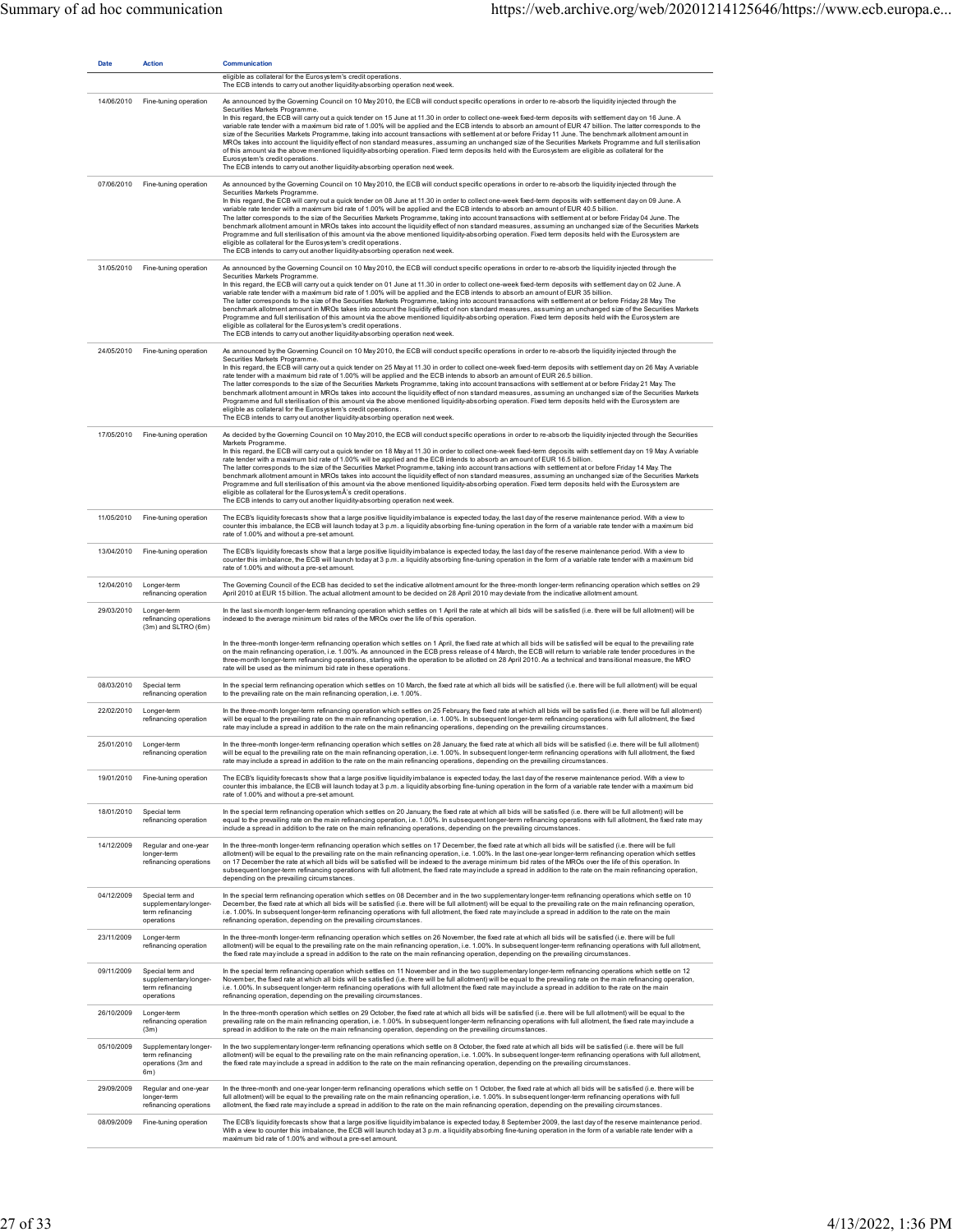| <b>Date</b> | <b>Action</b>                                                                                                         | Communication                                                                                                                                                                                                                                                                                                                                                                                                                                                                                                                                                                                                                                                                                                                                                                                                                                                                                                                                                                                                                   |
|-------------|-----------------------------------------------------------------------------------------------------------------------|---------------------------------------------------------------------------------------------------------------------------------------------------------------------------------------------------------------------------------------------------------------------------------------------------------------------------------------------------------------------------------------------------------------------------------------------------------------------------------------------------------------------------------------------------------------------------------------------------------------------------------------------------------------------------------------------------------------------------------------------------------------------------------------------------------------------------------------------------------------------------------------------------------------------------------------------------------------------------------------------------------------------------------|
| 07/09/2009  | Special term and<br>supplementary longer-<br>term refinancing<br>operations                                           | In the special term refinancing operation which settles on 9 September and in the two supplementary longer-term refinancing operations which settle on 10<br>September, the fixed rate at which all bids will be satisfied (i.e. there will be full allotment) will be equal to the prevailing rate on the main refinancing operation,<br>i.e. 1.00%. In subsequent longer-term refinancing operations with full allotment the fixed rate may include a spread in addition to the rate on the main<br>refinancing operation, depending on the prevailing circumstances.                                                                                                                                                                                                                                                                                                                                                                                                                                                         |
| 24/08/2009  | Longer-term<br>refinancing operation                                                                                  | In the longer-term refinancing operation which settles on 27 August, the fixed rate at which all bids will be satisfied (i.e. there will be full allotment) will be equal<br>to the prevailing rate on the main refinancing operation, i.e. 1.00%. In subsequent longer-term refinancing operations with full allotment, the fixed rate may<br>include a spread in addition to the rate on the main refinancing operation, depending on the prevailing circumstances.                                                                                                                                                                                                                                                                                                                                                                                                                                                                                                                                                           |
| 10/08/2009  | Special term and<br>supplementary longer-<br>term refinancing<br>operations                                           | In the special term refinancing operation which settles on 12 August and in the two supplementary longer-term refinancing operations which settle on 13<br>August, the fixed rate at which all bids will be satisfied (i.e. there will be full allotment) will be equal to the prevailing rate on the main refinancing operation, i.e.<br>1.00%. In subsequent longer-term refinancing operations with full allotment the fixed rate may include a spread in addition to the rate on the main refinancing<br>operation, depending on the prevailing circumstances.                                                                                                                                                                                                                                                                                                                                                                                                                                                              |
| 27/07/2009  | Longer-term<br>refinancing operation                                                                                  | In the longer-term refinancing operation which settles on 30 July, the fixed rate at which all bids will be satisfied (i.e. there will be full allotment) will be equal to<br>the prevailing rate on the main refinancing operation, i.e. 1.00%. In subsequent longer-term refinancing operations with full allotment, the fixed rate may include<br>a spread in addition to the rate on the main refinancing operation, depending on the prevailing circumstances.                                                                                                                                                                                                                                                                                                                                                                                                                                                                                                                                                             |
| 06/07/2009  | Reflecting covered<br>bonds purchases &<br>foreign exchange<br>swaps in the liquidity<br>analysis of the euro<br>area | The following changes to the regular publication of figures relating to the liquidity position of the euro area banking system vis-A-vis the Eurosystem will come<br>into effect with the maintenance period starting on 8 July 2009. The changes will remain effective until further notice.<br>The liquidity effect of the covered bond portfolio will be displayed under open market operations and not under autonomous factors.<br>$\mathbf{r}$<br>When calculating the benchmark allotment amount for main refinancing operations, the ECB will take into account the liquidity provision resulting from<br>$\lambda$<br>covered bond transactions that have taken place at the time of the calculation.*<br>Until now, the euro liquidity effect of the foreign exchange swap operations carried out by the Eurosystem with its counterparties has been booked as an<br>$\mathcal{E}$<br>autonomous factor. These operations will now be considered part of the outstanding amount of Eurosystem open market operations. |
|             |                                                                                                                       | For illustrations of the calculation of the benchmark allotment amount, please see the article "The liquidity management of the ECB" (Monthly Bulletin,<br>May 2002).                                                                                                                                                                                                                                                                                                                                                                                                                                                                                                                                                                                                                                                                                                                                                                                                                                                           |
| 06/07/2009  | Special term and<br>supplementary longer-<br>term refinancing<br>operations                                           | In the special term refinancing operation which settles on 8 July and in the two supplementary longer-term refinancing operations which settle on 9 July, the<br>fixed rate at which all bids will be satisfied (i.e. there will be full allotment) will be equal to the prevailing rate on the main refinancing operation, i.e. 1.00%. In<br>subsequent longer-term refinancing operations with full allotment the fixed rate may include a spread in addition to the rate on the main refinancing operation,<br>depending on the prevailing circumstances.                                                                                                                                                                                                                                                                                                                                                                                                                                                                    |
| 23/06/2009  | Regular and one-year<br>longer-term<br>refinancing operations                                                         | In the three-month and one-year longer-term refinancing operations which settle on 25 June, the fixed rate at which all bids will be satisfied (i.e. there will be full<br>allotment) will be equal to the prevailing rate on the main refinancing operation, i.e. 1.00%. In subsequent longer-term refinancing operations with full allotment,<br>the fixed rate may include a spread in addition to the rate on the main refinancing operation, depending on the prevailing circumstances.                                                                                                                                                                                                                                                                                                                                                                                                                                                                                                                                    |
| 09/06/2009  | Fine-tuning operation                                                                                                 | The ECB's liquidity forecasts show that a large positive liquidity imbalance is expected today, the last day of the reserve maintenance period. To counter this<br>imbalance the ECB will launch today at 3 p.m. a liquidity absorbing fine-tuning operation in the form of a variable rate tender with a maximum bid rate of 1.00%<br>and without a pre-set amount.                                                                                                                                                                                                                                                                                                                                                                                                                                                                                                                                                                                                                                                            |
| 08/06/2009  | Special term and<br>supplementary longer-<br>term refinancing<br>operations                                           | In the special term refinancing operation which settles on 10 June and in the two supplementary longer-term refinancing operations which settle on 11 June,<br>the fixed rate at which all bids will be satisfied (i.e. there will be full allotment) will be equal to the prevailing rate on the main refinancing operation, i.e. 1.00%. In<br>subsequent longer-term refinancing operations with full allotment the fixed rate may include a spread in addition to the rate on the main refinancing operation,<br>depending on the prevailing circumstances.                                                                                                                                                                                                                                                                                                                                                                                                                                                                  |
| 25/05/2009  | Longer-term<br>refinancing operation                                                                                  | In the longer-term refinancing operation which settles on 28 May, the fixed rate at which all bids will be satisfied (i.e. there will be full allotment) will be equal to<br>the prevailing rate on the main refinancing operation, i.e. 1.00%. In subsequent longer-term refinancing operations with full allotment, the fixed rate may include<br>a spread in addition to the rate on the main refinancing operation, depending on the prevailing circumstances.                                                                                                                                                                                                                                                                                                                                                                                                                                                                                                                                                              |
| 12/05/2009  | Fine-tuning operation                                                                                                 | The ECB's liquidity forecasts show that a large positive liquidity imbalance is expected today, the last day of the reserve maintenance period. To counter this<br>imbalance the ECB will launch today at 3 p.m. a liquidity absorbing fine-tuning operation in the form of a variable rate tender with a maximum bid rate of 1.25%<br>and without a pre-set amount.                                                                                                                                                                                                                                                                                                                                                                                                                                                                                                                                                                                                                                                            |
| 11/05/2009  | Special term and<br>supplementary longer-<br>term refinancing<br>operations                                           | In the special term refinancing operation which settles on 13 May and in the two supplementary longer-term refinancing operations which settle on 14 May, the<br>fixed rate at which all bids will be satisfied (i.e. there will be full allotment) will be equal to the prevailing rate on the main refinancing operation, i.e. 1.00%.<br>In subsequent longer-term refinancing operations with full allotment the fixed rate may include a spread in addition to the rate on the main refinancing<br>operation, depending on the prevailing circumstances.                                                                                                                                                                                                                                                                                                                                                                                                                                                                    |
| 27/04/2009  | EUR/CHF FX swap<br>operations                                                                                         | The Governing Council of the ECB has decided to continue conducting the one-week EUR/CHF foreign exchange swap operations at least until the end of July<br>2009 to support further improvements in the short-term Swiss franc funding markets. It has also agreed to align the interest rates used to calculate the fixed<br>swap points more closely with market interest rates.                                                                                                                                                                                                                                                                                                                                                                                                                                                                                                                                                                                                                                              |
| 27/04/2009  | Longer-term<br>refinancing operation                                                                                  | In the longer-term refinancing operation which will settle on 30 April, the fixed rate at which all bids will be satisfied (i.e. there will be full allotment) will be equal<br>to the prevailing rate on the main refinancing operation, i.e. 1.25%. In subsequent longer-term refinancing operations with full allotment the fixed rate may<br>include a spread in addition to the rate on the main refinancing operation, depending on the prevailing circumstances.                                                                                                                                                                                                                                                                                                                                                                                                                                                                                                                                                         |
| 07/04/2009  | Fine-tuning operation                                                                                                 | The ECB's liquidity forecasts show that a large positive liquidity imbalance is expected today, the last day of the reserve maintenance period. With a view to<br>counter this imbalance, the ECB will launch today at 3 p.m. a liquidity absorbing fine-tuning operation in the form of a variable rate tender with a maximum bid<br>rate of 1.50% and without a pre-set amount.                                                                                                                                                                                                                                                                                                                                                                                                                                                                                                                                                                                                                                               |
| 06/04/2009  | Special term and<br>supplementary longer-<br>term refinancing<br>operations                                           | In the special term refinancing operation which settles on 8 April and in the supplementary longer-term refinancing operation which settles on 9 April, the fixed<br>rate at which all bids will be satisfied (i.e. there will be full allotment) will be equal to the prevailing rate on the main refinancing operation, i.e. 1.25%.<br>In subsequent longer-term refinancing operations with full allotment the fixed rate may include a spread in addition to the rate on the main refinancing<br>operation, depending on the prevailing circumstances.                                                                                                                                                                                                                                                                                                                                                                                                                                                                      |
| 23/03/2009  | Longer-term<br>refinancing operation                                                                                  | In the longer-term refinancing operation which settles on 26 March, the fixed rate at which all bids will be satisfied (i.e. there will be full allotment), will be equal<br>to the prevailing rate on the main refinancing operation, i.e. 1.50%.<br>In subsequent longer-term refinancing operations with full allotment, the fixed rate may include a spread in addition to the rate on the main refinancing<br>operation depending on the prevailing circumstances.                                                                                                                                                                                                                                                                                                                                                                                                                                                                                                                                                         |
| 10/03/2009  | Fine-tuning operation                                                                                                 | The ECB's liquidity forecasts show that a large positive liquidity imbalance is expected today, the last day of the reserve maintenance period. With a view to<br>counter this imbalance, the ECB will launch today at 3 p.m. a liquidity absorbing fine-tuning operation in the form of a variable rate tender with a maximum bid<br>rate of 2.00% and without a pre-set amount.                                                                                                                                                                                                                                                                                                                                                                                                                                                                                                                                                                                                                                               |
| 09/03/2009  | Special term and<br>supplementary longer-<br>term refinancing<br>operations                                           | In the special term refinancing operation which settles on 11 March and in the supplementary longer-term refinancing operations which settle on 12 March, the<br>fixed rate at which all bids will be satisfied (i.e. there will be full allotment), will be equal to the prevailing rate on the main refinancing operation, i.e. 1.50%.<br>In subsequent longer-term refinancing operations with full allotment, the fixed rate may include a spread in addition to the rate on the main refinancing<br>operation depending on the prevailing circumstances.                                                                                                                                                                                                                                                                                                                                                                                                                                                                   |
| 23/02/2009  | Longer-term<br>refinancing operation                                                                                  | In the 3-month longer-term refinancing operation which settles on 26 February, the fixed rate at which all bids will be satisfied (i.e. there will be full allotment),<br>will be equal to the prevailing rate on the main refinancing operation, i.e. 2.00%.<br>In subsequent longer-term refinancing operations with full allotment, the fixed rate may include a spread in addition to the rate on the main refinancing<br>operation depending on the prevailing circumstances.                                                                                                                                                                                                                                                                                                                                                                                                                                                                                                                                              |
| 10/02/2009  | Fine-tuning operation                                                                                                 | The ECB's liquidity forecasts show that a large positive liquidity imbalance is expected today, the last day of the reserve maintenance period. With a view to<br>counter this imbalance, the ECB will launch today at 3 p.m. a liquidity absorbing fine-tuning operation in the form of a variable rate tender with a maximum bid<br>rate of 2.00% and without a pre-set amount.                                                                                                                                                                                                                                                                                                                                                                                                                                                                                                                                                                                                                                               |
| 09/02/2009  | Special term and<br>supplementary longer-<br>term refinancing<br>operations                                           | In the special term refinancing operation which settles on 11 February and in the 3-month and 6-month supplementary longer term refinancing operations<br>which settle on 12 February, the fixed rate at which all bids will be satisfied (i.e. there will be full allotment), will be equal to the prevailing rate on the main<br>refinancing operation, i.e. 2,00%.<br>In subsequent longer-term refinancing operations with full allotment, the fixed rate may include a spread in addition to the rate on the main refinancing<br>operation depending on the prevailing circumstances.                                                                                                                                                                                                                                                                                                                                                                                                                                      |
| 20/01/2009  | Fine-tuning operation                                                                                                 | The ECB's liquidity forecasts show that a large positive liquidity imbalance is expected today, the last day of the reserve maintenance period. With a view to<br>counter this imbalance, the ECB will launch today at 3 p.m. a liquidity absorbing fine-tuning operation in the form of a variable rate tender with the maximum bid<br>rate of 2.50% and without a pre-set amount.                                                                                                                                                                                                                                                                                                                                                                                                                                                                                                                                                                                                                                             |
| 19/01/2009  | Special term<br>refinancing operation                                                                                 | In the special term refinancing operation which settles on 21 January, the fixed rate at which all bids will be satisfied (i.e. there will be full allotment), will be<br>equal to the prevailing rate on the main refinancing operation, i.e. 2.00%.<br>In subsequent longer-term refinancing operations with full allotment, the fixed rate may include a spread in addition to the rate on the main refinancing<br>operation depending on the prevailing circumstances.                                                                                                                                                                                                                                                                                                                                                                                                                                                                                                                                                      |
| 02/01/2009  | Supplementary longer-<br>term refinancing<br>operation                                                                | In the special longer-term refinancing operations which settle on 8 January, the fixed rate at which all bids will be satisfied (i.e. there will be full allotment), will<br>be equal to the prevailing rate on the main refinancing operation, i.e. 2.50%. In subsequent longer-term refinancing operations with full allotment, the fixed rate<br>may include a spread in addition to the rate on the main refinancing operation depending on the prevailing circumstances.                                                                                                                                                                                                                                                                                                                                                                                                                                                                                                                                                   |
|             |                                                                                                                       |                                                                                                                                                                                                                                                                                                                                                                                                                                                                                                                                                                                                                                                                                                                                                                                                                                                                                                                                                                                                                                 |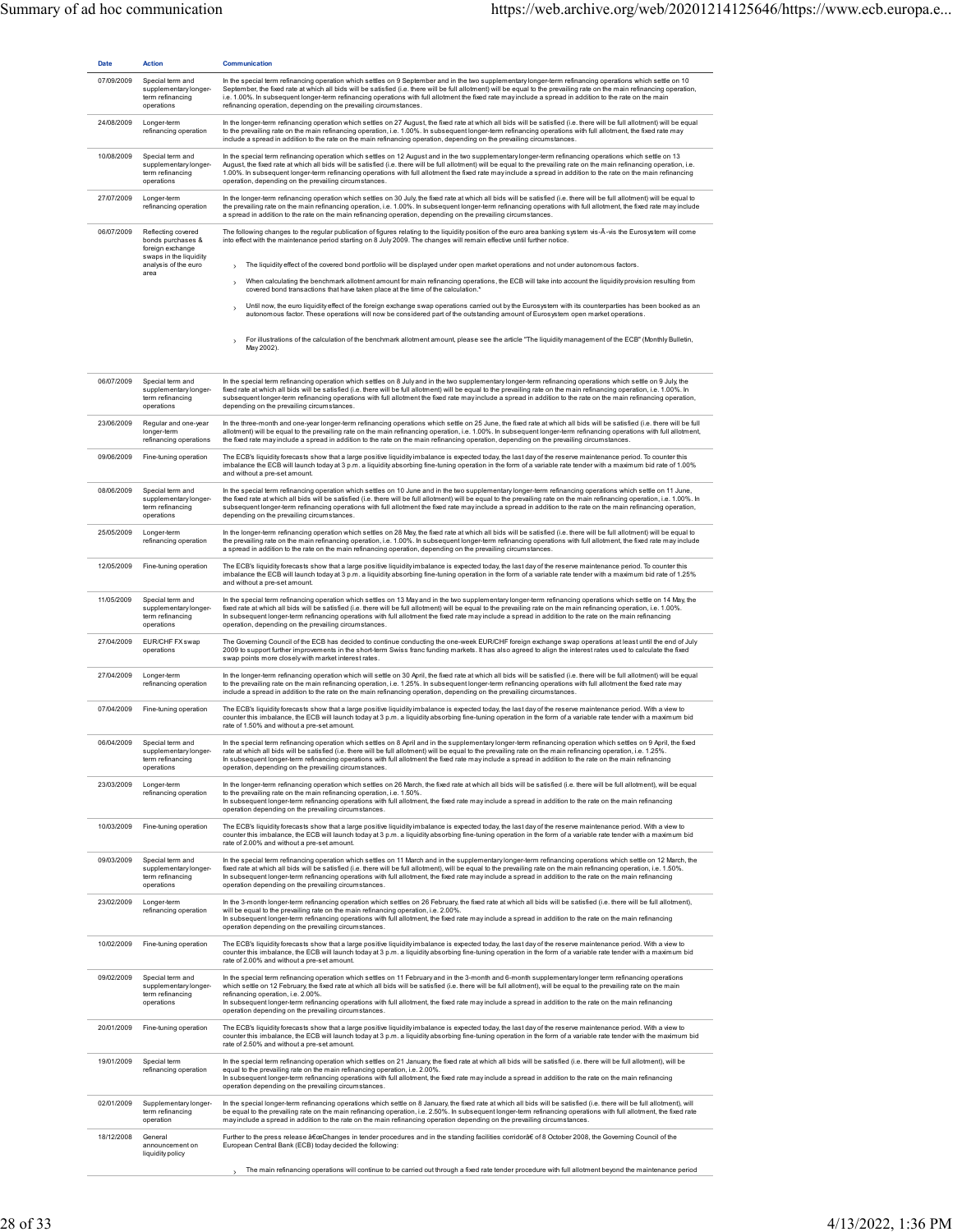| <b>Date</b> | <b>Action</b>                                                               | <b>Communication</b>                                                                                                                                                                                                                                                                                                                                                                                                                                                                                                                                                                                                                                                                                                                                                                                                                                                                                                                                                                                                                                                                                                                                                                                                                                                                                                                                                                                                                                                                      |
|-------------|-----------------------------------------------------------------------------|-------------------------------------------------------------------------------------------------------------------------------------------------------------------------------------------------------------------------------------------------------------------------------------------------------------------------------------------------------------------------------------------------------------------------------------------------------------------------------------------------------------------------------------------------------------------------------------------------------------------------------------------------------------------------------------------------------------------------------------------------------------------------------------------------------------------------------------------------------------------------------------------------------------------------------------------------------------------------------------------------------------------------------------------------------------------------------------------------------------------------------------------------------------------------------------------------------------------------------------------------------------------------------------------------------------------------------------------------------------------------------------------------------------------------------------------------------------------------------------------|
|             |                                                                             | ending on 20 January 2009. This measure will be in place for as long as needed, and at least until the last allotment of the third maintenance period in<br>2009 on 31 March.                                                                                                                                                                                                                                                                                                                                                                                                                                                                                                                                                                                                                                                                                                                                                                                                                                                                                                                                                                                                                                                                                                                                                                                                                                                                                                             |
|             |                                                                             | As of 21 January 2009, the corridor of standing facility rates, which on 9 October 2008 was reduced to 100 basis points around the prevailing interest<br>rate of the main refinancing operation, will be restored to 200 basis points. Therefore, as of 21 January, the rate of the marginal lending facility will be<br>increased from 50 to 100 basis points above the interest rate of the main refinancing operation, and the rate of the deposit facility will be reduced from<br>50 to 100 basis points below the rate of the main refinancing operation.                                                                                                                                                                                                                                                                                                                                                                                                                                                                                                                                                                                                                                                                                                                                                                                                                                                                                                                          |
| 15/12/2008  | Longer-term<br>refinancing operation                                        | In the longer-term refinancing operation which settles on 18 December the fixed rate, at which all bids will be satisfied (i.e. there will be full allotment), will be<br>equal to the prevailing rate on the main refinancing operation, i.e. 2.50%. In subsequent longer-term refinancing operations with full allotment, the fixed rate may<br>include a spread in addition to the rate on the main refinancing operation depending on the prevailing circumstances.                                                                                                                                                                                                                                                                                                                                                                                                                                                                                                                                                                                                                                                                                                                                                                                                                                                                                                                                                                                                                   |
| 09/12/2008  | Fine-tuning operation                                                       | The ECB's liquidity forecasts show that a large positive liquidity imbalance is expected today, the last day of the reserve maintenance period. With a view to<br>counter this imbalance, the ECB will launch today at 3 p.m. a liquidity absorbing fine-tuning operation in the form of a variable rate tender with the maximum bid<br>rate of 3.25% and without a pre-set amount.                                                                                                                                                                                                                                                                                                                                                                                                                                                                                                                                                                                                                                                                                                                                                                                                                                                                                                                                                                                                                                                                                                       |
| 08/12/2008  | Special term and<br>supplementary longer-<br>term refinancing<br>operations | In the special term refinancing operation which settles on 10 December and in the 3- and 6- month supplementary longer-term refinancing operations which<br>settle on 11 December the fixed rate, at which all bids will be satisfied (i.e. there will be full allotment), will be equal to the prevailing rate on the main refinancing<br>operation, i.e. 2.50%. In subsequent longer-term refinancing operations with full allotment, the fixed rate may include a spread in addition to the rate on the<br>main refinancing operation depending on the prevailing circumstances.                                                                                                                                                                                                                                                                                                                                                                                                                                                                                                                                                                                                                                                                                                                                                                                                                                                                                                       |
| 24/11/2008  | Longer-term<br>refinancing operation                                        | In the 3-month longer-term refinancing operation which settles on 27 November and in which all bids will be satisfied (i.e. there will be full allotment), the fixed<br>rate will be equal to the rate on the main refinancing operation of 3.25%. In subsequent longer-term refinancing operations with full allotment, the fixed rate may<br>include a spread in addition to the rate on the main refinancing operation depending on the prevailing circumstances.                                                                                                                                                                                                                                                                                                                                                                                                                                                                                                                                                                                                                                                                                                                                                                                                                                                                                                                                                                                                                      |
| 11/11/2008  | Fine-tuning operation                                                       | The ECB's liquidity forecasts show that a large positive liquidity imbalance is expected today, the last day of the reserve maintenance period. With a view to<br>counter this imbalance, the ECB will launch today at 3 p.m. a liquidity absorbing fine-tuning operation in the form of a variable rate tender with the ,maximum bid<br>rate of 3.75% and without a pre-set amount.                                                                                                                                                                                                                                                                                                                                                                                                                                                                                                                                                                                                                                                                                                                                                                                                                                                                                                                                                                                                                                                                                                      |
| 10/11/2008  | Supplementary and<br>longer-term<br>refinancing operations                  | In the 3 and 6 months longer-term refinancing operations which settle on 13 November and in which all bids will be satisfied (i.e. there will be full allotment),<br>the fixed rate will be equal to the rate on the main refinancing operation of 3.25%. In subsequent longer-term refinancing operations with full allotment, the fixed<br>rate may include a spread in addition to the rate on the main refinancing operation depending on the prevailing circumstances.                                                                                                                                                                                                                                                                                                                                                                                                                                                                                                                                                                                                                                                                                                                                                                                                                                                                                                                                                                                                               |
| 07/11/2008  | USD forward auctions                                                        | The two USD forward auctions over year-end announced on 7 October and tentatively scheduled in November will not be carried out in view of the fact that, as<br>announced on 13 October, the ECB will, in cooperation with the Federal Reserve of the United States, continue to conduct 7-day, 28-day and 84-day US dollar<br>liquidity providing operations at a fixed rate with full allotment at least until January 2009.                                                                                                                                                                                                                                                                                                                                                                                                                                                                                                                                                                                                                                                                                                                                                                                                                                                                                                                                                                                                                                                            |
| 04/11/2008  | Pre-announcing 84-<br>day CHF FX swap<br>operation                          | The ECB, in co-operation with the Swiss National Bank, will start to conduct 84-day CHF swap tenders.<br>The following tender dates are envisaged: 5 Nov 08, 19 Nov 08, 3 Dec 08, 17 Dec 08.<br>Settlement of these tenders will occur 2 days after the tender date. The intended amount of each of these tenders is set to EUR 5 bn.<br>The tender procedure pertaining to these 84-day CHF FX swap tenders can be found in the Open Market Operations section on the ECB website.                                                                                                                                                                                                                                                                                                                                                                                                                                                                                                                                                                                                                                                                                                                                                                                                                                                                                                                                                                                                       |
| 03/11/2008  | Special term<br>refinancing operation                                       | In the special term refinancing operation which settles on 7 November and in which all bids will be satisfied (i.e. there will be full allotment), the fixed rate will be<br>equal to the prevailing rate on the main refinancing operation, i.e. 3.75%. In subsequent longer-term refinancing operations with full allotment, the fixed rate may<br>include a spread in addition to the rate on the main refinancing operation depending on the prevailing circumstances.                                                                                                                                                                                                                                                                                                                                                                                                                                                                                                                                                                                                                                                                                                                                                                                                                                                                                                                                                                                                                |
| 27/10/2008  | Longer-term<br>refinancing operation                                        | In the 3 months longer term refinancing operation which settles on 30 October and in which all bids will be satisfied (i.e. there will be full allotment), the fixed<br>rate will be equal to the rate on the main refinancing operation of 3.75%. In subsequent longer term refinancing operations with full allotment, the fixed rate may<br>include a spread in addition to the rate on the main refinancing operation depending on the prevailing circumstances.                                                                                                                                                                                                                                                                                                                                                                                                                                                                                                                                                                                                                                                                                                                                                                                                                                                                                                                                                                                                                      |
| 13/10/2008  | USD Overnight/Term<br><b>Auction Facility</b>                               | Measures designed to address elevated pressures in the short-term US dollar funding markets.<br>The BoE, ECB and SNB will conduct tenders of U.S. dollar funding at 7-day, 28-day and 84-day maturities at fixed interest rates for full allotment. Funds will be<br>provided at a fixed rate, set in advance of each operation. Counterparties in these operations will be able to borrow any amount they wish against the<br>appropriate collateral in each jurisdiction. Accordingly, sizes of the reciprocal currency arrangements (swap lines) between the Federal Reserve and the BoE,<br>the ECB, and the SNB will be increased to accommodate whatever quantity of US dollar funding is demanded. The Bank of Japan will be considering the<br>introduction of similar measures<br>Central banks will continue to work together and are prepared to take whatever measures are necessary to provide sufficient liquidity in short-term funding<br>markets.<br><b>ECB decisions</b><br>Starting on 15 October the Eurosystem will, every Wednesday, conduct a liquidity providing US dollar operation with a term of 7 days. All future auctions with a<br>term of 7 days, 28 days and 84 days will be conducted at a fixed rate with full allotment. The 28-day and 84-day US dollar operations will be conducted<br>according to the schedule released on 7 October 2008. As of Thursday 16 October, daily US dollar overnight operations will be conducted only if necessary in |
| 09/10/2008  | Fine-tuning operation                                                       | view of market developments. These measures will be in place as long as needed, and at least until January 2009.<br>The operation implements already today the decision of yesterday, see press release of 8 October ( $\rightarrow$ Press release ), to satisfy all demand of<br>counterparties, i.e. full allotment, for refinancing at the main refinancing rate of 3.75 percent against eligible collateral, for as long as needed, and at least until<br>the end of the first maintenance period of 2009, on 20 January.                                                                                                                                                                                                                                                                                                                                                                                                                                                                                                                                                                                                                                                                                                                                                                                                                                                                                                                                                             |
| 08/10/2008  | General                                                                     | The Governing Council of the European Central Bank (ECB) today decided, by means of a teleconference, on the following two measures:                                                                                                                                                                                                                                                                                                                                                                                                                                                                                                                                                                                                                                                                                                                                                                                                                                                                                                                                                                                                                                                                                                                                                                                                                                                                                                                                                      |
|             | announcement on<br>liquidity policy                                         | As from the operation settled on 15 October, the weekly main refinancing operations will be carried out through a fixed rate tender procedure with full<br>$\mathbf{\mathcal{E}}$                                                                                                                                                                                                                                                                                                                                                                                                                                                                                                                                                                                                                                                                                                                                                                                                                                                                                                                                                                                                                                                                                                                                                                                                                                                                                                         |
|             |                                                                             | allotment at the interest rate on the main refinancing operation, i.e. currently 3.75%.<br>As of 9 October, the ECB will reduce the corridor of standing facilities from 200 basis points to 100 basis points around the interest rate on the main<br>$\rightarrow$<br>refinancing operation. Therefore, as of 9 October, the rate of the marginal lending facility will be reduced from 100 to 50 basis points above the interest<br>rate on the main refinancing operation, i.e. currently to 4.25%, and the rate of the deposit facility will be increased from 100 to 50 basis points below the<br>interest rate on the main refinancing operation, i.e. currently to 3.25%.                                                                                                                                                                                                                                                                                                                                                                                                                                                                                                                                                                                                                                                                                                                                                                                                          |
|             |                                                                             | The two measures will remain in place for as long as needed, and at least until the end of the first maintenance period of 2009, on 20 January. The ECB will<br>continue to steer liquidity towards balanced conditions in a way which is consistent with the objective to keep short term rates close to the interest rate on the<br>main refinancing operation.                                                                                                                                                                                                                                                                                                                                                                                                                                                                                                                                                                                                                                                                                                                                                                                                                                                                                                                                                                                                                                                                                                                         |
| 07/10/2008  | Fine-tuning operation                                                       | The ECB's liquidity forecasts show that a liquidity imbalance of EUR 197 billion is expected today, the last day of the reserve maintenance period. The ECB will<br>launch a liquidity-absorbing fine-tuning operation today at 3 p.m. with a view to counter this imbalance.                                                                                                                                                                                                                                                                                                                                                                                                                                                                                                                                                                                                                                                                                                                                                                                                                                                                                                                                                                                                                                                                                                                                                                                                             |
| 07/10/2008  | Supplementary longer-<br>term refinancing<br>operation                      | Today the Governing Council of the European Central Bank (ECB) decided to increase from EUR 25 billion to EUR 50 billion the allotment amount in the six-<br>month supplementary longer-term refinancing operation that was pre-announced in the press release of 4 September 2008 and will be allotted on 8 October<br>2008. Accordingly, a maximum bid amount of EUR 5 billion will be applied in this operation.                                                                                                                                                                                                                                                                                                                                                                                                                                                                                                                                                                                                                                                                                                                                                                                                                                                                                                                                                                                                                                                                       |
| 07/10/2008  | USD Term Auction<br>Facility                                                | In response to continued strains in short-term funding markets, central banks recently announced coordinated actions to expand the provision of US dollar<br>liquidity. Today, the central banks are announcing schedules for term and forward auctions of US dollar liquidity during the fourth quarter of this year. These<br>schedules include dates of any 28-day and 84-day term auctions and two preliminary dates for any forward auctions of US dollar liquidity over year-end.<br>Scheduling of the forward auctions is still tentative and may be adjusted in response to financial market conditions. Additional information can be obtained in<br>the press release - press release.                                                                                                                                                                                                                                                                                                                                                                                                                                                                                                                                                                                                                                                                                                                                                                                          |
| 06/10/2008  | Fine-tuning operation                                                       | Today at 3 p.m. the ECB is launching a fine-tuning operation in which it offers to absorb up to EUR 220 billion at a fixed rate of 4.25%. The operation will settle<br>today and mature on 7 October 2008.                                                                                                                                                                                                                                                                                                                                                                                                                                                                                                                                                                                                                                                                                                                                                                                                                                                                                                                                                                                                                                                                                                                                                                                                                                                                                |
| 03/10/2008  | Fine-tuning operation                                                       | Today at 3 p.m. the ECB is launching a fine-tuning operation in which it offers to absorb up to EUR 220 billion at a fixed rate of 4.25%. The operation will settle<br>today and mature on 6 October 2008.                                                                                                                                                                                                                                                                                                                                                                                                                                                                                                                                                                                                                                                                                                                                                                                                                                                                                                                                                                                                                                                                                                                                                                                                                                                                                |
| 03/10/2008  | General<br>announcement on<br>liquidity policy                              | The Governing Council of the European Central Bank (ECB) has decided that, from 6 October 2008 until further notice, all institutions that are eligible to<br>participate in Eurosystem open market operations based on standard tenders and that fulfil additional operational or other selection criteria specified by the<br>respective national central bank will also be eligible to participate in quick tenders, i.e. the tender procedure normally used for fine-tuning operations.                                                                                                                                                                                                                                                                                                                                                                                                                                                                                                                                                                                                                                                                                                                                                                                                                                                                                                                                                                                               |
|             |                                                                             | The national central banks could announce further details applicable for institutions established in the respective Member States, where it will appear<br>necessary.                                                                                                                                                                                                                                                                                                                                                                                                                                                                                                                                                                                                                                                                                                                                                                                                                                                                                                                                                                                                                                                                                                                                                                                                                                                                                                                     |
| 02/10/2008  | Fine-tuning operation                                                       | Today at 3 p.m. the ECB is launching a fine-tuning operation in which it offers to absorb up to EUR 200 billion at a fixed rate of 4.25%. The operation will settle<br>today and mature on 3 October 2008.                                                                                                                                                                                                                                                                                                                                                                                                                                                                                                                                                                                                                                                                                                                                                                                                                                                                                                                                                                                                                                                                                                                                                                                                                                                                                |
| 01/10/2008  | Fine-tuning operation                                                       | Today at 3 p.m. the ECB is launching a fine-tuning operation in which it offers to absorb up to EUR 200 billion at a fixed rate of 4.25%. The operation will settle<br>today and mature on 2 October 2008.                                                                                                                                                                                                                                                                                                                                                                                                                                                                                                                                                                                                                                                                                                                                                                                                                                                                                                                                                                                                                                                                                                                                                                                                                                                                                |
| 29/09/2008  | Special term<br>refinancing operation                                       | The Governing Council of the European Central Bank (ECB) decided to conduct a special term refinancing operation. The aim of this operation is to improve the<br>overall liquidity position of the euro area banking system. The operation will be carried out as follows:                                                                                                                                                                                                                                                                                                                                                                                                                                                                                                                                                                                                                                                                                                                                                                                                                                                                                                                                                                                                                                                                                                                                                                                                                |
|             |                                                                             | It will be conducted today through a standard tender procedure, using a variable rate tender with no pre-set amount.                                                                                                                                                                                                                                                                                                                                                                                                                                                                                                                                                                                                                                                                                                                                                                                                                                                                                                                                                                                                                                                                                                                                                                                                                                                                                                                                                                      |
|             |                                                                             | It will be settled on Tuesday, 30 September 2008 and will mature on Friday, 7 November 2008.                                                                                                                                                                                                                                                                                                                                                                                                                                                                                                                                                                                                                                                                                                                                                                                                                                                                                                                                                                                                                                                                                                                                                                                                                                                                                                                                                                                              |

The ECB will continue to steer liquidity towards balanced conditions in a way which is consistent with the objective to keep very short term rates close to the<br>minimum bid rate. The special term refinancing operation will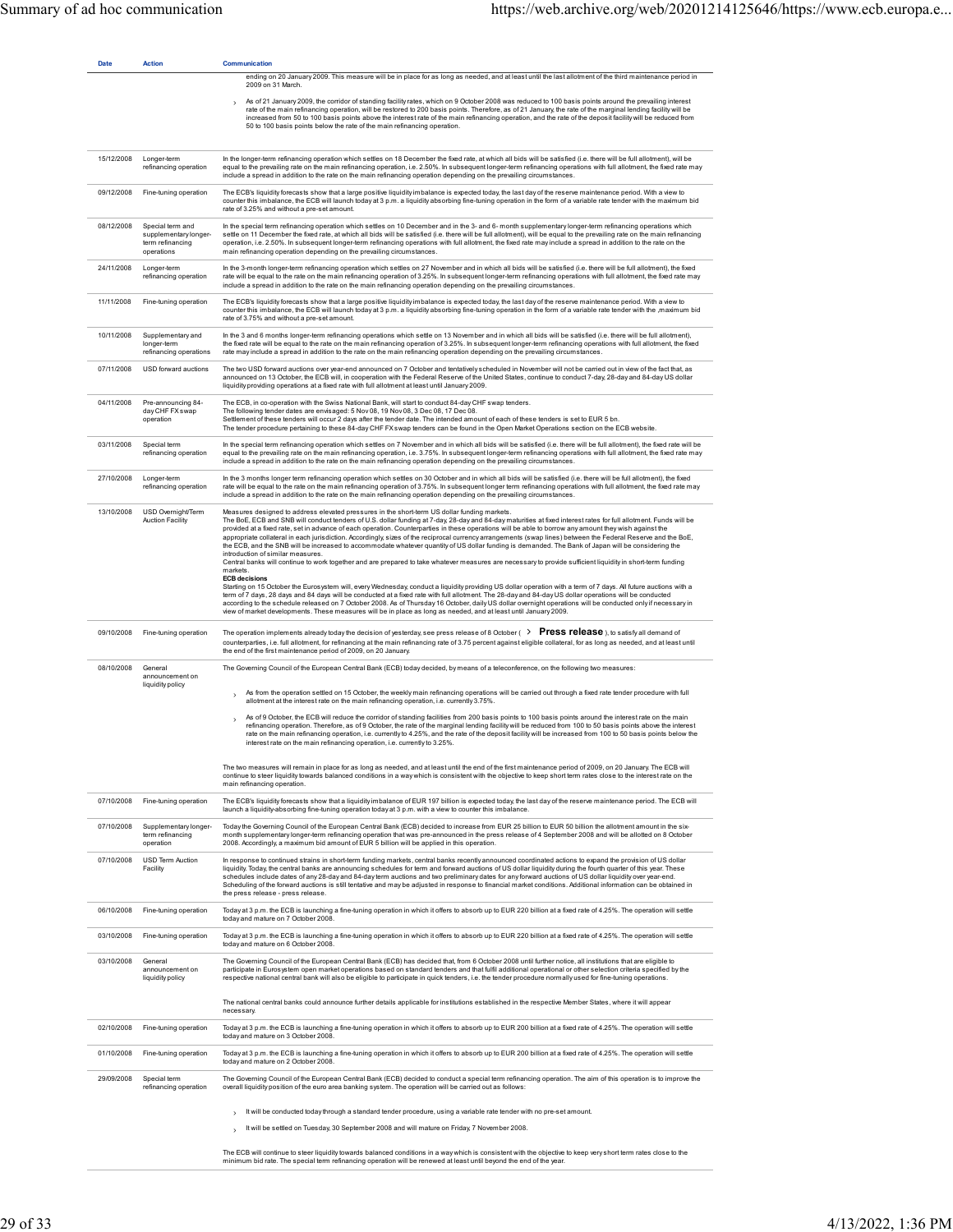| <b>Date</b>              | <b>Action</b>                                          | <b>Communication</b>                                                                                                                                                                                                                                                                                                                                                                                                                                                                                                                                                                                                                                                                                                                                                                                                                                                                                                                                                                                                                                                                                                                                                                                                                                                                                                                                                                                                                                                                                                                                                                                                                                                                                                                                                                                                                                                                                                                                                                                                                                                                                                                                                                    |
|--------------------------|--------------------------------------------------------|-----------------------------------------------------------------------------------------------------------------------------------------------------------------------------------------------------------------------------------------------------------------------------------------------------------------------------------------------------------------------------------------------------------------------------------------------------------------------------------------------------------------------------------------------------------------------------------------------------------------------------------------------------------------------------------------------------------------------------------------------------------------------------------------------------------------------------------------------------------------------------------------------------------------------------------------------------------------------------------------------------------------------------------------------------------------------------------------------------------------------------------------------------------------------------------------------------------------------------------------------------------------------------------------------------------------------------------------------------------------------------------------------------------------------------------------------------------------------------------------------------------------------------------------------------------------------------------------------------------------------------------------------------------------------------------------------------------------------------------------------------------------------------------------------------------------------------------------------------------------------------------------------------------------------------------------------------------------------------------------------------------------------------------------------------------------------------------------------------------------------------------------------------------------------------------------|
| 29/09/2008               | <b>USD Term Auction</b><br>Facility                    | In response to continued strains in short-term funding markets, central banks today are announcing further coordinated actions to expand significantly the<br>capacity to provide US dollar liquidity. Central banks will continue to work together closely and are prepared to take appropriate steps as needed to address<br>funding pressures.                                                                                                                                                                                                                                                                                                                                                                                                                                                                                                                                                                                                                                                                                                                                                                                                                                                                                                                                                                                                                                                                                                                                                                                                                                                                                                                                                                                                                                                                                                                                                                                                                                                                                                                                                                                                                                       |
|                          |                                                        | The Federal Open Market Committee of the Federal Reserve of the United States of America and the Governing Council of the European Central Bank (ECB),<br>have decided to double their temporary reciprocal currency arrangements (swap lines) from USD 120 billion to USD 240 billion. These larger facilities will allow<br>expanding the provision of US dollar liquidity in the euro area. This reciprocal swap facility has been authorised through 30 April 2009.                                                                                                                                                                                                                                                                                                                                                                                                                                                                                                                                                                                                                                                                                                                                                                                                                                                                                                                                                                                                                                                                                                                                                                                                                                                                                                                                                                                                                                                                                                                                                                                                                                                                                                                 |
| 26/09/2008               | USD Term Auction<br>Facility                           | Central banks have been employing coordinated measures designed to address the pressures in global money markets. Most recently, central banks have<br>acted together to inject dollars into the overnight markets. Using their reciprocal currency arrangements (swap lines) with the Federal Reserve, the Bank of<br>England, the European Central Bank (ECB), and the Swiss National Bank today are announcing the introduction of operations to provide US dollar liquidity with<br>a one-week maturity. These operations are intended to address funding pressures over quarter end. Central banks continue to work together closely and are<br>prepared to take further steps as needed to address the ongoing pressures in funding markets.<br><b>ECB decisions</b><br>The Governing Council of the ECB decided to provide US dollar one week funding over the quarter end to Eurosystem counterparties against Eurosystem-<br>eligible collateral, applying a variable rate tender procedure and with an intended volume of USD 35 billion. During this week the overnight operations will be<br>USD 30 billion.                                                                                                                                                                                                                                                                                                                                                                                                                                                                                                                                                                                                                                                                                                                                                                                                                                                                                                                                                                                                                                                                |
| 26/09/2008               | <b>USD Term Auction</b><br>Facility                    | Consistent with the press release - press release - on 26 September 2008, the ECB is launching a USD one-week liquidity-providing operation. More details for<br>the USD one-week operation are provided in the press release and the documentation to which it refers.                                                                                                                                                                                                                                                                                                                                                                                                                                                                                                                                                                                                                                                                                                                                                                                                                                                                                                                                                                                                                                                                                                                                                                                                                                                                                                                                                                                                                                                                                                                                                                                                                                                                                                                                                                                                                                                                                                                 |
| 22/09/2008               | General<br>announcement on<br>liquidity policy         | The ECB continues to closely monitor liquidity conditions and notes some tensions in money market rates over the end-of-quarter. As on previous occasions<br>the ECB stands ready to allocate additional liquidity, also by means of additional operations, if needed.                                                                                                                                                                                                                                                                                                                                                                                                                                                                                                                                                                                                                                                                                                                                                                                                                                                                                                                                                                                                                                                                                                                                                                                                                                                                                                                                                                                                                                                                                                                                                                                                                                                                                                                                                                                                                                                                                                                  |
| 19/09/2008               | USD Term Auction<br>Facility                           | Consistent with the press release on 18 September 2008, the ECB is launching a USD liquidity-providing operation under the USD Term Auction Facility. More<br>details for the USD Term Auction Facility are provided in the press release and the documentation to which it refers. The fixed rate would be equal to the<br>marginal rate of the simultaneous Federal Reserve Systems (FED) tender.                                                                                                                                                                                                                                                                                                                                                                                                                                                                                                                                                                                                                                                                                                                                                                                                                                                                                                                                                                                                                                                                                                                                                                                                                                                                                                                                                                                                                                                                                                                                                                                                                                                                                                                                                                                     |
| 18/09/2008               | USD overnight<br>liquidity-providing<br>operation      | Today, the Bank of Canada, the Bank of England, the European Central Bank (ECB), the Federal Reserve, the Bank of Japan and the Swiss National Bank are<br>announcing co-ordinated measures designed to address the continued elevated pressures in short-term US dollar funding markets. These measures,<br>together with other actions taken in the last few days by individual central banks, are designed to improve the liquidity conditions in global financial markets. The<br>central banks continue to work together closely and will take appropriate steps to address the ongoing pressures.<br><b>ECB Decisions</b><br>The Governing Council of the ECB has decided to reinforce its joint action with the Federal Reserve by adding an overnight maturity to its operations providing<br>US dollar funding to Eurosystem counterparties and by increasing the amounts offered in the Term Auction Facility operations.<br>As regards the overnight US dollar funding, the Eurosystem shall conduct US dollar liquidity-providing operations with its counterparties against Eurosystem-<br>eligible collateral, applying a variable rate tender procedure. It is intended to continue the provision of US dollar liquidity for as long as needed in view of the<br>prevailing market conditions. The US dollars will be provided by the Federal Reserve to the ECB, up to USD 40 billion by means of a temporary reciprocal<br>currency arrangement (swap line). As regards the Term Auction Facility operations, the Governing Council of the ECB has decided, in conjunction with the<br>Federal Reserve, to increase the amount of US dollar liquidity provided to the counterparties of the Eurosystem to USD 25 billion for the 28-days maturity<br>operations, and to USD 15 billion for the 84-days maturity operations. Overall, the dollar funding operations conducted by the Eurosystem could reach an<br>outstanding amount of USD 110 billion, compared to the current USD 50 billion.<br>Additional information on the USD overnight liquidity-providing operations can be obtained via - www.ecb.europa.eu/mopo/implement/omo/html<br>/top_history.en.html. |
| 15/09/2008               | General<br>announcement on<br>liquidity policy         | The ECB continues to closely monitor the conditions<br>in the euro area money market. The ECB stands ready<br>to contribute to orderly conditions in the euro money<br>market.                                                                                                                                                                                                                                                                                                                                                                                                                                                                                                                                                                                                                                                                                                                                                                                                                                                                                                                                                                                                                                                                                                                                                                                                                                                                                                                                                                                                                                                                                                                                                                                                                                                                                                                                                                                                                                                                                                                                                                                                          |
| 09/09/2008               | Fine-tuning operation                                  | The ECB's liquidity forecasts show that a liquidity imbalance of EUR 32.0 billion is expected today, the last day of the reserve maintenance period. The ECB will<br>launch a liquidity-absorbing fine-tuning operation today at 10.00 a.m. with a view to counter this imbalance.                                                                                                                                                                                                                                                                                                                                                                                                                                                                                                                                                                                                                                                                                                                                                                                                                                                                                                                                                                                                                                                                                                                                                                                                                                                                                                                                                                                                                                                                                                                                                                                                                                                                                                                                                                                                                                                                                                      |
| 08/09/2008               | USD Term Auction<br>Facility                           | Consistent with the press release on 30 July 2008, the ECB is launching a USD liquidity-providing operation under the USD Term Auction Facility. More details<br>for the USD Term Auction Facility are provided in the press release and the documentation to which it refers. The fixed rate would be equal to the marginal rate<br>of the simultaneous Federal Reserve Systems FED tender.                                                                                                                                                                                                                                                                                                                                                                                                                                                                                                                                                                                                                                                                                                                                                                                                                                                                                                                                                                                                                                                                                                                                                                                                                                                                                                                                                                                                                                                                                                                                                                                                                                                                                                                                                                                            |
| 05/09/2008               | USD Term Auction<br>Facility                           | Consistent with the press release on 30 July 2008, the ECB is launching a USD liquidity-providing operation under the USD Term Auction Facility. More details<br>for the USD Term Auction Facility are provided in the press release and the documentation to which it refers. The fixed rate would be equal to the marginal rate<br>of the simultaneous Federal Reserve Systems FED tender.                                                                                                                                                                                                                                                                                                                                                                                                                                                                                                                                                                                                                                                                                                                                                                                                                                                                                                                                                                                                                                                                                                                                                                                                                                                                                                                                                                                                                                                                                                                                                                                                                                                                                                                                                                                            |
| 04/09/2008               | Supplementary longer-<br>term refinancing<br>operation | The Governing Council today decided to renew the outstanding six-month supplementary longer-term refinancing operation (LTRO) of EUR 25 billion that was<br>allotted on 2 April, and that will mature on 9 October 2008. It also decided to renew the two three-month supplementary LTROs (EUR 50 billion) that will mature<br>on 13 November and 11 December 2008, respectively. The renewal of these supplementary LTROs is aimed at supporting the further normalisation of the euro<br>money market. The renewal will not affect the regular LTROs. The supplementary LTROs will be carried out as follows:                                                                                                                                                                                                                                                                                                                                                                                                                                                                                                                                                                                                                                                                                                                                                                                                                                                                                                                                                                                                                                                                                                                                                                                                                                                                                                                                                                                                                                                                                                                                                                         |
|                          |                                                        | The two supplementary three-month LTROs will be carried out through variable rate tenders, each with a preset amount of EUR 50 billion. The first<br>$\rightarrow$<br>operation will be settled on 13 November 2008 and will mature on Thursday, 12 February 2009. The second operation will be settled on 11 December<br>2008 and will mature on Thursday, 12 March 2009.                                                                                                                                                                                                                                                                                                                                                                                                                                                                                                                                                                                                                                                                                                                                                                                                                                                                                                                                                                                                                                                                                                                                                                                                                                                                                                                                                                                                                                                                                                                                                                                                                                                                                                                                                                                                              |
|                          |                                                        | The supplementary six-month LTRO will be carried out through variable rate tender, with a preset amount of EUR 25 billion. The operation will be settled<br>$\rightarrow$<br>on 9 October 2008 and will mature on Thursday, 9 April 2009. As in previous cases, a maximum bid amount of EUR 2.5 billion will be applied in the six-<br>month supplementary LTRO.                                                                                                                                                                                                                                                                                                                                                                                                                                                                                                                                                                                                                                                                                                                                                                                                                                                                                                                                                                                                                                                                                                                                                                                                                                                                                                                                                                                                                                                                                                                                                                                                                                                                                                                                                                                                                        |
|                          |                                                        | The supplementary LTROs will be carried out through a standard tender procedure with their announcement and allotment taking place two days and<br>one day, respectively, before settlement.                                                                                                                                                                                                                                                                                                                                                                                                                                                                                                                                                                                                                                                                                                                                                                                                                                                                                                                                                                                                                                                                                                                                                                                                                                                                                                                                                                                                                                                                                                                                                                                                                                                                                                                                                                                                                                                                                                                                                                                            |
|                          |                                                        | In addition to the indicative calendar for the Eurosystem's regular tender operations, a calendar listing the various supplementary operations conducted by<br>the Eurosystem can be accessed via the open market operations site on the ECB's website.                                                                                                                                                                                                                                                                                                                                                                                                                                                                                                                                                                                                                                                                                                                                                                                                                                                                                                                                                                                                                                                                                                                                                                                                                                                                                                                                                                                                                                                                                                                                                                                                                                                                                                                                                                                                                                                                                                                                 |
| 22/08/2008               | USD Term Auction<br>Facility                           | Consistent with the press release on 30 July 2008, the ECB is launching a USD liquidity-providing operation under the USD Term Auction Facility. More details<br>for the USD Term Auction Facility are provided in the press release and the documentation to which it refers. The fixed rate would be equal to the marginal rate<br>of the simultaneous Federal Reserve Systems FED tender.                                                                                                                                                                                                                                                                                                                                                                                                                                                                                                                                                                                                                                                                                                                                                                                                                                                                                                                                                                                                                                                                                                                                                                                                                                                                                                                                                                                                                                                                                                                                                                                                                                                                                                                                                                                            |
| 12/08/2008               | Fine-tuning operation                                  | The ECB's liquidity forecasts show that a liquidity imbalance of EUR 21.0 billion is expected today, the last day of the reserve maintenance period. The ECB will<br>launch a liquidity-absorbing fine-tuning operation today at 10:00 a.m. with a view to counter this imbalance.                                                                                                                                                                                                                                                                                                                                                                                                                                                                                                                                                                                                                                                                                                                                                                                                                                                                                                                                                                                                                                                                                                                                                                                                                                                                                                                                                                                                                                                                                                                                                                                                                                                                                                                                                                                                                                                                                                      |
| 11/08/2008               | USD Term Auction<br>Facility                           | Consistent with the press release on 30 July 2008, the ECB is launching a USD liquidity-providing operation under the USD Term Auction Facility. More details<br>for the USD Term Auction Facility are provided in the press release and the documentation to which it refers. The fixed rate would be equal to the marginal rate<br>of the simultaneous Federal Reserve Systems FED tender.                                                                                                                                                                                                                                                                                                                                                                                                                                                                                                                                                                                                                                                                                                                                                                                                                                                                                                                                                                                                                                                                                                                                                                                                                                                                                                                                                                                                                                                                                                                                                                                                                                                                                                                                                                                            |
| 08/08/2008               | USD Term Auction<br>Facility                           | Consistent with the press release on 30 July 2008, the ECB is launching a USD liquidity-providing operation under the USD Term Auction Facility. More details<br>for the USD Term Auction Facility are provided in the press release and the documentation to which it refers. The fixed rate would be equal to the marginal rate<br>of the simultaneous Federal Reserve Systems FED tender.                                                                                                                                                                                                                                                                                                                                                                                                                                                                                                                                                                                                                                                                                                                                                                                                                                                                                                                                                                                                                                                                                                                                                                                                                                                                                                                                                                                                                                                                                                                                                                                                                                                                                                                                                                                            |
| 31/07/2008               | Supplementary longer-<br>term refinancing<br>operation | The Governing Council decided today to renew the two outstanding three-month supplementary longer-term refinancing operations (LTROs) that were allotted<br>on 21 May 2008 (EUR 50 billion) and on 11 June 2008 (EUR 50 billion) and that will mature on 14 August 2008 and on 11 September 2008, respectively. The<br>renewal of these two supplementary three-month LTROs is aimed at further consolidating the progress achieved so far in the normalisation of the euro money<br>market. The renewal will not affect the regular LTROs and will be carried out as follows:                                                                                                                                                                                                                                                                                                                                                                                                                                                                                                                                                                                                                                                                                                                                                                                                                                                                                                                                                                                                                                                                                                                                                                                                                                                                                                                                                                                                                                                                                                                                                                                                          |
|                          |                                                        | The two supplementary LTROs will be carried out through variable rate tenders, each with a preset amount of EUR 50 billion. The first operation will be<br>settled on 14 August 2008 and will mature on Thursday, 13 November 2008. The second operation will be settled on 11 September 2008 and will<br>mature on Thursday, 11 December 2008.<br>The two supplementary LTROs will be carried out through a standard tender procedure with their announcement and allotment taking place two days<br>$\mathbf{\mathcal{E}}$<br>and one day, respectively, before settlement.                                                                                                                                                                                                                                                                                                                                                                                                                                                                                                                                                                                                                                                                                                                                                                                                                                                                                                                                                                                                                                                                                                                                                                                                                                                                                                                                                                                                                                                                                                                                                                                                           |
| 30/07/2008<br>25/07/2008 | USD Term Auction<br>Facility<br>USD Term Auction       | The European Central Bank (ECB), the Federal Reserve and the Swiss National Bank are announcing an enhancement of their US dollar liquidity-providing<br>operations.<br><b>ECB</b> decisions<br>The Governing Council of the ECB has decided, in conjunction with the Federal Reserve, to establish a cycle of 84-day Term Auction Facility operations. Starting<br>on 8 August, the ECB will conduct 84-day operations under the Term Auction Facility, while continuing to conduct operations with a maturity of 28-days. The ECB<br>will conduct bi-weekly operations, alternating between operations of USD 20 billion of 28-days maturity and operations of USD 10 billion of 84-days maturity.<br>This means that, following a transition period, there will be three outstanding 84-day operations and one outstanding 28-day operation for a total unchanged<br>outstanding amount of USD 50 billion. During this transition period in August and September, the ECB will reduce the amount of 28-day operations along with<br>the introduction of 84-day operations. Also during the transition phase the overall amount of outstanding US dollar liquidity-providing operations in the context of<br>the Term Auction Facility will remain at USD 50 billion, with the exception of a temporary increase to USD 55 billion in the first operation of the transition phase. A<br>document setting out the operational procedures will be made available on the ECB's website. The operational details of each auction will continue to be<br>announced in due time before each tender on the ECB's wire services pages and on the ECB's web site. It is intended to continue the provision of USD<br>liquidity for as long as the Governing Council considers it to be needed in view of the prevailing market conditions.<br>Consistent with the press release on 02 May 2008, the ECB is launching a USD liquidity-providing operation under the USD Term Auction Facility. More details                                                                                                                                                                                     |
|                          | Facility                                               | for the USD Term Auction Facility are provided in the press release and the documentation to which it refers. The fixed rate would be equal to the marginal rate<br>of the simultaneous Federal Reserve Systems FED tender.                                                                                                                                                                                                                                                                                                                                                                                                                                                                                                                                                                                                                                                                                                                                                                                                                                                                                                                                                                                                                                                                                                                                                                                                                                                                                                                                                                                                                                                                                                                                                                                                                                                                                                                                                                                                                                                                                                                                                             |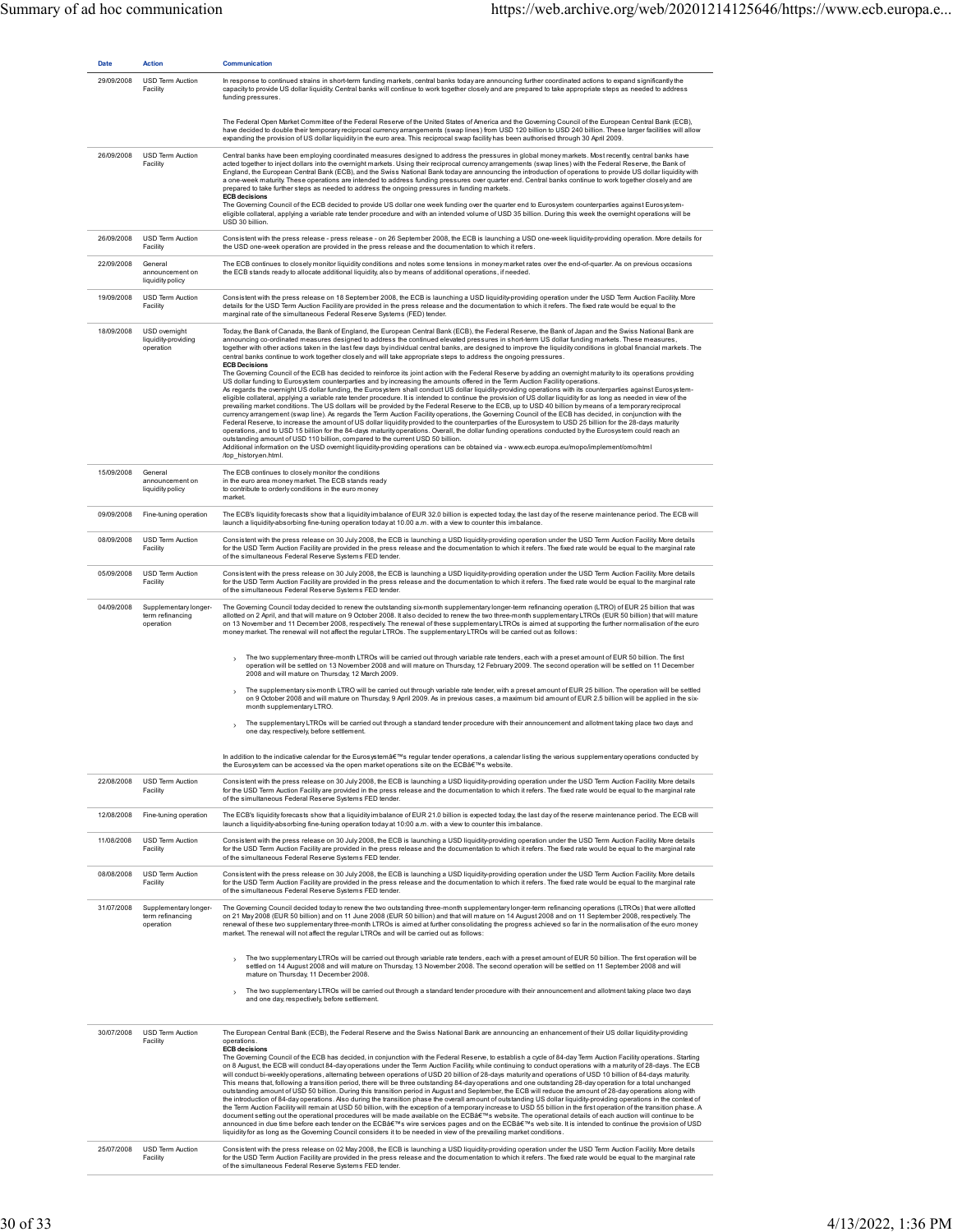| <b>Date</b> | <b>Action</b>                                          | Communication                                                                                                                                                                                                                                                                                                                                                                                                                                                                                                                                                                                                                                                                                                                                                                                                                                                                                                                                                                                                                                                                                                                                                                                                                                                                                                      |
|-------------|--------------------------------------------------------|--------------------------------------------------------------------------------------------------------------------------------------------------------------------------------------------------------------------------------------------------------------------------------------------------------------------------------------------------------------------------------------------------------------------------------------------------------------------------------------------------------------------------------------------------------------------------------------------------------------------------------------------------------------------------------------------------------------------------------------------------------------------------------------------------------------------------------------------------------------------------------------------------------------------------------------------------------------------------------------------------------------------------------------------------------------------------------------------------------------------------------------------------------------------------------------------------------------------------------------------------------------------------------------------------------------------|
| 11/07/2008  | USD Term Auction<br>Facility                           | Consistent with the press release on 02 May 2008, the ECB is launching a USD liquidity-providing operation under the USD Term Auction Facility. More details<br>for the USD Term Auction Facility are provided in the press release - and the documentation to which it refers. The fixed rate would be equal to the marginal rate<br>of the simultaneous Federal Reserve Systems FED tender.                                                                                                                                                                                                                                                                                                                                                                                                                                                                                                                                                                                                                                                                                                                                                                                                                                                                                                                      |
| 08/07/2008  | Fine-tuning operation                                  | The ECB's liquidity forecasts show that a liquidity imbalance of EUR 21.0 billion is expected today, the last day of the reserve maintenance period. The ECB will<br>launch a liquidity absorbing fine-tuning operation today at 10.00 a.m. with a view to counter this imbalance.                                                                                                                                                                                                                                                                                                                                                                                                                                                                                                                                                                                                                                                                                                                                                                                                                                                                                                                                                                                                                                 |
| 27/06/2008  | USD Term Auction<br>Facility                           | Consistent with the press release on 02 May 2008, the ECB is launching a USD liquidity-providing operation under the USD Term Auction Facility. More details<br>for the USD Term Auction Facility are provided in the press release and the documentation to which it refers. The fixed rate would be equal to the marginal rate<br>of the simultaneous Federal Reserve Systems FED tender.                                                                                                                                                                                                                                                                                                                                                                                                                                                                                                                                                                                                                                                                                                                                                                                                                                                                                                                        |
| 13/06/2008  | USD Term Auction<br>Facility                           | Consistent with the press release on 02 May 2008, the ECB is launching a USD liquidity-providing operation under the USD Term Auction Facility. More details<br>for the USD Term Auction Facility are provided in the press release and the documentation to which it refers. The fixed rate would be equal to the marginal rate<br>of the simultaneous Federal Reserve Systems FED tender.                                                                                                                                                                                                                                                                                                                                                                                                                                                                                                                                                                                                                                                                                                                                                                                                                                                                                                                        |
| 10/06/2008  | Fine-tuning operation                                  | The ECB's liquidity forecasts show that a liquidity imbalance of EUR 14.0 billion is expected today, the last day of the reserve maintenance period. The ECB will<br>launch a liquidity absorbing fine-tuning operation today at 10.00 a.m. with a view to counter this imbalance.                                                                                                                                                                                                                                                                                                                                                                                                                                                                                                                                                                                                                                                                                                                                                                                                                                                                                                                                                                                                                                 |
| 09/06/2008  | General<br>announcement on<br>liquidity policy         | The ECB continues to closely monitor liquidity conditions and notes some tensions in money market rates for maturities over the end-of-semester. The ECB<br>remains ready, if needed, to smooth conditions around the end-of-semester.                                                                                                                                                                                                                                                                                                                                                                                                                                                                                                                                                                                                                                                                                                                                                                                                                                                                                                                                                                                                                                                                             |
| 30/05/2008  | USD Term Auction<br>Facility                           | Consistent with the press release on 02 May 2008, the ECB is launching a USD liquidity-providing operation under the USD Term Auction Facility. More details<br>for the USD Term Auction Facility are provided in the press release and the documentation to which it refers. The fixed rate would be equal to the marginal rate<br>of the simultaneous Federal Reserve Systems FED tender.                                                                                                                                                                                                                                                                                                                                                                                                                                                                                                                                                                                                                                                                                                                                                                                                                                                                                                                        |
| 16/05/2008  | USD Term Auction<br>Facility                           | Consistent with the press release on 02 May 2008, the ECB is launching a USD liquidity-providing operation under the USD Term Auction Facility.<br>More details for the USD Term Auction Facility are provided in the press release and the documentation to which it refers.<br>The fixed rate would be equal to the marginal rate of the simultaneous Federal Reserve Systems FED tender.                                                                                                                                                                                                                                                                                                                                                                                                                                                                                                                                                                                                                                                                                                                                                                                                                                                                                                                        |
| 13/05/2008  | Fine-tuning operation                                  | The ECB's liquidity forecasts show that a liquidity imbalance of EUR 23.5 billion is expected today, the last day of the reserve maintenance period. The ECB will<br>launch a liquidity absorbing fine-tuning operation today at 10.00 a.m. with a view to counter this imbalance.                                                                                                                                                                                                                                                                                                                                                                                                                                                                                                                                                                                                                                                                                                                                                                                                                                                                                                                                                                                                                                 |
| 02/05/2008  | USD Term Auction<br>Facility                           | Consistent with the press release on 02 May 2008, the ECB is launching a USD liquidity-providing operation under the USD Term Auction Facility. More details<br>for the USD Term Auction Facility are provided in the press release and the documentation to which it refers. The fixed rate would be equal to the marginal rate<br>of the simultaneous Federal Reserve Systems FED tender.                                                                                                                                                                                                                                                                                                                                                                                                                                                                                                                                                                                                                                                                                                                                                                                                                                                                                                                        |
| 02/05/2008  | USD Term Auction<br>Facility                           | Central banks have continued to work together and to consult regularly on liquidity conditions in financial markets. In view of the persistent liquidity pressures in<br>some term funding markets, the European Central Bank (ECB), the Federal Reserve, and the Swiss National Bank are announcing an expansion of their<br>liquidity measures.<br><b>ECB decisions</b><br>The Governing Council of the ECB has decided, in conjunction with the Federal Reserve and in the context of the Term Auction Facility, to increase the amount of<br>US dollar liquidity provided to the counterparties of the Eurosystem to USD 25 billion in each bi-weekly auction. The operations will be conducted every second<br>week with a maturity of 28 days. A document setting out the operational procedures will be made available on the ECB's website and the operational<br>details of each auction will continue to be announced in due time before each tender on the ECB's wire services pages and on the ECB's website. It is<br>intended to continue the provision of USD liquidity for as long as the Governing Council considers it to be needed in view of the prevailing market conditions.                                                                                                                 |
| 18/04/2008  | USD Term Auction<br>Facility                           | Consistent with the press release on 11 March 2008, the ECB is launching a USD liquidity-providing operation under the USD Term Auction Facility. More details<br>for the USD Term Auction Facility are provided in the press release and the documentation to which it refers. The fixed rate would be equal to the marginal rate<br>of the simultaneous Federal Reserve Systems FED tender.                                                                                                                                                                                                                                                                                                                                                                                                                                                                                                                                                                                                                                                                                                                                                                                                                                                                                                                      |
| 15/04/2008  | Fine-tuning operation                                  | The ECB's liquidity forecasts show that a liquidity imbalance of EUR 21.0 billion is expected today, the last day of the reserve maintenance period. The ECB will<br>launch a liquidity absorbing fine-tuning operation today at 10.00 a.m. with a view to counter this imbalance.                                                                                                                                                                                                                                                                                                                                                                                                                                                                                                                                                                                                                                                                                                                                                                                                                                                                                                                                                                                                                                 |
| 04/04/2008  | USD Term Auction<br>Facility                           | Consistent with the press release on 11 March 2008, the ECB is launching a USD liquidity-providing operation under the USD Term Auction Facility. More details<br>for the USD Term Auction Facility are provided in the press release and the documentation to which it refers. The fixed rate would be equal to the marginal rate<br>of the simultaneous Federal Reserve Systems FED tender.                                                                                                                                                                                                                                                                                                                                                                                                                                                                                                                                                                                                                                                                                                                                                                                                                                                                                                                      |
| 31/03/2008  | Fine-tuning operation                                  | The ECB will today at 10.00 a.m. launch a liquidity-providing fine-tuning operation. The operation will settle today, 31 March, and mature on Tuesday, 1 April.                                                                                                                                                                                                                                                                                                                                                                                                                                                                                                                                                                                                                                                                                                                                                                                                                                                                                                                                                                                                                                                                                                                                                    |
| 28/03/2008  | Supplementary longer-<br>term refinancing<br>operation | The Governing Council decided at its meeting on 27 March 2008 to conduct supplementary longerå€'term refinancing operations (LTROs) with a maturity of six<br>months. In addition, the Governing Council decided to conduct further supplementary LTROs with a three month maturity. The regular monthly LTROs remain<br>unaffected. These supplementary three-month and six-month LTROs are aimed at supporting the normalisation of the functioning of the euro money market.<br>The supplementary three-month and six-month operations will be carried out as follows: They will all be carried out through a variable rate standard tender<br>procedure with preset amounts. As a rule, they will mature on the second Thursday of the given month. One supplementary six-month LTRO with a preset<br>amount of â,¬25 billion will be allotted on Wednesday, 2 April, settled on Thursday, 3 April, and will mature on Thursday, 9 October 2008. Another supplementary<br>six-month LTRO, in the amount of â,~25 billion, will be allotted on Wednesday, 9 July, settled on Thursday, 10 July 2008, and will mature on Thursday, 8 January<br>2009.                                                                                                                                                            |
| 27/03/2008  | General<br>announcement on<br>liquidity policy         | The ECB continues to closely monitor liquidity conditions and notes tensions in short-term rates as the end-of-quarter approaches, notwithstanding the ample<br>liquidity conditions. The ECB stands ready to provide additional liquidity if needed.                                                                                                                                                                                                                                                                                                                                                                                                                                                                                                                                                                                                                                                                                                                                                                                                                                                                                                                                                                                                                                                              |
| 20/03/2008  | Fine-tuning operation                                  | The ECB will today at 10.00 a.m. launch a liquidity-providing fine-tuning operation. The operation will settle today, 20 March, and mature on Tuesday, 25 March.                                                                                                                                                                                                                                                                                                                                                                                                                                                                                                                                                                                                                                                                                                                                                                                                                                                                                                                                                                                                                                                                                                                                                   |
| 20/03/2008  | USD Term Auction<br>Facility                           | Consistent with the press release on 11 March 2008, the ECB is launching a USD liquidity-providing operation under the USD Term Auction Facility. More details<br>for the USD Term Auction Facility are provided in the press release and the documentation to which it refers. The fixed rate would be equal to the marginal rate<br>of the simultaneous Federal Reserve Systems FED tender.                                                                                                                                                                                                                                                                                                                                                                                                                                                                                                                                                                                                                                                                                                                                                                                                                                                                                                                      |
| 11/03/2008  | Fine-tuning operation                                  | The allotment amount in today FTO is EUR 5.5 billion higher than the intended amount of EUR 3.5 billion as communicated earlier this morning, see ECB page<br>䀜Announcements on operational aspectsä€, due to a technical revision in yesterday current account holdings, see ECB page 䀜Information on liquidity<br>needsâ€.                                                                                                                                                                                                                                                                                                                                                                                                                                                                                                                                                                                                                                                                                                                                                                                                                                                                                                                                                                                       |
| 11/03/2008  | Fine-tuning operation                                  | The ECB's liquidity forecasts show that a liquidity imbalance of EUR 3.5 billion is expected today, the last day of the reserve maintenance period. The ECB will<br>launch a liquidity providing fine-tuning operation today at 10.00 a.m. with a view to counter this imbalance.                                                                                                                                                                                                                                                                                                                                                                                                                                                                                                                                                                                                                                                                                                                                                                                                                                                                                                                                                                                                                                  |
| 11/03/2008  | USD Term Auction<br>Facility                           | Since the co-ordinated actions taken in December 2007, the G10 central banks have continued to work together closely and to consult regularly on liquidity<br>pressures in funding markets. Pressures in some of these markets have recently increased again. We all continue to work together and will take appropriate<br>steps to address those liquidity pressures. To that end, today the Bank of Canada, the Bank of England, the European Central Bank (ECB), the Federal Reserve<br>and the Swiss National Bank are announcing specific measures. ECB decisions Today, the Governing Council of the ECB has decided, in conjunction with the<br>Federal Reserve and in the context of the Term Auction Facility (TAF), to offer US dollar funding to Eurosystem counterparties as it did in December 2007 and in<br>January 2008. It is intended to continue the provision of USD liquidity for as long as the Governing Council considers it to be needed in view of the prevailing<br>market conditions. The next operation will be conducted according to the same procedures as those carried out in December 2007 and January 2008. The<br>submission of bids will take place on 25 March 2008 for settlement on 27 March 2008, with a maturity of 28 days and for an amount of up to USD 15 billion. |
| 04/03/2008  | Main refinancing<br>operation                          | The benchmark amount and the autonomous factor forecast take into account the expected liquidity effects relating to the closing of TARGET at one national<br>central bank due to the strike of staff.                                                                                                                                                                                                                                                                                                                                                                                                                                                                                                                                                                                                                                                                                                                                                                                                                                                                                                                                                                                                                                                                                                             |
| 12/02/2008  | Fine-tuning operation                                  | The ECB's liquidity forecasts show that a liquidity imbalance of EUR 16.0 billion is expected today, the last day of the reserve maintenance period. The ECB will<br>launch a liquidity absorbing fine-tuning operation today at 10.00 a.m. with a view to counter this imbalance.                                                                                                                                                                                                                                                                                                                                                                                                                                                                                                                                                                                                                                                                                                                                                                                                                                                                                                                                                                                                                                 |
| 07/02/2008  | Supplementary longer-<br>term refinancing<br>operation | The Governing Council today decided to renew the two supplementary longer-term refinancing operations (LTROs) that were allotted on 23 November 2007<br>(EUR 60 billion) and on 12 December 2007 (EUR 60 billion) and which will mature on 21 February 2008 and on 13 March 2008, respectively. The renewal of<br>these two supplementary LTROs is aimed at further consolidating the progress achieved so far in the normalisation of the euro money market. The renewal will<br>be carried out as follows and will not affect the regular LTROs:                                                                                                                                                                                                                                                                                                                                                                                                                                                                                                                                                                                                                                                                                                                                                                 |
|             |                                                        | The two supplementary LTROs will be carried out through variable rate tenders, each with a preset amount of EUR 60 billion. The first operation will be<br>settled on 21 February 2008 and will mature on Thursday, 22 May 2008. The second operation will be settled on 13 March 2008 and will mature on<br>Thursday, 12 June 2008.                                                                                                                                                                                                                                                                                                                                                                                                                                                                                                                                                                                                                                                                                                                                                                                                                                                                                                                                                                               |
|             |                                                        | The two supplementary LTROs will be carried out through a standard tender procedure with announcement and allotment taking place two days and<br>$\rightarrow$<br>one day, respectively, before settlement.                                                                                                                                                                                                                                                                                                                                                                                                                                                                                                                                                                                                                                                                                                                                                                                                                                                                                                                                                                                                                                                                                                        |
| 25/01/2008  | USD Term Auction<br>Facility                           | Consistent with the press release on 10 January, the ECB is launching a USD liquidity-providing operation under the USD Term Auction Facility. More details for<br>the USD Term Auction facility are provided in the press release and the documentation to which it refers. The fixed rate would be equal to the marginal rate of<br>the simultaneous Federal Reserve Systems FED tender.                                                                                                                                                                                                                                                                                                                                                                                                                                                                                                                                                                                                                                                                                                                                                                                                                                                                                                                         |
| 15/01/2008  | Fine-tuning operation                                  | The ECB's liquidity forecasts show that a liquidity imbalance of EUR 20.0 billion is expected today, the last day of the reserve maintenance period. The ECB will<br>launch a liquidity absorbing fine-tuning operation today at 10.00 a.m. with a view to counter this imbalance.                                                                                                                                                                                                                                                                                                                                                                                                                                                                                                                                                                                                                                                                                                                                                                                                                                                                                                                                                                                                                                 |
| 14/01/2008  | Main refinancing<br>operation                          | The ECB continues to closely monitor liquidity conditions and aims at keeping very short term rates close to the MRO minimum bid rate. The ECB will, for as<br>long as needed, allocate more liquidity than the benchmark amount in main refinancing operations to accommodate the demand of counterparties to fulfil<br>reserve requirements early within the maintenance period. The ECB aims at balanced liquidity conditions at the end of the maintenance period.                                                                                                                                                                                                                                                                                                                                                                                                                                                                                                                                                                                                                                                                                                                                                                                                                                             |
| 11/01/2008  | USD Term Auction<br>Facility                           | Consistent with the press release on 10 January, the ECB is launching a USD liquidity-providing operation under the USD Term Auction Facility. More details for<br>the USD Term Auction facility are provided in the press release and the documentation to which it refers. The fixed rate would be equal to the marginal rate of<br>the simultaneous Federal Reserve Systems FED tender.                                                                                                                                                                                                                                                                                                                                                                                                                                                                                                                                                                                                                                                                                                                                                                                                                                                                                                                         |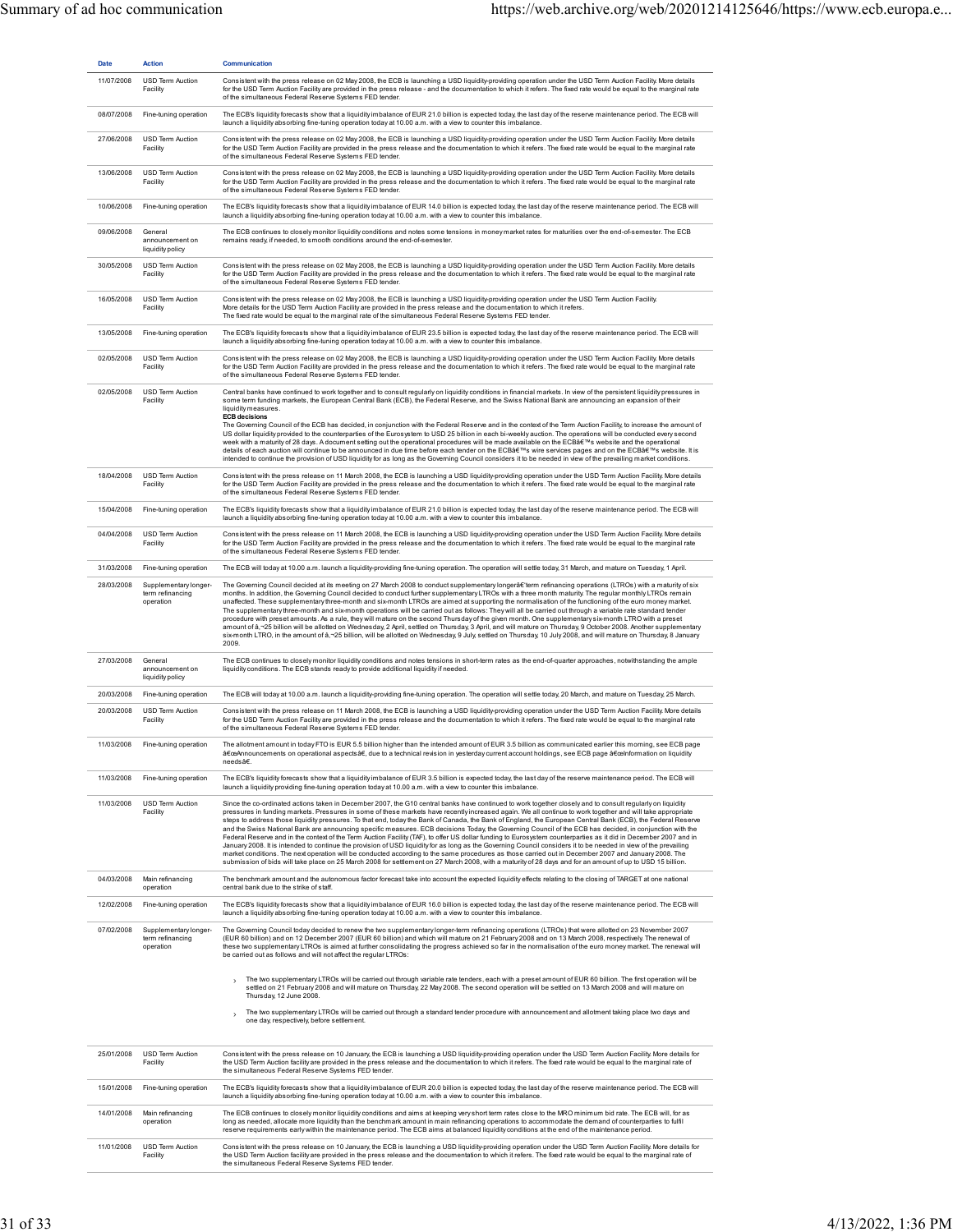| <b>Date</b> | <b>Action</b>                 | <b>Communication</b>                                                                                                                                                                                                                                                                                                                                                                                                                                                                                                                                                                                                                                                                    |
|-------------|-------------------------------|-----------------------------------------------------------------------------------------------------------------------------------------------------------------------------------------------------------------------------------------------------------------------------------------------------------------------------------------------------------------------------------------------------------------------------------------------------------------------------------------------------------------------------------------------------------------------------------------------------------------------------------------------------------------------------------------|
| 10/01/2008  | USD Term Auction<br>Facility  | Today, the Governing Council of the European Central Bank (ECB) has decided, in conjunction with the Federal Reserve and in the context of the Term Auction<br>Facility (TAF), to further offer US dollar liquidity in January, in order to contribute again to satisfying the exceptional needs for dollar funding and to facilitate the<br>further normalisation of conditions in the money market. The operations will have the same size and will be conducted according to the same procedures as<br>those carried out in December 2007. They will be settled on 17 and 31 January 2008 respectively, with a maturity of 28 days each and for an amount of USD 10<br>billion each. |
| 03/01/2008  | Fine-tuning operation         | As announced previously, the ECB stands ready to steer liquidity towards more<br>balanced conditions if this is needed to align short term interest rates with<br>the minimum bid rate. In this regard, the ECB will today at 10.00 a.m. launch<br>a fine-tuning operation in which it offers to absorb up to EUR 200 billion at<br>a fixed rate of 4.00%. The operation will settle today, 3 January, and mature<br>on Friday, 4 January 2008. Please note that today exceptionally the results of<br>the main refinancing operation will be published slightly later than usually<br>at 11.30 a.m. together with the publication of the results of the fine-tuning operation.         |
| 03/01/2008  | Main refinancing<br>operation | Please note that the benchmark allotment has been revised to take into account the results of the fine-tuning operation conducted today, 3 January 2008.                                                                                                                                                                                                                                                                                                                                                                                                                                                                                                                                |
| 02/01/2008  | Fine-tuning operation         | As announced previously, the ECB stands ready to steer liquidity towards more balanced conditions if this is needed to align short term interest rates with the<br>minimum bid rate. In this regard, the ECB will today at 10.00 a.m. launch a fine-tuning operation in which it offers to absorb up to EUR 200 billion at a fixed rate<br>of 4.00%. The operation will settle today, 2 January, and mature on Thursday, 3 January 2008.                                                                                                                                                                                                                                                |
| 31/12/2007  | Fine-tuning operation         | As announced previously, the ECB stands ready to steer liquidity towards more balanced conditions if this is needed to align short term interest rates with the<br>minimum bid rate. In this regard, the ECB will today at 10.00 a.m. launch a fine-tuning operation in which it offers to absorb up to â,~150 billion at a fixed rate of<br>4.00%. The operation will settle today, 31 December, and mature on Wednesday, 2 January 2008.                                                                                                                                                                                                                                              |
| 28/12/2007  | Fine-tuning operation         | As announced previously, the ECB stands ready to steer liquidity towards more<br>balanced conditions if this is needed to align short term interest rates with<br>the minimum bid rate. In this regard, the ECB will today at 10.00 a.m. launch<br>a fine-tuning operation in which it offers to absorb up to EUR 150 billion at a fixed rate of 4.00%. The operation will settle today, 28 December, and mature<br>on Monday, 31 December 2007.                                                                                                                                                                                                                                        |
| 27/12/2007  | Fine-tuning operation         | As announced previously, the ECB stands ready to steer liquidity towards more balanced conditions if this is needed to align short term interest rates with the<br>minimum bid rate. In this regard, the ECB will today at 10.00 a.m. launch a fine-tuning operation in which it offers to absorb up to EUR 150 billion at a fixed rate<br>of 4.00%. The operation will settle today, 27 December, and mature tomorrow, Friday, 28 December 2007                                                                                                                                                                                                                                        |
| 27/12/2007  | Main refinancing<br>operation | The calculation of the negative benchmark amount follows the application of the usual procedure and it results from the fact that, in line with the ECB's<br>communication over the last weeks, the two-week MRO settled on 19 December and maturing on 4 January 2008 established very ample liquidity conditions for<br>the entire two weeks period. Nevertheless, as announced on 30 November, the MRO to be allotted on 28 December will still allow potential liquidity demands to<br>be satisfied, i.e. the allotment of liquidity in this operation will not be bound by the calculated negative benchmark.                                                                      |
| 21/12/2007  | Fine-tuning operation         | As announced previously, the ECB stands ready to steer liquidity towards more balanced conditions if this is needed to align short term interest rates with the<br>minimum bid rate. In this regard, the ECB will today at 10.00 a.m. launch a fine-tuning operation in which it offers to absorb up to EUR 150 billion at a fixed rate<br>of 4.00%. The operation will settle today, 21 December, and mature on Thursday, 27 December 2007.                                                                                                                                                                                                                                            |
| 20/12/2007  | Fine-tuning operation         | As announced previously the ECB stands ready to steer liquidity towards more balanced conditions if this is needed to align short term interest rates with the<br>minimum bid rate. In this regard the ECB will today at 10.00 a.m. launch a fine-tuning operation in which it offers to absorb up to EUR 150 billion at a fixed rate<br>of 4.00%. The operation will settle today, 20 December, and mature tomorrow, 21 December.                                                                                                                                                                                                                                                      |
| 19/12/2007  | Fine-tuning operation         | As announced previously the ECB stands ready to steer<br>liquidity towards more balanced conditions if this is<br>needed to align short term interest rates with<br>the minimum bid rate. In this regard the ECB will<br>today at 10.00 a.m. launch a fine-tuning operation<br>in which it offers to absorb up to EUR 150 billion<br>at a fixed rate of 4.00%. The operation will settle<br>today and mature tomorrow.                                                                                                                                                                                                                                                                  |
| 19/12/2007  | USD Term Auction<br>Facility  | Consistent with the press release on 12 December, the ECB is launching a USD liquidity-providing operation under the USD Term Auction Facility. More details<br>for the USD Term Auction facility are provided in the press release and the documentation to which it refers. The fixed rate would be equal to the marginal rate of<br>the simultaneous Federal Reserve Systems FED tender. The tender result date has been brought forward to 21 December 2007 from 24 December 2007 as<br>intially announced in the press release.                                                                                                                                                    |
| 17/12/2007  | Main refinancing<br>operation | The allotment amount in this two week operation will not be bound by the benchmark amount but will be decided, as announced, in full consistency with the aim<br>of keeping interest rates close to the minimum bid rate. Specifically, as a minimum the ECB will satisfy all bids at or above the weighted average rate of the<br>MRO settled on 12 December, i.e. 4.21%.                                                                                                                                                                                                                                                                                                              |
| 17/12/2007  | Fine-tuning operation         | Today at 10:00 a.m. the ECB is launching a fine-tuning operation in which it offers to absorb up to EUR 40 billion at a fixed rate of 4.00%. The operation will<br>settle today and mature on 19 December 2007.                                                                                                                                                                                                                                                                                                                                                                                                                                                                         |
| 14/12/2007  | USD Term Auction<br>Facility  | Consistent with the press release on 12 December, the ECB is launching a USD liquidity-providing operation under the USD Term Auction Facility. More details<br>for the USD Term Auction facility are provided in the press release and the documentation to which it refers. The fixed rate would be equal to the marginal rate of<br>the simultaneous Federal Reserve Systems tender.                                                                                                                                                                                                                                                                                                 |
| 12/12/2007  | USD Term Auction<br>Facility  | Today, the Bank of Canada, the Bank of England, the European Central Bank (ECB), the Federal Reserve, and the Swiss National Bank are announcing<br>measures designed to address elevated pressures in short-term funding markets.                                                                                                                                                                                                                                                                                                                                                                                                                                                      |
|             |                               | <b>ECB decisions</b>                                                                                                                                                                                                                                                                                                                                                                                                                                                                                                                                                                                                                                                                    |
|             |                               | The Coverning Council of the FCR has decided to take inint action with the Federal Researce by offering US dollar funding to Eurosystem counterparties                                                                                                                                                                                                                                                                                                                                                                                                                                                                                                                                  |

|            |                                                                                | The Governing Council of the ECB has decided to take joint action with the Federal Reserve by offering US dollar funding to Eurosystem counterparties.<br>The Eurosystem shall conduct two US dollar liquidity-providing operations, in connection with the US dollar Term Auction Facility, against ECB-eligible collateral<br>for a maturity of 28 and 35 days. The submission of bids will take place on 17 and 20 December 2007 for settlement on 20 and 27 December 2007 respectively.<br>The operational details can be obtained from the ECB's website (www.ecb.europa.eu). The US dollars will be provided by the Federal Reserve to the ECB,<br>up to USD 20 billion, by means of a temporary reciprocal currency arrangement (swap line).<br>It is reminded that the Governing Council previously decided on 8 November 2007 to renew at maturity the two supplementary longer-term refinancing<br>operations (LTROs) that were allotted in August and September 2007. As an additional measure, the Governing Council decided on 13 November to lengthen<br>the maturity of the main refinancing operation settling on 19 December 2007 to two weeks, thereby maturing on 4 January 2008 instead of 28 December 2007. |
|------------|--------------------------------------------------------------------------------|----------------------------------------------------------------------------------------------------------------------------------------------------------------------------------------------------------------------------------------------------------------------------------------------------------------------------------------------------------------------------------------------------------------------------------------------------------------------------------------------------------------------------------------------------------------------------------------------------------------------------------------------------------------------------------------------------------------------------------------------------------------------------------------------------------------------------------------------------------------------------------------------------------------------------------------------------------------------------------------------------------------------------------------------------------------------------------------------------------------------------------------------------------------------------------------------------------------------------------|
| 11/12/2007 | Fine-tuning operation                                                          | The ECB's liquidity forecasts show that a liquidity imbalance of EUR 21.0 billion is expected today, the last day of the reserve maintenance period. The ECB will<br>launch a liquidity absorbing fine-tuning operation today at 10.00 a.m. with a view to counter this imbalance.                                                                                                                                                                                                                                                                                                                                                                                                                                                                                                                                                                                                                                                                                                                                                                                                                                                                                                                                               |
| 07/12/2007 | Fine-tuning operation                                                          | Consistently with its recent communications, and given the tendency of very short term money market rates to move away from the minimum bid rate, the ECB<br>is launching a fine-tuning operation in which it offers to absorb up to â, ~8 billion at a fixed rate of 4.00%. The operation will settle today and mature on 12<br>December 2007.<br>The ECB continues to aim at balanced liquidity conditions on the last day of the maintenance period, and will, in case of a need, launch another fine-tuning<br>operation on that day.                                                                                                                                                                                                                                                                                                                                                                                                                                                                                                                                                                                                                                                                                        |
| 30/11/2007 | General<br>announcement on<br>liquidity policy / main<br>refinancing operation | Against the background of some tensions in the euro money market in connection with the upcoming end of year, the ECB has already confirmed on 23<br>November 2007 that, in line with its aim to keep very short term money market interest rates close to the minimum bid rate in the Eurosystem's main<br>refinancing operations, it would reinforce its policy of allotting more than the benchmark allotment amount in main refinancing operations for as long as needed<br>and at least until after the end of the year. Moreover, on 8 November 2007 the Governing Council decided to renew the two supplementary longer-term<br>refinancing operations which both cover the end of the year.                                                                                                                                                                                                                                                                                                                                                                                                                                                                                                                              |
|            |                                                                                | As an additional measure, the Governing Council decided yesterday, by means of a teleconference, to lengthen the maturity of the main refinancing operation<br>settling on 19 December 2007 to two weeks. The new maturity date will be on 4 January 2008 instead of 28 December 2007. In this operation, the ECB will aim<br>to satisfy the banking sector's liquidity needs for the entire two-week period, covering both the Christmas holidays and the end of the year. The allotment<br>amount in this operation will be decided in full consistency with the aim of keeping interest rates close to the minimum bid rate.                                                                                                                                                                                                                                                                                                                                                                                                                                                                                                                                                                                                  |
|            |                                                                                | The main refinancing operation settling on 28 December 2007 will allow potential further liquidity demands to be satisfied.                                                                                                                                                                                                                                                                                                                                                                                                                                                                                                                                                                                                                                                                                                                                                                                                                                                                                                                                                                                                                                                                                                      |
|            |                                                                                | The ECB continues to monitor liquidity conditions in order to keep very short term rates close to the minimum bid rate. In this regard it continues to aim at<br>balanced liquidity conditions at the end of the maintenance period. If needed, the ECB also stands ready to steer liquidity towards more balanced conditions<br>earlier in the maintenance period.                                                                                                                                                                                                                                                                                                                                                                                                                                                                                                                                                                                                                                                                                                                                                                                                                                                              |
| 23/11/2007 | General<br>announcement on<br>liquidity policy                                 | The ECB has noted re-emerging tensions in the euro money market. To counter the re-emerging risk of volatility, the ECB intends to reinforce in the upcoming<br>main refinancing operation, as well as in the following ones for as long as it is needed and at least until after the end of the year, its policy of allocating more<br>liquidity than the benchmark amount in main refinancing operations. In line with its communication of October 8th, the ECB will continue to closely monitor<br>liquidity conditions, consistently with its aim to limit the volatility of very short term rates around the main refinancing operations minimum bid rate.                                                                                                                                                                                                                                                                                                                                                                                                                                                                                                                                                                 |
| 19/11/2007 | Main refinancing<br>operation                                                  | The benchmark amount takes into account the liquidity that will be provided in the supplementary longer-term refinancing operation to be allotted on Thursday,<br>22 November 2007, with a preset allotment amount of EUR 60 billion (see press release of 8 November 2007).                                                                                                                                                                                                                                                                                                                                                                                                                                                                                                                                                                                                                                                                                                                                                                                                                                                                                                                                                     |
| 13/11/2007 | Fine-tuning operation                                                          | The ECB's liquidity forecasts show that a liquidity imbalance of EUR 37.0 billion is expected today, the last day of the reserve maintenance period. The ECB will<br>launch a liquidity-absorbing fine-tuning operation today at 10.00 a.m. with a view to counter this imbalance.                                                                                                                                                                                                                                                                                                                                                                                                                                                                                                                                                                                                                                                                                                                                                                                                                                                                                                                                               |